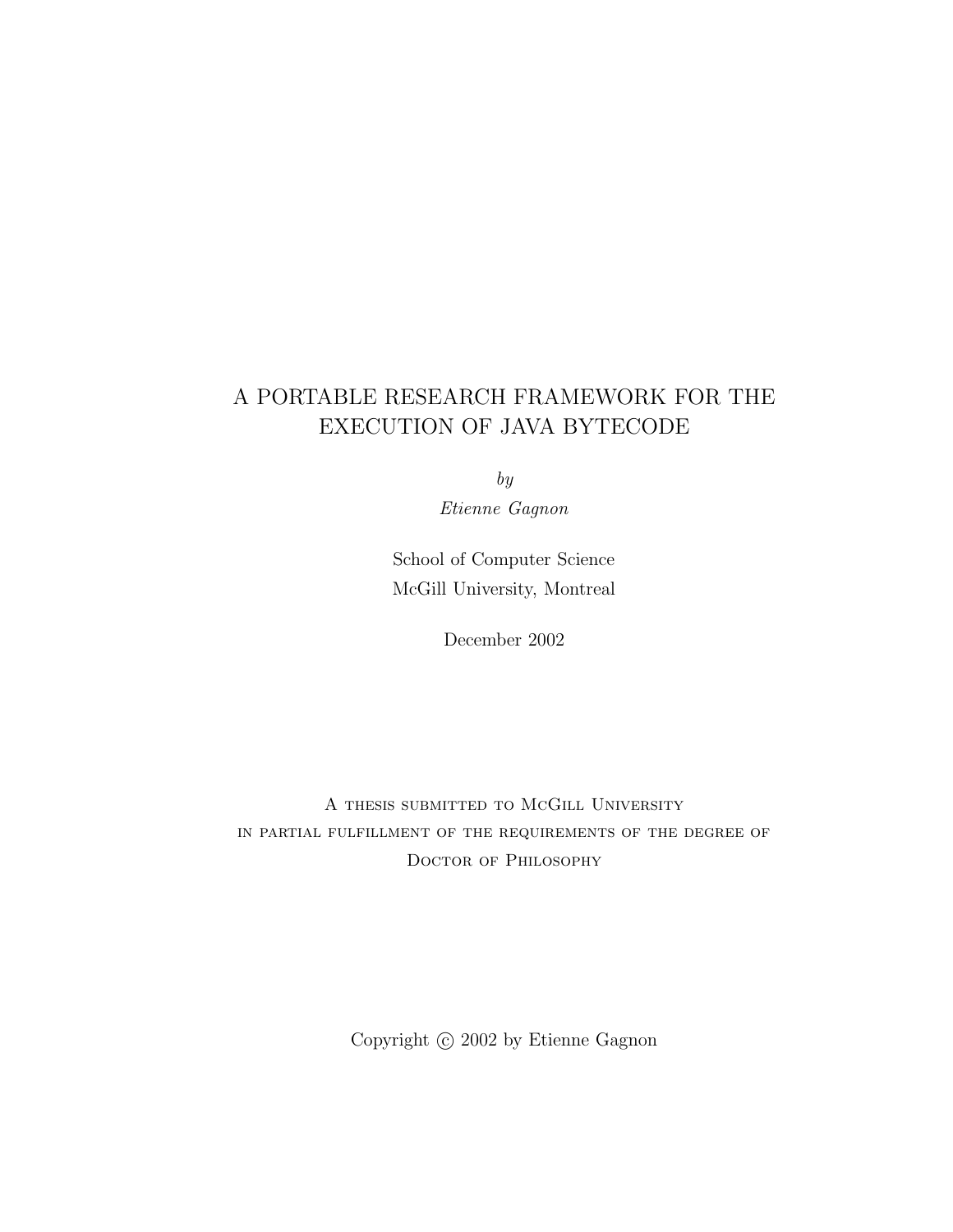## Abstract

Compilation to bytecode paired with interpretation is often used as a technique to easily build prototypes for new programming languages. Some languages, including Java, push this further and use the bytecode layer to isolate programs from the underlying platform. Current state-of-the-art commercial and research Java virtual machines implement advanced just-in-time and adaptive compilation techniques to deliver high-performance execution of Java bytecode. Yet, experimenting with new features such as adding new bytecodes or redesigning the type system can be a daunting task within these complex systems, when new features invalidate assumptions on which the internal dynamic optimizing compiler depends. On the other hand, simpler existing Java bytecode interpreters, written purely in high-level languages, deliver poor performance. The main motivation behind this thesis was to answer the question: How fast can a portable, easily modifiable Java bytecode interpreter be? In order to address this question, we have designed and developed the SableVM research framework, a portable interpreter-based Java virtual machine written in portable C.

In this thesis we introduce innovative techniques for implementing an efficient, yet portable Java bytecode interpreter. These techniques address three areas: instruction dispatch, memory management, and synchronization. Specifically, we show how to implement an inline-threaded engine in the presence of lazy code preparation, without incurring a high synchronization penalty. We then introduce a logical partitioning of runtime system memory that simplifies memory management, and a related sparse interface virtual table design for fast interface-method invocation. We show how to efficiently compute space-efficient garbage collection maps for *verifiable bytecode*. We also present a bidirectional object layout that simplifies garbage collection. Finally, we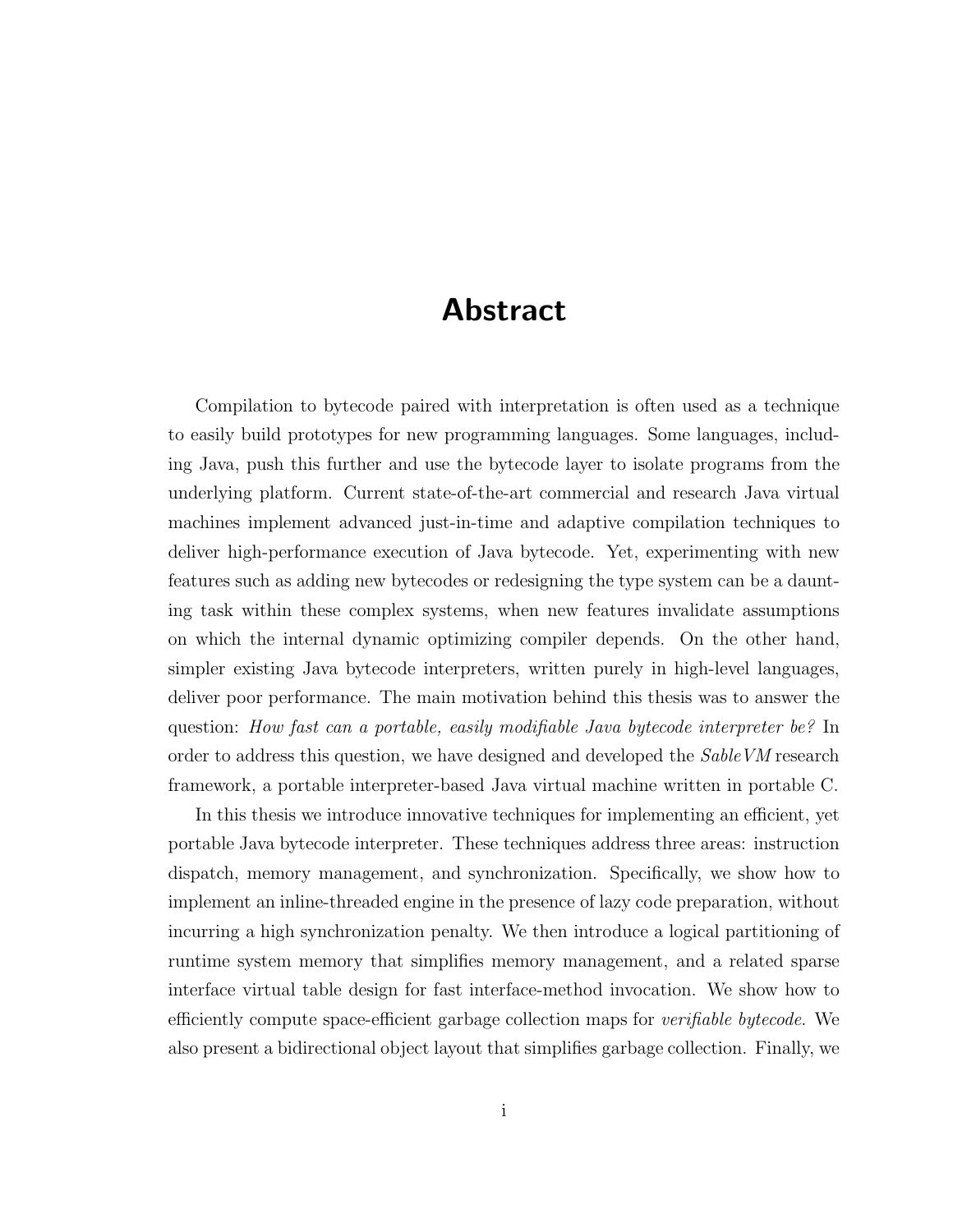introduce an improvement to thin locks, eliminating busy-wait in case of contention.

Our experiments within the SableVM framework show that inline-threading [PR98] Java delivers significant performance improvement over switch and direct-threading, that sparse interface tables cause no memory loss, and that our map computation algorithm delivers a very small number of distinct garbage collection maps. Our overall performance measurements show that, using our techniques, a portable interpreter can deliver competitive interpretation performance, and even surpass that of a less-portable state-of-the-art interpreter on some benchmarks.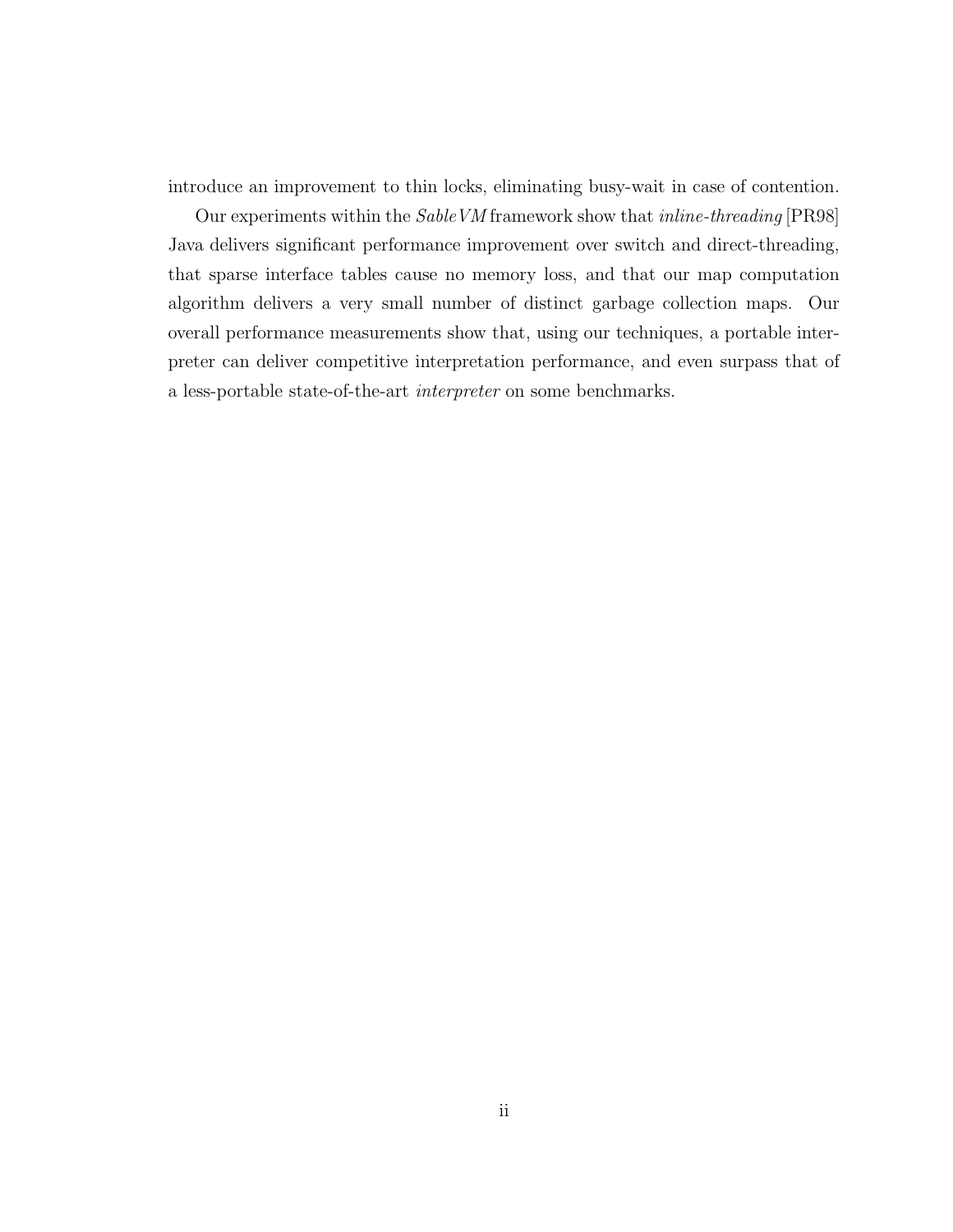## Résumé

La compilation en code-octet combinée avec l'interprétation est une technique souvent utilisée pour bâtir des prototypes de nouveaux langages. Certains langages, dont Java, vont plus loin et utilisent la couche de code-octet pour isoler les programmes de la plate-forme sous-jacente. Les machines virtuelles de pointe récentes, pour Java, incluent des compilateurs juste-à-temps avancés et usent de techniques de compilation adaptables pour offrir une haute performance d'exécution du code-octet Java. Toutefois, l'expérimentation de nouvelles caractéristiques, telles l'ajout de nouveaux codesoctets ou la modification du système de types, peut être une tâche colossale lorsque ces nouvelles caractéristiques invalident des hypothèses sur lesquelles le compilateur optimiseur interne dépend. D'autre part, les interpréteurs de code-octet Java plus simples existants, écrits avec des langages de haut niveau, offrent une faible performance. La motivation principale de cette thèse est de répondre à la question :  $Jusqu'd$ quel point un interpréteur de code-octet portable et facilement modifiable peut-il être rapide ? Pour répondre à cette question, nous avons conçu et développé SableVM, une machine virtuelle de Java portable, basée sur un interpréteur et écrite en C portable.

Dans cette thèse nous introduisons de nouvelles techniques pour implémenter un interpr´eteur de code-octet efficace et portable. Ces techniques couvrent trois sujets : l'envoi des instructions, la gestion de mémoire et la synchronisation. Plus spécifiquement, nous montrons comment implémenter un engin linéaire inclusif en présence d'une préparation paresseuse du code, sans payer un coût élevé de synchronisation. Puis nous introduisons une division logique de la mémoire du système d'exécution qui simplifie la gestion de mémoire. Nous présentons une conception de table virtuelle d'interface clairsemée permettant une invocation rapide des méthodes.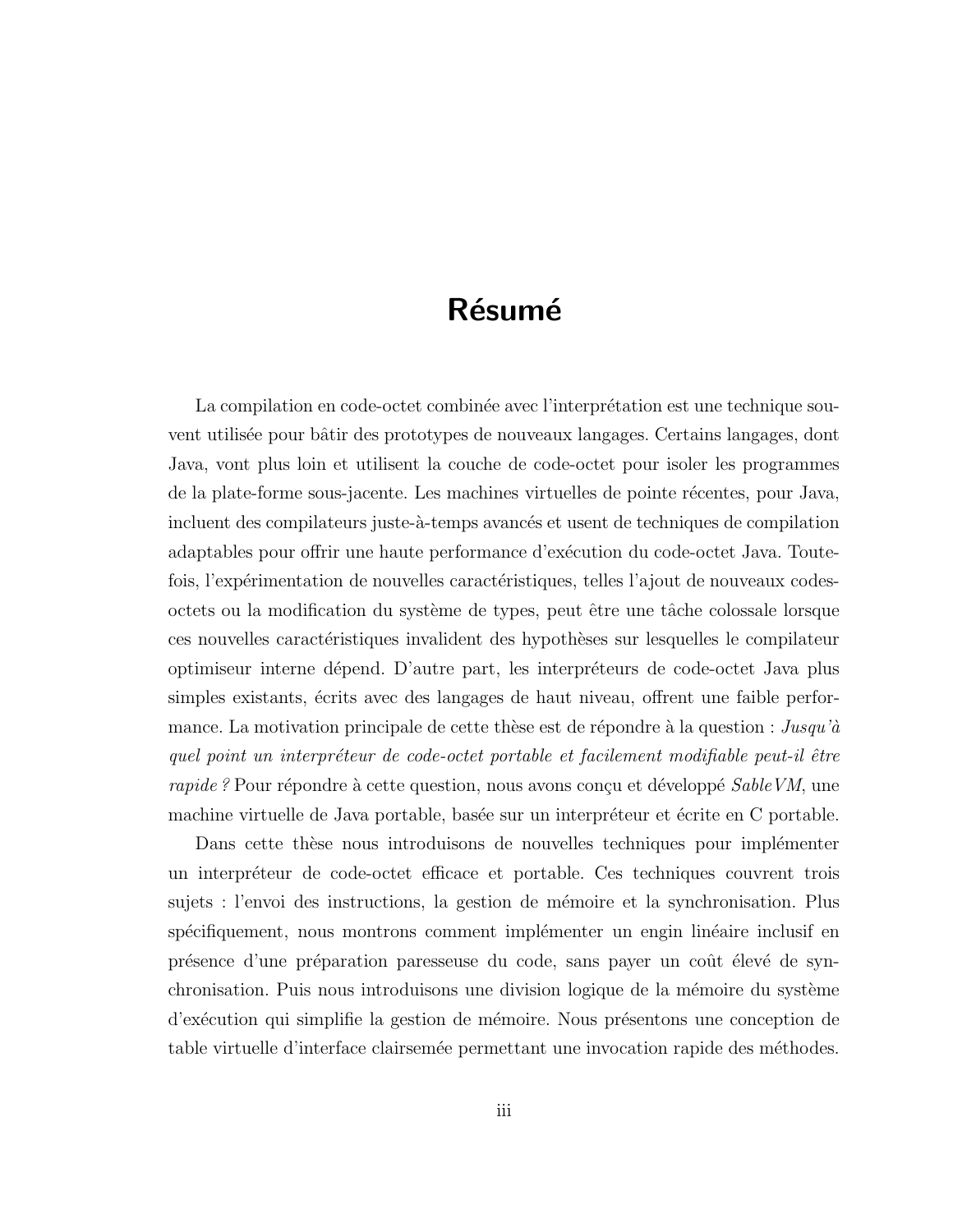Nous montrons comment calculer efficacement des cartes de ramassage de miettes peu spacieuses pour du *code-octet vérifiable*. Nous présentons également une disposition bidirectionnelle des objets qui simplifie le ramassage des miettes. Finalement, nous introduisons une amélioration aux verrous légers qui élimine l'attente active en cas de litige.

Nos expérimentations au sein du cadre  $SableVM$  montrent qu'une interprétation  $linéaire inclusive [PR98]$  de Java offre une amélioration significative de la performance par rapport à une interprétation linéaire aiguillée ou directe ; que les tables d'interface clairsemées ne causent pas de pertes de mémoire et que notre calcul de cartes de ramassages de miettes livre un très petit nombre de cartes distinctes. Nos mesures globales de performance démontrent qu'un interpréteur portable utilisant nos techniques peut fournir une performance compétitive, surpassant celle d'un interpréteur de pointe moins portable pour certains programmes témoins.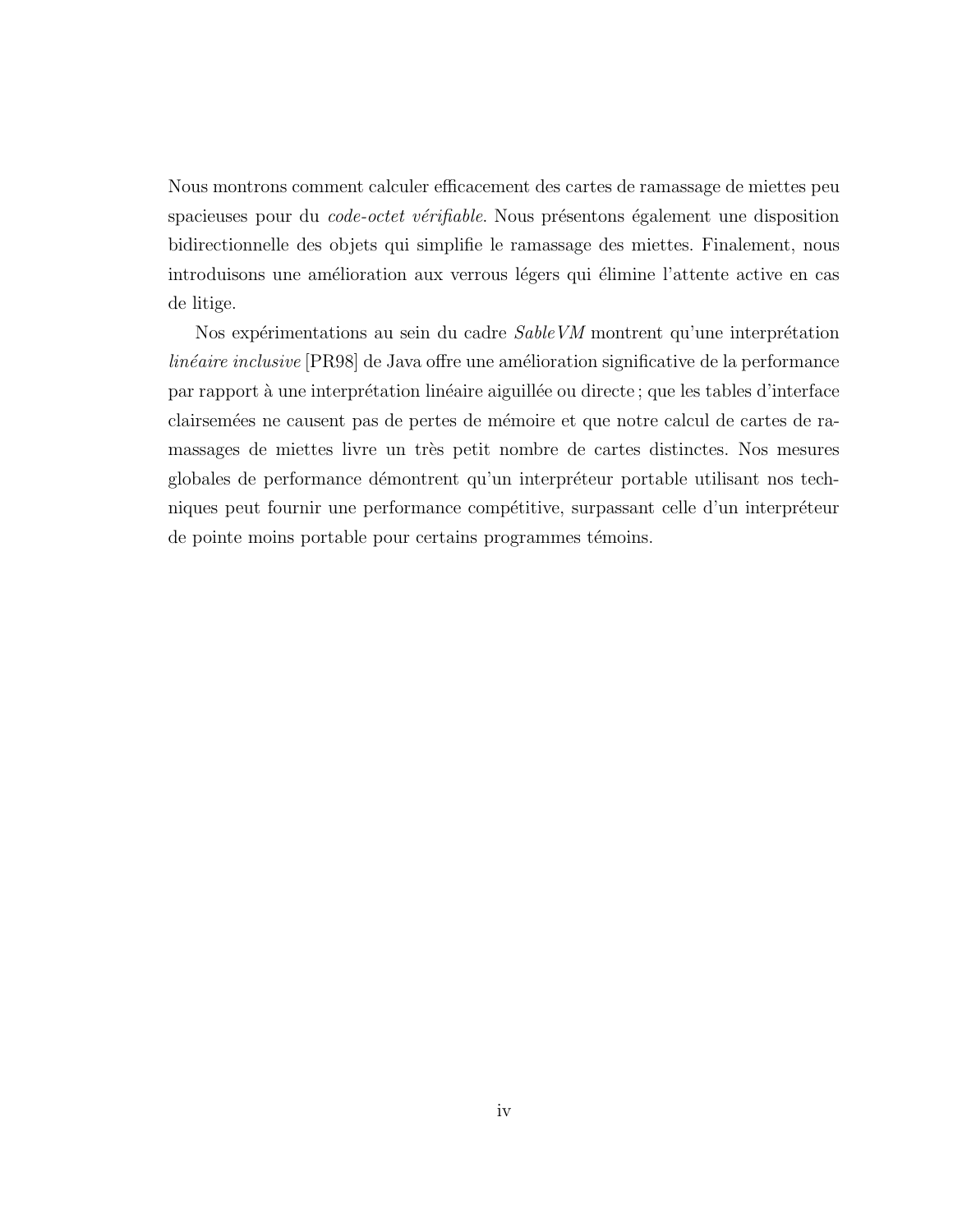## Acknowledgments

This thesis would not be without the support of many other people. First, and most importantly, I would like to thank my supervisor, Professor Laurie Hendren, for her unfailing enthusiasm and her indispensable guidance throughout the course of this doctoral research. Thanks, Laurie, for infecting me with your passion for compilers. Thanks, also for all your help and support, and for having an open-door policy for your graduate students!

I would like to thank all the faculty and student members of the McGill Sable Research Group for their invaluable help discussing and commenting this work. I would like to thank, in particular, Professor Karel Driesen for providing pointers to important related work, and for his help in better defining the scope of this project. I would also like to thank Marc Berndl for his work on investigating inline-threading problems with gcc. I would like to thank Bruno Dufour for building the scripts for collecting empirical results and transforming the output into various formats, including HTML. I would also like to thank John Jorgensen for his invaluable help with the installation of libraries and other system administration tasks.

I would like to thank the various contributors and users of SableVM for their help and feedback. I would like to specially thank Grzegorz Prokopski for porting SableVM to the Debian/Alpha platform, and for his continuing help porting SableVM other Debian supported platforms. I would also like to thank Archie Cobbs for porting SableVM to the FreeBSD platform, and contributing bug fixes. I would like to thank Chak Wai So for helping to discover and fix little discrepancies in the garbage collector, and Brent Fulgham for contributing code for parsing configuration files.

This research wouldn't have been possible without financial support. I would like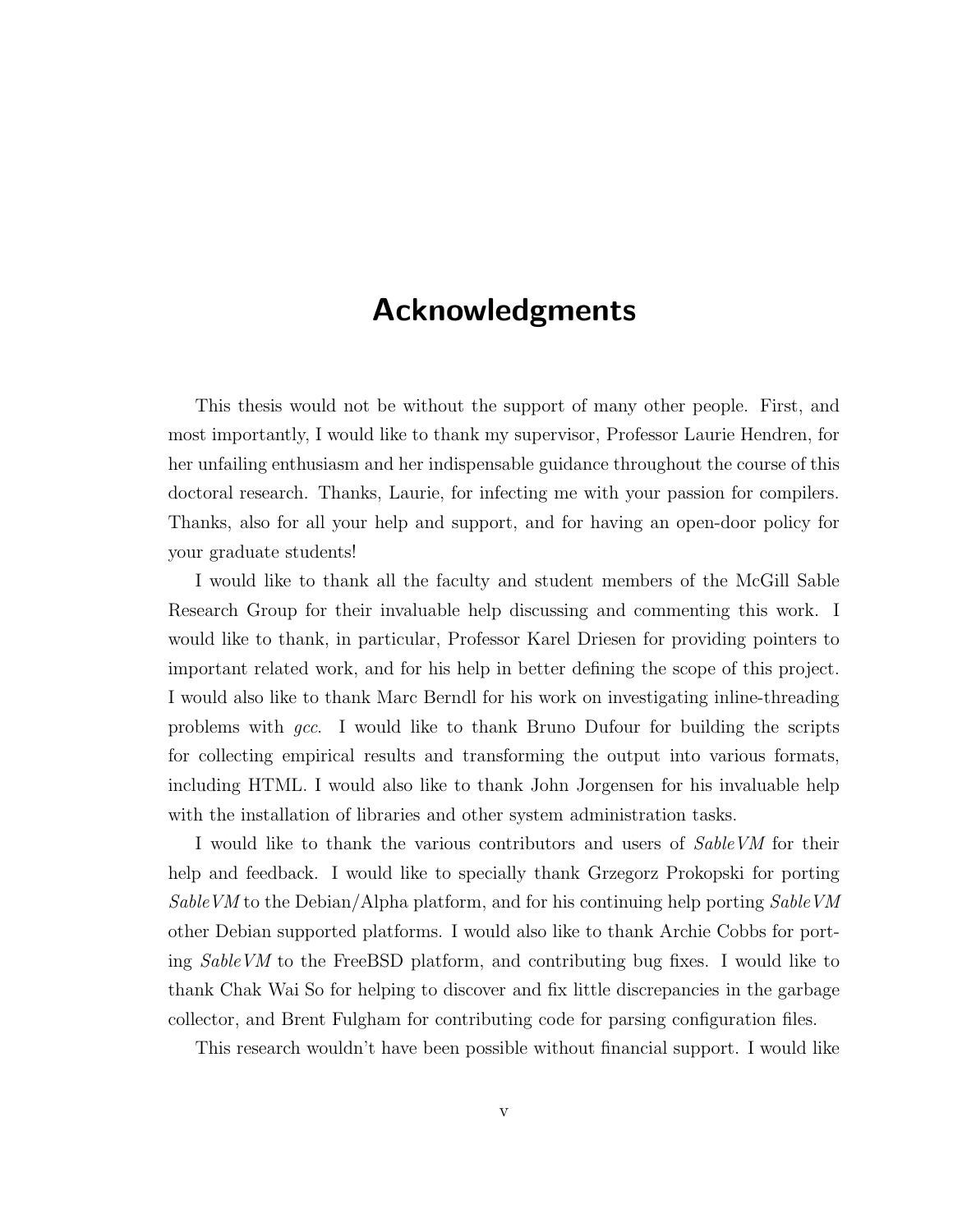to thank my supervisor Laurie Hendren, again, for her financial support. I would also like to thank FCAR for their graduate studies fellowship. I would like to thank Hydro-Québec and McGill for their reserved Ph.D. fellowship. I would like to thank  $UQAM$  for providing me with a dream faculty position even before the end of my studies.

Finally, sometimes words are not enough. How could I thank enough my wife Gladys Iodio for all her love, moral support, help, patience, understanding, and so much more she provided me for all these years? Thanks, thanks, thanks, and more thanks!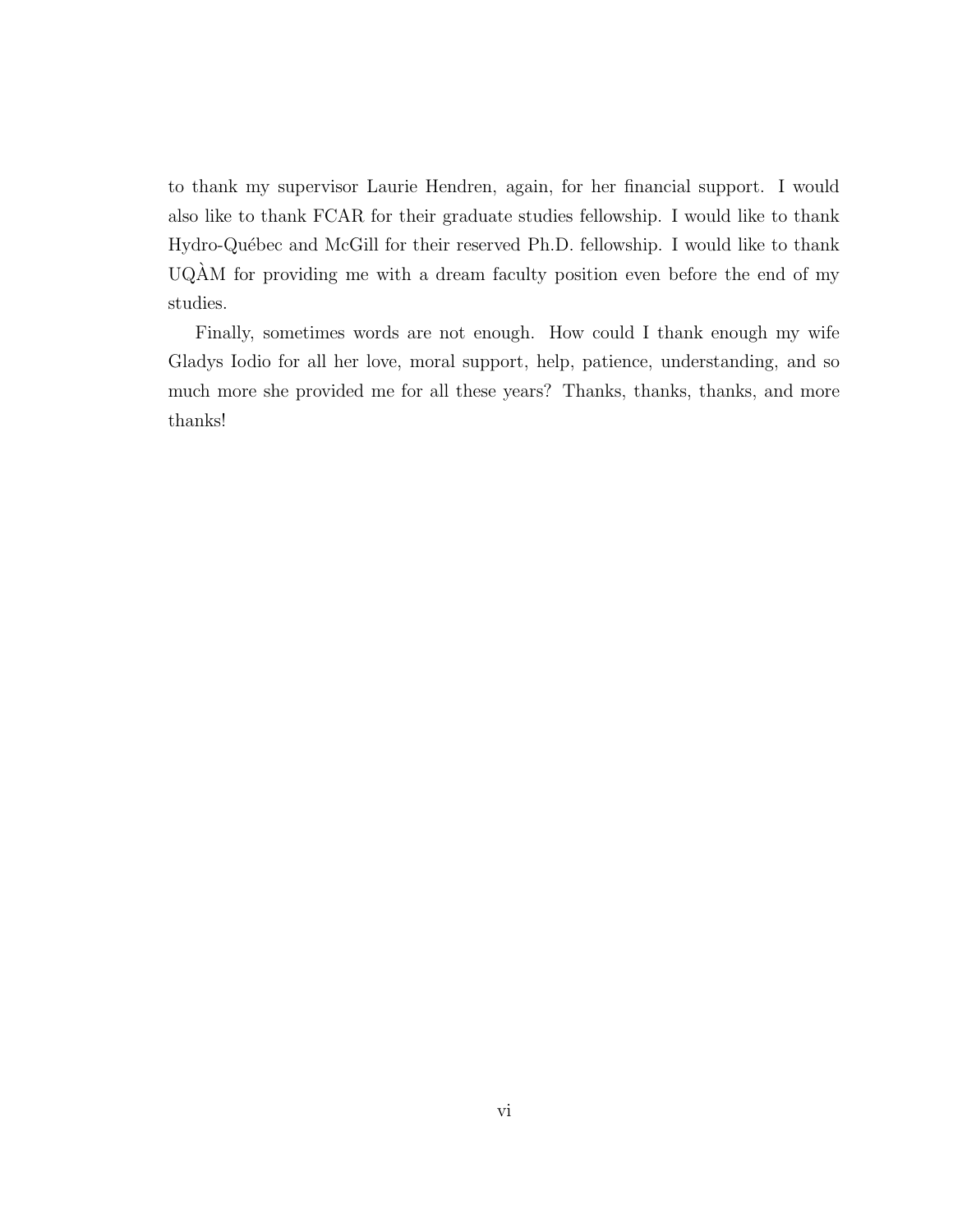# Contents

|              | Abstract |                 |                                       | $\mathbf{i}$   |
|--------------|----------|-----------------|---------------------------------------|----------------|
|              | Résumé   |                 |                                       | iii            |
|              |          | Acknowledgments |                                       | V              |
|              | Contents |                 |                                       | vii            |
|              |          | List of Figures |                                       | xii            |
|              |          | List of Tables  |                                       | xiv            |
| $\mathbf{1}$ |          |                 | <b>Introduction and Contributions</b> | 1              |
|              | 1.1      |                 |                                       | 1              |
|              |          | 1.1.1           |                                       | $\mathbf{1}$   |
|              |          | 1.1.2           | The Quest for High Performance        | $\overline{2}$ |
|              |          | 1.1.3           |                                       | 3              |
|              |          | 1.1.4           | Java Virtual Machine Overview         | $\overline{4}$ |
|              | 1.2      |                 |                                       | 4              |
|              |          | 1.2.1           |                                       | $\overline{4}$ |
|              |          | 1.2.2           |                                       | 6              |
|              |          | 1.2.3           |                                       | 6              |
|              | 1.3      |                 |                                       | 7              |
|              | 1.4      |                 |                                       | 9              |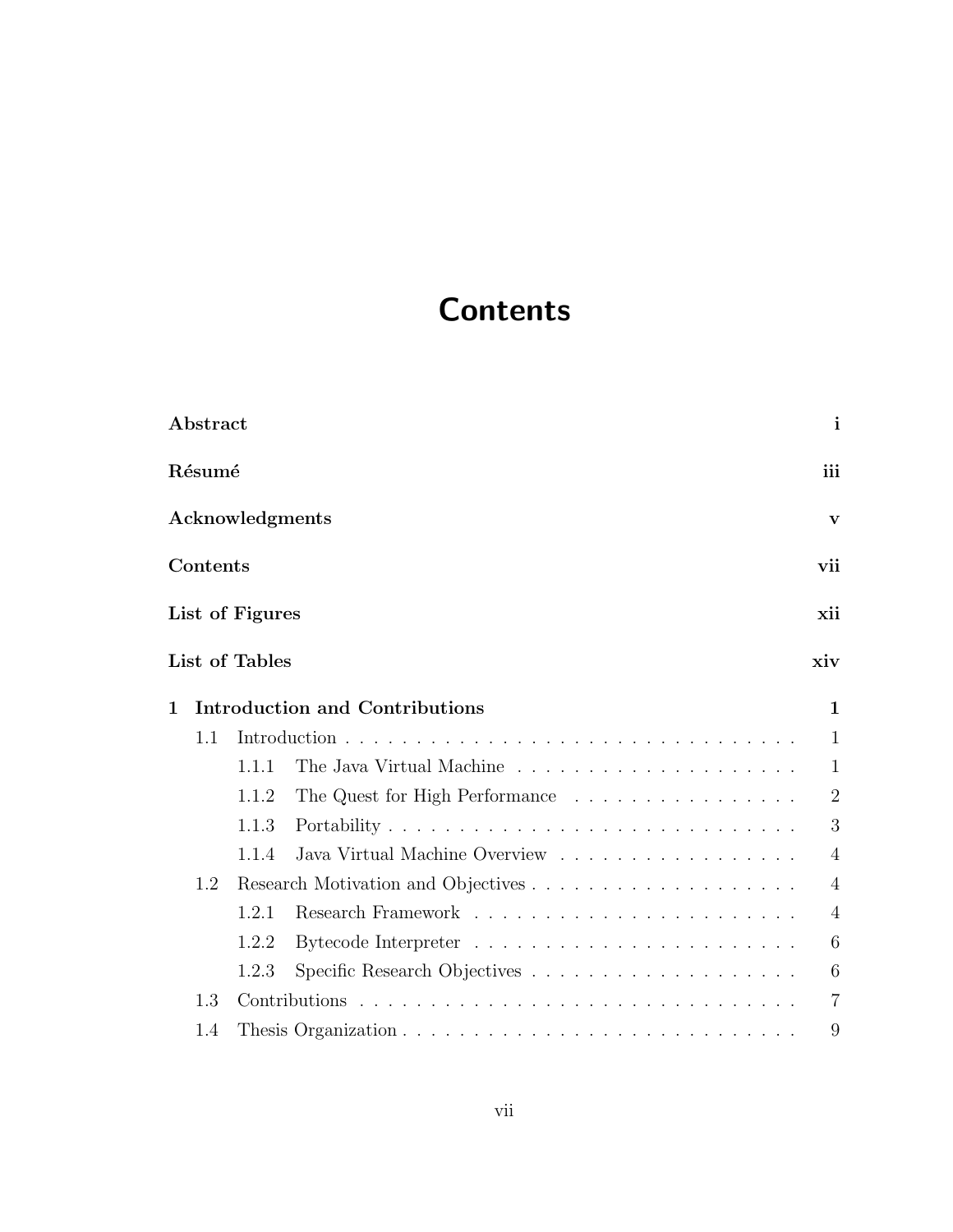| $\overline{2}$ |     | <b>Fast Instruction Dispatch</b>                                                           | 10     |
|----------------|-----|--------------------------------------------------------------------------------------------|--------|
|                | 2.1 | Preparation: Reducing Work at Runtime                                                      | 11     |
|                |     | 2.1.1                                                                                      | 11     |
|                |     | Precomputing and Aligning Data<br>2.1.2                                                    | 12     |
|                | 2.2 |                                                                                            | 13     |
|                |     | 2.2.1                                                                                      | 13     |
|                |     | 2.2.2<br>Direct-Threading $\ldots \ldots \ldots \ldots \ldots \ldots \ldots \ldots \ldots$ | 14     |
|                |     | 2.2.3                                                                                      | 15     |
|                | 2.3 | Inline-Threading Java                                                                      | 19     |
|                |     | Conflict: Laziness and Multi-Threading<br>2.3.1                                            | 19     |
|                |     | 2.3.2<br>Getting Longer Inlined Sequences                                                  | 24     |
|                |     | 2.3.3                                                                                      | 27     |
|                | 2.4 |                                                                                            | 37     |
|                |     | Inlined Instruction Sequences Characteristics<br>2.4.1                                     | 38     |
|                |     | 2.4.2                                                                                      | 40     |
|                | 2.5 |                                                                                            | 42     |
|                | 2.6 |                                                                                            | 43     |
| 3              |     | <b>Logical Partitioning of Memory</b>                                                      | 44     |
|                | 3.1 |                                                                                            | 45     |
|                |     | 3.1.1                                                                                      | 45     |
|                | 3.2 |                                                                                            | 47     |
|                |     | 3.2.1<br>Physical and Logical Partitions                                                   | 47     |
|                |     | 3.2.2                                                                                      | 49     |
|                |     |                                                                                            | $51\,$ |
|                |     | 3.2.4                                                                                      | 53     |
|                |     | 3.2.5                                                                                      | 54     |
|                | 3.3 |                                                                                            | 54     |
|                | 3.4 |                                                                                            | 55     |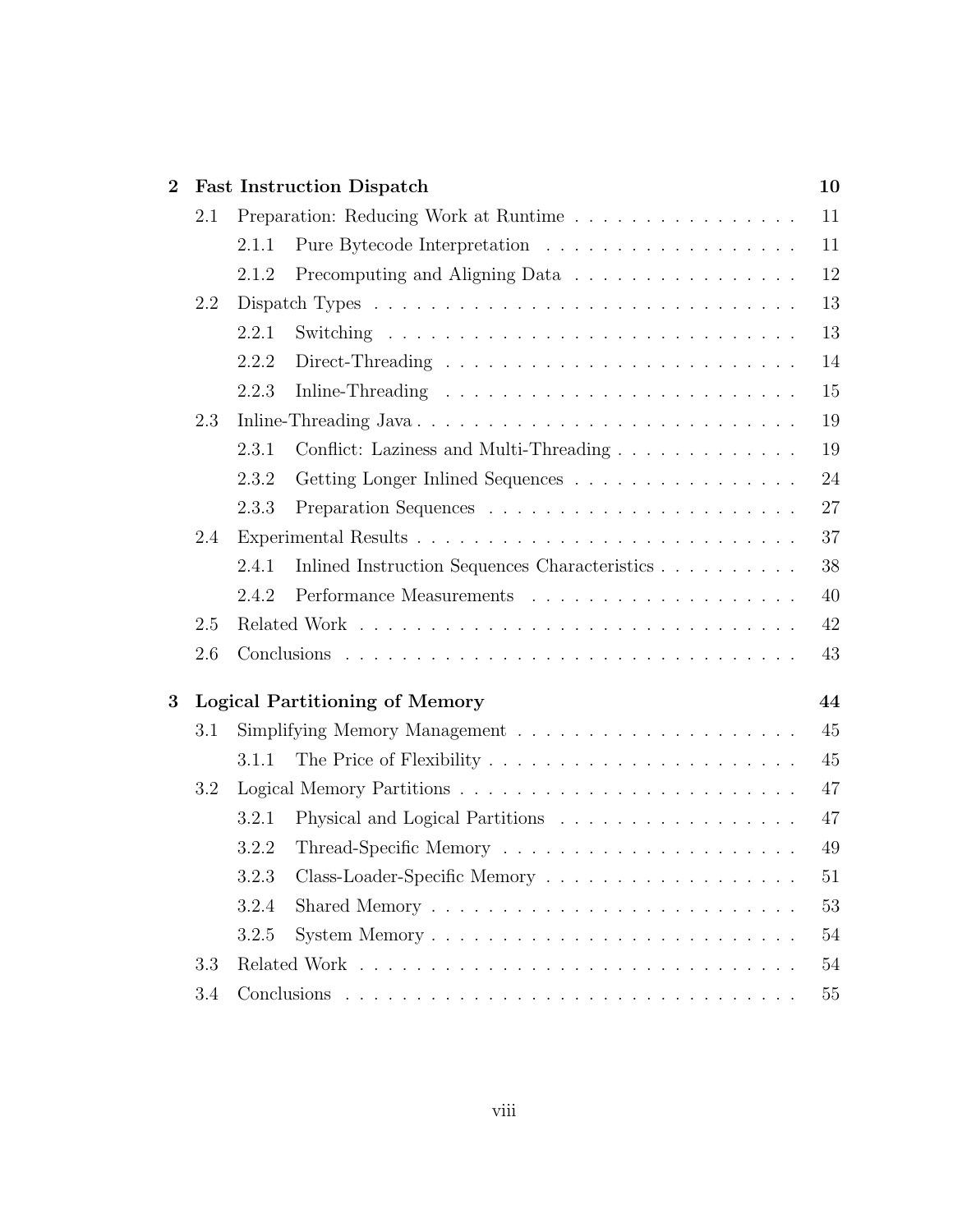| $\boldsymbol{4}$ |     |       | <b>Sparse Interface Virtual Tables</b>         | 57 |
|------------------|-----|-------|------------------------------------------------|----|
|                  | 4.1 |       |                                                | 57 |
|                  |     | 4.1.1 | Virtual Tables for Single Inheritance          | 58 |
|                  |     | 4.1.2 |                                                | 59 |
|                  | 4.2 |       |                                                | 61 |
|                  |     | 4.2.1 |                                                | 62 |
|                  |     | 4.2.2 |                                                | 62 |
|                  |     | 4.2.3 | Guarding Against Pathological Cases            | 64 |
|                  | 4.3 |       |                                                | 65 |
|                  |     | 4.3.1 |                                                | 65 |
|                  | 4.4 |       |                                                | 67 |
|                  |     | 4.4.1 |                                                | 67 |
|                  |     | 4.4.2 | Row Displacement Compression                   | 67 |
|                  |     | 4.4.3 |                                                | 68 |
|                  | 4.5 |       |                                                | 69 |
| $\bf{5}$         |     |       | <b>Bidirectional Object Layout</b>             | 70 |
|                  | 5.1 |       |                                                | 71 |
|                  | 5.2 |       |                                                | 71 |
|                  |     | 5.2.1 |                                                | 74 |
|                  | 5.3 |       |                                                | 77 |
|                  |     | 5.3.1 |                                                | 78 |
|                  | 5.4 |       |                                                | 78 |
|                  | 5.5 |       |                                                | 79 |
|                  |     |       |                                                |    |
| 6                |     |       | <b>Space-Efficient Garbage Collection Maps</b> | 80 |
|                  | 6.1 |       | Type-Precise Garbage Collection Maps           | 81 |
|                  |     | 6.1.1 | The Gosling Property                           | 82 |
|                  |     | 6.1.2 | A Notable Exception: Subroutines               | 82 |
|                  | 6.2 |       |                                                | 83 |
|                  |     | 6.2.1 |                                                | 83 |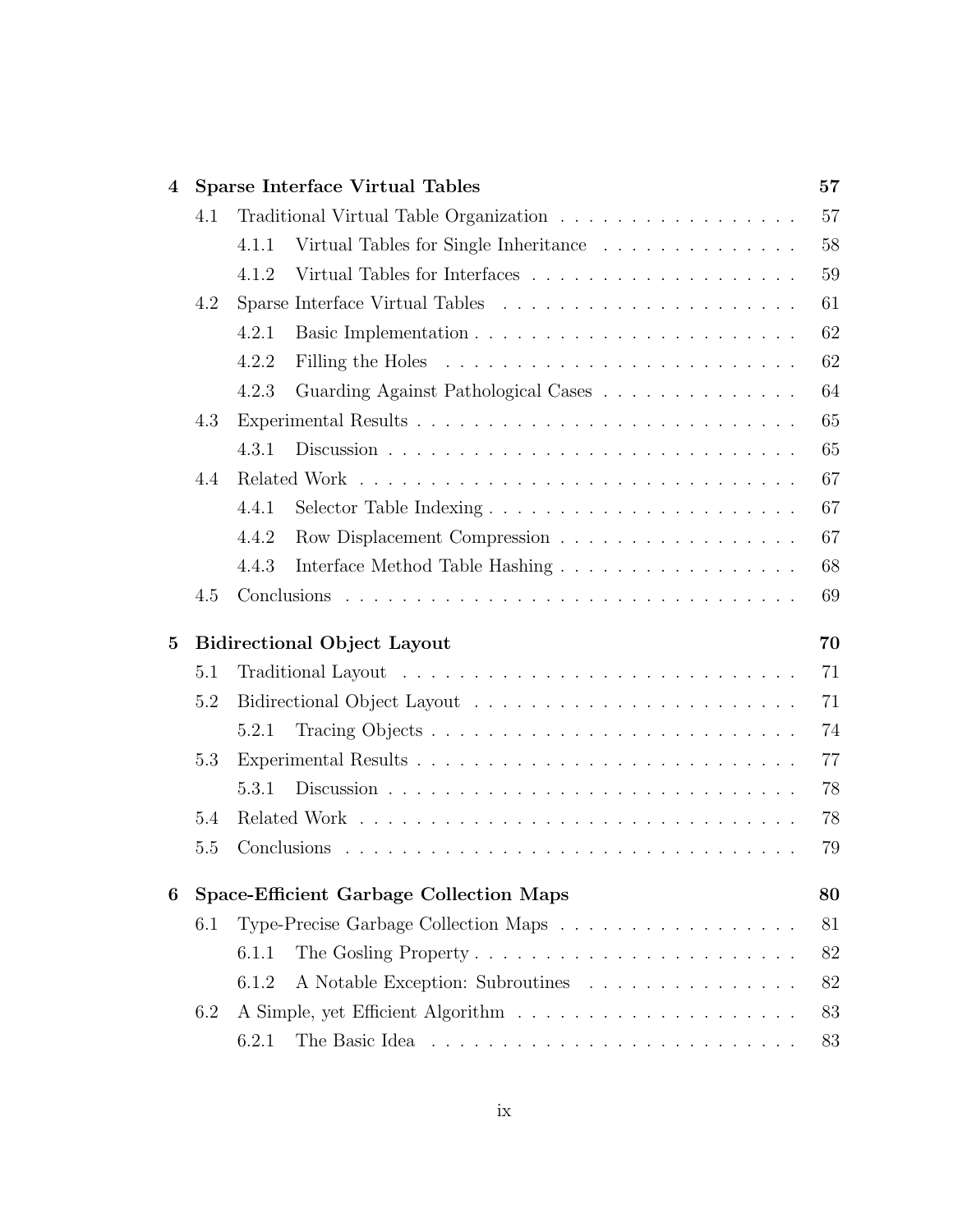|   |     | 6.2.2      | What is a Subroutine? $\ldots \ldots \ldots \ldots \ldots \ldots \ldots$ | 87  |
|---|-----|------------|--------------------------------------------------------------------------|-----|
|   |     | 6.2.3      |                                                                          | 89  |
|   | 6.3 |            |                                                                          | 93  |
|   |     | 6.3.1      |                                                                          | 93  |
|   |     | 6.3.2      |                                                                          | 94  |
|   | 6.4 |            |                                                                          | 96  |
|   | 6.5 |            |                                                                          | 98  |
| 7 |     |            | Spin-Lock-Free Thin Locks                                                | 99  |
|   | 7.1 | Thin Locks |                                                                          | 100 |
|   |     | 7.1.1      |                                                                          | 100 |
|   |     | 7.1.2      | Onodera's Proposed Improvement                                           | 101 |
|   | 7.2 |            | Eliminating Busy-Wait Without Inflating Objects                          | 102 |
|   |     | 7.2.1      | Modifications to the Lock Operation                                      | 103 |
|   |     | 7.2.2      | Modifications to the Unlock Operation                                    | 103 |
|   |     | 7.2.3      |                                                                          | 104 |
|   | 7.3 |            |                                                                          | 106 |
| 8 |     |            | Portability and Extensibility                                            | 107 |
|   | 8.1 |            |                                                                          | 107 |
|   |     | 8.1.1      |                                                                          | 107 |
|   |     | 8.1.2      |                                                                          | 108 |
|   |     | 8.1.3      | Limitations of the Current Implementation $\ldots \ldots \ldots$         | 109 |
|   | 8.2 |            |                                                                          | 109 |
|   |     | 8.2.1      |                                                                          | 110 |
|   |     | 8.2.2      |                                                                          | 112 |
|   | 8.3 |            |                                                                          | 113 |
| 9 |     |            | <b>Overall Performance Measurements</b>                                  | 114 |
|   | 9.1 |            |                                                                          | 114 |
|   | 9.2 |            |                                                                          | 115 |
|   |     | 9.2.1      |                                                                          | 115 |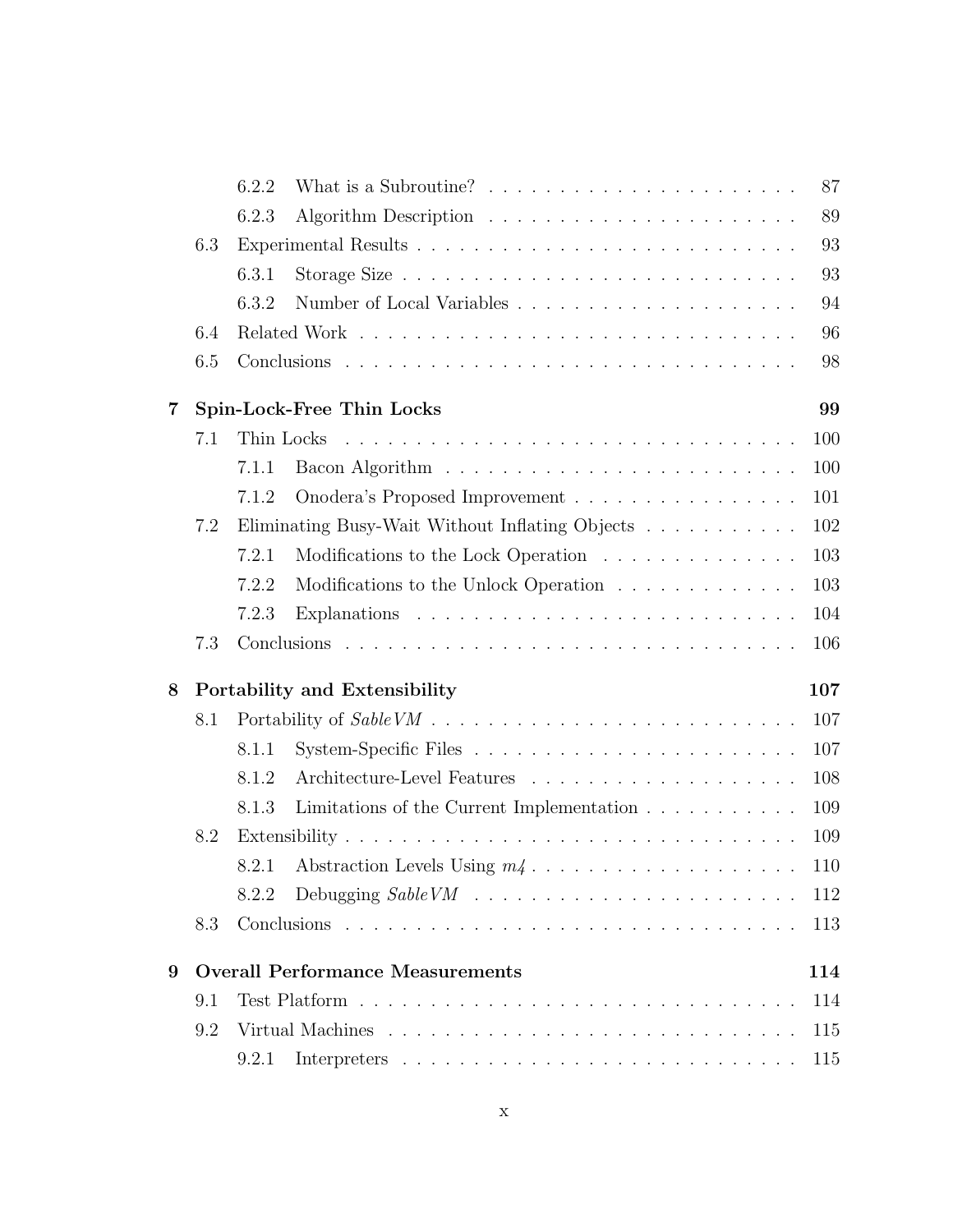| 93 |                                |     |
|----|--------------------------------|-----|
| 94 |                                |     |
|    |                                |     |
|    |                                |     |
|    |                                |     |
|    |                                |     |
|    | 10 Future Work and Conclusions | 121 |
|    |                                |     |
|    |                                |     |
|    |                                |     |
|    |                                |     |

## Appendices

|                           | A A Mini Sable VM User Guide            | 124 |  |
|---------------------------|-----------------------------------------|-----|--|
|                           |                                         |     |  |
|                           |                                         |     |  |
|                           |                                         |     |  |
|                           |                                         |     |  |
|                           | A.3.1 Advanced Command-Line Options 127 |     |  |
| <b>B</b> Alpha Port Diffs |                                         |     |  |
|                           |                                         |     |  |
|                           |                                         |     |  |
|                           |                                         |     |  |
|                           | <b>Bibliography</b>                     | 131 |  |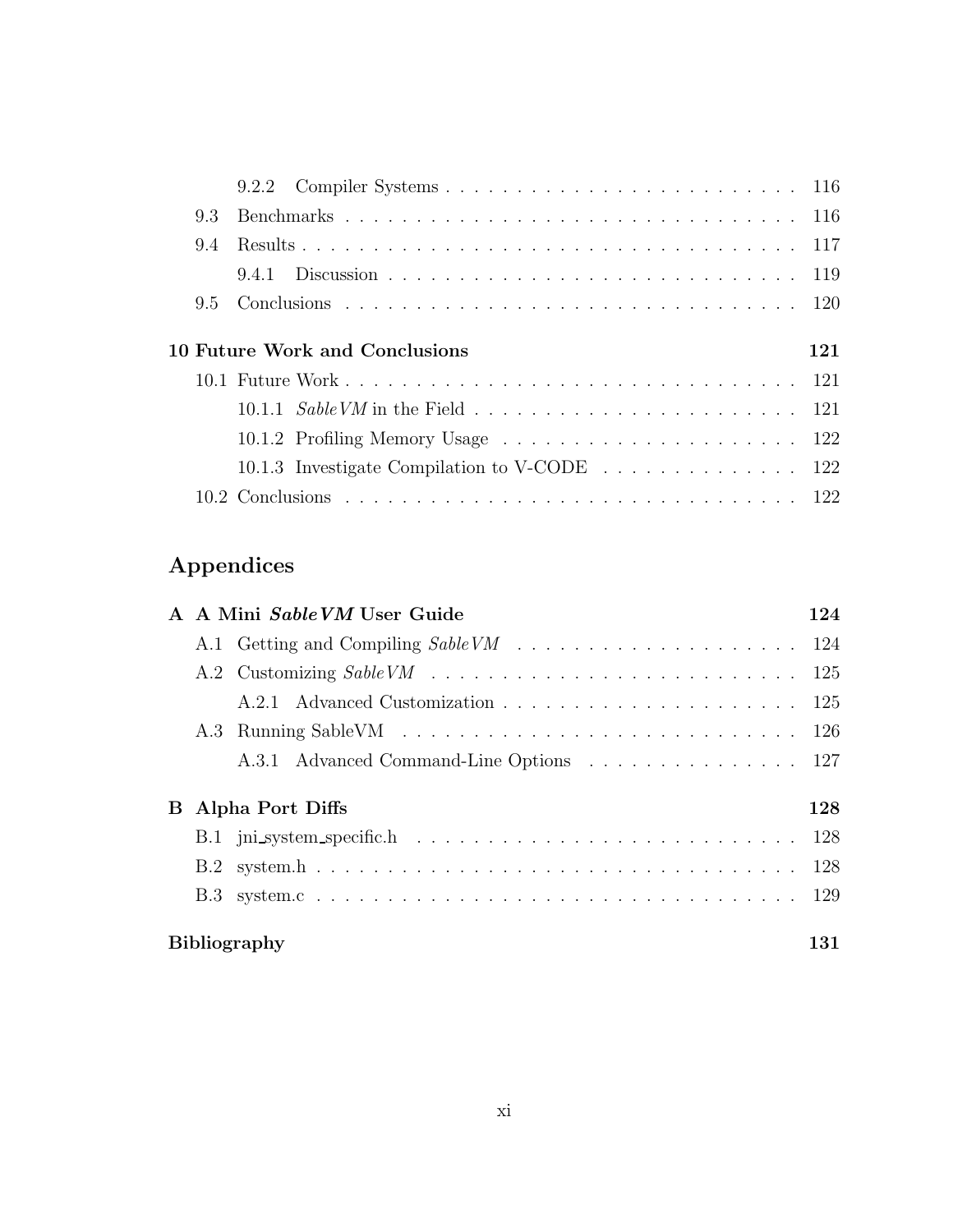# List of Figures

| 1.1  |                                                                                     | $\overline{5}$ |
|------|-------------------------------------------------------------------------------------|----------------|
| 2.1  | Pure Switch-Based Bytecode Interpreter                                              | 11             |
| 2.2  |                                                                                     | 14             |
| 2.3  |                                                                                     | 16             |
| 2.4  |                                                                                     | 17             |
| 2.5  | <b>GETSTATIC</b> With and Without Initialization                                    | 22             |
| 2.6  | Two-Values Replacement in Code Array                                                | 23             |
| 2.7  | Branch Instruction With and Without GC Check $\ldots \ldots \ldots$                 | 25             |
| 2.8  |                                                                                     | 27             |
| 2.9  | Single-Value Replacement of GETSTATIC                                               | 28             |
| 2.10 | Single GETSTATIC Preparation Sequence                                               | 29             |
| 2.11 |                                                                                     | 30             |
|      |                                                                                     | 33             |
|      |                                                                                     | 33             |
|      |                                                                                     | 34             |
| 3.1  | Layout of Physical and Logical Partitions                                           | 48             |
| 4.1  | Single Inheritance Virtual Table (VTBL) $\ldots \ldots \ldots \ldots \ldots$        | 59             |
| 4.2  | Interface Virtual Tables (IVTBL) $\ldots \ldots \ldots \ldots \ldots \ldots \ldots$ | 61             |
| 4.3  |                                                                                     | 63             |
| 5.1  |                                                                                     | 72             |
| 5.2  |                                                                                     | 73             |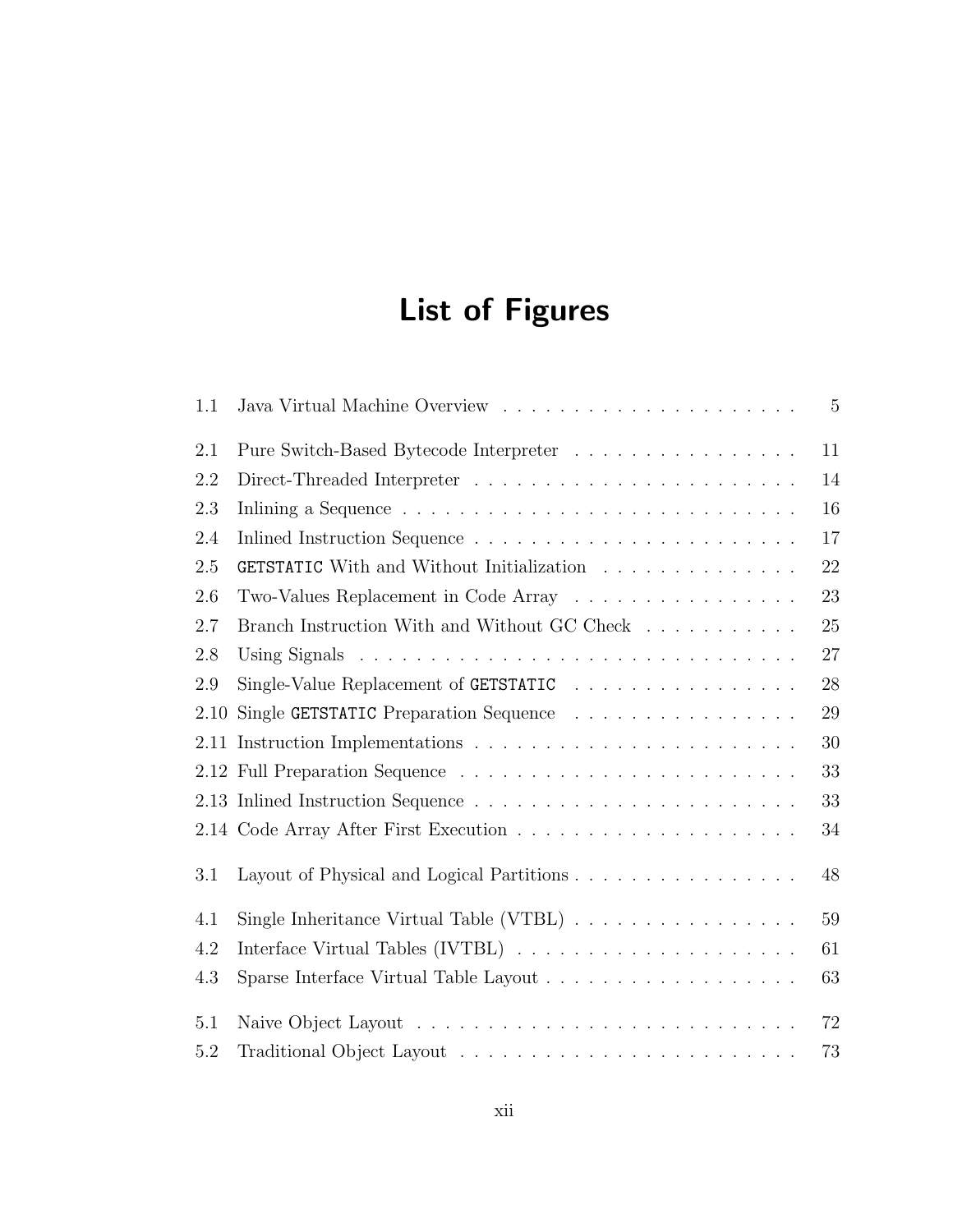| 6.3 |                                                              |  |
|-----|--------------------------------------------------------------|--|
|     | 6.4 Abstract Interpretation of Some Bytecode Instructions 91 |  |
|     |                                                              |  |
| 8.1 |                                                              |  |
| 8.2 |                                                              |  |
|     |                                                              |  |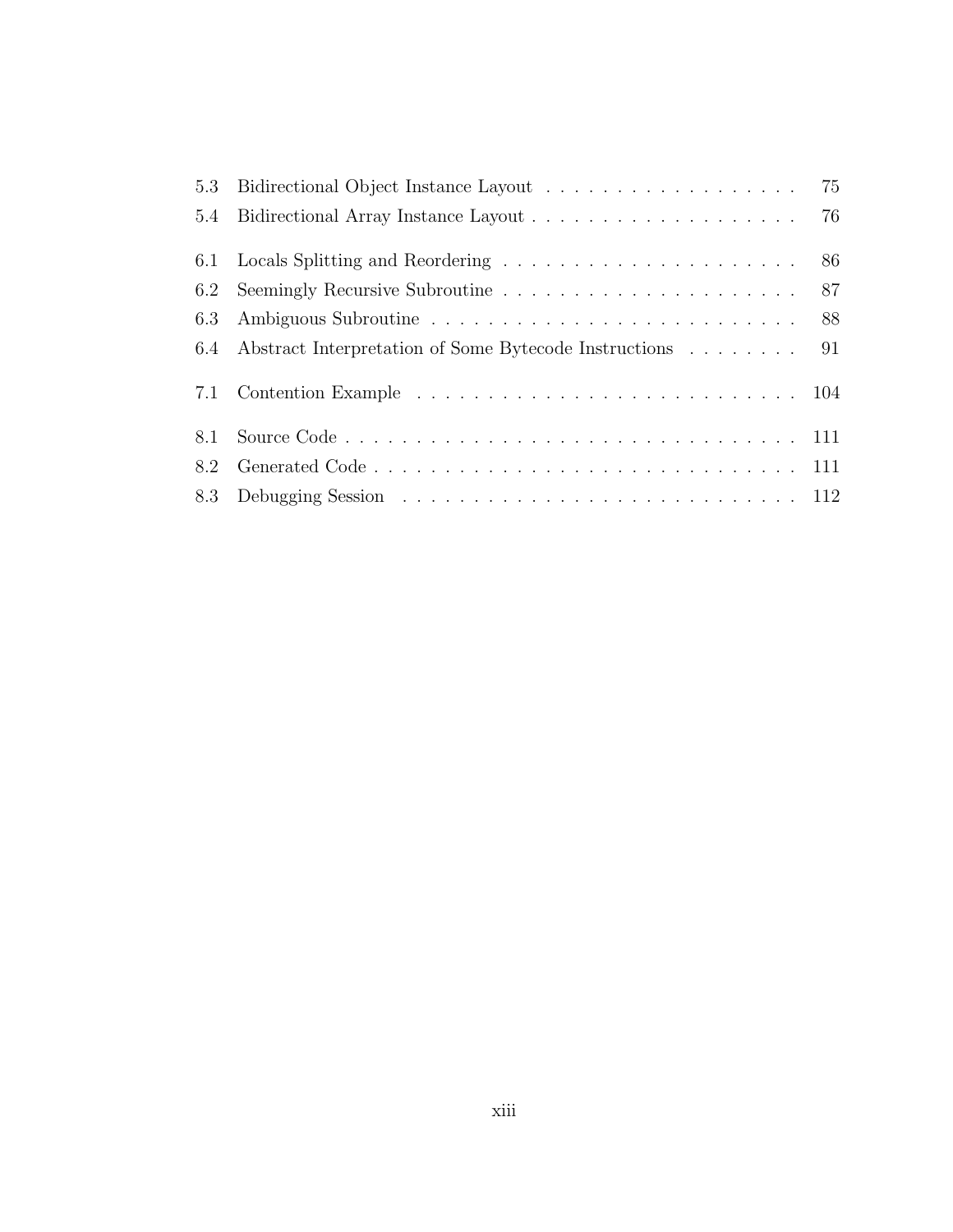# List of Tables

|     |                                                                                              | 38 |
|-----|----------------------------------------------------------------------------------------------|----|
| 2.2 |                                                                                              | 39 |
| 2.3 | Inline-Threading Performance Measurements $(1)$                                              | 40 |
|     | 2.4 Inline-Threading Performance Measurements (2)                                            | 41 |
| 3.1 |                                                                                              | 50 |
| 4.1 | Sparse Interface Virtual Tables $\ldots \ldots \ldots \ldots \ldots \ldots \ldots \ldots$ 65 |    |
| 5.1 |                                                                                              | 78 |
| 6.1 |                                                                                              |    |
|     |                                                                                              |    |
| 9.1 | Comparative Performance: $SableVM$ vs. Interpreters 118                                      |    |
|     | 9.2 Comparative Performance: Sable VM vs. Compilers 118                                      |    |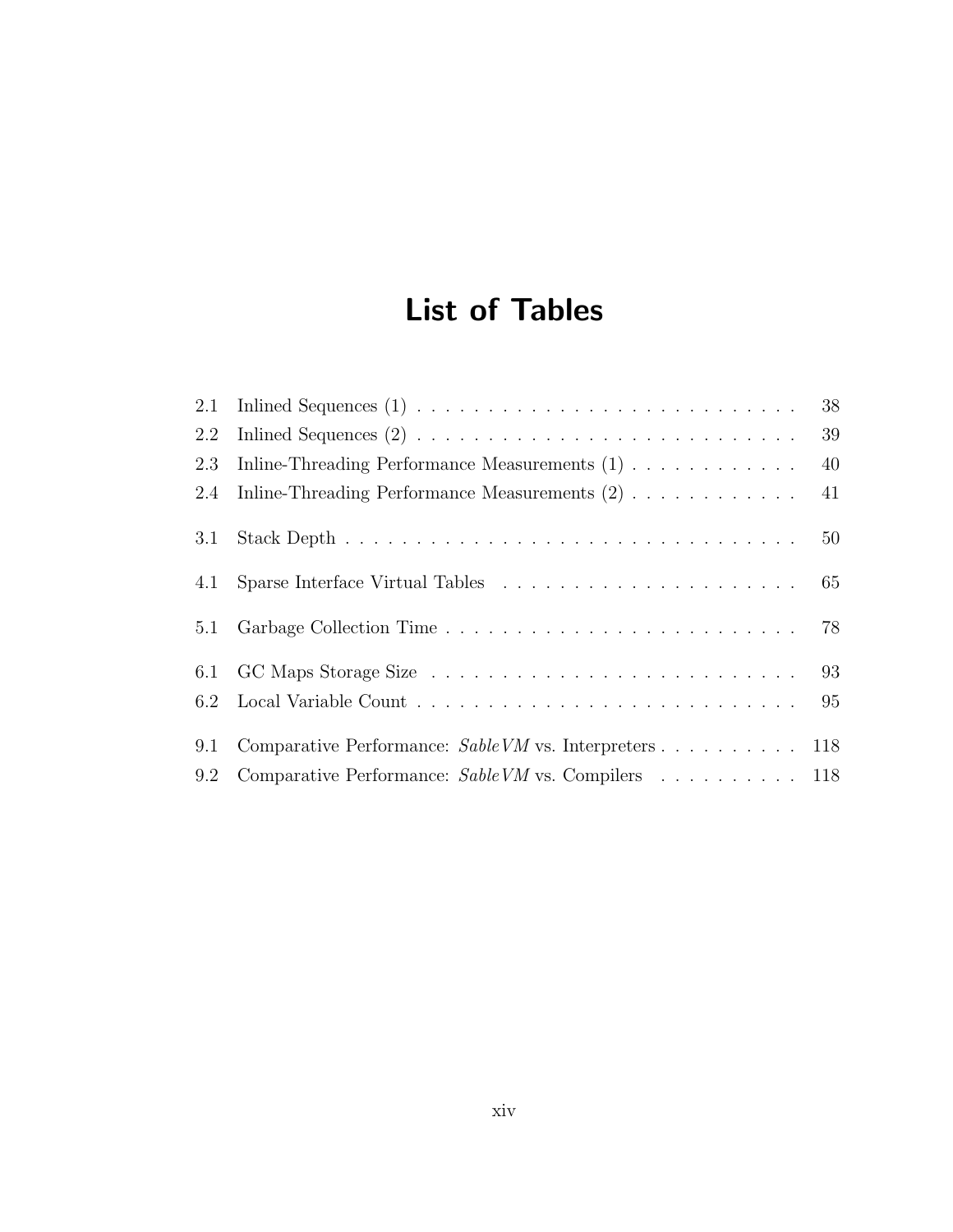# Chapter 1 Introduction and Contributions

### 1.1 Introduction

### 1.1.1 The Java Virtual Machine

Over the last few years, Java [GJSB00] has rapidly become one of the most popular general purpose object-oriented programming languages. The Java language was designed, from the ground up, to provide platform independence and security. This is achieved by compiling Java programs into *class files* which include type information and platform independent bytecode instructions. On a specific platform, a runtime system (or virtual machine [LY99]) loads and links class files, then executes bytecode instructions.

The idea of compiling a language to bytecode instructions and interpreting the result is not new; it is in fact a relatively common practice used in undergraduate compiler courses to limit the scope of term projects, and it is used in language research projects to rapidly prototype systems. Bytecode is also often used as a means to isolate compiled programs from the underlying platforms, as illustrated by the P-CODE system for PASCAL [Wir71], and in Caml [Cam] implementations. The Java programming language pushed this a little further by specifying the bytecode language as a non-optional core component of the system.

The virtual machine collaborates with a rich standard class library to provide key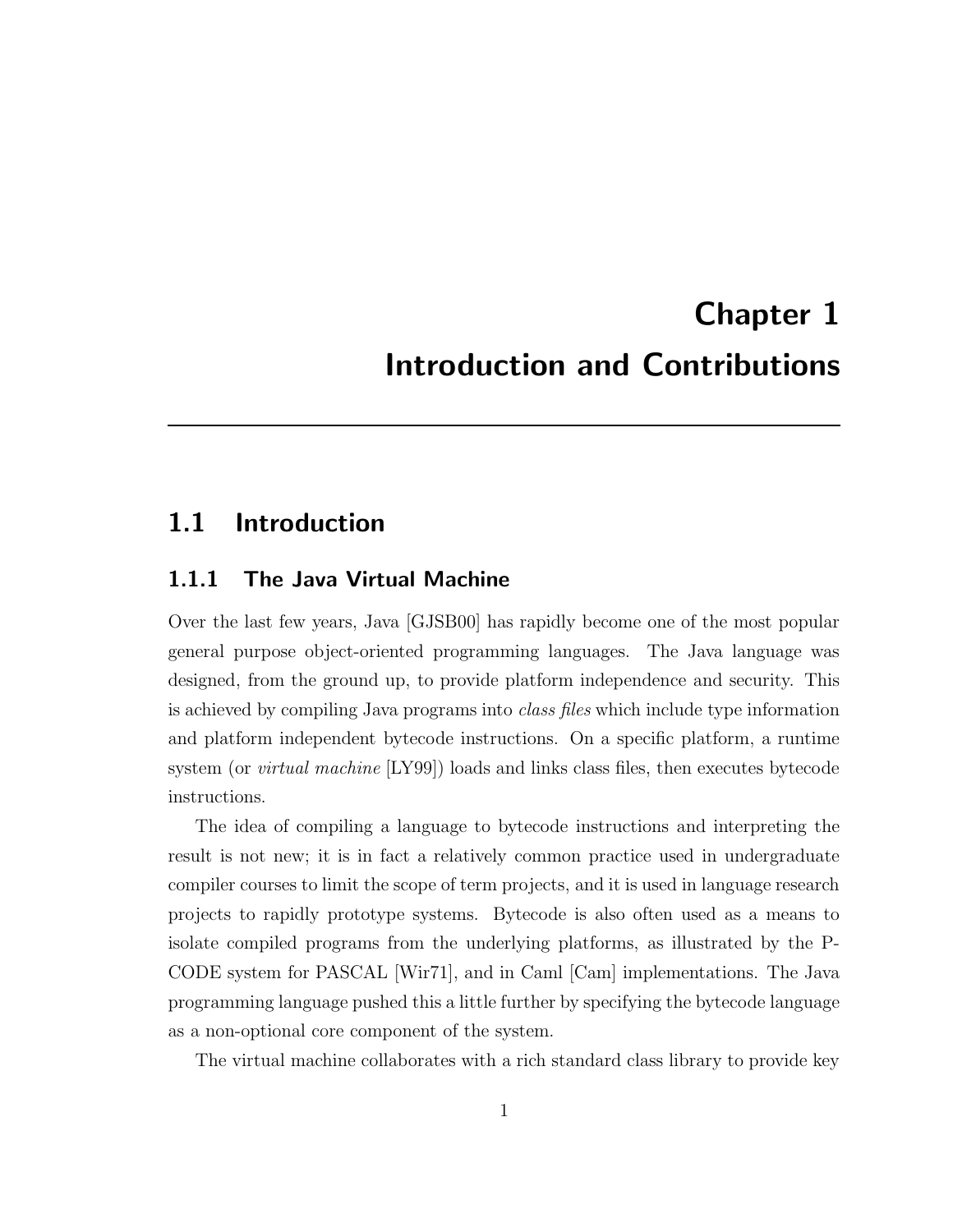services to Java programs, including threads and synchronization, automatic memory management (garbage collection), safety features (array bound checks, null pointer detection, code verification), reflection, dynamic class loading, and more.

We should note that there exist static compilers that directly compile Java programs to machine code (e.g. [GCJ,Har, Tob]). Yet, the constraints of static and dynamic Java environments are quite different. Our research focuses solely on dynamic Java execution environments.

### 1.1.2 The Quest for High Performance

Early Java virtual machines were simple bytecode interpreters. Soon, the quest for performance led to the addition of Just-In-Time compilers (JIT) to virtual machines, an idea formerly developed for other object-oriented runtime systems like Smalltalk-80 [DS84] and Self-91 [CUL89]. JITs range from the very naive, that use templates to replace each bytecode with a fixed sequence of native code instructions (early versions of Kaffe [Kaf] did this), to the very sophisticated that perform register allocation, instruction scheduling and other scalar optimizations (e.g.  $[ATCL+98,Kra98,SOT+00,$  $YMP+99$ ]).

JITs face two major problems. First, they strive to generate good code in very little time, as compilation time is lost to the running application. Second, the code of compiled methods resides in memory; this increases the pressure on the memory manager and garbage collector. Recent virtual machines mostly overcome these problems. The main trend is to use dynamic strategies to find hot execution paths, and only optimize these areas (e.g. [AAB<sup>+</sup>00, CLS00, Hot]). HotSpot [Hot, PVC01], for example, is a mixed interpreter and compiler environment. It achieves high performance by dynamically profiling interpreted code to identify *hot spots*, then compiling and optimizing them. Jikes RVM [AAB<sup>+</sup>00, AAC<sup>+</sup>99], on the other hand, always compiles methods (naively at first), then uses adaptive online feedback to recompile and optimize hot methods. These techniques are particularly suited to virtual machines executing long running programs in server environments. The optimizer can be relatively slow and consist of a full-fledged optimizing compiler using intermediate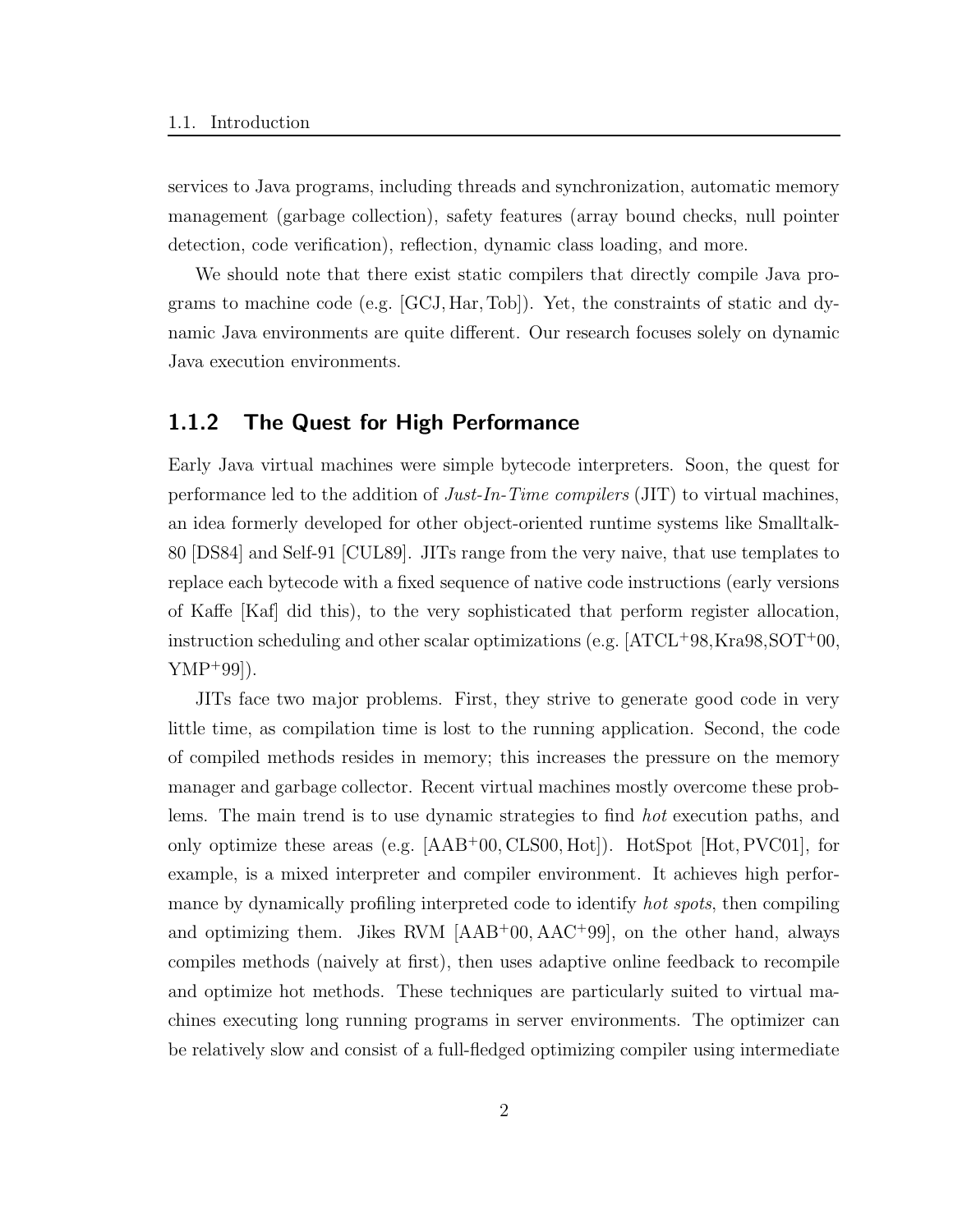representations and performing costly aggressive optimizations, as compile time will be amortized on the long overall execution time.

### 1.1.3 Portability

While *most* Java programs enjoy platform independence, the underlying virtual machine that provides this independence is itself a program that must interact with lowlevel system-specific routines of the host platform. As we have seen in Section 1.1.2, current state-of-the-art virtual machines include sophisticated full-fledged optimizing compilers. It is important to design such high-performance systems in a relatively portable way, as it would be impractical and too costly to completely rewrite such optimizing compilers for each platform to which the system is ported.

It is thus interesting to note that both the HotSpot and the Jikes RVM virtual machines implement their optimizing compilers in the Java programming language. In fact, the Jikes RVM virtual machine goes a step further and is completely implemented in Java, using a relatively complex mechanism to write a precomputed bootstrapping image to disk.

But, this does not mean that the HotSpot and the Jikes RVM internal optimizing compilers are then automatically platform independent: Even though these compilers can theoretically run on any system that provides a Java virtual machine, the generated optimized code targets a specific platform. So, these compilers are useless on a platform unless a compiler back-end is developed for that specific platform. In the case of Jikes RVM, in particular, porting to a new platform requires the porter to learn about the executable file format of the target platform for generating the bootstrap image.

So, in summary, even though the most complex parts of modern virtual machines are usually written in Java, porting to a new platform requires a significant development effort.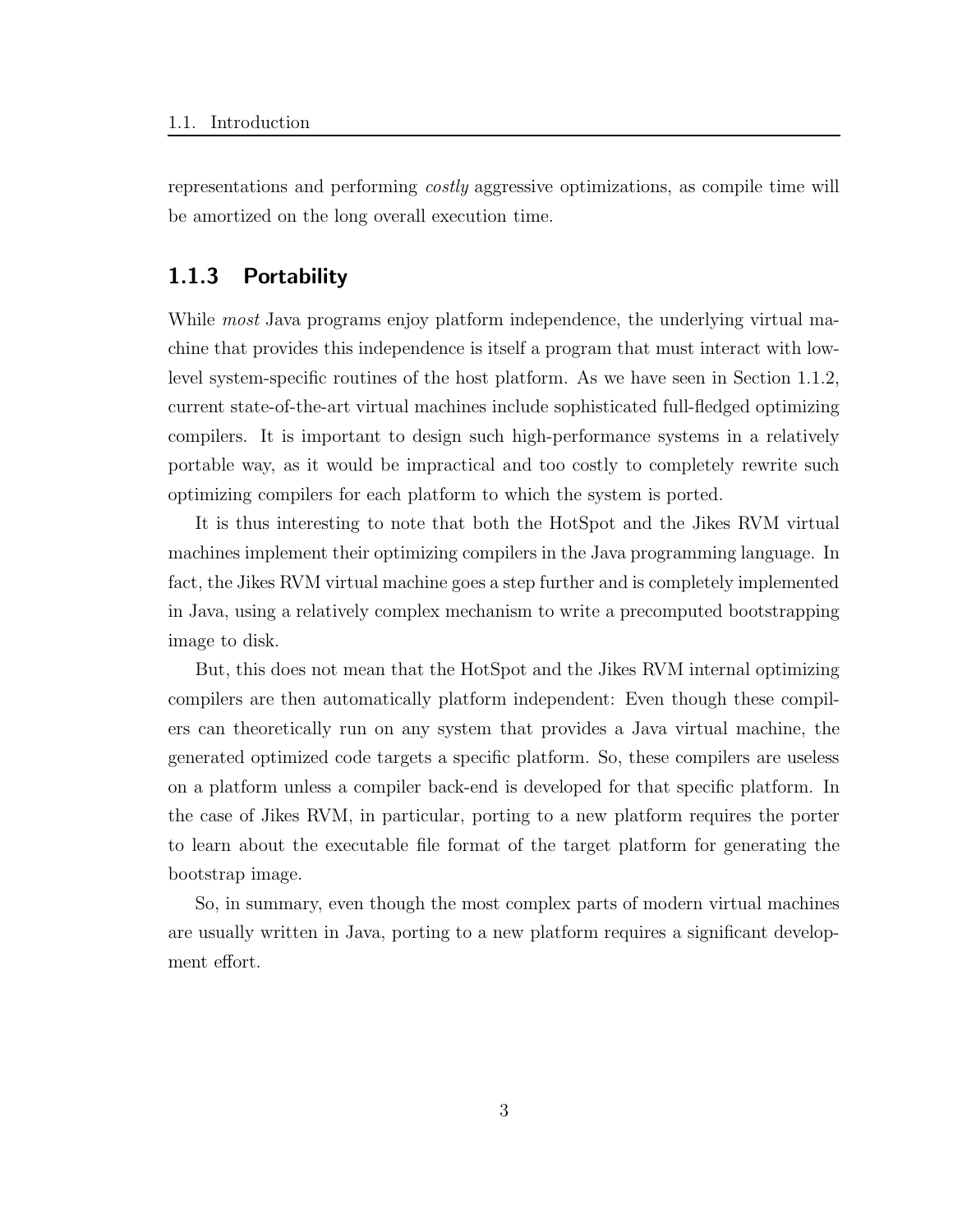### 1.1.4 Java Virtual Machine Overview

Before getting into the details of our research, we present a short overview of the internal organization of a Java virtual machine. As illustrated in Figure 1.1, the main components of a Java virtual machine are:

- 1. Class Loaders: Class loaders are used to dynamically load application and library classes from a variety of sources such as the local file system and the network.
- 2. Native Interface<sup>1</sup>: The native interface allows the virtual machine to call non-Java routines in applications and class libraries.
- 3. Execution Engine: The execution engine is the heart of the virtual machine. It executes bytecode instructions loaded through class loaders. There exist various types of execution engines such as interpreters and just-in-time compilers.
- 4. Memory Manager: The memory manager provides a garbage collected heap for object instances and manages the memory used to store other internal virtual machine data structures.
- 5. Services: This component consists of a collection of sub-components providing the necessary internal virtual machine support for standard class library features such as threads and reflection.

## 1.2 Research Motivation and Objectives

### 1.2.1 Research Framework

Many academic research projects have limited resources. Sometimes, the human resources dedicated to a project are limited to a single graduate student, or a very small team of researchers. The development effort required to experiment with some

<sup>&</sup>lt;sup>1</sup>The *Java Native Interface (JNI)* is a standard for dynamically linking Java and non-Java code.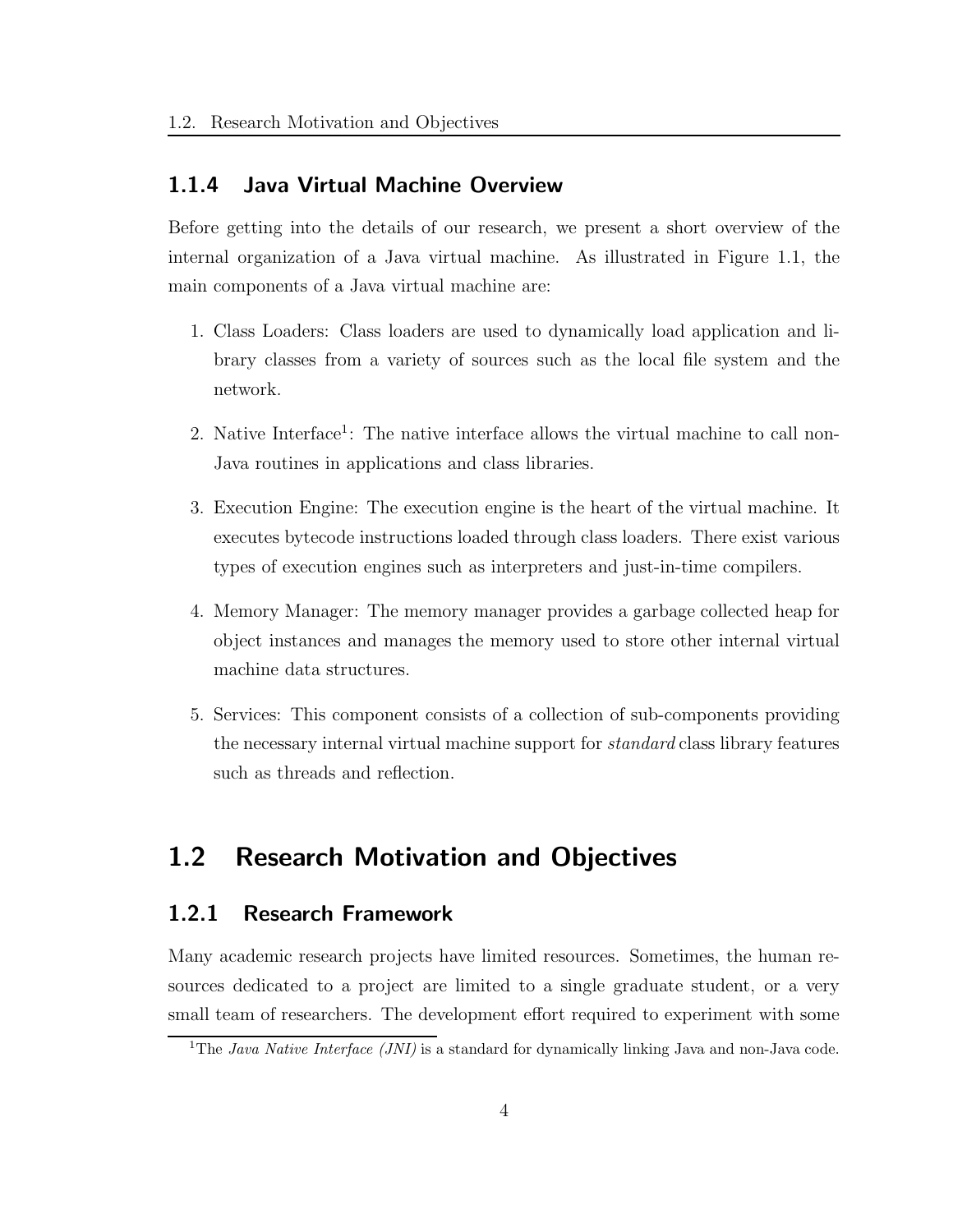

Figure 1.1: Java Virtual Machine Overview

language extensions, in state-of-the-art adaptive Java virtual machine systems, might involve rewriting key parts of highly sophisticated code optimizers. Such development effort can easily be out of reach of a small research team. Even using a simpler template-based just-in-time compiler might require more development work than a research team would like to invest, due to the requirement of writing assembly language for each target platform.

One of the main objectives of this research is the development of an openly available virtual machine suitable for performing research experiments with minimal development efforts. In order to achieve this goal, this virtual machine must be easily extensible, allowing experiments with language modifications and extensions such as redefining the semantics of arrays, or adding new bytecode instructions for better supporting functional languages. This research framework must also be easily portable to new platforms with minimal effort, to allow performing experiments on a variety of systems.

Finally, the virtual machine must also deliver acceptable performance, so that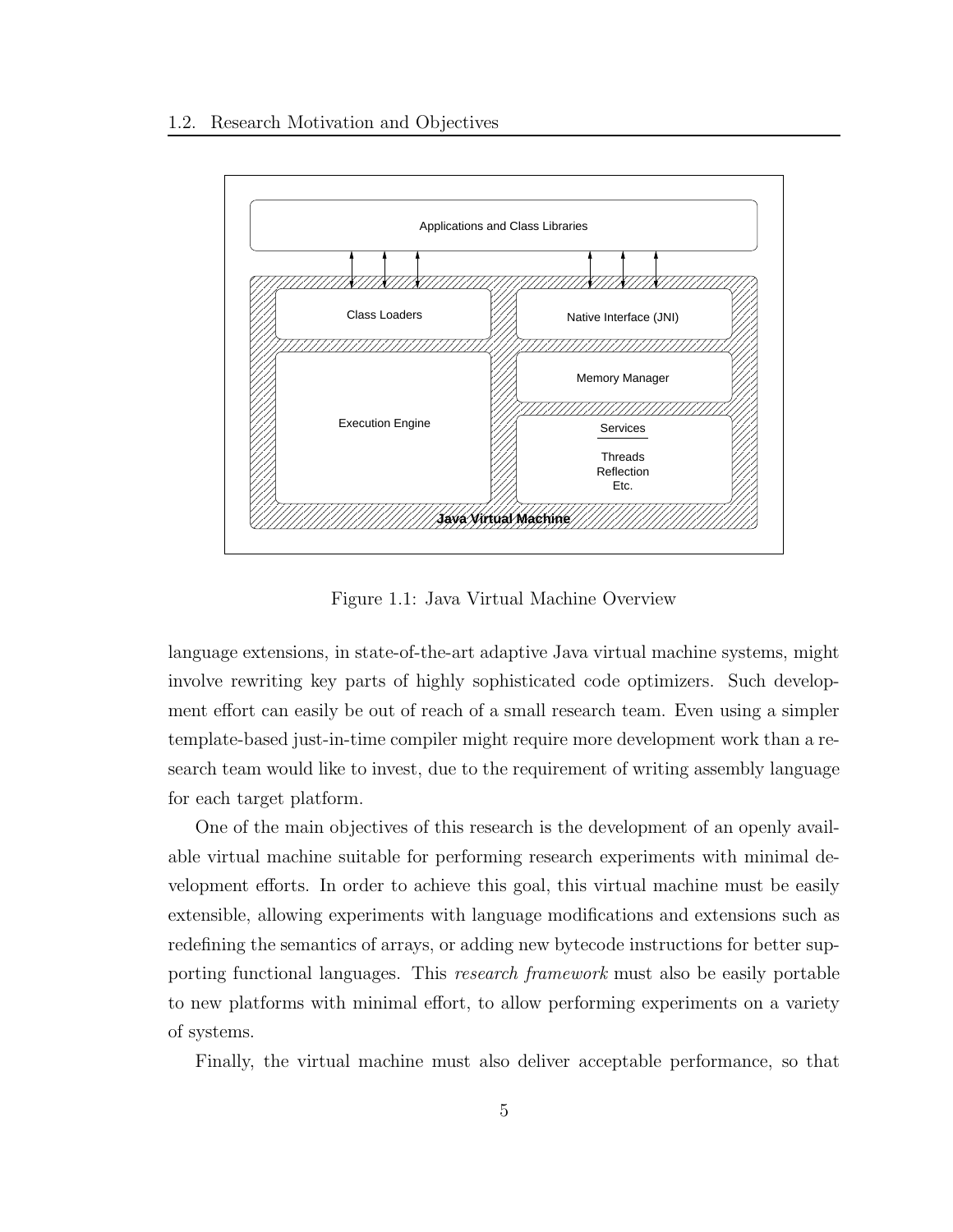experiments can be done running real-world applications, not only toy benchmarks.

### 1.2.2 Bytecode Interpreter

An interpreter-based virtual machine would seem to meet our portability and easy modification goals. Interpreters written in high-level programming languages have the following advantages:

- Understanding their internal structure requires a very short learning curve.
- They have easily modifiable source code.
- It is usually possible to trace their internal execution with a debugger. This helps with learning the system and modifying it.
- High-level languages help increase the portability to other systems, by hiding low-level details such as the processor instruction set.

The main drawback of interpreter-based systems is that they often deliver poor performance, due to high instruction dispatch overhead.

Recently, a new technique has been introduced, called inlined-threading [PR98], that partly eliminates dispatch overhead for a subset of instructions. This technique has not been tested for Java before. As it looked promising in helping to achieve our acceptable performance goal, we decided to further investigate the use of this technique in the context of an interpreter-based Java virtual machine.

### 1.2.3 Specific Research Objectives

The specific objectives of this research are to:

- design and implement a portable and easily modifiable interpreter-based virtual machine,
- evaluate the relative performance achievable by a portable interpreter implementing modern and innovative techniques,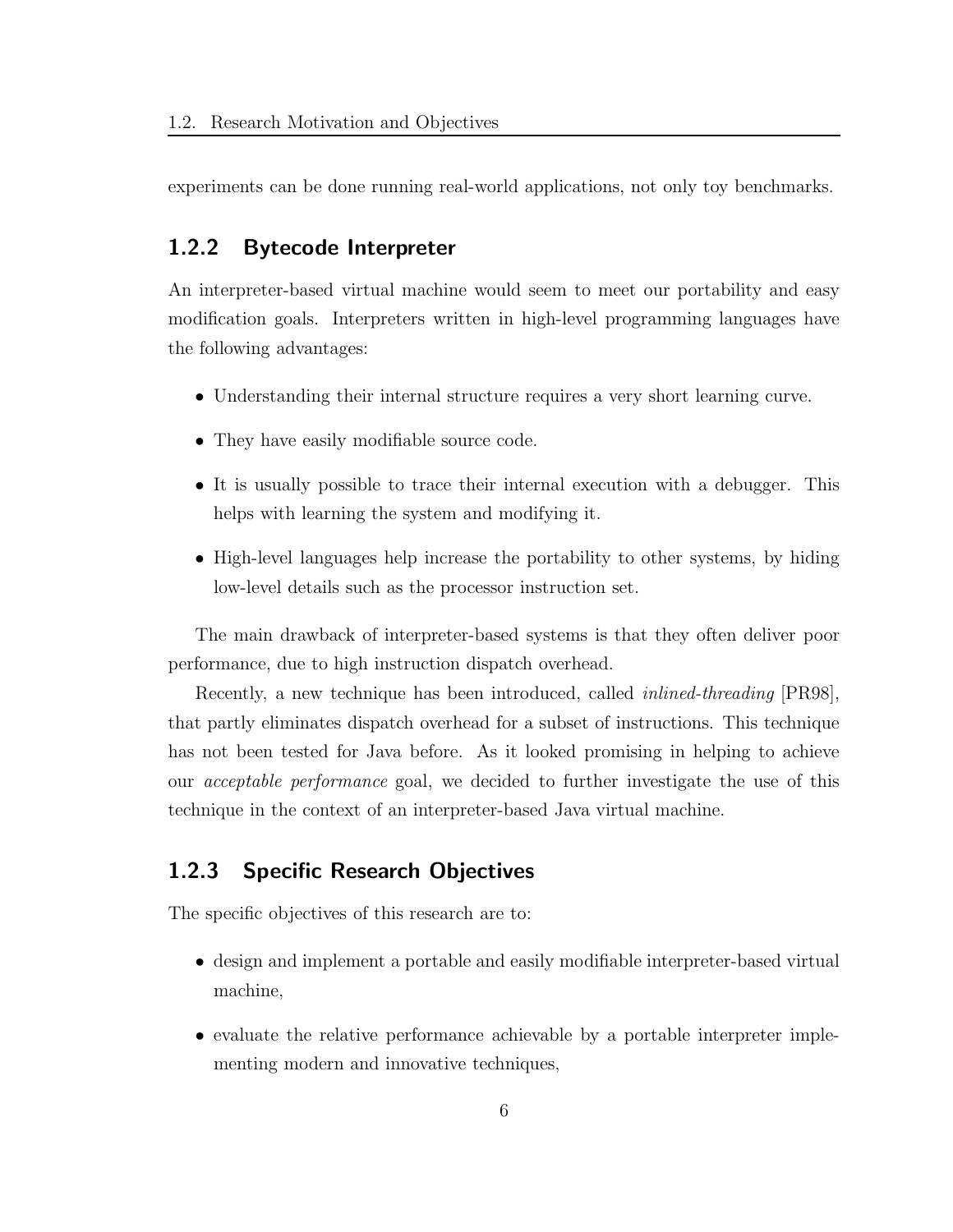- research new memory management techniques,
- research new techniques for improving the performance of Java virtual machines, regardless of their engine type (interpreter, just-in-time compiler, adaptive optimizing system), and
- measure the performance of the proposed techniques.

A less formal objective is to keep the framework as simple as possible. As the development of a standards compliant Java virtual machine implementing the Java Native Interface (JNI) and the Invocation Interface requires a significant amount of work, it is important to keep a simple virtual machine design. For example, we have chosen to implement a simple semi-space copying collector, leaving the development of more advanced generational techniques to future interested users of the framework.

## 1.3 Contributions

In this section, we list the contributions of this thesis.

One contribution of this research is of a technical nature. It consists of the research framework itself. In the course of this research, we have developed the SableVM [Sabb] research framework, a freely available, portable, flexible, and efficient interpreterbased Java virtual machine. We think, that the relatively small source-code size of SableVM (approximately 55,000 lines before macro expansions) and the clarity and simplicity of its internal design makes it an ideal tool for conducting small to moderately sized research projects on the Java virtual machine.

SableVM implements 2 kinds of object layout, 3 flavors of threaded interpretation, provides a choice of using or not using signals to detect some exceptions, has many embedded debugging features, and can be easily stepped through, at execution time, using a traditional debugger.

Thus, the contributions of this thesis are:

• The development and public release of the *SableVM* research framework.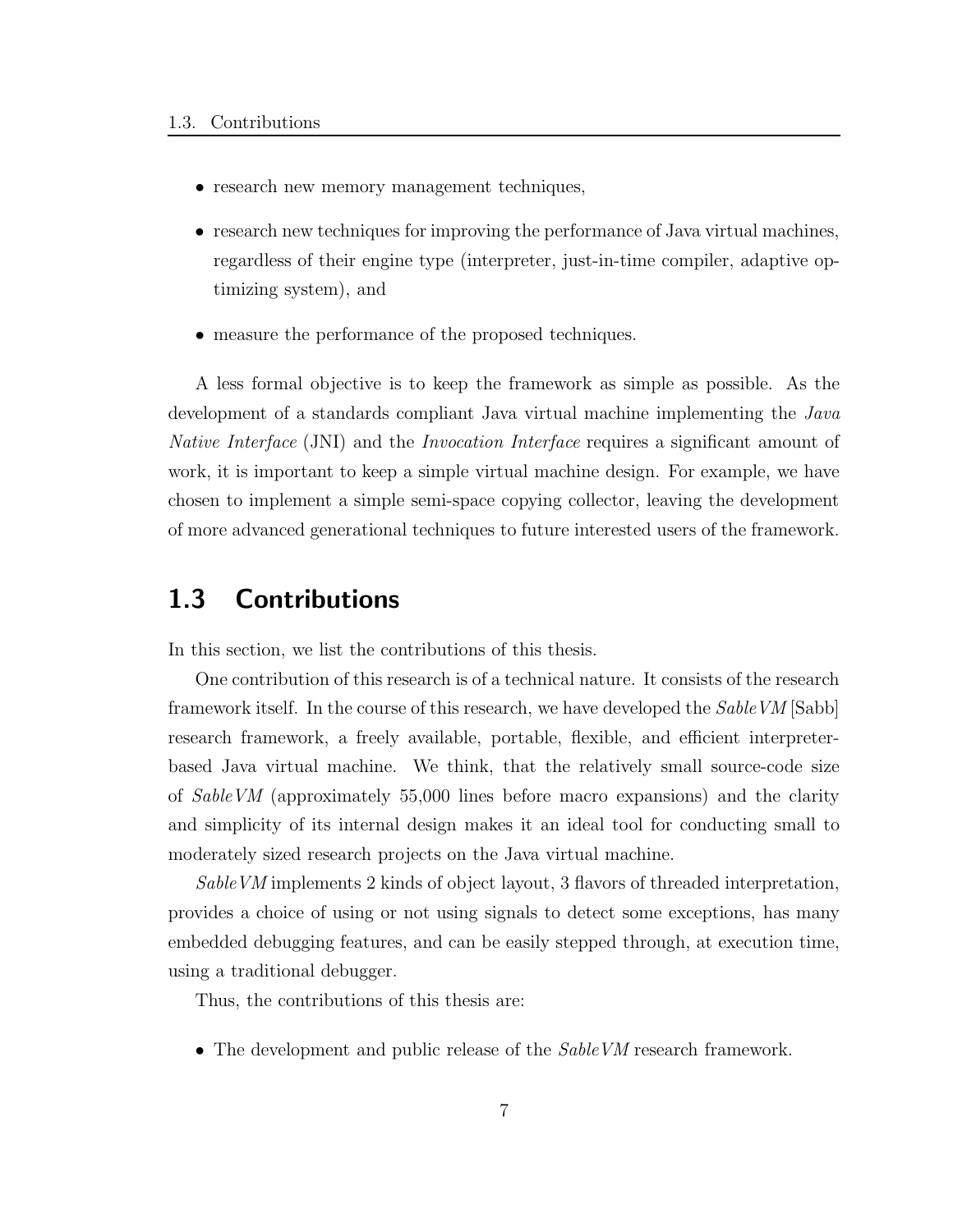- The introduction of innovative techniques to allow inline-threaded interpretation of Java bytecode, without race conditions or high synchronization costs in a multi-threaded environment. Our experiments show that inline-threading Java bytecode offers significant speed improvement over that of traditional bytecode interpretation.
- The introduction of a logical partitioning of runtime memory that simplifies memory management. This memory partitioning allows Sable VM to use a very simple semi-space copying collector to manage the Java heap, and to use very simple partition-specific memory managers for the rest.
- The introduction of a sparse interface method virtual table design that reduces the cost of interface method invocation to that of a normal virtual method call. Appropriate for a dynamic loading environment, this design uses a simple, yet very effective strategy to recycle memory holes in the sparse tables. Our experimental results show that, on all tested benchmarks and applications, including an interface-intensive application, no memory loss resulted from the sparse design.
- The introduction of a simple and fast algorithm to compute space-efficient garbage collection maps for verifiable bytecode. Our experimental results show that at most 74 distinct garbage collection maps of a total size of 1,776 bytes (less than 2Kb) were computed on tested benchmarks, with most benchmarks requiring between approximately 30 to 40 maps each. The biggest application, requiring 74 maps, had 39,653 garbage collection checkpoints.
- The introduction of a bidirectional object layout that groups together all reference fields for simpler garbage collection tracing.
- The introduction of an improvement to thin locks [BKMS98] that eliminates busy-wait in case of contention, without causing any overhead into the object layout.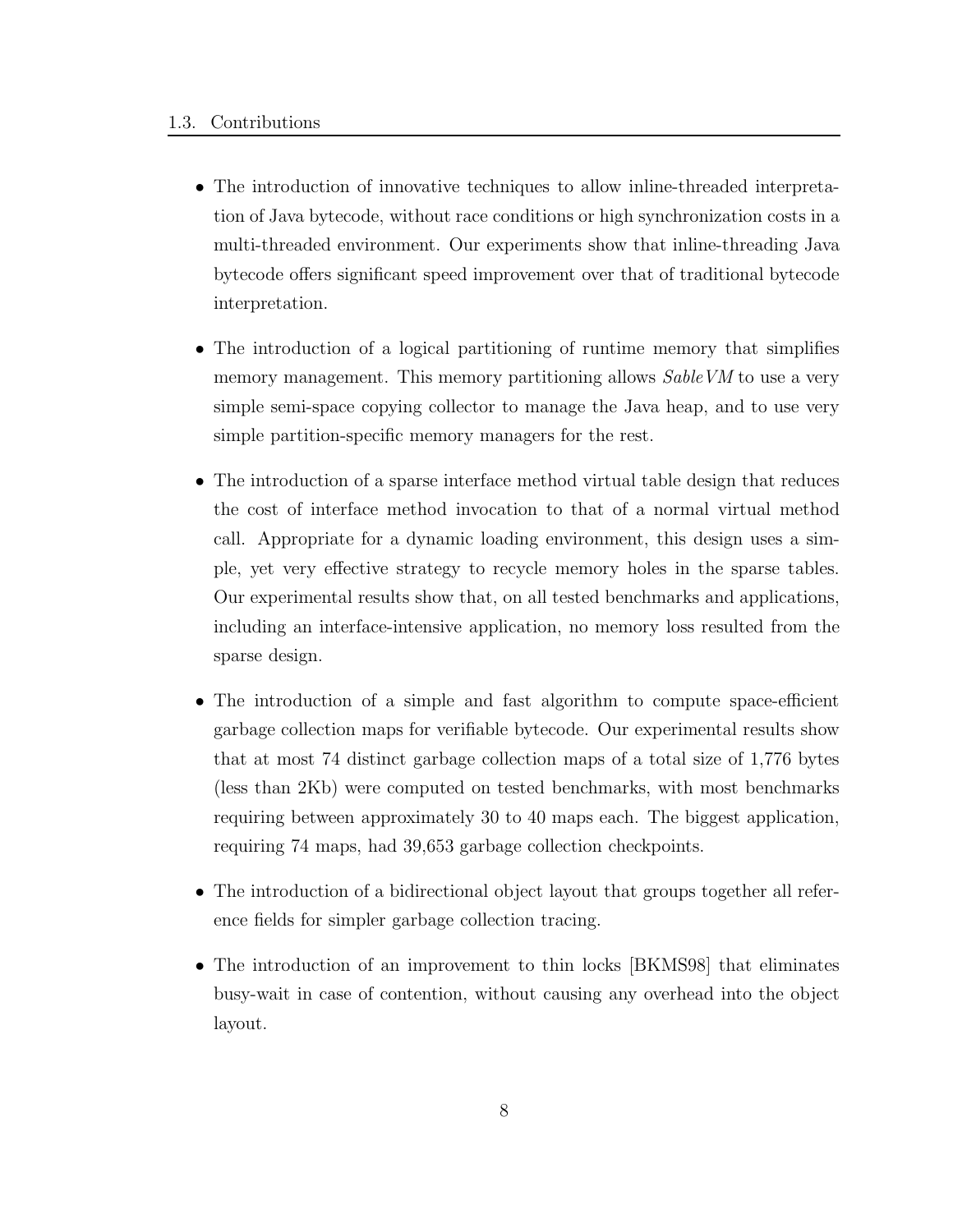• One of our most significant experimental results, that counts as a contribution, is that a carefully designed, yet simple and portable Java bytecode interpreter can achieve competitive performance with a commercial state-of-the-art less-portable interpreter. More specifically, the inlined-threaded interpreter of SableVM does deliver competitive performance to the official Java Development Kit 1.4.0 HotSpot client interpreter, being sometimes faster, sometimes slower.

### 1.4 Thesis Organization

The remainder of this thesis is structured as follows.

In Chapter 2, we describe the problem of inline-threading Java in the presence of lazy preparation and multi-threading, and we introduce our preparation sequence technique to circumvent the problem and increase the length of inlined instruction implementation sequences. In Chapter 3, we motivate and describe a logical partitioning of runtime memory among various partition-specific memory managers. We explain how this partitioning simplifies memory management in SableVM. In Chapter 4, we introduce a sparse interface virtual table design for fast interface-method invocation, taking advantage of a partition-specific memory manager to recycle memory holes using a simple and fast algorithm. In Chapter 5, we discuss the traditional layout of objects in Java and introduce a bidirectional layout for simplifying garbage collection tracing. In Chapter 6 we describe the difficulty of computing precise garbage collection maps in Java, then we introduce a simple and fast, yet effective algorithm for computing space-efficient garbage collection maps. In Chapter 7, we introduce an improvement to thin locks that eliminates busy-wait in case of contention. In Chapter 8, we discuss how portability and extensibility are achieved in SableVM. In Chapter 9 we describe our experimentation setting, and present our overall performance measurements, with comparisons to various other virtual machines. Finally, in Chapter 10, we discuss possible future work and present our conclusions.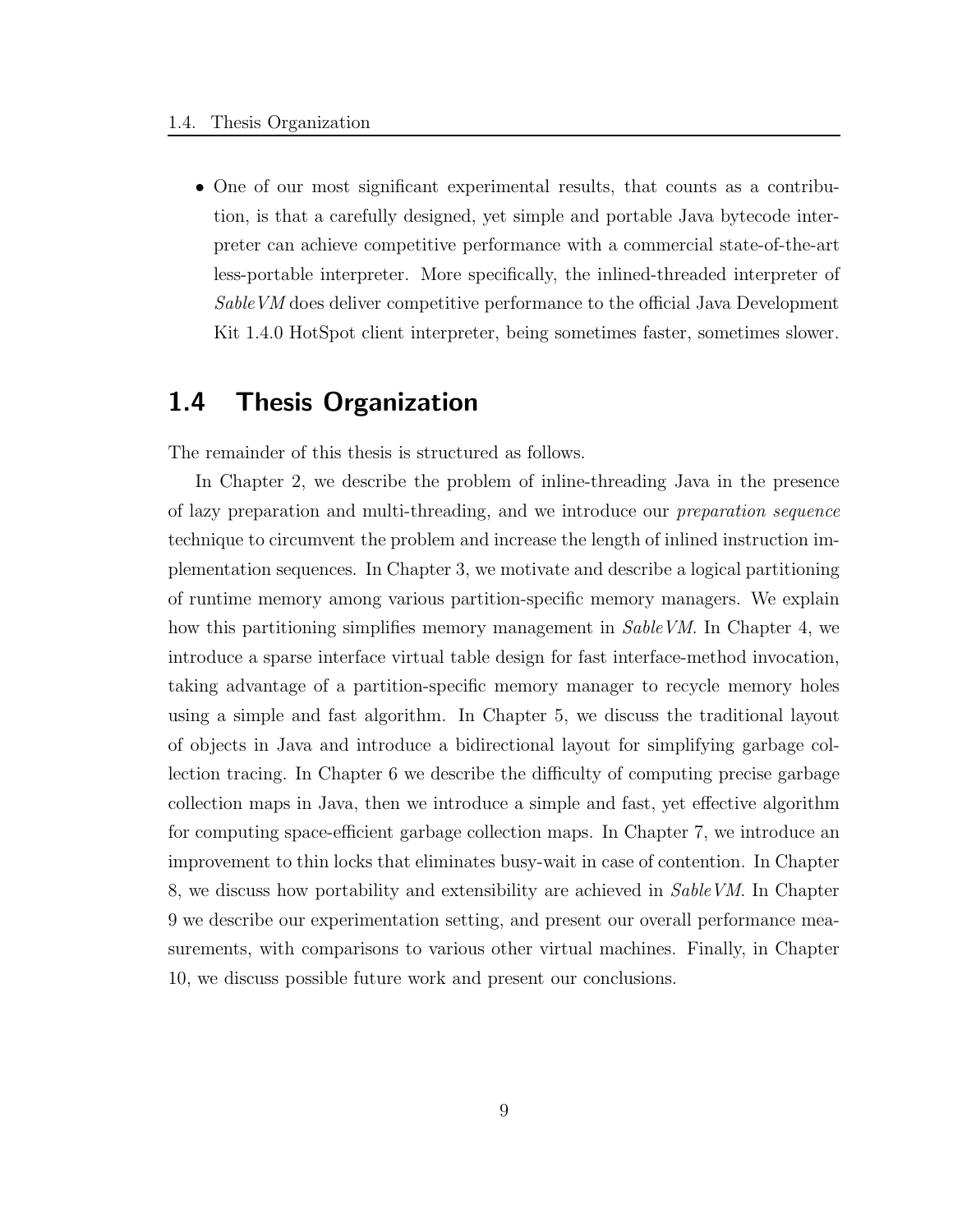# Chapter 2 Fast Instruction Dispatch

In this chapter we discuss the core instruction dispatch mechanism of SableVM. In fact, the *SableVM* framework offers a choice of 3 different flavors of *threaded inter* $pretation$  with distinct performance-portability tradeoffs<sup>1</sup>, but we will mainly focus on the fastest flavor: inline-threading.

In particular, we will introduce the necessary techniques to implement an efficient inline-threaded interpreter engine, in the presence of lazy code preparation and multithreading.

This chapter is structured as follows. In Section 2.1 we discuss how SableVM differs from pure bytecode interpreters by preparing and aligning bytecodes prior to execution. Then, in Section 2.2 we describe three existing instruction dispatch techniques and discuss their efficiency-portability tradeoffs. Next, in Section 2.3 we discuss the difficulty of applying threaded interpretation techniques in a Java interpreter without paying a high synchronization penalty, and introduce techniques to solve the problem and increase performance. In Section 2.4, we present our experimental results. In Section 2.5 we discuss related work. Finally, in Section 2.6, we present our conclusions.

<sup>&</sup>lt;sup>1</sup>In Chapter 8, we will explain how  $SableVM$  avoids source code duplication while permitting easy debugging of instructions, by implementing abstraction levels using the M4 macro processor.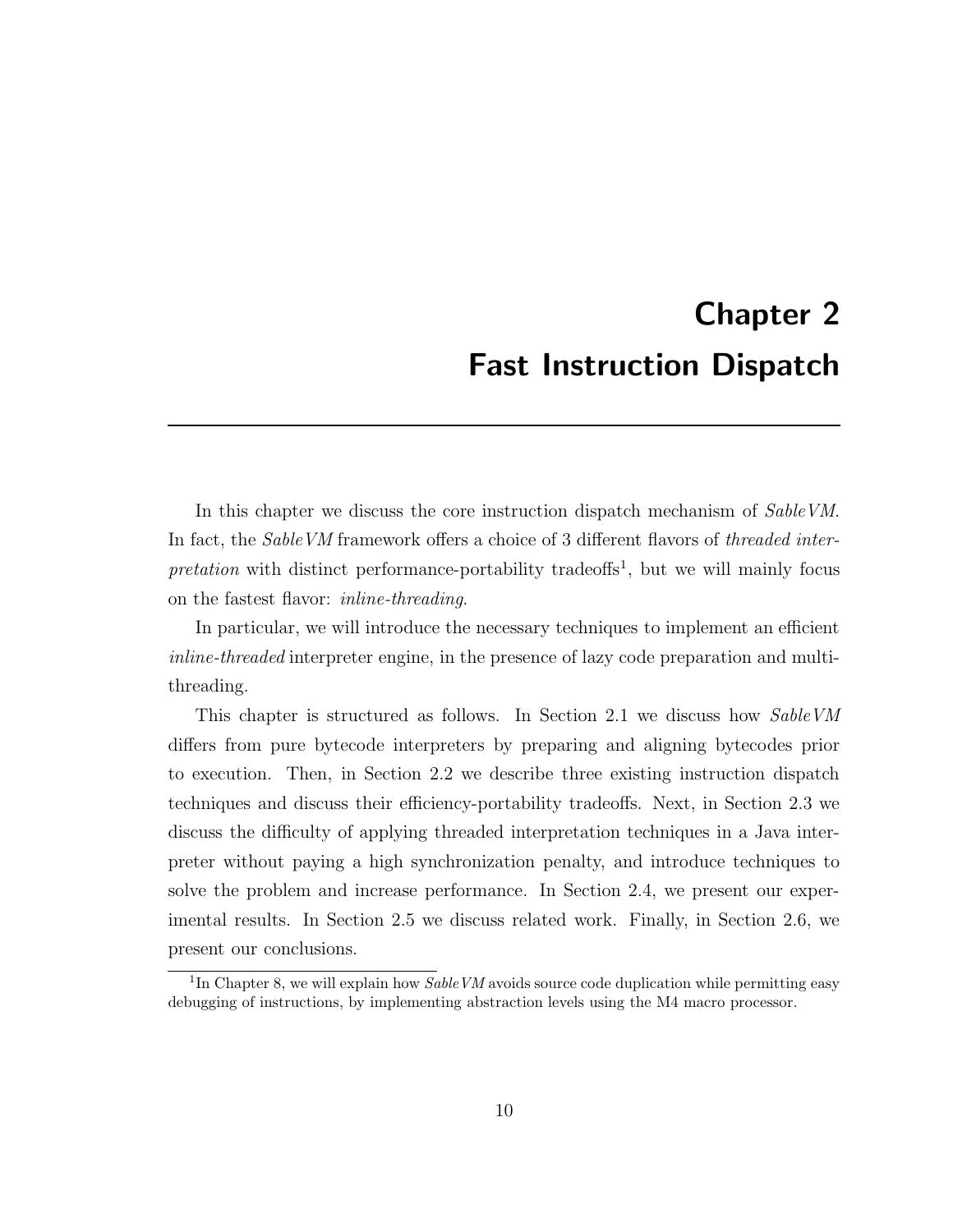## 2.1 Preparation: Reducing Work at Runtime

### 2.1.1 Pure Bytecode Interpretation

Simplicity is usually the main motive behind the usage of a bytecode instruction set by students and programming language researchers. Targeting stack-based bytecode instructions greatly simplifies compilation by eliminating the need for performing register allocation and isolating the compiler developer from low-level system-specific implementation details such as object-code format. In addition, writing a pure bytecode interpreter can often be done in a few hours of work (given a simple instruction set and a knowledgeable programmer).

A typical bytecode interpreter loads a bytecode program from disk using standard file operations, and stores instructions into an array. It then dispatches instructions using a simple loop-embedded switch statement, as shown in Figure 2.1.

```
char code[CODESIZE];
char *pc = code;int stack[STACKSIZE];
int *sp = stack;\frac{1}{2} load bytecodes from file and store them in code \frac{1}{2} */
...
\frac{1}{4} dispatch instructions \frac{1}{4}while(true) {
  switch(*pc++) {
  case ICONST_1: *sp++ = 1; break;case ICONST_2: *sp++ = 2; break;case IADD: --sp; sp[-1] += *sp; break;
  ...
  case END: exit(0);
}}
```
Figure 2.1: Pure Switch-Based Bytecode Interpreter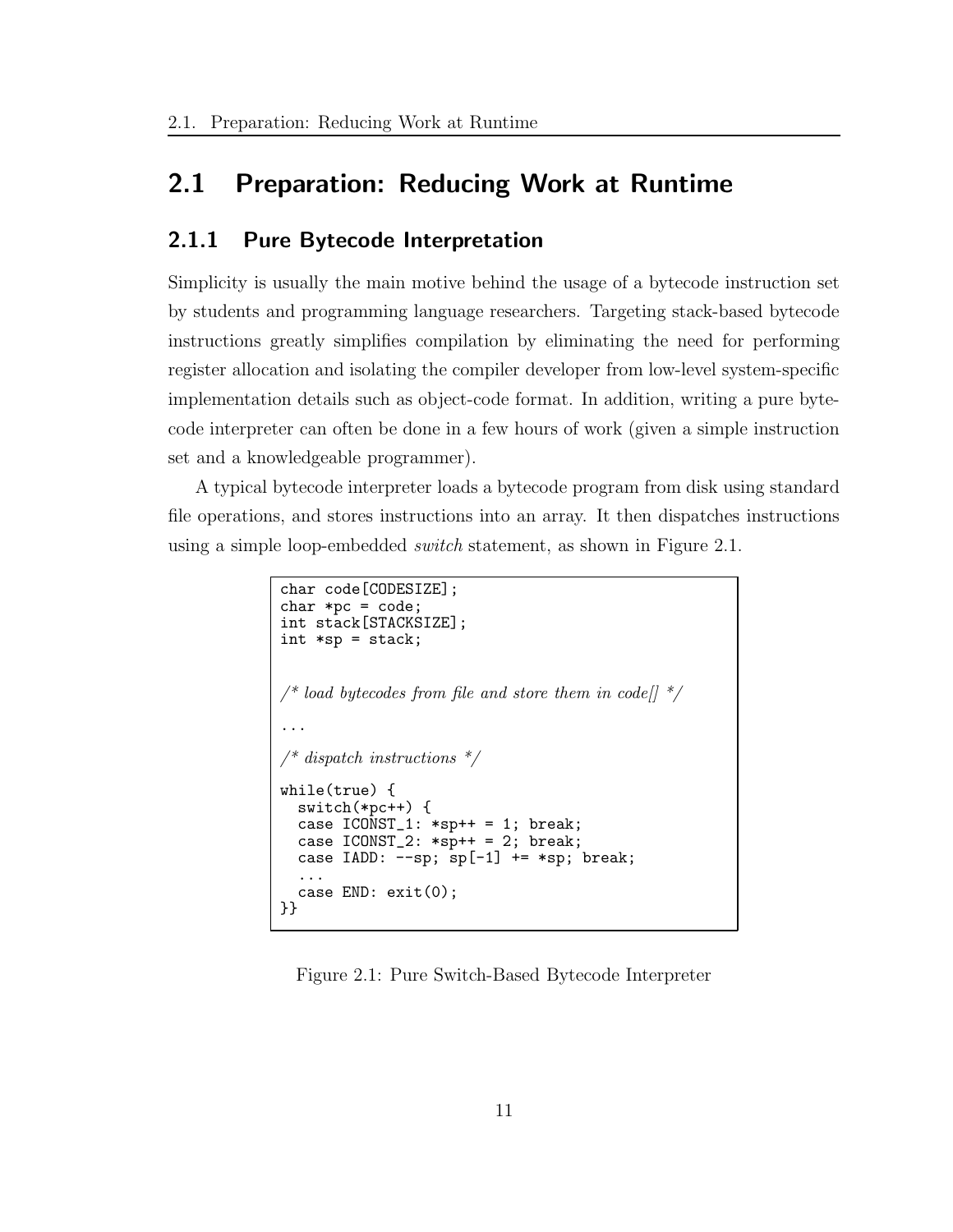### 2.1.2 Precomputing and Aligning Data

The Java class file format is relatively complex. It includes, among other things, a constant pool used to store the most complex operands of bytecode instructions such as strings and class names. Bytecode instructions refer to class pool entries using a one or two byte immediate operand representing an index into the constant pool. Yet, Java bytecode instructions have no alignment requirement<sup>2</sup>.

Modern processors usually have word sized registers, and most of memory hierarchy hardware is optimized for accessing aligned words (e.g.: single or multiple word cache entries, word aligned access to lower memory). Accessing byte-sized data often results in additional computation or hardware overhead for extracting the appropriate bits from the enclosing word.

In order to simplify computation, and to reduce run-time overhead, SableVM does not directly interpret bytecode instructions. Instead, it precomputes an aligned code array with word elements. Said differently, SableVM translates bytecodes into wordcodes. In the process, Sable VM performs several optimizations such as translating big-endian multi-byte values into platform-specific words, and eliminating some constant-pool indirections by inlining values into the code array.

Translating bytecodes also involves making many small adjustments such as recomputing relative branch targets. SableVM takes this opportunity to precompute a variety of values such as absolute branch targets, to minimize run-time computation. Sable VM also makes the necessary adjustments to exception and line number tables.

Finally, in order to preserve portability to 32 and 64-bit big and little-endian systems, SableVM does not assume any particular word size or byte ordering. It simply uses generic types such as (void  $\ast$ ), and the svmt word type (which is defined in a system-specific header file).

<sup>&</sup>lt;sup>2</sup>Exception: The operands of the *lookupswitch* and the *tableswitch* instructions include padding to provide 32-bit aligned jump tables.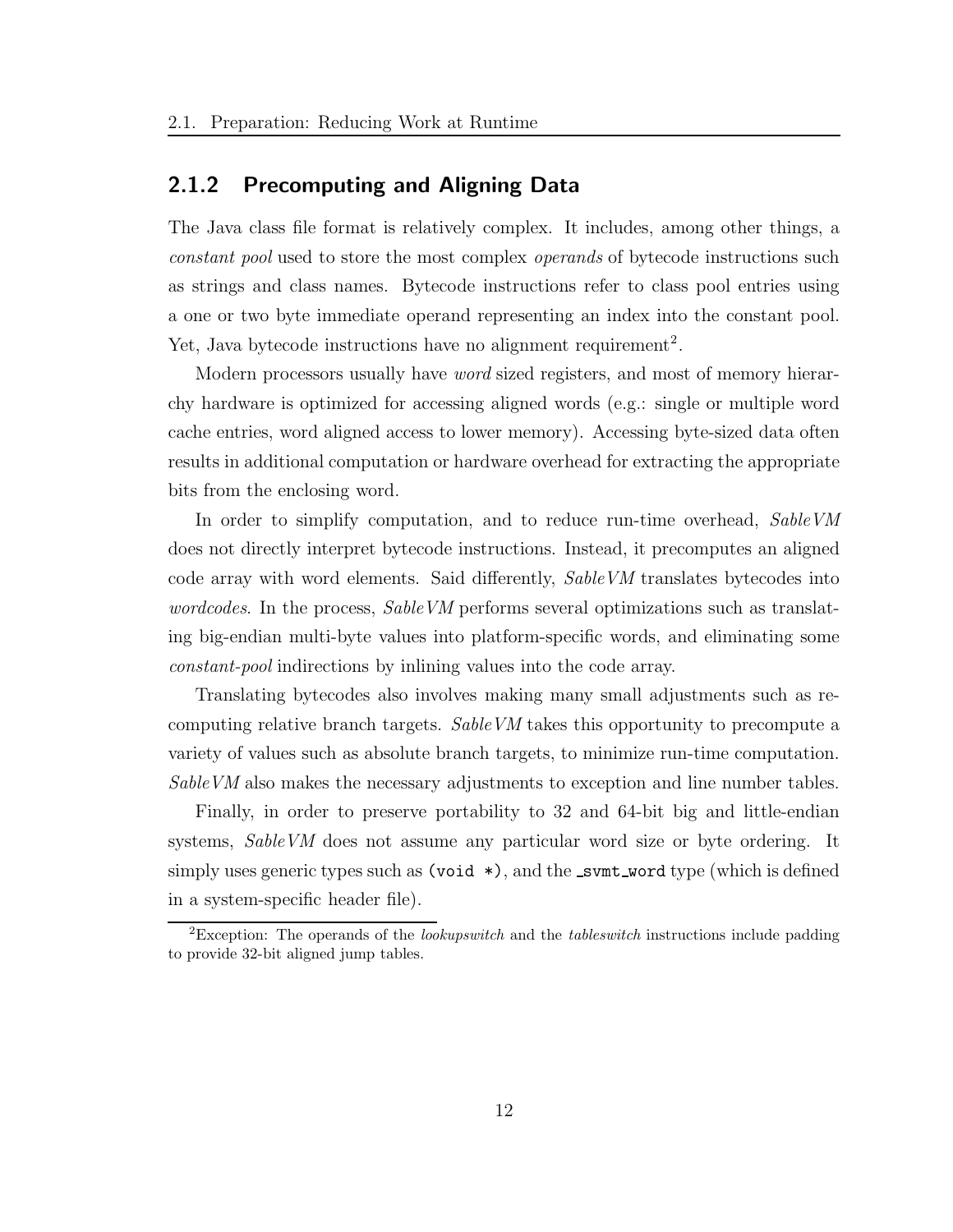## 2.2 Dispatch Types

In this section, we describe three dispatch mechanisms generally used for implementing interpreters and discuss their efficiency-portability tradeoffs. The third mechanism is relatively new, and has been introduced by Piumarta and Riccardi [PR98].

### 2.2.1 Switching

As we have seen in Section 2.1, simple bytecode interpreters use a loop-embedded switch statement to dispatch instructions.

This approach has some benefits:

- It is very simple to implement.
- It is a very portable approach, as it requires no platform or compiler-specific support.
- It requires no special preparation of the bytecode array.

But this approach has performance drawbacks. Dispatching instructions is very expensive. On every iteration, the dispatch loop fetches the next bytecode, looks up the associated implementation address in a table, then transfers control to that address. A typical compilation of the dispatch loop requires a minimum of 3 control transfer machine instructions per iteration: one to jump from the previous bytecode implementation to the head of the loop, one to test whether the bytecode is within the bounds of handled switch-case values, and one to transfer control to the selected case statement. On modern processors, control transfer is one of the main obstacles to performance [HP96], so this dispatch mechanism causes significant overhead.

The main drawbacks of this switch-based bytecode dispatch can be summarized as:

- High dispatch overhead.
- Bytecodes are not aligned, causing additional computation or hardware overhead.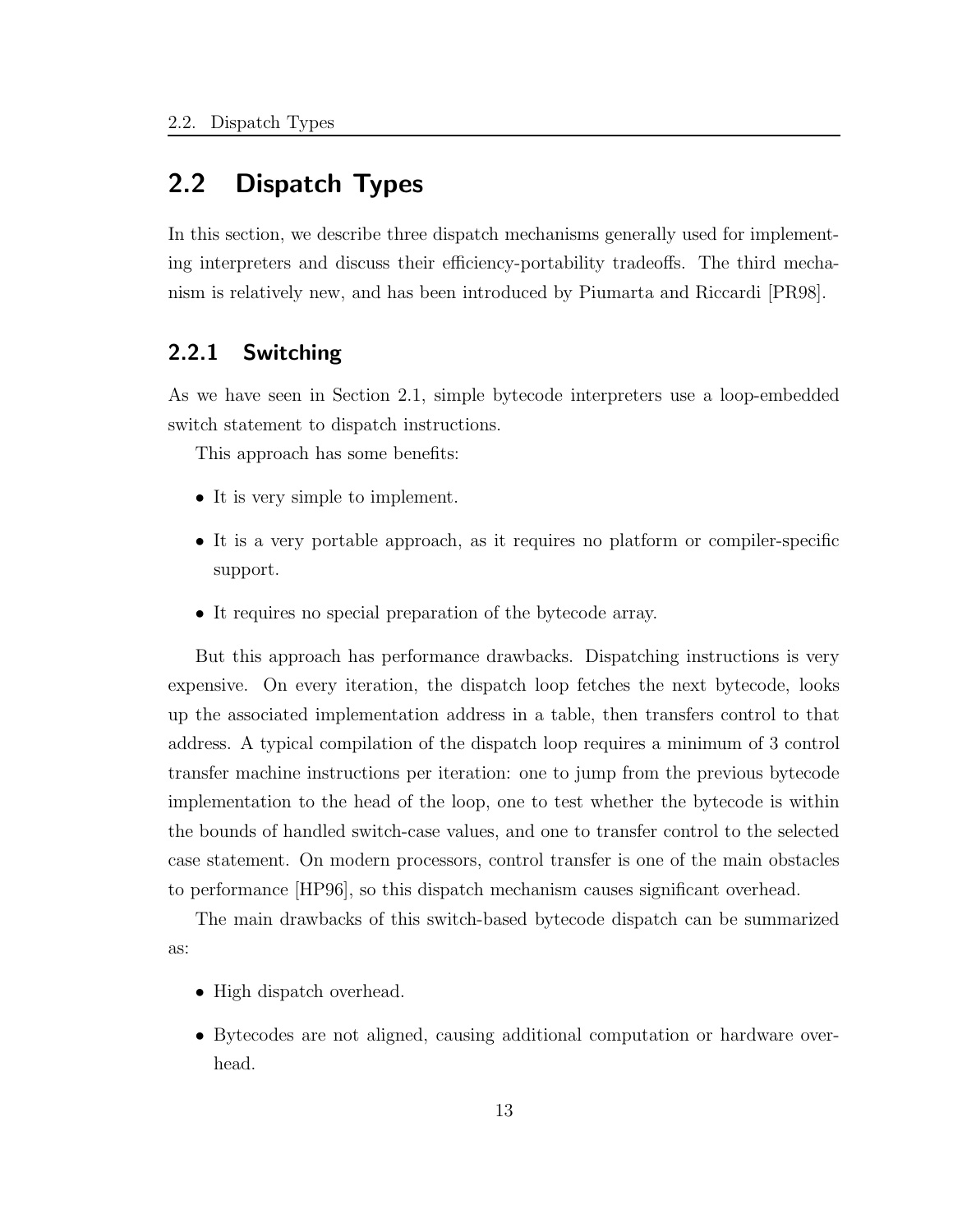### 2.2.2 Direct-Threading

An effective technique to reduce dispatch overhead was popularized by the Forth programming language. This technique has the name of threaded code. Note that the word thread, in this context, has nothing to do with the concurrent programming technique (e.g. Java threads, POSIX threads). Among the traditional threaded code techniques, the most efficient is *direct-threading*  $[Ert]^3$ .

Direct-threading improves on switch-based dispatch by eliminating central dispatch. This works as follows. In the executable code stream, each bytecode is replaced by the address of its associated implementation. Also, at the end of each bytecode implementation, the code required to dispatch the next opcode is added. This is illustrated in Figure 2.2.

```
code *void *\text{code} = {
  &&ICONST_2, &&ICONST_2,
  &&ICONST_1, &&IADD, ...
}
void **pc = code;
\frac{1}{x} dispatch first instruction \frac{x}{x}goto **(pc++);
\mathcal{N}^* implementations \mathcal{N}ICONST_1: *sp++ = 1; goto **(pc++);
ICONST_2: *sp++ = 2; goto **(pc++);
IADD: --sp; sp[-1] += *sp; goto **(pc++);
...
```
Figure 2.2: Direct-Threaded Interpreter

Execution proceeds as follows. The code array is initialized. Then the pc program counter variable is initialized, pointing to the first element of code. Then, dispatch proceeds by jumping to the address stored in \*pc by executing the  $|$ goto \*\*(pc++); instruction. The target instruction **ICONST**<sub>2</sub> is executed, then the next instruction is

<sup>&</sup>lt;sup>3</sup>Inline-threading, which we discuss in Section 2.2.3, is a recent technique, and thus does not count as traditional.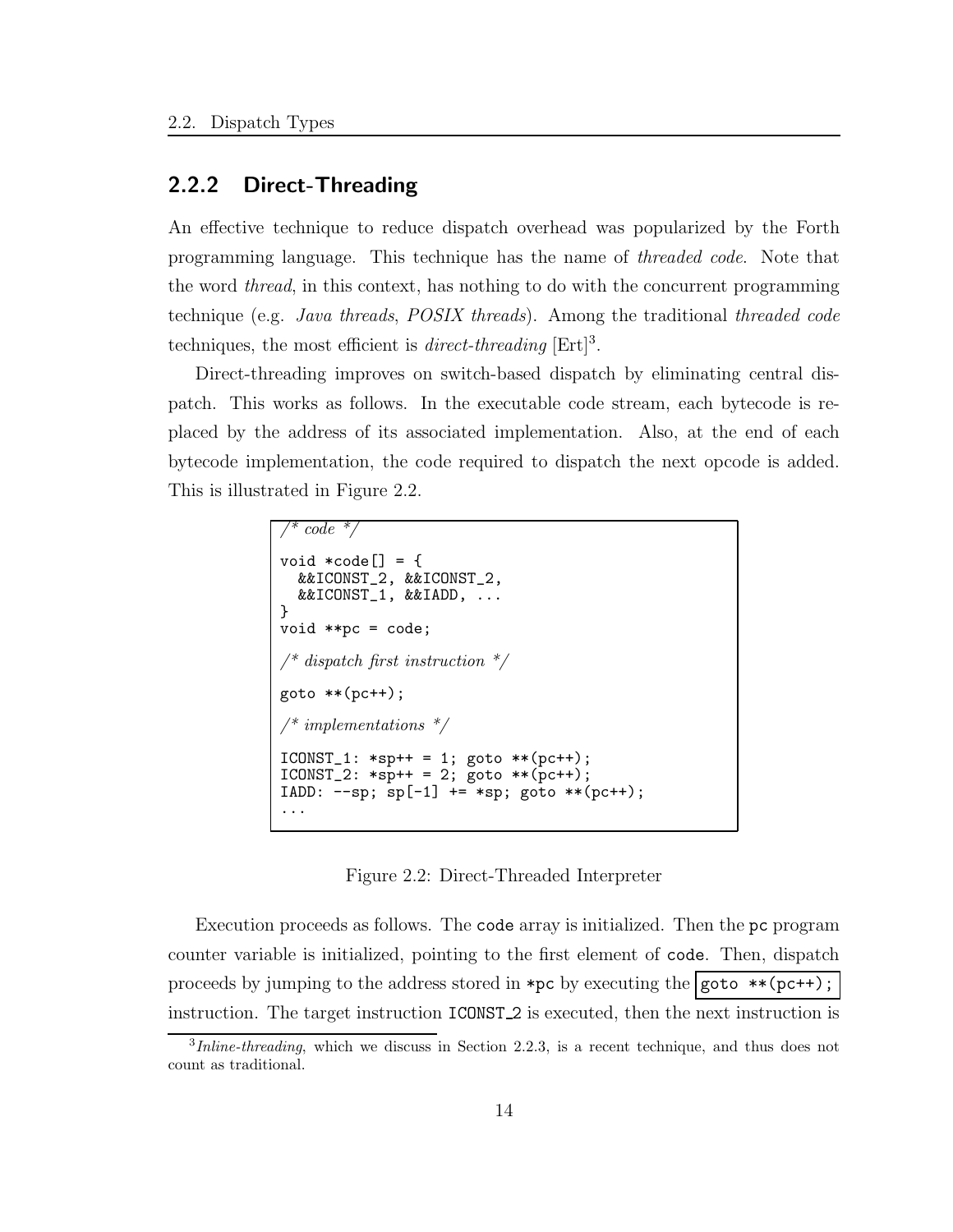again dispatched by a single indirect jump  $\gamma$  goto \*\*(pc++);  $\gamma$ , and so on. This effectively eliminates the table lookup and the central dispatch loop. A typical compilation of this code yields a single control transfer instruction per dispatch.

Direct-threading requires preparation of the code array, as the storage size of an implementation address ( $sizeof(void *))$ ) is larger than that of the bytecode it replaces.

Figure 2.2 uses the label-as-value GNU C extension, but direct-threading can also be implemented using a couple of macros containing inline assembly.

Advantages of direct-threading:

- It is relatively simple to implement.
- It is directly supported by the widely ported the GNU C Compiler [GCC], yet also implementable using other compilers.
- It operates on aligned data.

The drawbacks of this approach are:

- Porting to a new platform or compiler might require a little system-specific assembly programming, if the target compiler is not the GNU C compiler.
- It requires preparation of the code array, prior to executing the code, to convert bytecodes into wordcodes.

### 2.2.3 Inline-Threading

The last dispatch mechanism we survey is that of *inline-threading* [PR98]. This technique improves on direct-threading by eliminating dispatch overhead for instructions within a *basic block* [ASU86].

The general idea is to identify instruction sequences forming basic blocks, within the code array, then to dynamically create a new implementation for the whole sequence by sequentially copying the body of each implementation into a new buffer,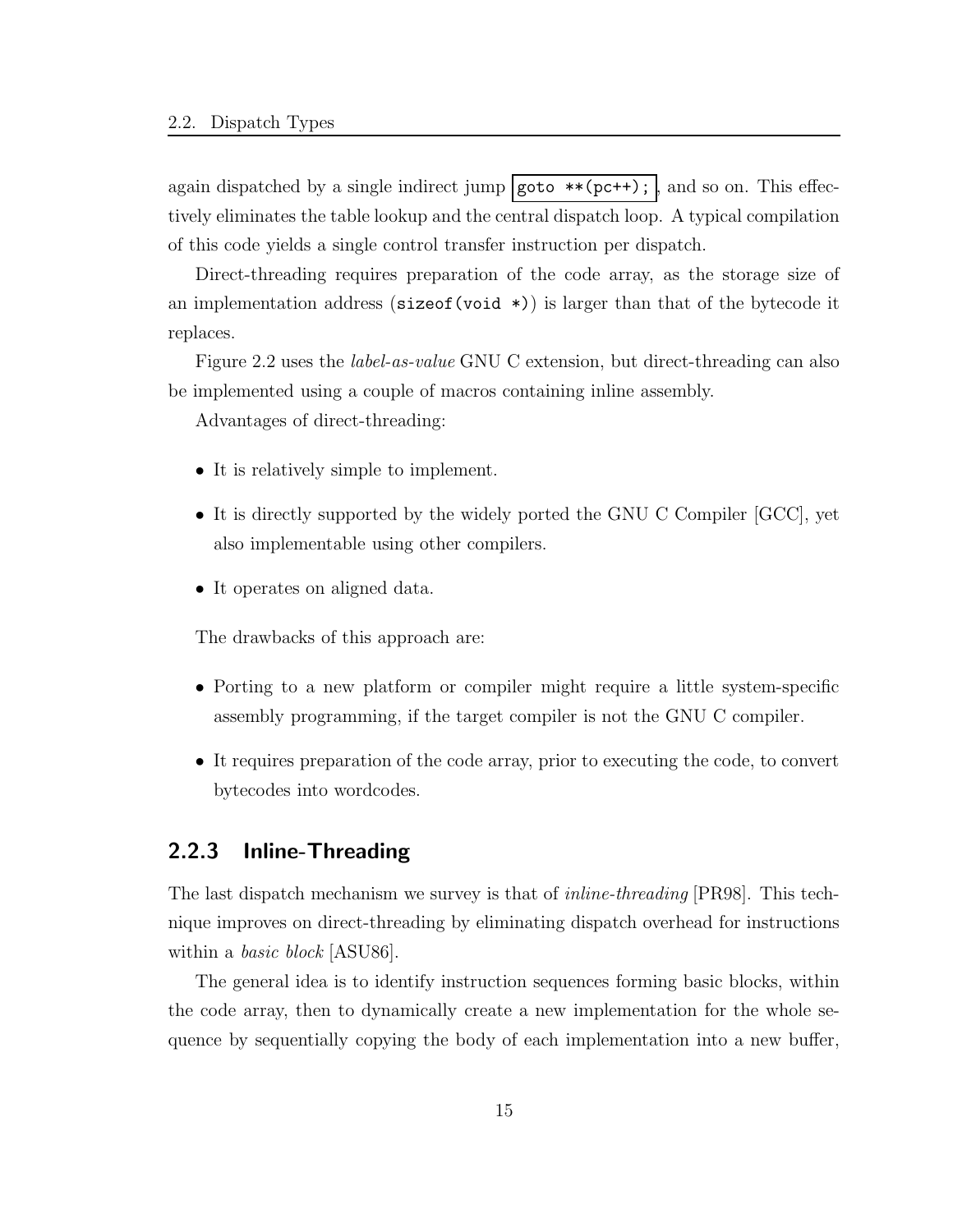then copying the dispatch code at the end. Finally, a pointer to this sequence implementation is stored into the code array, replacing the original bytecode of the first instruction in the sequence.

Figure 2.3 displays a simplified example of creation of an instruction sequence implementation. Figure 2.4 shows the resulting instruction sequence implementation. Note that Figure 2.4 is only an abstract *source code* representation of the actual inlined instruction sequence implementation.

```
/* Instructions */
ICONST_1_START: *sp++ = 1;
ICONST_1_END: goto **(pc++);
INEG_START: sp[-1] = -sp[-1];INEG_END: goto **(pc++);
DISPATCH_START: goto **(pc++);
DISPATCH_END: ;
/* Implement the sequence ICONST_1 INEG */
size_t iconst_size = (&&ICONST_1_END - &&ICONST_1_START);
size_t ineg_size = (&&INEG_END - &&INEG_START);
size_t dispatch_size = (&&DISPATCH_END - &&DISPATCH_START);
void *buf = malloc(iconst_size + ineg_size + dispatch_size);
void *current = buf;
memcpy(current, &&ICONST_START, iconst_size);
current += iconst_size;
memcpy(current, &&INEG_START, ineg_size);
current += ineg_size;
memcpy(current, &&DISPATCH_START, dispatch_size);
...
/* Now, it is possible to execute the sequence using: */
goto **buf;
```
Figure 2.3: Inlining a Sequence

Inline-threading improves performance by reducing the overhead due to dispatch. This is specially effective for sequences of simple instructions such as ICONST 1 and IADD, which have a high dispatch-to-real-work ratio.

In [PR98], Piumarta and Riccardi experimented with inline-threading on toy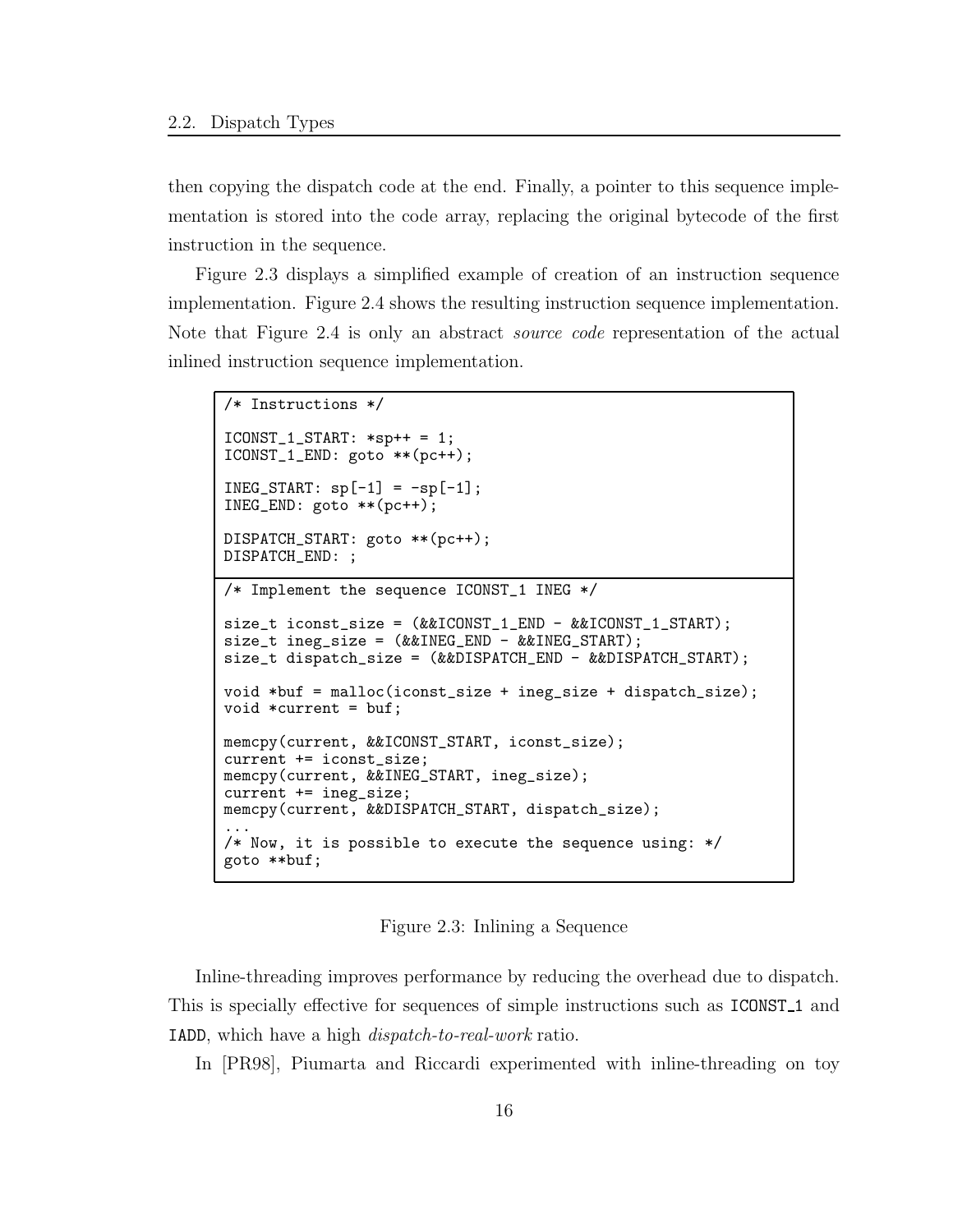```
ICONST_1 body: *sp++ = 1;
INEG body : sp[-1] = -sp[-1];<br>DISPATCH body: goto **(pc++);
DISPATCH body:
```
Figure 2.4: Inlined Instruction Sequence

benchmarks using a simple bytecode language, and achieved, in one case, 70% of the speed of an equivalent optimized C program. Experiments within an Objective Caml bytecode interpreter showed significant speed improvement in some conditions (depending on benchmarks and platforms tested).

### Processor Specific Concerns

Many modern processors have distinct data and instruction caches. On such systems, an inline assembly function is required in order to ensure that the instruction cache sees the dynamically created sequence implementations. This instruction is simply an architecture-specific cache-flush machine instruction, which cannot be expressed in portable C.

The problem is that newly created sequence implementations are written back by the processor to its *data cache*. This data needs to be written back to main memory before it can be seen by the *instruction cache*. So, by using this function, we prevent the disastrous execution of potentially random memory content.

### Limitations

Unlike direct-threading, which applies uniformly to all instructions, inline-threading presents some limitations. Not all instructions can be inlined. These limitations are mainly caused by relative jumps. As inlined implementations are copied elsewhere in memory, the target of a relative jump within an implementation might become invalid.

The following list of instructions cannot be inlined:

• Instructions that contain C function calls, if the C compiler implements the call as a relative displacement to the processor's program counter (PC).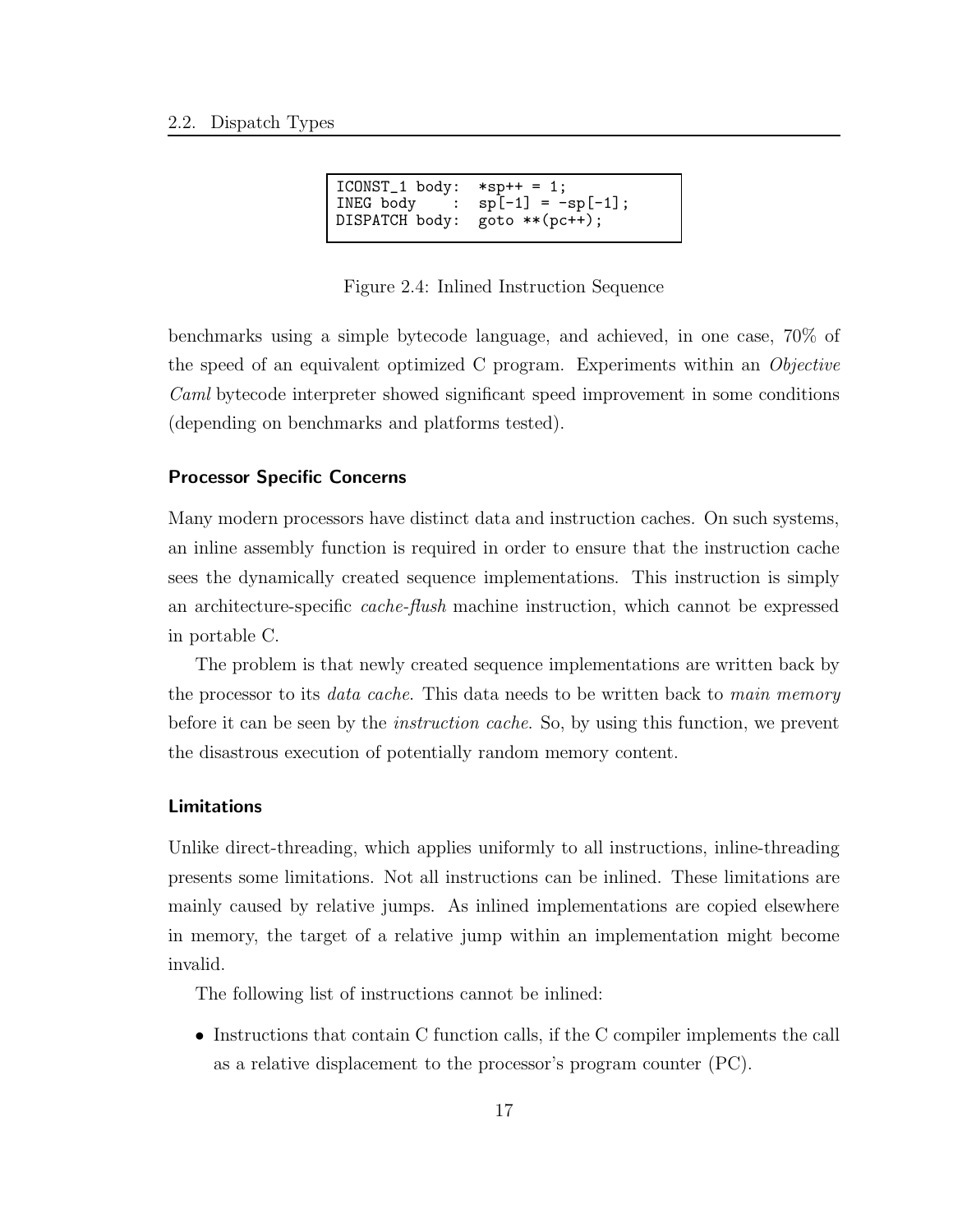- Any instruction that causes the C compiler to emit a hidden internal function call, if this call is implemented as a relative displacement to the PC (e.g. this happens for long division, on the x86 platform using gcc).
- Any instruction that contains a jump to other than an absolute target address, or a PC-relative one within the START and END labels of the instruction implementation.

The most obscure is the third class of instructions. This happens, for example, on the x86 platform using gcc version 3.1 with optimization on (gcc  $-02$ ) for any instruction that contains conditionals such as: if (condition). It is an inconsistent behavior that only shows when using specific compiler options. For example, this limitation does not show for conditionals when using  $\texttt{gcc}$  -00 on the same platform<sup>4</sup>.

We discovered this third limitation in our experiments. The initial paper by Piumarta and Riccardi [PR98] did not identify this limitation<sup>5</sup> nor the hidden calls limitation.

In summary, inlinability of an instruction implementation is dependent on the compiler, platform, and compiler-options used. Thus inline-threading requires a careful testing of each instruction, to discover whether it is inlinable or not, and under which conditions.

### Advantages and Drawbacks

Advantages of inline-threading:

- It completely eliminates dispatch overhead for all but the last instruction of inlined sequences, and can yield significant performance improvement over directthreading.
- It operates on aligned data.

<sup>4</sup>Further investigation revealed that this problem is caused by reordering of basic blocks by the gcc 3.1 optimizer.

<sup>&</sup>lt;sup>5</sup>Our tests indicate that this limitation does not show in *gcc* 2.95, which they used for their experiments.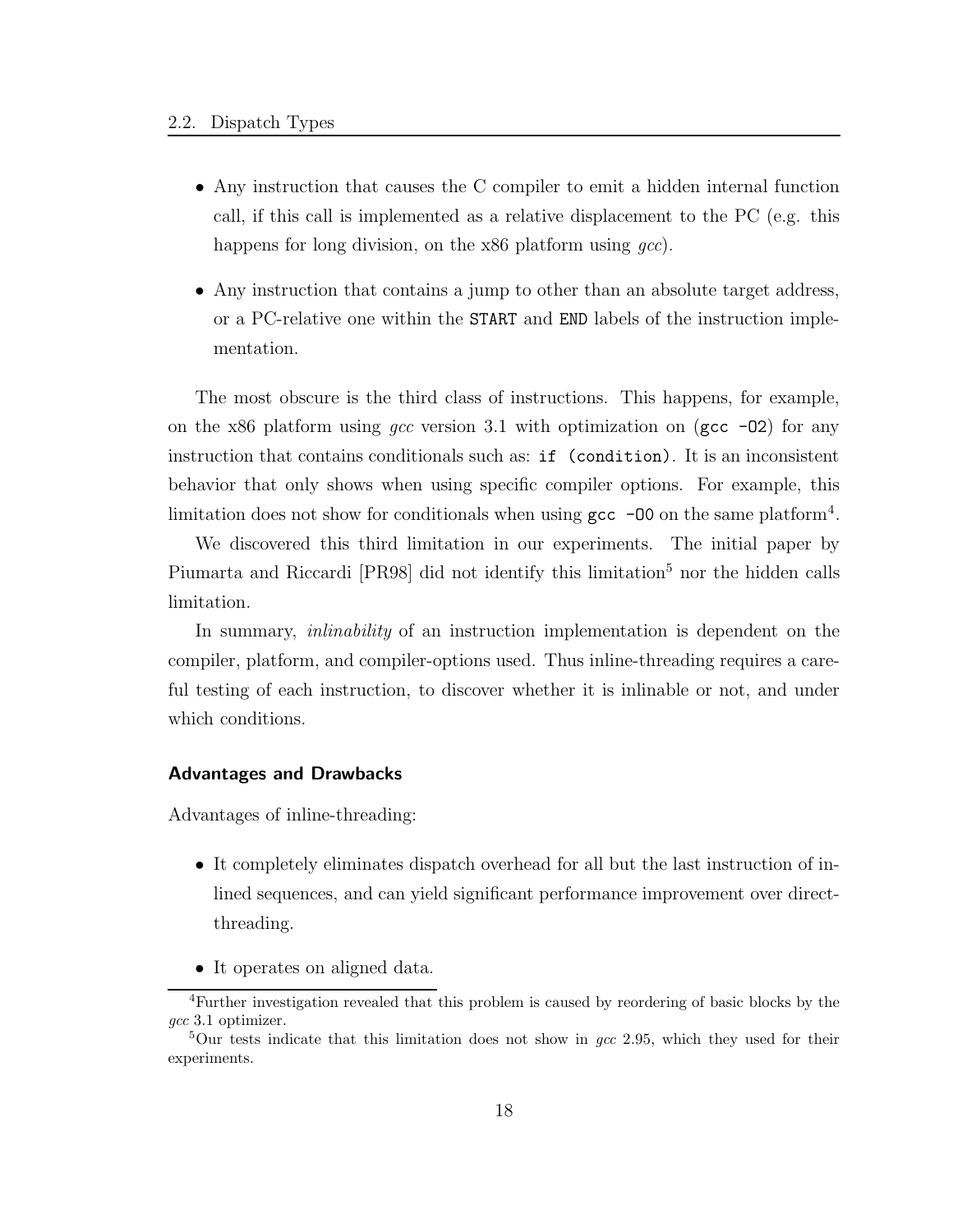Drawbacks:

- Preparation of the code array requires more work, including basic block identification.
- It can require one *memory cache* related inline assembly function on some platforms in addition to having all the requirements of direct-threading.
- Inlined instruction sequence implementations cannot be traced normally using a debugger (other than at the machine-code level).
- Porting to a new system or compiler requires careful testing of instructions to assess their inlinability.

## 2.3 Inline-Threading Java

In the previous section, we described the idea of inline-threading. To our knowledge, this technique has not been applied to Java interpreters before. In this section, we first explain the difficulty of applying inline-threading to Java bytecode, then introduce new techniques that make it possible.

Even though some of the problems and new techniques discussed in this section also apply to switch and direct-threaded interpreters, we will only focus on inlinethreading to simplify the text.

### 2.3.1 Conflict: Laziness and Multi-Threading

#### Lazy Loading and Preparation

In Java, classes are dynamically loaded. The Java Virtual Machine Specification [LY99] allows a virtual machine to eagerly or lazily load classes (or anything in between). But this flexibility does not extend to *class initialization*<sup>6</sup>. Class initialization must occur at specific execution points, such as the first invocation of a static method

<sup>6</sup>Class initialization consists of initializing static fields and executing static class initializers.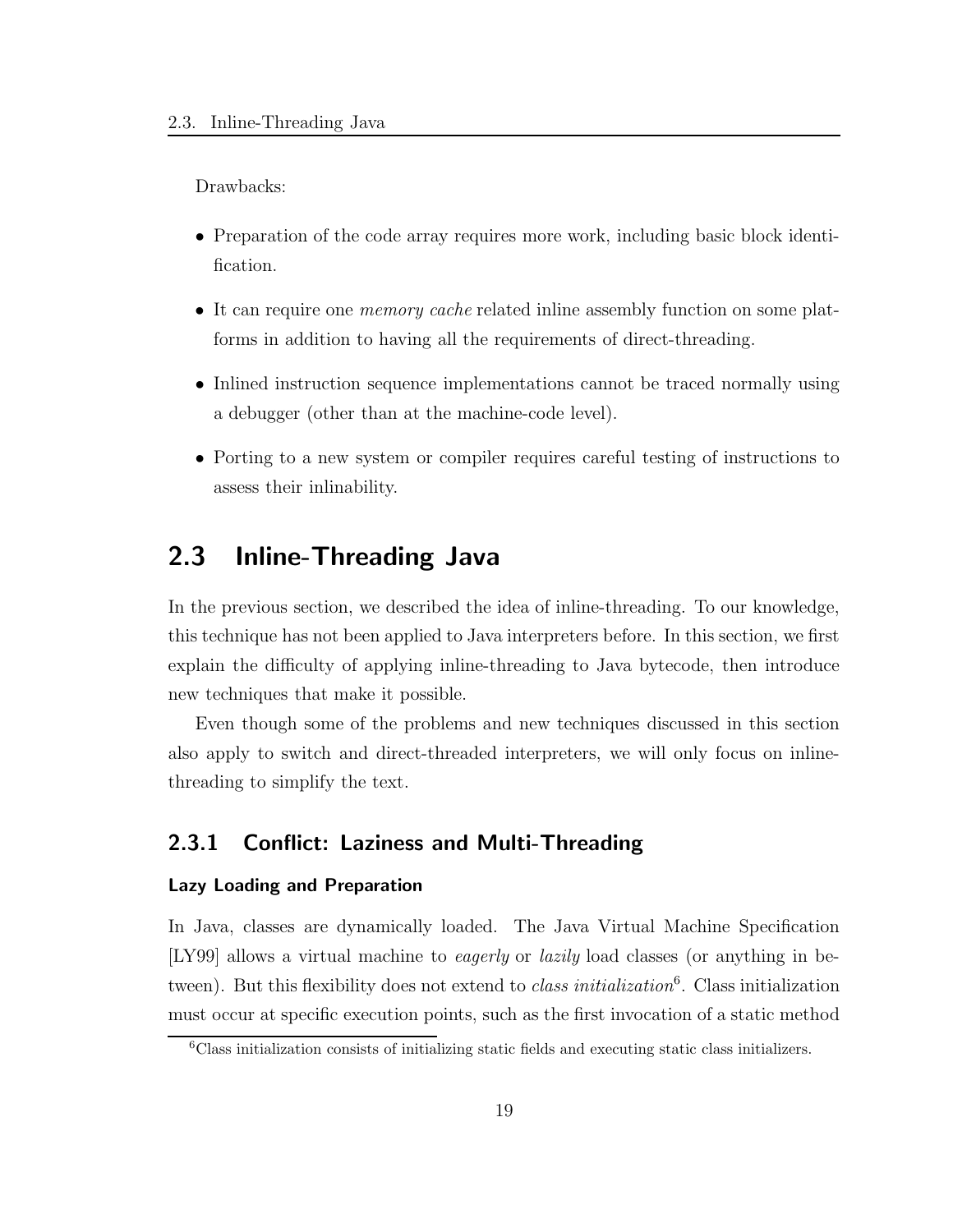or the first access to a static field of a class. Lazily loading classes has many advantages: it saves memory, reduces network traffic, and reduces startup overhead.

As we have seen, inline-threading requires analyzing a bytecode array to determine basic blocks, allocating and preparing implementation sequences, and lastly preparing a code array. As this preparation is time and space consuming, it is advisable to only prepare methods that will actually be executed. This can be achieved through lazy method preparation.

#### Performance Issue

Lazy preparation (and loading), which aims at improving performance, can pose a performance problem within a multi-threaded<sup>7</sup> environment. The problem is that, in order to prevent corruption of the internal data structure of the virtual machine, concurrent preparation of the same method (or class) on distinct Java threads should not be allowed.

The natural approach, for preventing concurrent preparation, is to use synchronization primitives such as *pthread mutexes*<sup>8</sup>. But, this approach can have a very high performance penalty; in a naive implementation, it adds synchronization overhead to every method call throughout a program's execution, which is clearly unacceptable, specially for multi-threaded Java applications.

### One-Word Replacement

A clever trick to avoid synchronization on every method call is to put a pointer to a special preparation method in place of a pointer to the real method to be executed, in code arrays and virtual tables. The special preparation method uses synchronization primitives and performs preparation, if it hasn't been done yet, then finally stores a pointer to the real method into the calling code array or virtual table<sup>9</sup>.

<sup>&</sup>lt;sup>7</sup>Note that *multi-threading* is a concurrent programming technique which is inherently supported in Java, whereas inline-threading is an instruction dispatch technique.

<sup>8</sup>POSIX Threads mutual exclusive locks.

<sup>9</sup>As we will explain later, this replacement trick only works if there is a single word to change; if two or more words are changed, a race condition occurs in absence of explicit synchronization.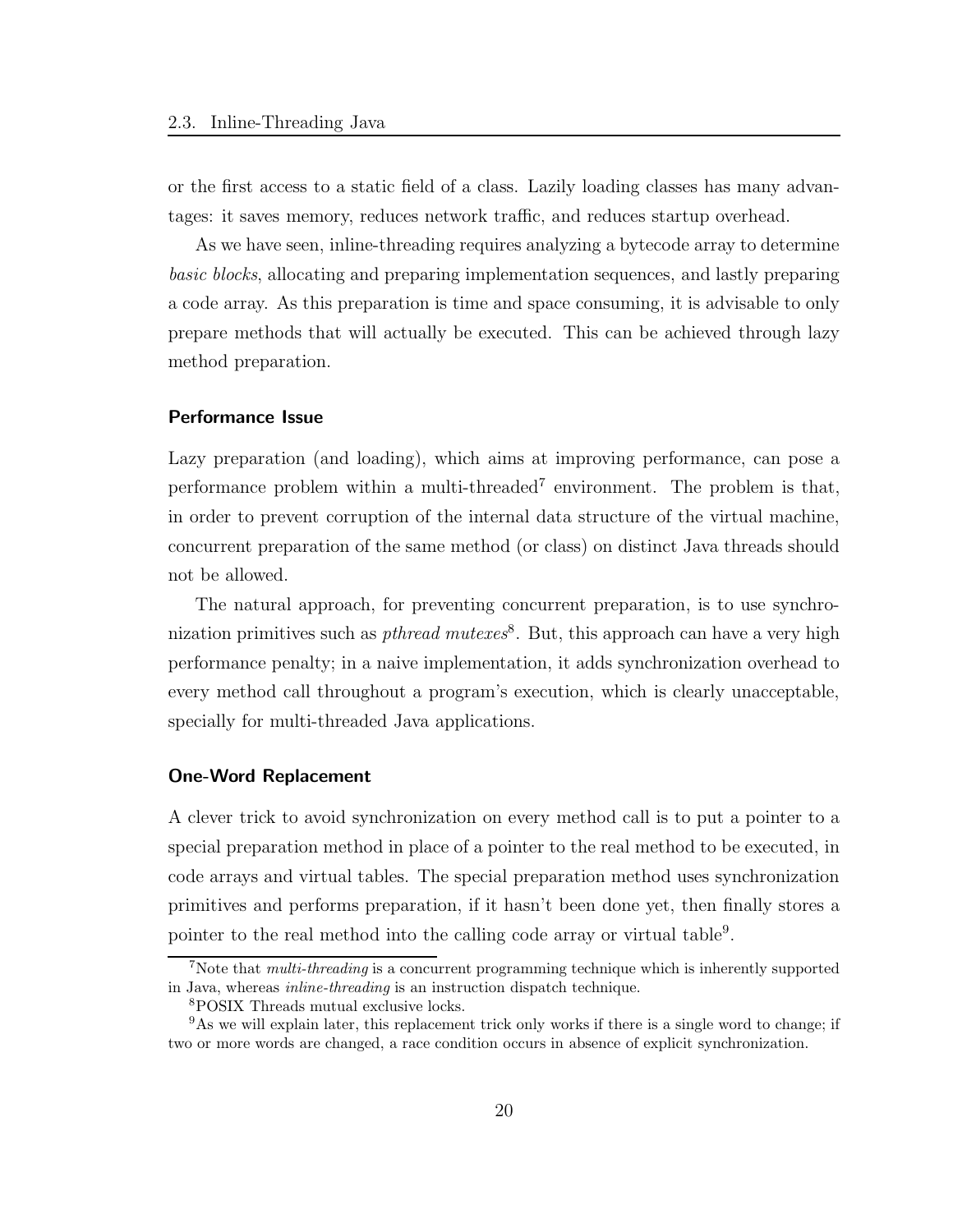#### Broken Sequences

In the case of inline-threading the laziness problem is amplified. An important performance factor of inline-threading is the length of inlined instruction sequences. Longer sequences reduce the dispatch-to-real-work ratio and lead to improved performance. Lazy class initialization mandates that the first call to a static method (or access to a static field) must cause initialization of a class. This implies (in a naive Java virtual machine implementation) that instructions such as GETSTATIC must use a conditional to test whether the target class must be initialized prior to performing the static field access. If initialization is required, a call to the initialization function must be made. The conditional and the C function call are, in light of the limitations identified in Section 2.2.3, potential reasons that can prevent inlining of the GETSTATIC instruction.

What we would like, is to use the same replacement trick as discussed earlier, using two versions of the GETSTATIC instruction, as shown in Figure 2.5. But, unfortunately this does not completely solve our performance problem<sup>10</sup>.

Even though this technique eliminates synchronization overhead from most function calls, it inhibits the removal of dispatch code in an instruction which has very little real work to do. In fact, the cost can be as high as the execution of two additional dispatches. To measure this, we compare the cost two instruction inline-threaded instruction sequences that only differ in their respective use of ILOAD and GETSTATIC in the middle of the sequence.

### Broken Sequence Cost

So, if we had the sequence of instructions ICONST2-ILOAD-IADD, we could build a single inlined sequence for these three instructions, adding a single dispatch at the end of this sequence. Cost:  $3 \times realwork + 1 \times dispatch$ .

If, instead, we had the sequence of instructions ICONST2-GETSTATIC-IADD, we would not be allowed to create a single inlined sequence for the three instructions.

<sup>&</sup>lt;sup>10</sup>Note that, for simplicity, Figure 2.5 implements the *integer static field* access instruction GETSTATIC INT variant of GETSTATIC.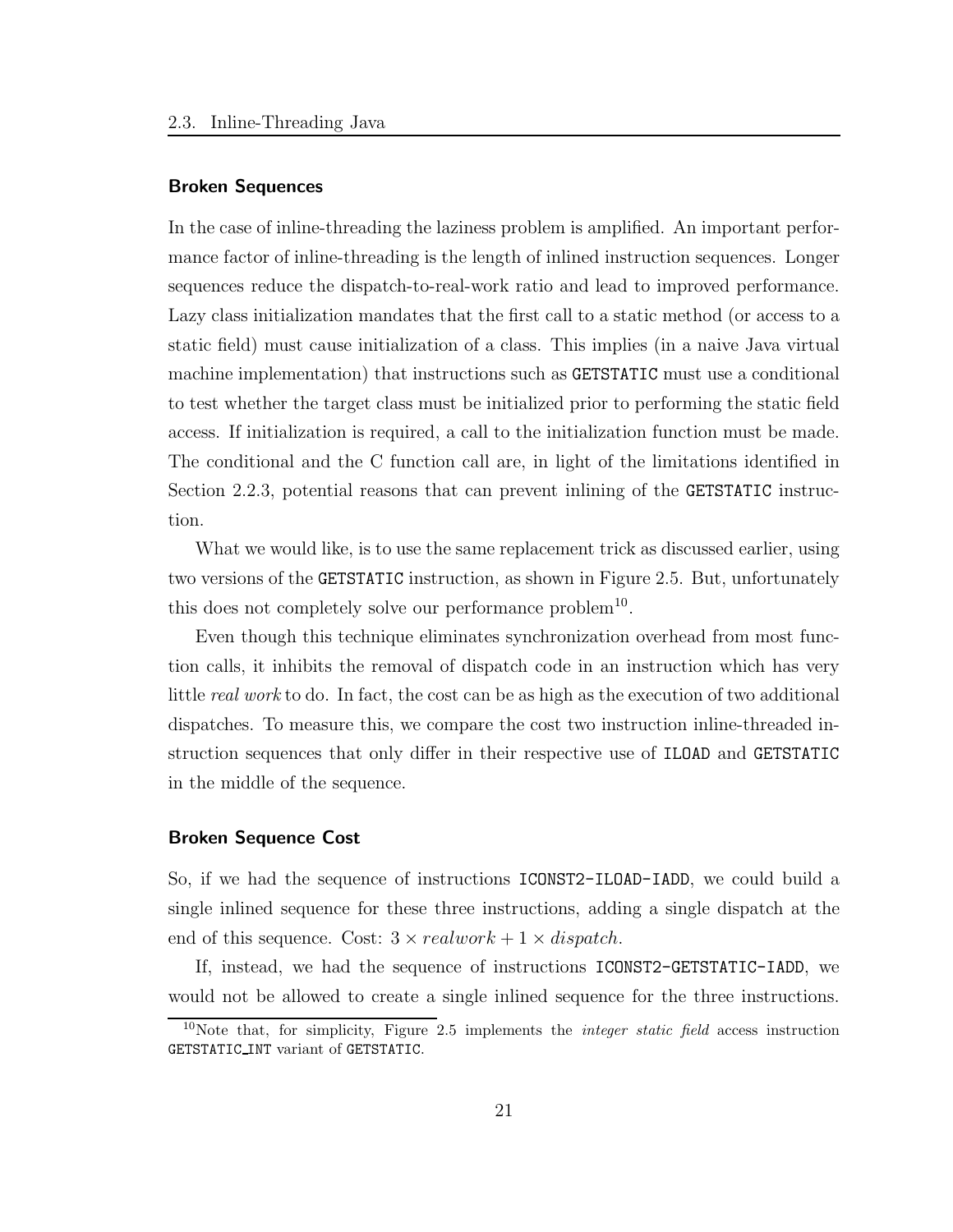| Synchronized GETSTATIC                                                     | Unsynchronized GETSTATIC                                     |
|----------------------------------------------------------------------------|--------------------------------------------------------------|
| /* Pseudo-code */<br>GETSTATIC_INIT:                                       |                                                              |
| $\texttt{pthread\_mutex\_lock}(\dots);$                                    |                                                              |
| /* lazily load class */                                                    |                                                              |
| $/*$ conditional $*/$<br>if (must_initialize)                              | /* pseudo-code */                                            |
| ſ<br>$/*$ function call $*/$                                               | GETSTATIC_NO_INIT:                                           |
| $initialize_{class}();$<br>}                                               | $/*$ do the real work $*/$<br>$*$ sp++ = class.static_field; |
| $/*$ do the real work $*/$<br>$*$ sp++ = class.static_field;               | $/*$ dispatch $*/$<br>$goto ** (pc++);$                      |
| /* replace by fast version $*/$<br>$code[pc -1] =$<br>&&GETSTATIC_NO_INIT; |                                                              |
| $pthread_mutes\_unlock();$                                                 |                                                              |
| $/*$ dispatch $*/$<br>$goto ** (pc++);$                                    |                                                              |

Figure 2.5: GETSTATIC With and Without Initialization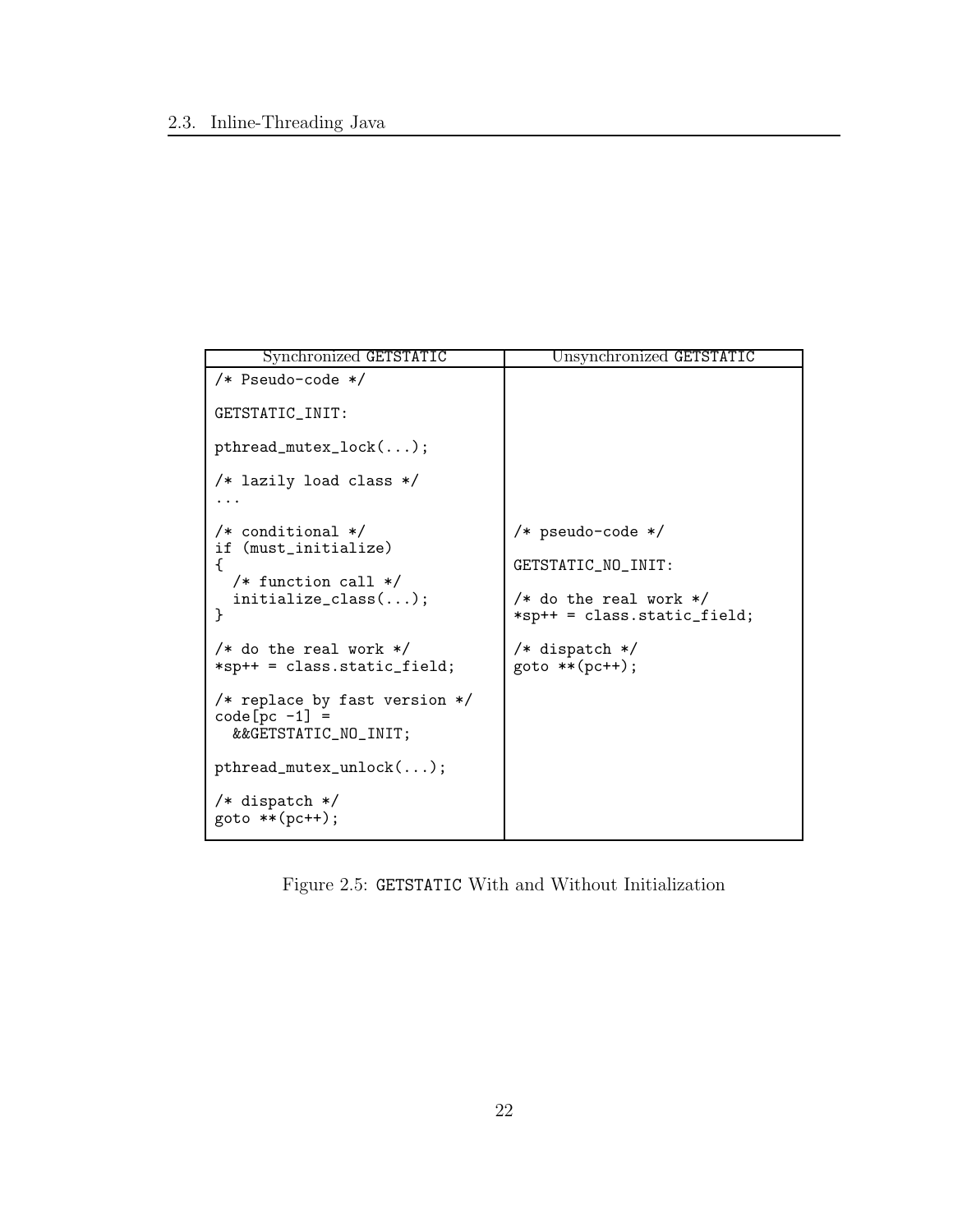This is because, in the prepared code array, we would need to put 3 distinct instructions: ICONST2, GETSTATIC INIT, and IADD, where the middle instruction cannot be inlined. Even though the GETSTATIC INIT will eventually be replaced by the more efficient GETSTATIC\_NO\_INIT, the performance cost will remain:  $3 \times realwork + 3 \times$ dispatch.

So, the overhead of a broken sequence can get as high as two additional dispatches.

#### Two-Values Replacement

In reality, the problem is even a little deeper. The *pseudo-code* of Figure 2.5 hides the fact that GETSTATIC INIT needs to replace two values, in the code array: the instruction opcode and its operand. The idea is that we want the address of the static variable as an operand (not an indirect pointer) to achieve maximum efficiency, as shown in Figure 2.6. But this pointer is unavailable at the time of preparation of the code array, as lazy class loading only takes place later, within the implementation of the GETSTATIC INIT instruction.

| <b>Fast Instruction</b>                                                          | Code Array                                            |  |  |
|----------------------------------------------------------------------------------|-------------------------------------------------------|--|--|
|                                                                                  | /* Initially */                                       |  |  |
| GETSTATIC_NO_INIT:<br>int *pvalue = $(pc++)$ ->pvalue;<br>$*$ sp++ = $*$ pvalue; | [GETSTATIC_INIT]<br>[POINTER_TO_FIELD_INFO]           |  |  |
|                                                                                  | /* After first execution */                           |  |  |
| /* dispatch */<br>$goto **(pc++);$                                               | $\cdots$<br>[GETSTATIC_NO_INIT]<br>[POINTER_TO_FIELD] |  |  |
|                                                                                  |                                                       |  |  |

Figure 2.6: Two-Values Replacement in Code Array

Replacing two values without synchronization creates a race condition. Here is a short illustration of the problem. A first Java thread reads both initial values, does the instruction work, then replaces the first of the two values. At this exact point of time (before the second value is replaced), a second Java thread reads the two values (instruction and operand) from memory. The second Java thread will thus get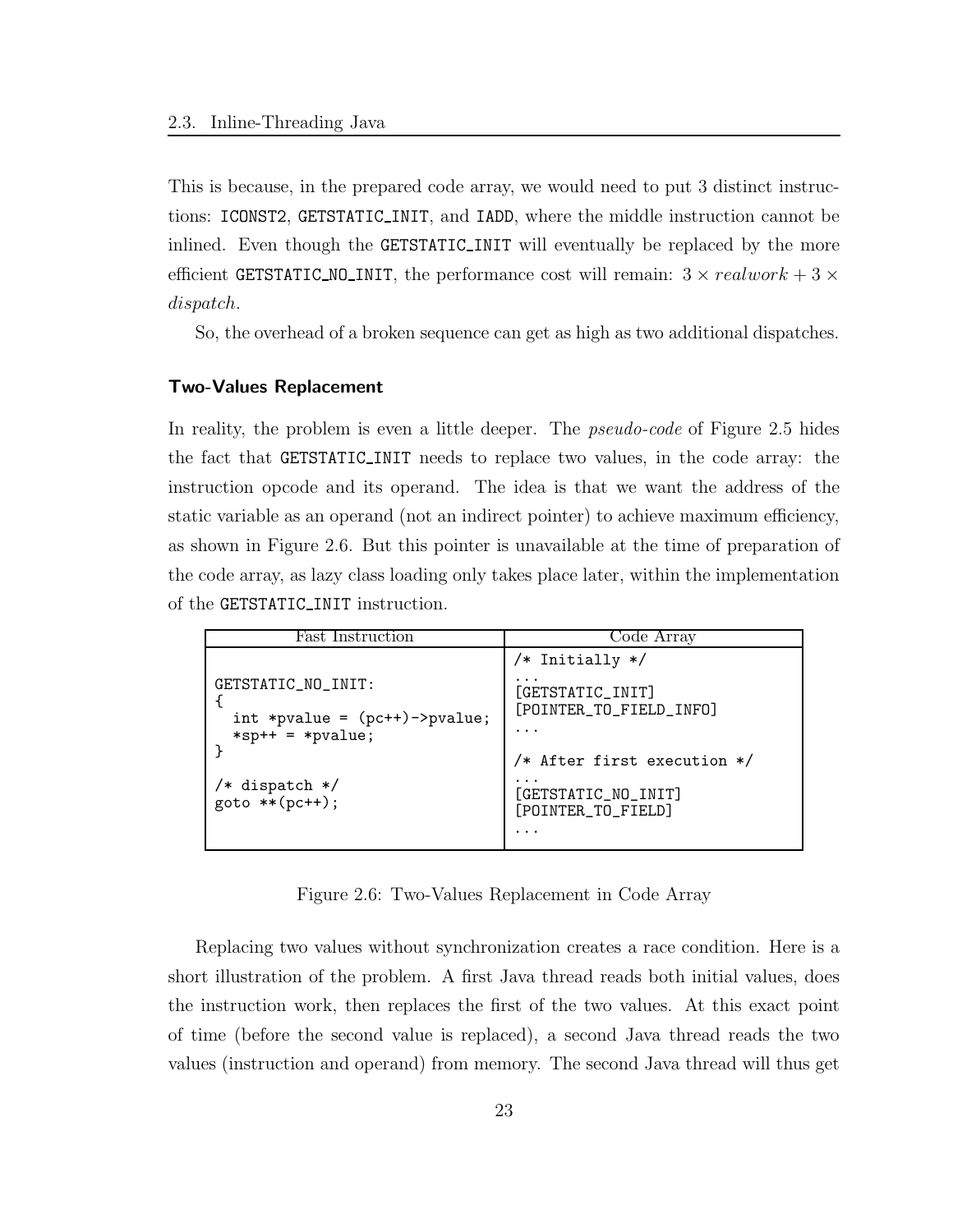the fast instruction opcode and the old field info pointer. This can of course lead to random execution problems.

# 2.3.2 Getting Longer Inlined Sequences

Before attacking the problem of two-values replacement, we introduce some techniques to eliminate non-inlinable features from instruction implementations. In other words, using these techniques, we can eliminate conditionals and function calls from the body of many instructions. This will increasing the number of inlinable instructions, leading to the computation of longer inlined sequences, in inline-threaded code.

## Type-Specific Instructions

The first technique is to split some bytecode instructions such as GETSTATIC into multiple type-specific versions. In Java bytecode, there is a single GETSTATIC instruction to access static fields, yet there are eight primitive field types (boolean, byte, short, char, int, long, float, and double), and reference types. As reference types are created dynamically, we consider all reference types as a single type: reference. We call instructions such as GETSTATIC: overloaded instructions.

When SableVM prepares the code array of a method, it replaces every overloaded bytecode by the appropriate type-specific versions such as GETSTATIC INT and GETSTATIC REFERENCE.

Here is the list of the most important overloaded Java bytecode instructions: GETSTATIC, PUTSTATIC, GETFIELD, PUTFIELD, NEWARRAY, and ASTORE. Note that we have included **ASTORE** in this list as it can operate on both *reference* and *address*-type stack values.

## Stop-The-World or Not

A Java virtual machine must provide a garbage collector (GC). SableVM implements a precise copying stop-the-world garbage collector. A commonly used technique to stop the world, is for each Java thread to regularly check a flag. This flag is raised whenever garbage collection is needed.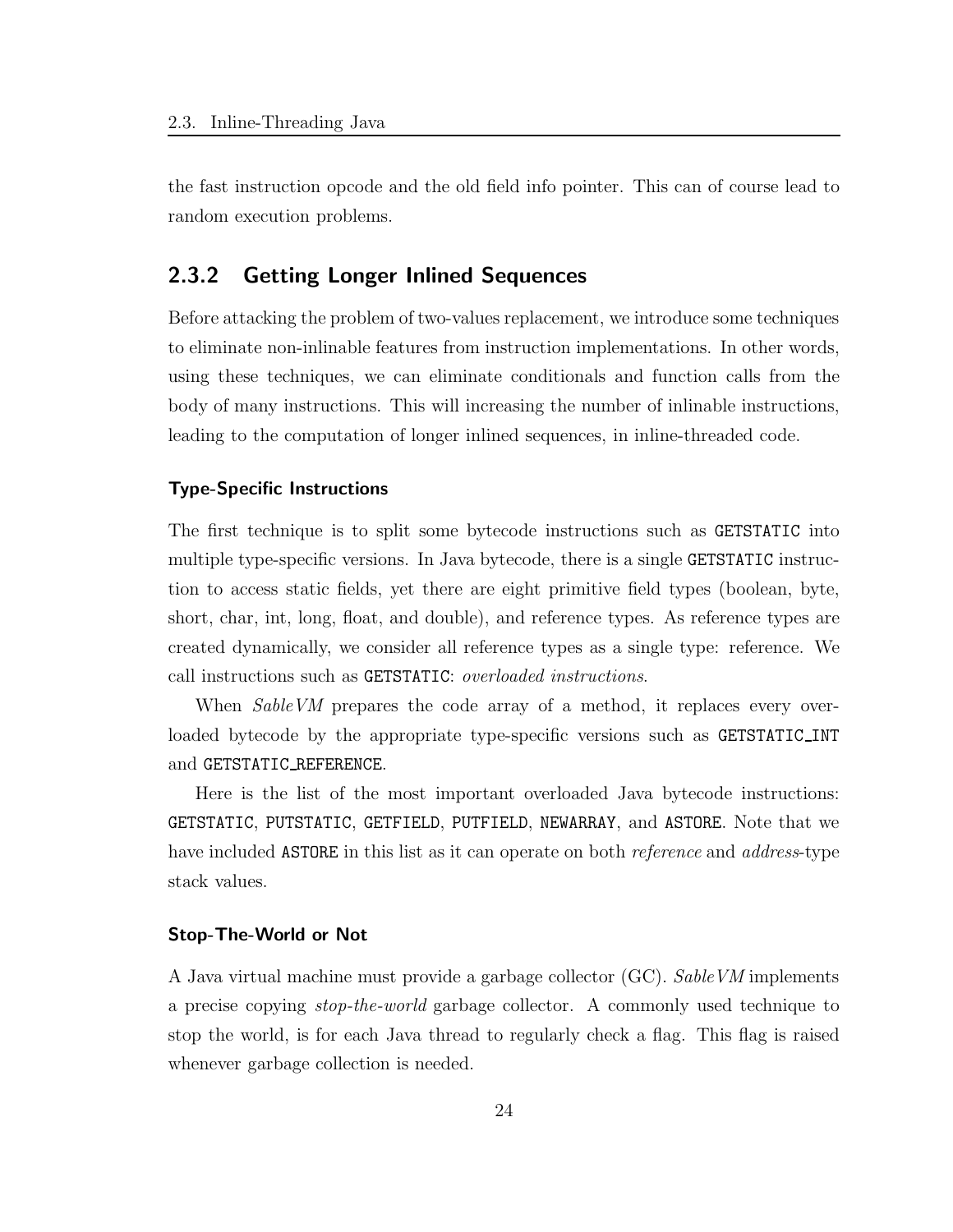To ensure that no thread gets into an arbitrarily long loop without checking for GC requests, GC checks are usually inserted in backward branch instructions. These instructions are usually said to be garbage-collection safe.

As SableVM already has to analyze the code to detect basic blocks for inlinethreading, it also takes note of basic blocks which contain bytecode instructions that include compulsory GC checks. The following bytecode instructions have compulsory checks: NEW, NEWARRAY, ANEWARRAY, MULTIANEWARRAY, INVOKESTATIC, INVOKE-VIRTUAL, INVOKESPECIAL, and INVOKEINTERFACE. Only backward branches to basic blocks which do not contain such instructions are considered GC check points.

Our technique is thus to provide two implementations for branch instructions: one with GC check, and one without GC check. This allows us to get an inlinable version (with no GC check), as shown in Figure 2.7.

| GOTO_CHECK                              | GOTO (No Check)                  |
|-----------------------------------------|----------------------------------|
| GOTO_CHECK:                             |                                  |
| if (gc_requested)                       | /* Inlinable */<br>GOTO_START:   |
| $\cdots$                                | $pc = (*pc)-> addr;$             |
|                                         | GOTO_END:                        |
| $pc = (*pc)-> addr;$                    |                                  |
| $/*$ dispatch $*/$<br>$goto ** (pc++);$ | /* dispatch */<br>goto **(pc++); |

Figure 2.7: Branch Instruction With and Without GC Check

Note that a branch instruction determines the end of a basic block, and is thus always followed by a dispatch. Inlining a branch instruction helps eliminating the dispatch at the end of the previous instruction.

A nice secondary side effect of only adding checks to a subset of backward branches is a reduction in the number of GC points, and possibly in the number of GC maps<sup>11</sup>.

<sup>&</sup>lt;sup>11</sup>We discuss garbage collection maps in Chapter 6.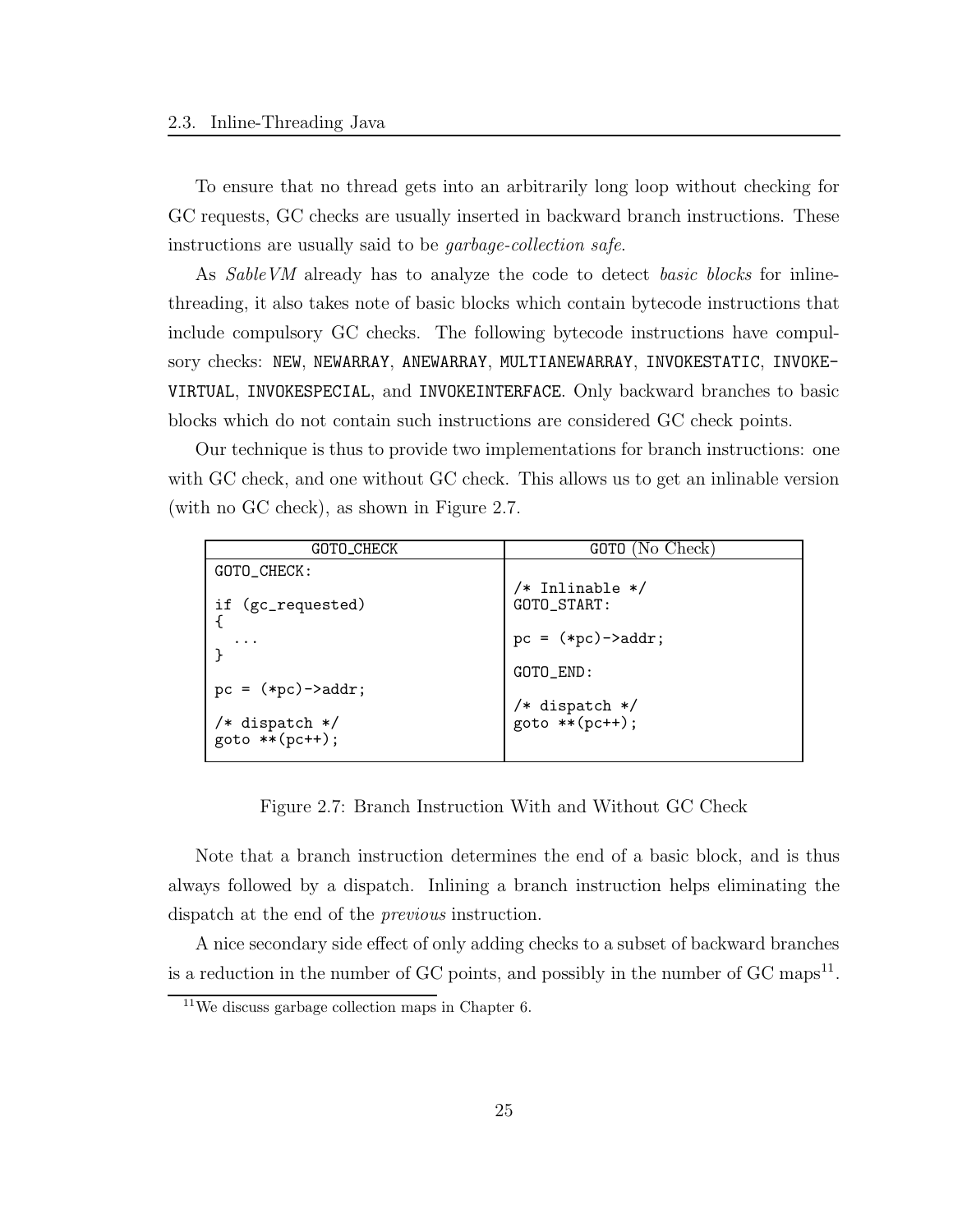#### Load, Link, and Initialize or Not

As we have discussed in Section 2.3.1 and illustrated in Figure 2.5, instruction splitting can also be applied to instructions that can cause class loading, linking, and initialization on their first execution. These instructions include<sup>12</sup>: LDC\_STRING, GET-STATIC\_\*, PUTSTATIC\_\*, GETFIELD\_\*, PUTFIELD\_\*, CHECKCAST, INSTANCEOF, INVOKE-STATIC, INVOKEVIRTUAL, INVOKESPECIAL, INVOKEINTERFACE, NEW, ANEWARRAY, and MULTIANEWARRAY.

Note that we have not yet addressed the two-values replacement problem that results from this splitting.

## Using Signals

An additional technique to increase the length of inlinable instruction sequences is to eliminate explicit checks for NULL values.

This can be done in a portable manner using POSIX signals and ISO C long jumps. This NULL check technique is relatively well known, and in used in other virtual machines such as Kaffe [Kaf]. The idea is to setup a signal handler to trap segmentation faults, then to remove explicit NULL checks from the code. NULL pointers cause segmentation faults which are trapped by the signal handler, which in turns resumes normal execution using a siglongjmp() call.

The advantage of signal-based NULL checks is that, in absence of NULL pointers, a check costs 0 machine instructions. The drawback is that signals can be very expensive, as they seldom are the most optimized part of Operating Systems.

In the context of an inline-threaded interpreter, signal-based NULL checks carry the additional advantage of eliminating a conditional.

This is useful for instructions such as GETFIELD, as shown in Figure 2.8.

<sup>12</sup>Overloaded instructions are first split into type-specific versions.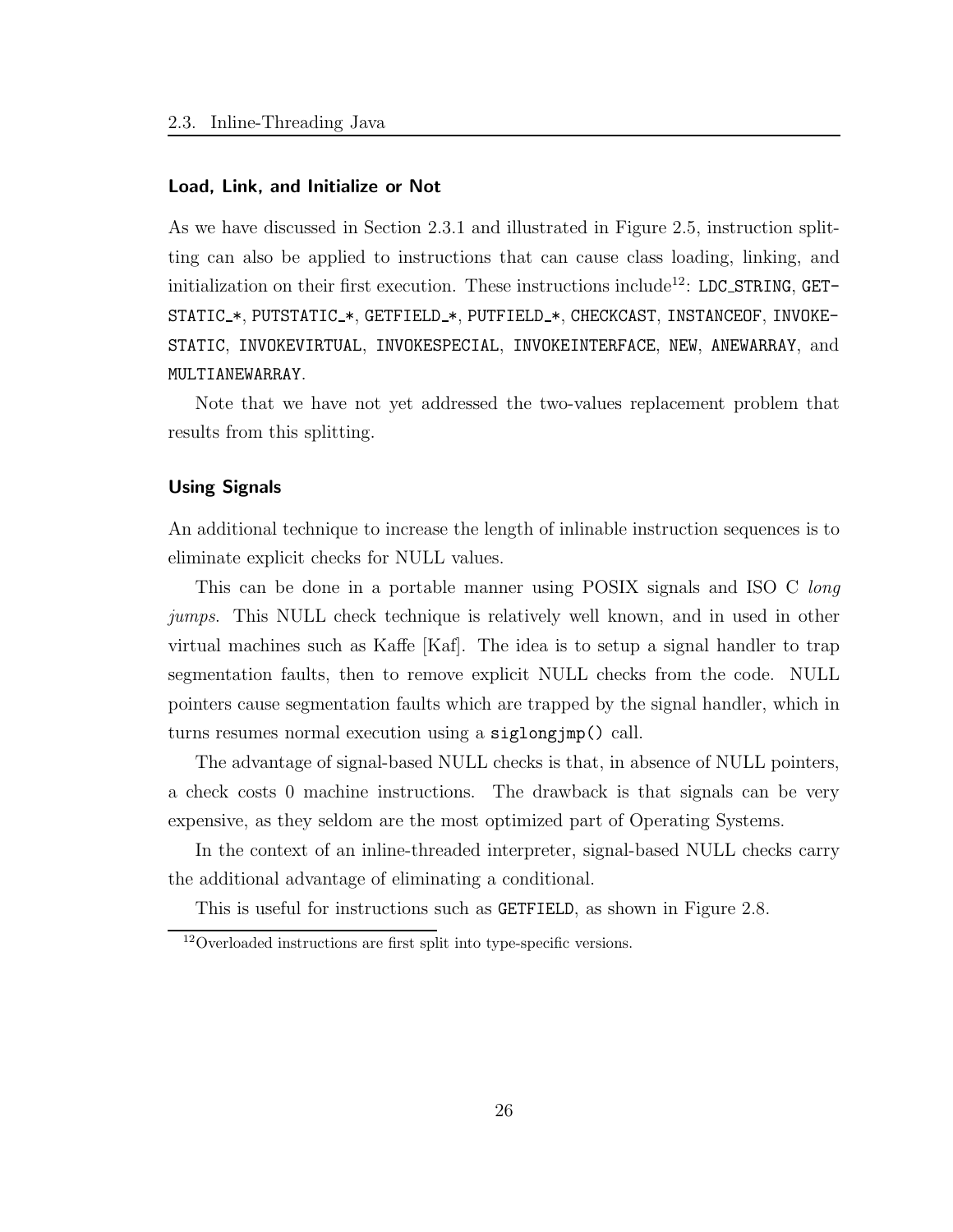```
Without Signals With Signals
GETFIELD_NO_INIT:
{
  int *instance =
    (pc++)->instance;
  int offset = (pc++)->offset;
  if (instance == NULL)
  {
    /* throw exception */
    ...
  }
  *sp++ = instance[offset];
}
/* dispatch */
goto **(pc++);
                                  /* inlinable! */
                                 GETFIELD_NO_INIT_START:
                                  {
                                    int *instance =
                                     (pc++)->instance;
                                   int offset = (pc++)->offset;
                                    *sp++ = instance[offset];
                                 }
                                  GETFIELD_NO_INIT_END:
                                 /* dispatch */
                                 goto **(pc++);
```
Figure 2.8: Using Signals

# 2.3.3 Preparation Sequences

## Problems and Incomplete Solution

Our two most important problems left, at this point, are two-values replacement, and shorter sequences caused by the slow preparation version<sup>13</sup> of instructions such as GETSTATIC, as explained in Section 2.3.1.

Of course, there is a simple solution to two-values replacement that consists of using indirection in the *fast* version of instructions, as shown in Figure 2.9. Note how this implementation differs from Figure 2.6; in particular the additional fieldinfo indirection. This simple solutions comes at a price, though: that of an additional indirection in a very simple instruction. Furthermore, this solution does not solve the shorter sequences problem.

<sup>&</sup>lt;sup>13</sup>We mean: the version which does all necessary first execution *preparation* work, such as class loading, linking and initialization.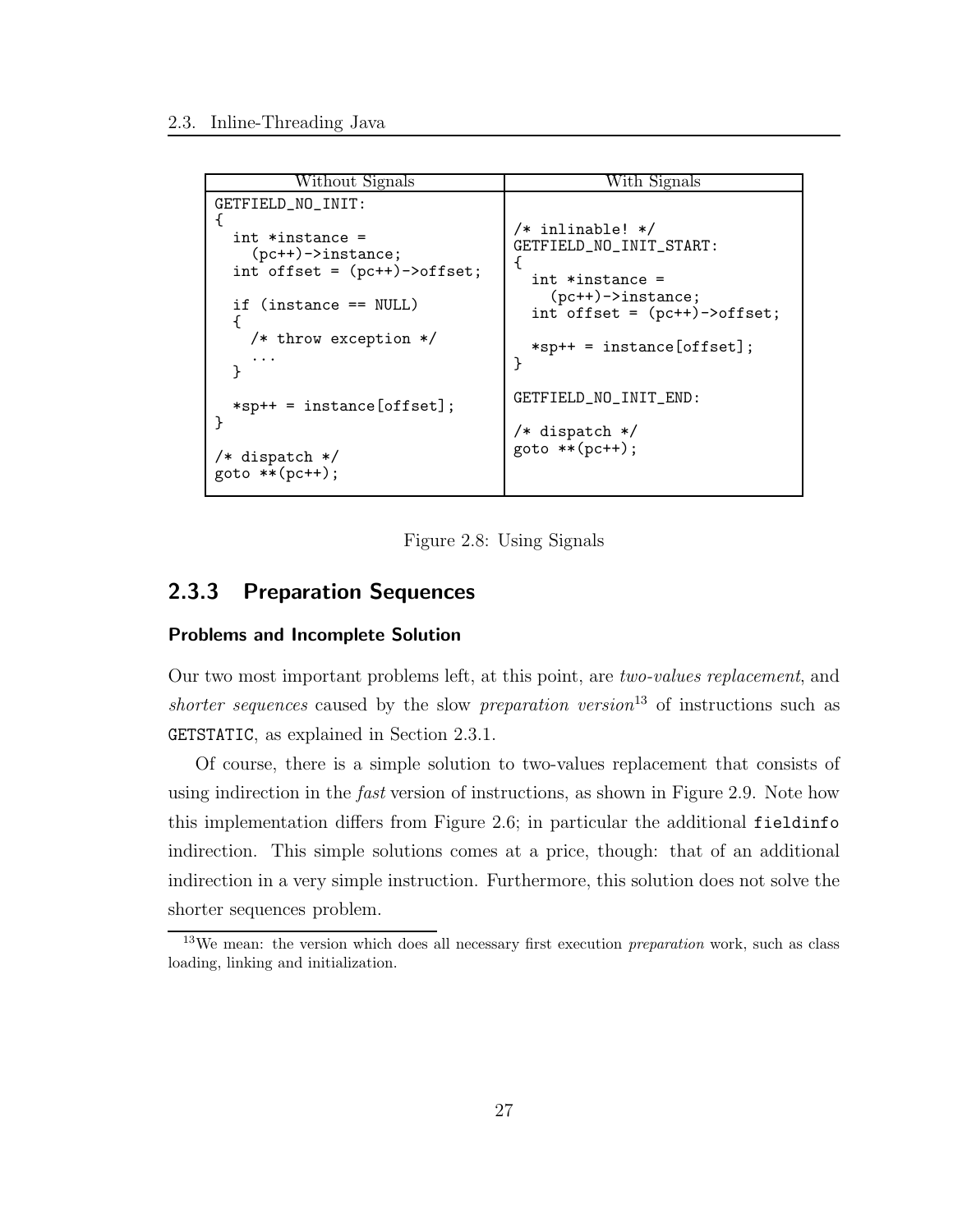| Fast Instruction with Indirection       | Code Array                                     |
|-----------------------------------------|------------------------------------------------|
|                                         |                                                |
|                                         | /* Initially */                                |
| GETSTATIC_NO_INIT:                      | .                                              |
|                                         | [GETSTATIC_INIT]                               |
| $int *pvalue =$                         | [POINTER_TO_FIELD_INFO]                        |
| (pc++)->fieldinfo->pvalue;              | .                                              |
| $*$ sp++ = $*$ pvalue;                  |                                                |
|                                         | /* After first execution */                    |
| $/*$ dispatch $*/$<br>$goto ** (pc++);$ | [GETSTATIC_NO_INIT]<br>[POINTER_TO_FIELD_INFO] |
|                                         |                                                |
|                                         | . .                                            |

Figure 2.9: Single-Value Replacement of GETSTATIC

#### The Basic Idea

Instead, we propose a solution that solves both problems. This solution consists of adding preparation sequences in the code array.

The basic idea of preparation sequences is to duplicate certain portions of the code array, leaving fast inlined-sequences in the main copy, and using slower, synchronized, non-inlined preparation version of instructions in the copy. Single-value replacement is then used to direct control flow appropriately.

## Single-Instruction Preparation Sequence

Preparation sequences are best explained using a simple illustrative example. We continue with our simplified GETSTATIC example<sup>14</sup>. We assume, for the moment, that the GETSTATIC is preceded and followed by non-inlinable instructions, in the code array. An appropriate instruction sequence would be MONITORENTER-GETSTATIC-MONITOR-EXIT, as neither monitor instruction is inlinable.

Figure 2.10 illustrates the initial content of a prepared code array containing the above 3-instructions sequence. The GETSTATIC preparation sequence appears at the end of the code array.

The initial content of the code array is as follows. After the MONITORENTER, we

 $14$ We assume the reader has noticed that in reality, our GETSTATIC example is implementing the type-specific GETSTATIC INT overloaded version.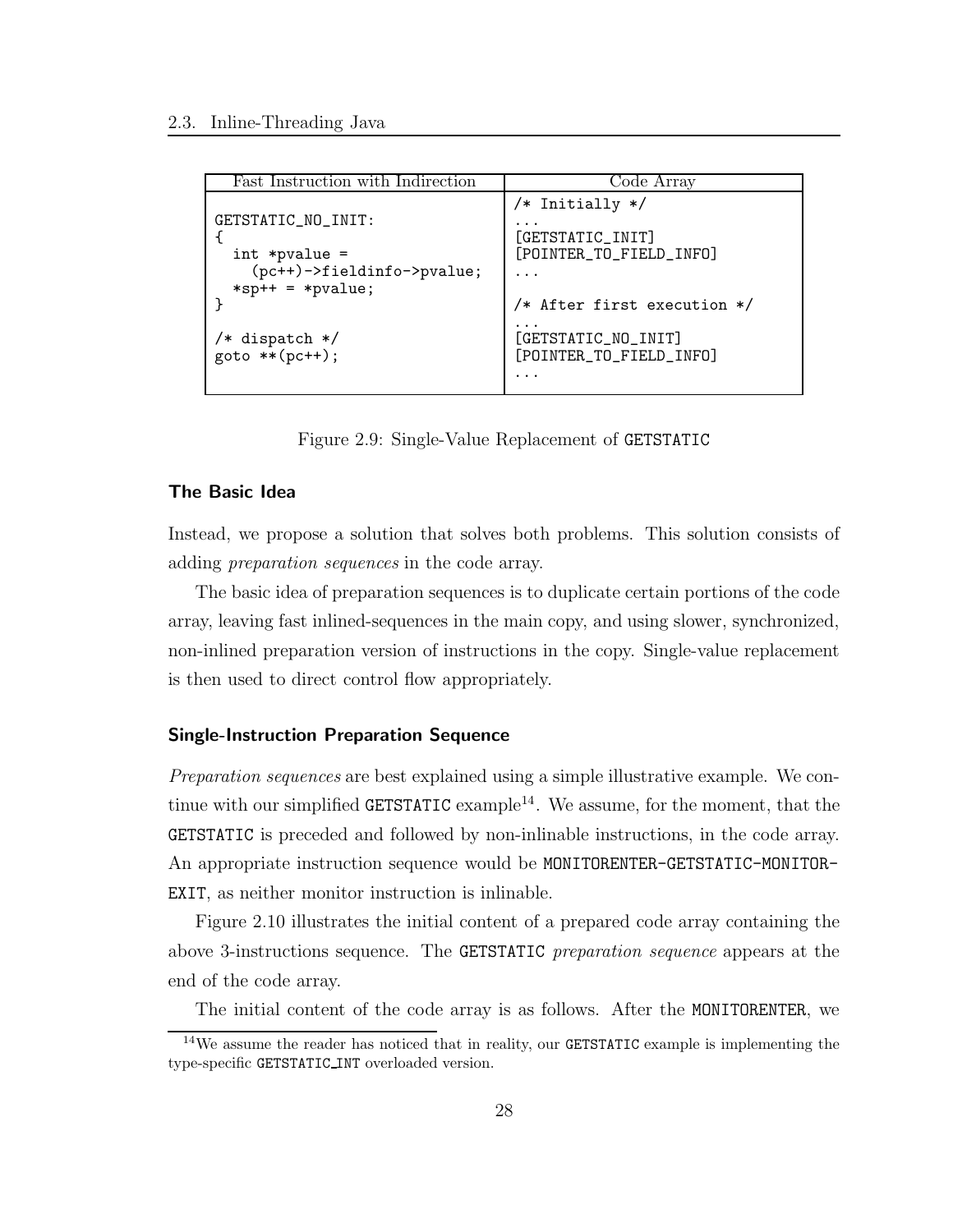| Original Bytecode                                                    |                                         | Initial Content of Code Array                                                                                                                                                                                                                                                                           |
|----------------------------------------------------------------------|-----------------------------------------|---------------------------------------------------------------------------------------------------------------------------------------------------------------------------------------------------------------------------------------------------------------------------------------------------------|
| MONITORENTER<br>GETSTATIC<br>INDEXBYTE1<br>TNDEXBYTE2<br>MONITOREXIT | $OPCODE_1:$<br>OPERAND_1:<br>$NEXT_1$ : | [MONITORENTER]*<br>$[GOTO]*$<br>[© SEQUENCE_1]<br>[NULL_POINTER]<br>[MONITOREXIT]*<br>SEQUENCE_1: [GETSTATIC_INIT]*<br>[POINTER_TO_FIELDINFO]<br>[@ OPERAND 1]<br>$[REPLACE]$ *<br>[GETSTATIC_NO_INIT]<br>$[@OPCODE_1]$<br>$[GOTO] *$<br>$[@$ NEXT $_1]$<br>Opcodes followed by $a * are instructions.$ |

Figure 2.10: Single GETSTATIC Preparation Sequence

insert a GOTO instruction followed by two operands: (a) the address of the GETSTATIC preparation sequence, and (b) an additional word (initially NULL) which will eventually hold a pointer to the static field. At the end of the code array, we add a preparation sequence, which consists of 3 instructions (identified by a \*) along with their operands.

Figure 2.11 shows the implementation of four instructions: GOTO, REPLACE, GET-STATIC INIT, and GETSTATIC NO INIT. Notice that in the preparation sequence, the GETSTATIC\_NO\_INIT opcode is used as an operand to the REPLACE instruction.

We used labels (e.g.  $SEQUENCE_1:$ ) to represent the address of specific opcodes. In the real code array, absolute addresses are stored in opcodes such as [@ SEQUENCE 1].

Here is how execution proceeds. On the first execution of this portion of the code, the MONITORENTER instruction is executed. Then, the GOTO instruction is executed, reading its destination in the following word. The destination is the SEQUENCE 1 label, or more accurately, the GETSTATIC INIT opcode, at the head of the preparation sequence.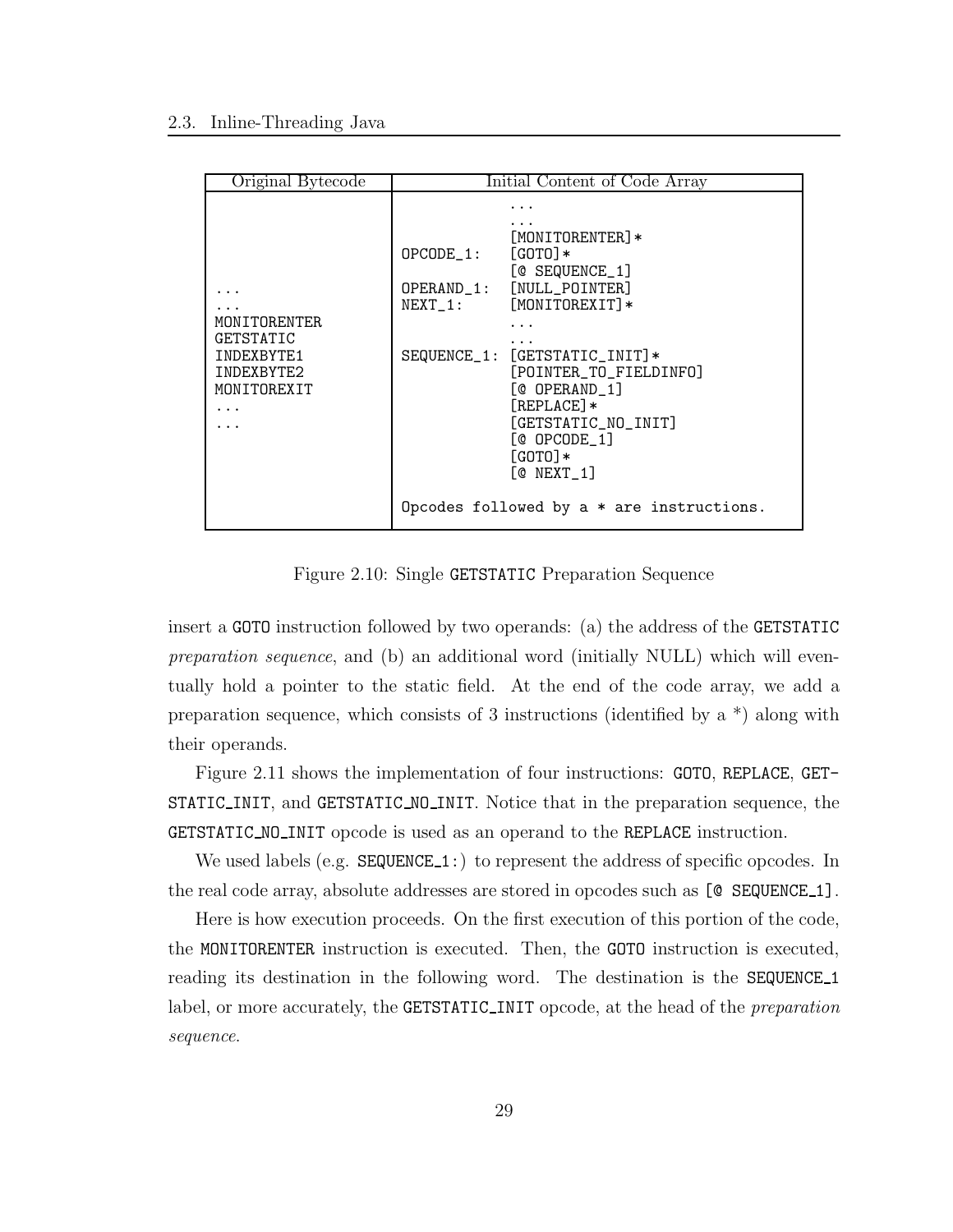| GETSTATIC_INIT                     | GETSTATIC NO_INIT          |
|------------------------------------|----------------------------|
| GETSTATIC_INIT:                    |                            |
| ₹                                  |                            |
| fieldinfo_t *fieldinfo =           |                            |
| $(pc++)$ ->fieldinfo;              |                            |
| int **destination =                |                            |
| $(pc++)$ ->ppint;                  |                            |
|                                    | GETSTATIC_NO_INIT:         |
| $pthread\_mutex\_lock();$          |                            |
|                                    | /* skip address */         |
| /* lazily load and initialize      | $pc++;$                    |
| class, and resolve field           |                            |
| if not already done */             | €                          |
|                                    | $int *pvalue =$            |
|                                    | $(pc++)$ ->pvalue;         |
| /* store field information         |                            |
| in code array */                   | $/*$ do the real work $*/$ |
| *destination =                     | $*$ sp++ = $*$ pvalue;     |
| fieldinfo->pvalue;                 | }                          |
|                                    |                            |
| $/*$ do the real work $*/$         | /* dispatch */             |
| $*$ sp++ = $*(fieldinfo->pvalue);$ | $goto * * (pc++);$         |
|                                    |                            |
| $pthread_mutex\_unlock();$         |                            |
| ŀ                                  |                            |
|                                    |                            |
| $/*$ dispatch $*/$                 |                            |
| $goto ** (pc++);$                  |                            |
|                                    |                            |
| <b>GOTO</b>                        | <b>REPLACE</b>             |
|                                    | REPLACE:                   |
| GOTO:                              |                            |
|                                    | €                          |
| €                                  | void $*instruction =$      |
| $void *address =$                  | $(pc++)$ ->instruction;    |
| $(pc++)$ ->address;                | void **destination =       |
|                                    | $(pc++)$ ->ppvoid;         |
| $pc = address;$                    |                            |
| }                                  | $*$ destination =          |
|                                    | instruction;               |
| $/*$ dispatch $*/$                 | }                          |
| $goto **(pc++);$                   |                            |
|                                    | /* dispatch */             |
|                                    | $goto ** (pc++);$          |

Figure 2.11: Instruction Implementations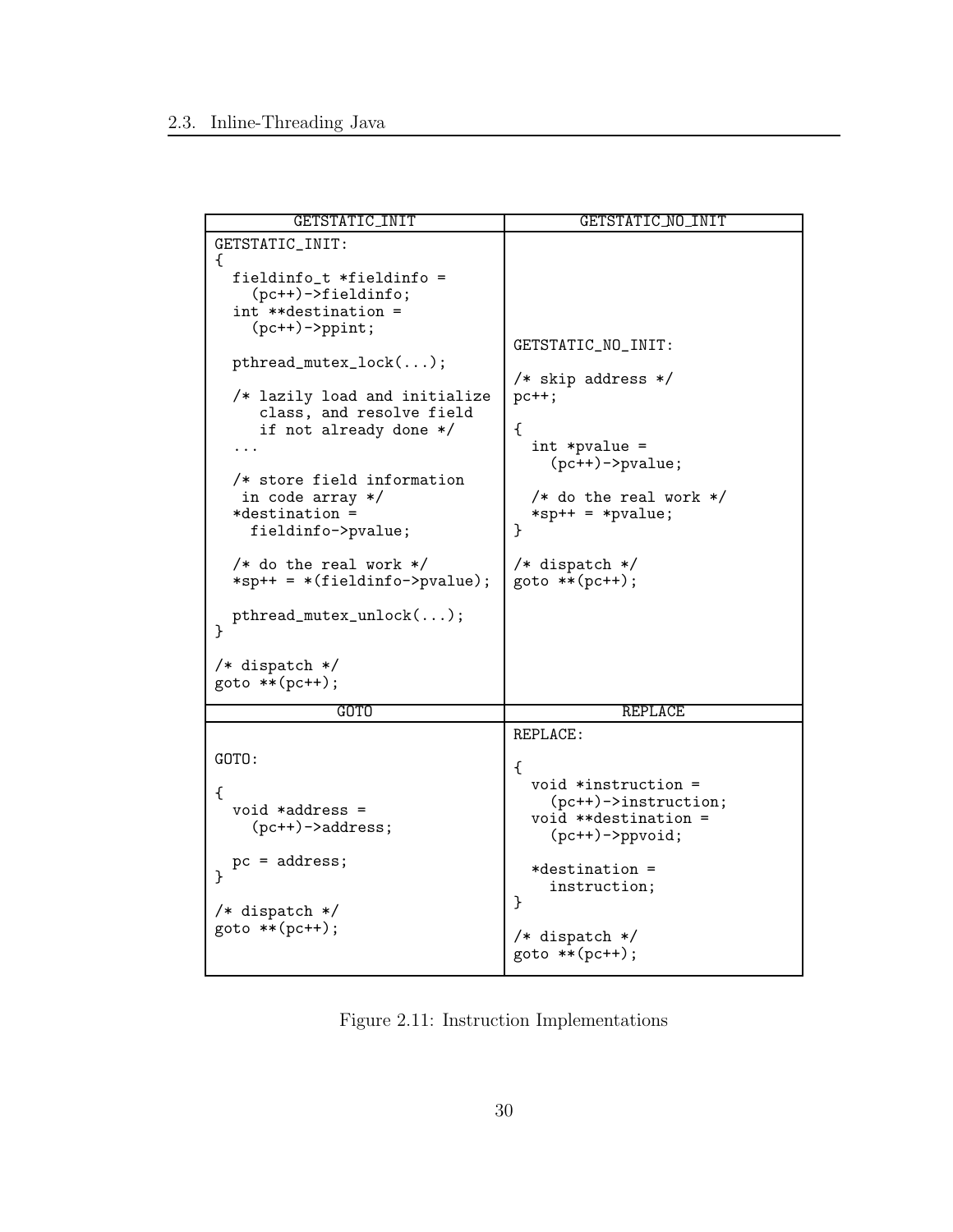The GETSTATIC INIT instruction then reads two operands: (a) a pointer to the field information structure, and (b) a destination pointer for storing a pointer to the resolved static field. It then proceeds normally, loading and initializing the class, and resolving the field, if it hasn't yet been done<sup>15</sup>. Then, it stores the address of the resolved field in the destination location. Notice that, in the present case, this means that the pointer-to-field will *overwrite* the NULL value at label OPERAND<sub>1</sub>. Finally, it executes the real work portion of the instruction, and dispatches to the next instruction.

The next instruction is a special one, called REPLACE, which simply stores the value of its first operand into the address pointed-to by its second operand. In this particular case, a pointer to the **GETSTATIC\_NO\_INIT** instruction will be stored at label OPCODE 1, overwriting the former GOTO instruction pointer. This constitutes, in fact, our single-value replacement.

The next instruction is simply a GOTO used to exit the preparation sequence. It jumps to the instruction following the original GETSTATIC bytecode, which in our specific case is the MONITOREXIT instruction.

Future executions of the same portion of the code array will see a GETSTA-TIC NO INIT instruction (at label OPCODE 1), instead of a GOTO to the preparation sequence. Two-values replacement is avoided by leaving the GOTO operand address in place. Notice how the implementation of GETSTATIC NO INIT in Figure 2.10 differs from the implementation in Figure 2.6, by an additional  $p_{c}$ ++ to skip the address operand.

#### Some Explanations

Our single-instruction preparation sequence has avoided two-values replacement by using an extra word to permanently store a *preparation sequence address* operand, even though this address is useless after initial execution.

This approach adds some overhead in the fast version of the *overloaded* instruction; that of a program-counter increment, to skip the preparation sequence address. One

<sup>&</sup>lt;sup>15</sup>Each field is only resolved once, yet there can be many **GETSTATIC** instructions accessing this field. The same holds for class loading and initialization.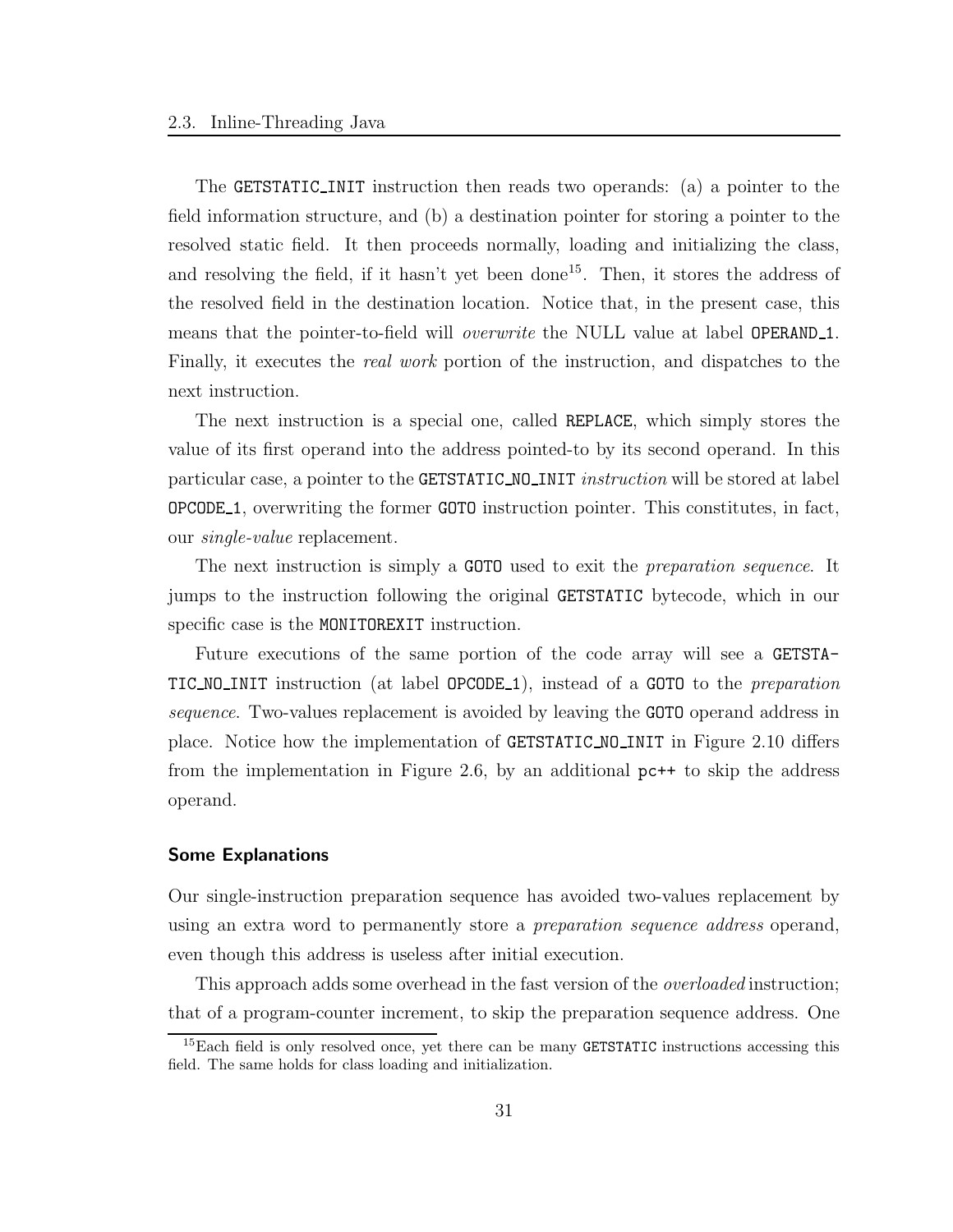could easily question whether this gains any performance improvement over that of using an indirection as in Figure 2.9. This will be answered by looking at longer preparation sequences.

The strangest looking thing is the usage of 3 distinct instructions in the preparation sequence. Why not use a single instruction with more operands? Again, the answer lies in the implementation of longer preparation sequences.

#### Full Preparation Sequences

We now proceed with the full implementation of preparation sequences. Our objective is two fold: (a) we want to avoid two-values replacement, and (b) we want to build longer inlined instruction sequences for our inlined-threaded interpreter, for reducing dispatch overhead as much as possible.

To demonstrate our technique, we use the three instruction sequence: ICON-ST2-GETSTATIC-ILOAD.

Figure 2.12 shows the initial state of the code array. The content of the dynamically constructed ICONST2-GETSTATIC-ILOAD inlined instruction sequence, as well as some related instruction implementations are shown in Figure 2.13. Finally, the content of the code array after first execution is shown in Figure 2.14.

This works similarly to the single-instruction preparation sequence, with two major differences: (a) the jump to the preparation sequence initially replaces the ICONST 2 instruction, instead of the GETSTATIC instruction, and (b) the REPLACE instruction stores a pointer to an inlined instruction sequence, overwriting the GOTO instruction.

Here is how execution proceeds in detail. On the first execution of this portion of the code, the GOTO instruction is executed. Its destination is the ICONST 2 opcode, at the head of the preparation sequence.

Next, the ICONST<sub>-2</sub> instruction is executed. Next, the GETSTATIC<sub>-INIT</sub> instruction reads two operands: (a) a pointer to the field information structure, and (b) a destination pointer for storing a pointer to the resolved static field. It then proceeds normally, loading and initializing the class, and resolving the field, if it hasn't yet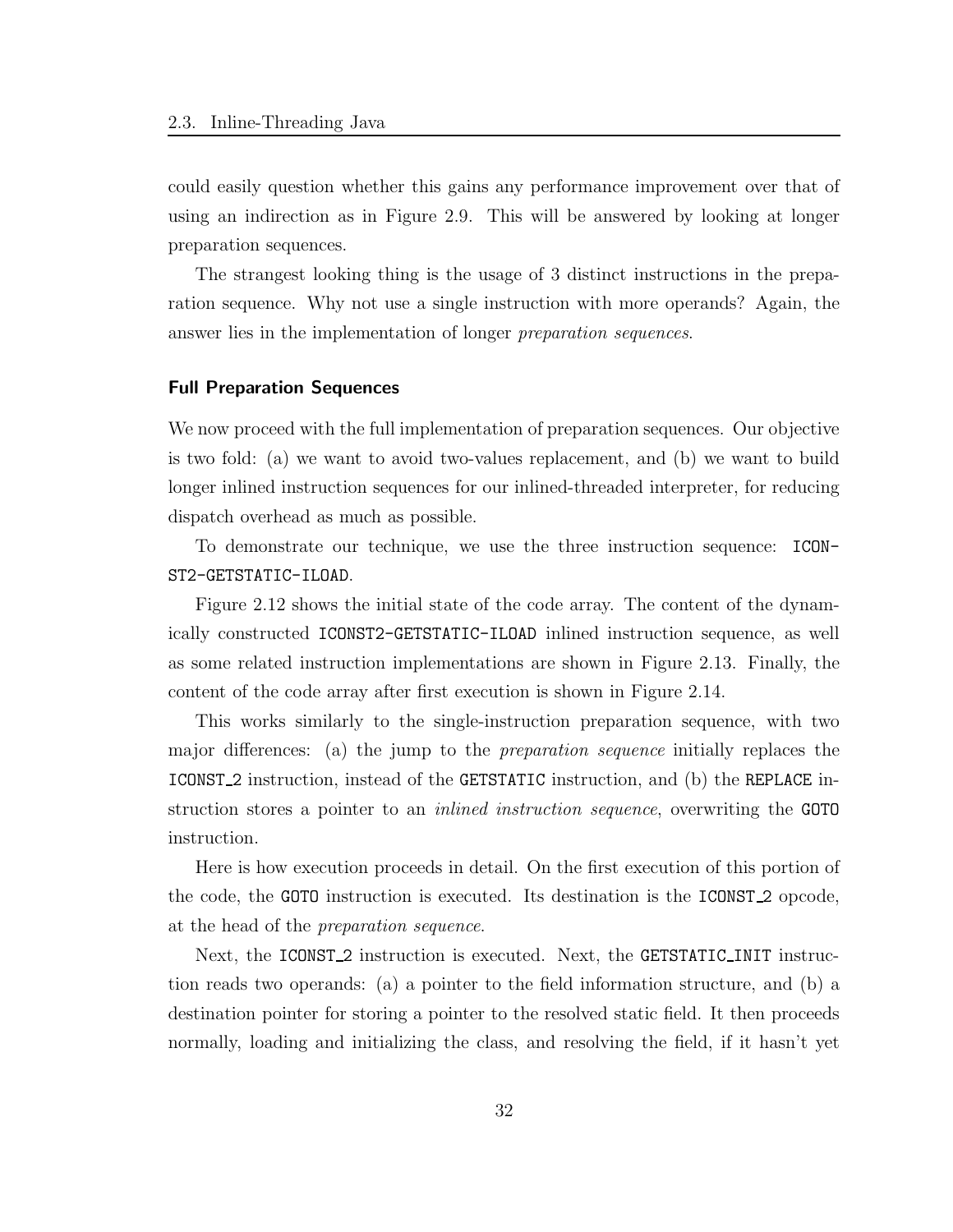| Original Bytecode                                                                           | Initial Content of Code Array                                                                                                                                                                                                                                                                                                                                   |
|---------------------------------------------------------------------------------------------|-----------------------------------------------------------------------------------------------------------------------------------------------------------------------------------------------------------------------------------------------------------------------------------------------------------------------------------------------------------------|
| ICONST <sub>-2</sub><br><b>GETSTATIC</b><br>INDEXBYTE1<br>TNDEXBYTE2<br>ILOAD<br>INDEX<br>. | $OPCODE_1: [GOTO]*$<br>[C SEQUENCE_1]<br>OPERAND_1: [NULL_POINTER]<br>[INDEX]<br>$NEXT_1:$<br>SEQUENCE_1: [ICONST_2]*<br>$[GETSTATE_INIT]$ *<br>[POINTER_TO_FIELDINFO]<br>[@ OPERAND 1]<br>$[REPLACE]$ *<br>[ICONST2-GETSTATIC-ILOAD]<br>$[@OPCODE_1]$<br>$[ILOAD]*$<br>[INDEX]<br>$[GOTO] *$<br>$[@$ NEXT $_1]$<br>Opcodes followed by $a * are instructions.$ |
|                                                                                             |                                                                                                                                                                                                                                                                                                                                                                 |

Figure 2.12: Full Preparation Sequence

| ICONST2-GETSTATIC-ILOAD Inlined Instruction Sequence                                                  |                                                                |  |  |  |
|-------------------------------------------------------------------------------------------------------|----------------------------------------------------------------|--|--|--|
| SKIP body<br>$:$ pc++;<br>$ICONST_2$ body : *sp++ = 2;                                                |                                                                |  |  |  |
| GETSTATIC_NO_INIT body: {int *pvalue = (pc++)->pvalue;                                                | $*$ sp++ = $*$ pvalue; }                                       |  |  |  |
| ILOAD body                                                                                            | : {int index = $(pc++)$ ->index;<br>$*$ sp++ = locals[index];} |  |  |  |
| : goto **(pc++);<br>DISPATCH body                                                                     |                                                                |  |  |  |
| SKIP                                                                                                  | GETSTATIC_NO_INIT                                              |  |  |  |
| SKIP_START:                                                                                           | GETSTATIC_NO_INIT_START:<br>int *pvalue = $(pc++)$ ->pvalue;   |  |  |  |
| $*pc++;$                                                                                              | $*$ sp++ = $*$ pvalue;<br>ጉ                                    |  |  |  |
| SKIP_END:                                                                                             |                                                                |  |  |  |
| GETSTATIC_NO_INIT_END:<br>/* dispatch */<br>$goto **(pc++);$<br>/* dispatch */<br>$goto * * (pc++)$ ; |                                                                |  |  |  |

Figure 2.13: Inlined Instruction Sequence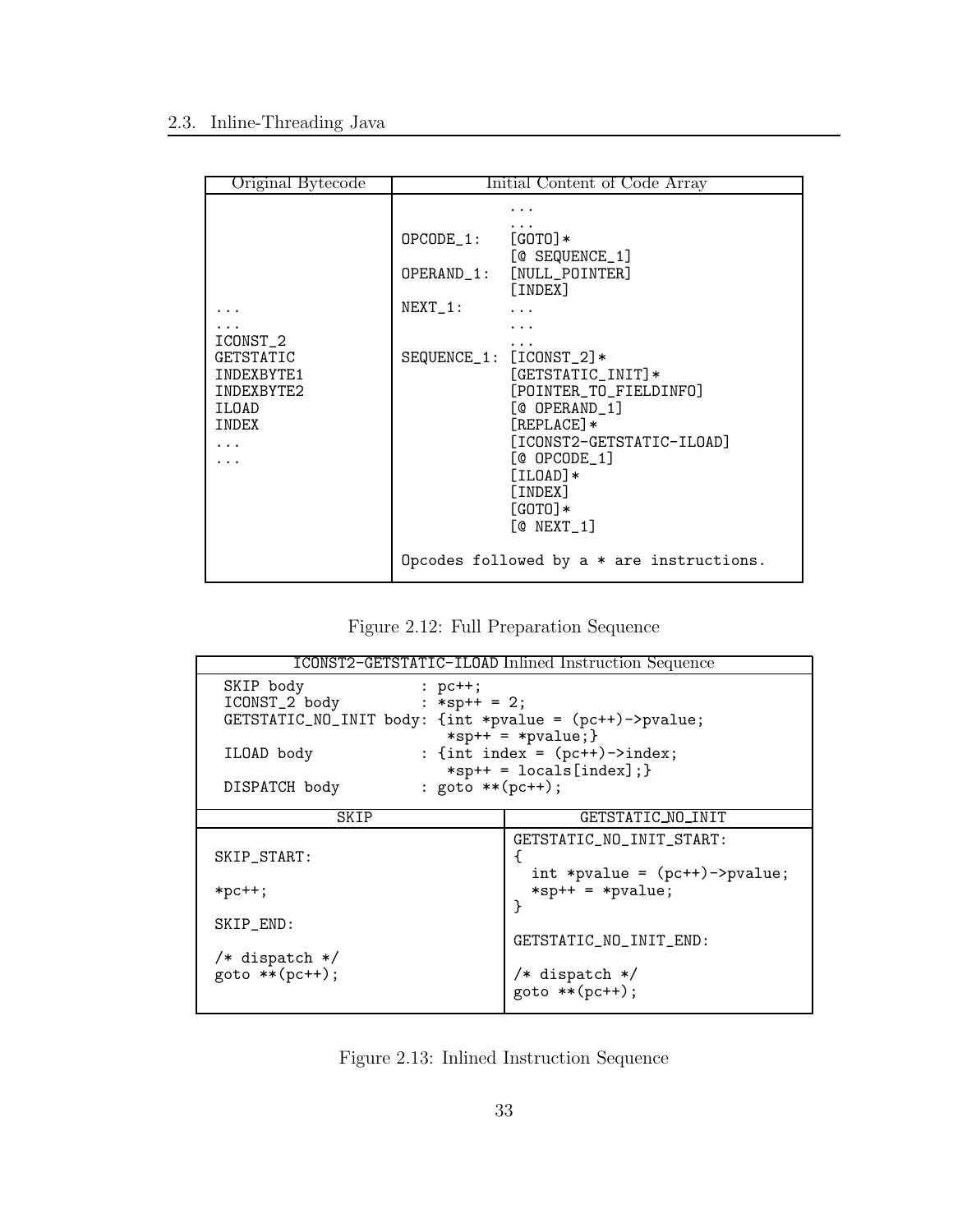```
...
            ...
OPCODE_1: [ICONST2-GETSTATIC-ILOAD]*
             [@ SEQUENCE_1] (skipped)
OPERAND_1: [POINTER_TO_FIELD] (for GETSTATIC)
            [INDEX] (for ILOAD)
NEXT_1: ...
            ...
            ...
SEQUENCE_1: [ICONST_2]*
            [GETSTATIC_INIT]*
             [POINTER_TO_FIELDINFO]
             [@ OPERAND_1]
             [REPLACE]*
             [ICONST2-GETSTATIC-ILOAD]
             [@ OPCODE_1]
             [ILOAD]*
             [INDEX]
             [GOTO] *[@ NEXT_1]
Opcodes followed by a * are instructions.
```
Figure 2.14: Code Array After First Execution

been done. Then, it stores the address of the resolved field in the destination location. Finally, it executes the real work portion of the instruction, and dispatches to the next instruction.

The next instruction is a REPLACE, which simply stores a pointer to the dynamically *inlined instruction sequence* ICONST2-GETSTATIC-ILOAD at label OPCODE<sub>1</sub>, overwriting the former GOTO instruction, and performing a *single-value* replacement.

Next, the ILOAD instruction is executed. Finally, the tail GOTO exits the preparation sequence.

Future executions of the same portion of the code array will see the ICONST2-GET-STATIC-ILOAD instruction sequence (at label OPCODE<sub>1</sub>), as shown in Figure 2.14. Notice that the *inlined implementation* of **GETSTATIC\_NO\_INIT** in Figure 2.13 does not add any overhead to the fast implementation shown in Figure 2.6.

Thus, we have achieved our goals. In particular, we have succeeded at inlining an instruction sequence, even though it had a complex two-modes (preparation / fast)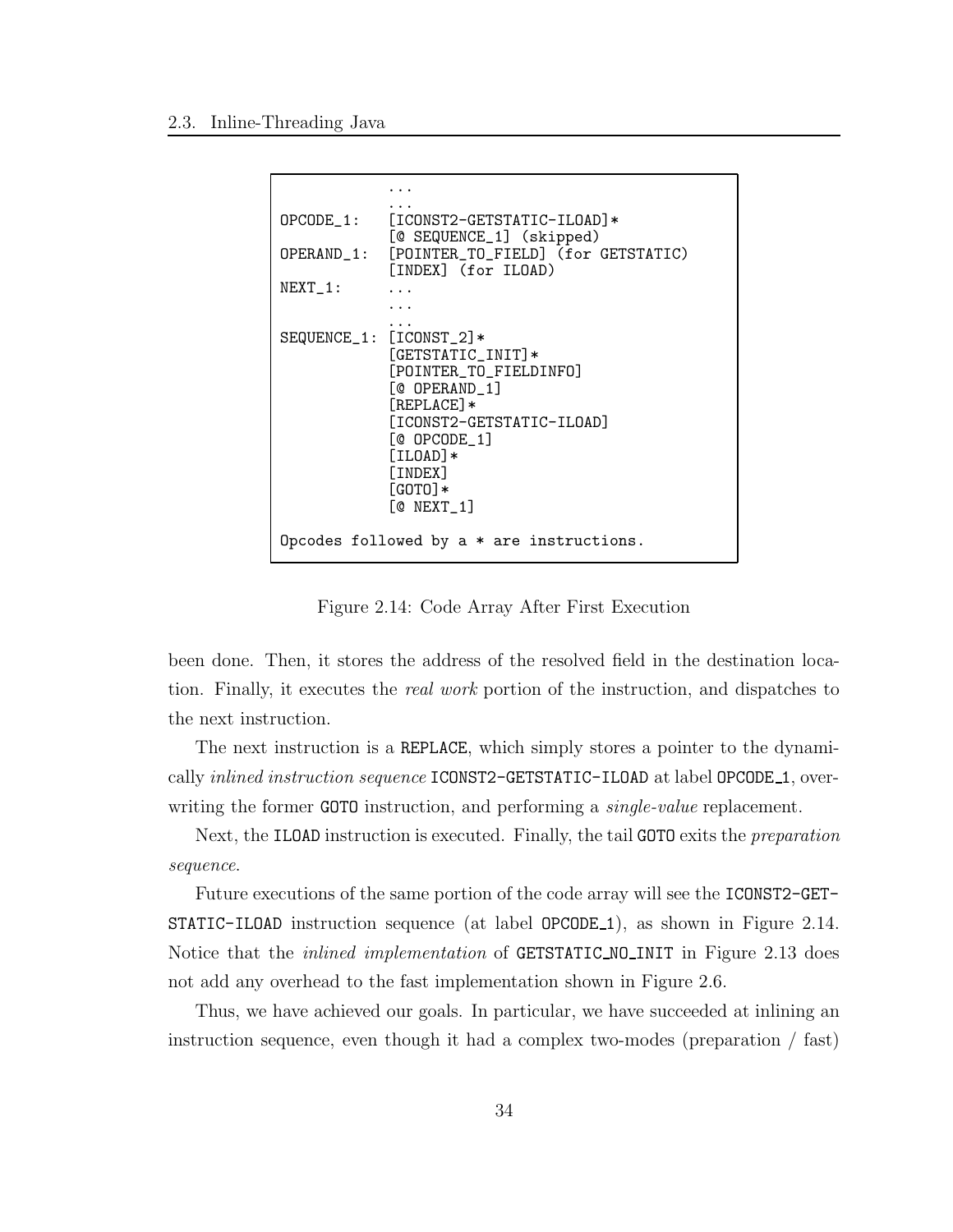instruction in the middle, while avoiding two-values replacement. All of this with minimum overhead in post-first execution of the code array.

#### Detailed Preparation Procedure

Preparation of a code array, in anticipation of inline-threading, proceeds as follows:

- 1. Instructions are divided in three groups: inlinable, two-modes-inlinable (such as GETSTATIC), and non-inlinable.
- 2. Basic blocks (determined by control-flow and non-inlinable instructions) are identified.
- 3. Basic blocks of inlinable instructions, without two-modes-inlinable instructions, are inlined as explained in Section 2.3.
- 4. Every basic block containing two-modes-inlinable instructions causes the generation of an additional preparation sequence at the end of the code array, and the construction of a related inlined instruction sequence.

The construction of a preparation sequence proceeds as follows:

- 1. Instructions are copied sequentially into the preparation sequence.
	- Inlinable instructions and their operands are simply copied as-is.
	- The *preparation* version of two-modes-inlinable instructions is copied into the preparation sequence, along with the destination address for resolved operands.
- 2. A REPLACE instruction with appropriate operands is inserted just after the last two-modes-inlinable instruction.
- 3. A final GOTO instruction with appropriate operand is added at the end of the preparation sequence.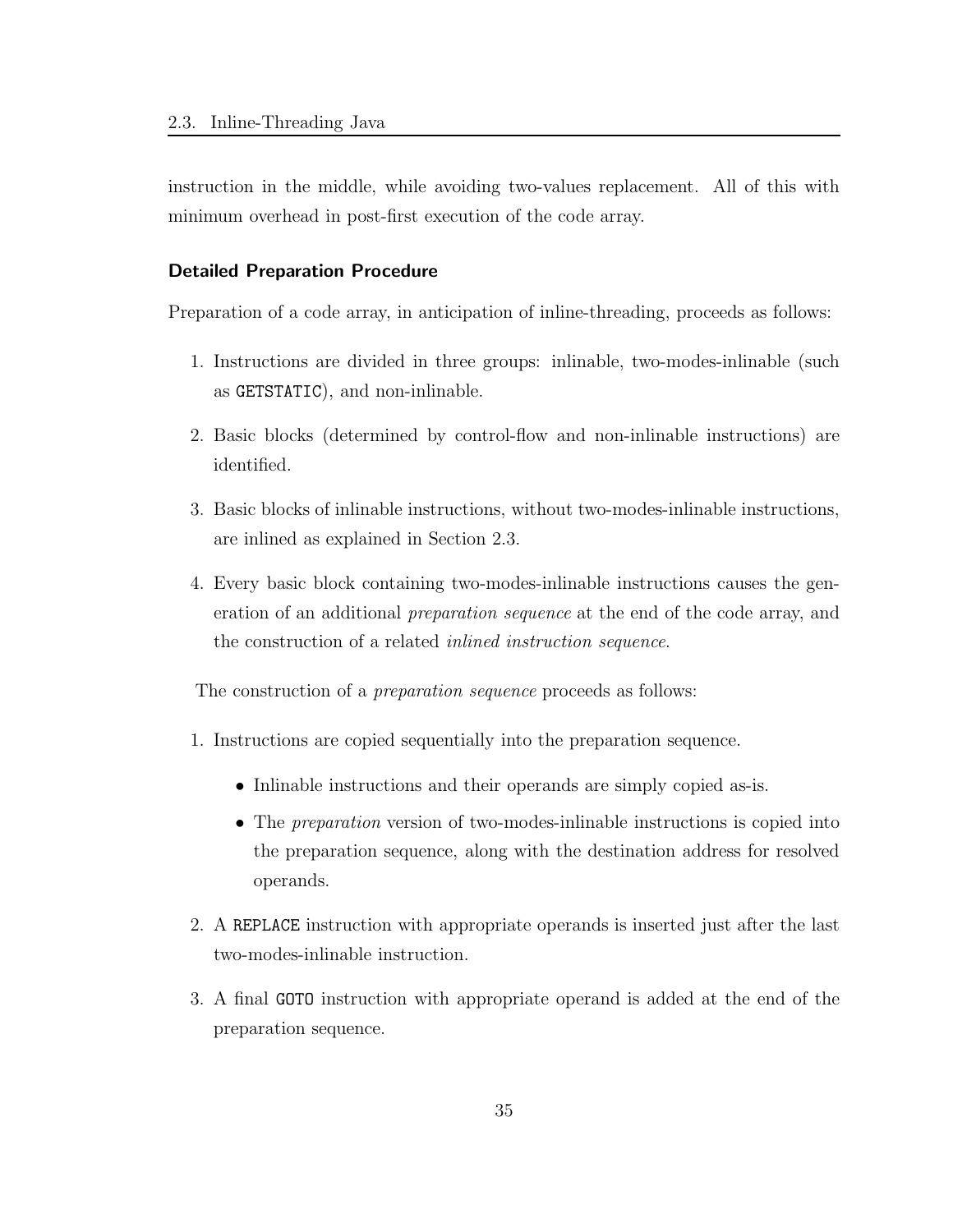The motivation for adding the replace instruction just after the the last twomodes-inlinable instruction, is that it is the earliest safe place to do so. Replacing sooner could cause the execution (on another Java thread) of the fast version of an upcoming two-modes instruction before it is actually prepared. Replacing later can also be a problem, specially if some upcoming inlinable instruction is a conditional (or unconditional) branch instruction. This is because, if the branch is taken, then single-value replacement will not take place, forcing the next execution to take the slow path<sup>16</sup>.

The construction of an *inlined instruction sequence* containing two-modes-inlinable instructions proceeds as follows:

- 1. The body of the SKIP instruction is copied at the beginning of the sequence implementation.
- 2. Then, all instruction bodies are sequentially copied.
- 3. Finally, the body of the DISPATCH instruction is copied at the end of the sequence implementation.

Note that a single preparation sequence can contain multiple two-modes instructions. Yet, on the fast execution path, there is a single program-counter increment (i.e. SKIP body) per inlined instruction sequence.

## Adjusting Exception and Line Number Tables

Implementing preparation sequences involves many little details related to computation of absolute addresses. We will only discuss briefly of the trickiest issue, that of exception handling within preparation sequences.

Java class files include *exception tables* which determine the flow of control when exceptions are thrown. Each entry in an exception table specifies: (a) an instruction

 $16$ Multiple executions of the same *preparation sequence* is allowed, but suffers from high dispatch overhead. It can happen in the normal operation of the inline-threaded interpreter as the result of an exception thrown before single-value replacement, while executing a preparation sequence.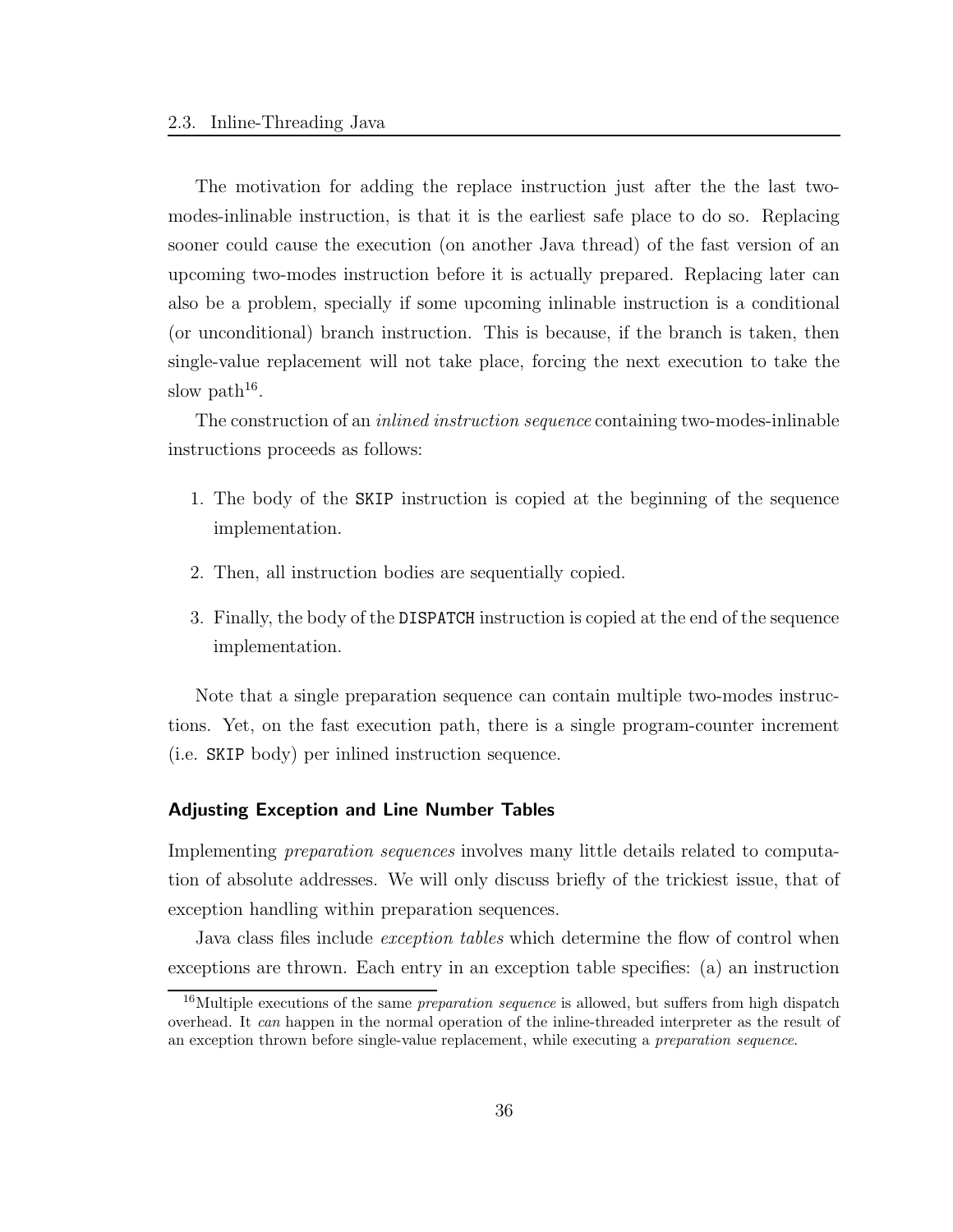range using a start and end offset in the bytecode array, (b) a catch reference type (or  $any$ ), and (c) an exception handler address (an offset in the bytecode array).

When an exception happens, the exception table of the currently executing method is searched sequentially for a matching entry. Order does matter, as there might be more than one matching entry in the table, yet the first one *must* be chosen. If a matching entry is found, execution resumes at the specified exception handler address. If none is found, the current stack frame is popped, and the process is repeated recursively.

The consequence is that, in the presence of preparation sequences, exception tables require some additional preparation work. An entry in the exception table might specify a range of instructions which contains two-modes instructions. As preparation sequences are added to the end of the code array, we have modified the structure of an exception table entry to include two ranges: one range in the lower part of the code array, and one range in the preparation part of the code array. To process exceptions, the modified exception table is simply searched *sequentially* for a matching entry, as usual, with the difference that the program counter must be within one of the two ranges for an entry to match.

An identical modification is applied to line number table entries, which are used to report line numbers in exception stack traces.

# 2.4 Experimental Results

We have implemented 3 flavors of threaded interpretation in the *Sable VM* framework: switch-threading, direct-threading and inline-threading. Switch-threading differs from simple switch-based bytecode interpretation in that it is applied on a prepared code array of word-size elements. All of the techniques introduced in this chapter are in use within the inline-threaded interpreter engine. Some of the techniques are also in use within the switch-threaded and direct-threaded engines, including *single-instruction* preparation sequences, to avoid the problem of two-values replacement.

The test environment and choice of benchmarks is discussed in Chapter 9. In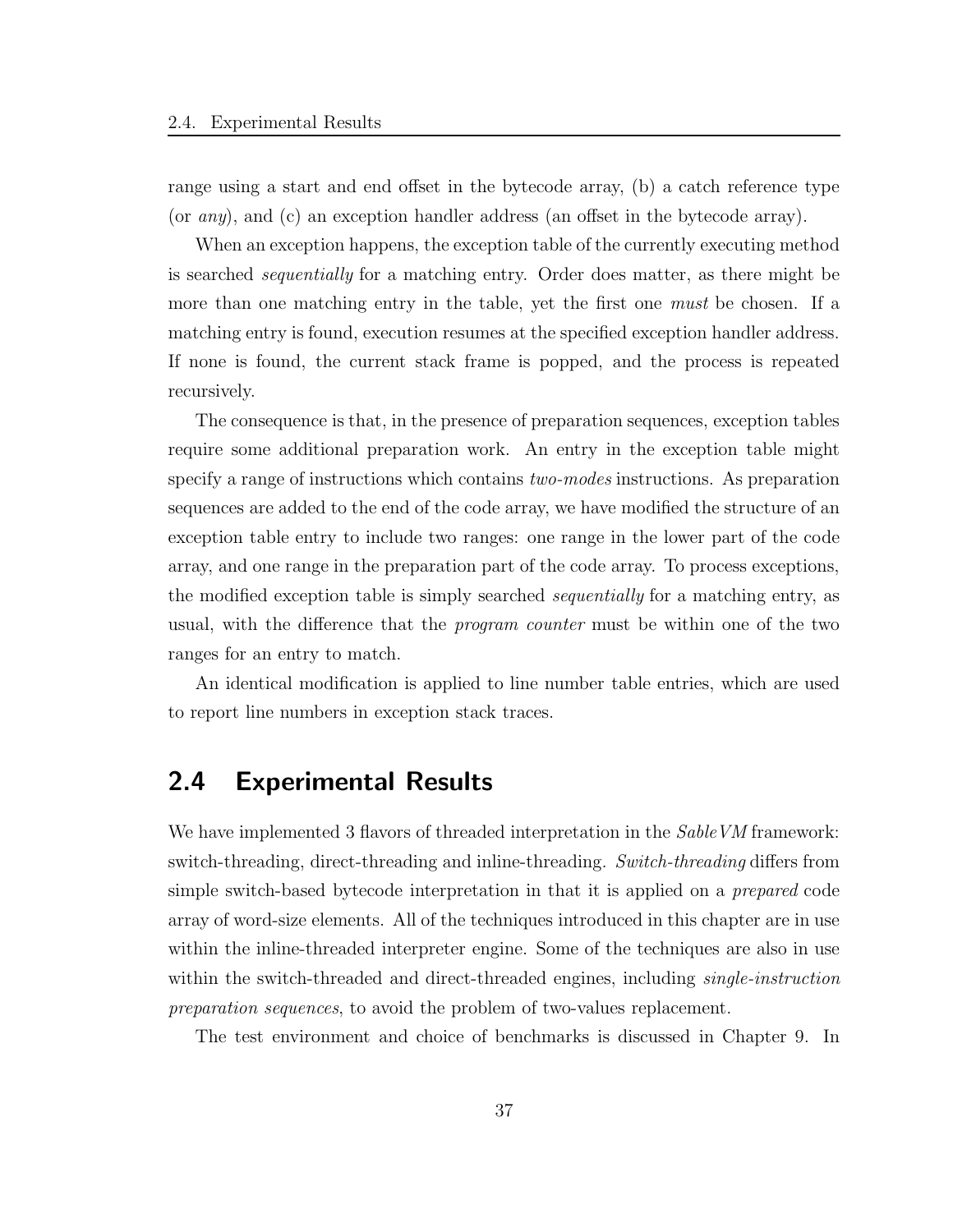summary, we have performed our experiments on a Pentium IV based workstation, running SPECjvm98 benchmarks and two object-oriented applications: Soot version  $1.2.3^{17}$  and SableCC version  $2.17.3^{18}$ .

# 2.4.1 Inlined Instruction Sequences Characteristics

Table 2.1 shows a first set of measurements. The main objective of these measurements was to quantify the proportion of inlinable instructions, within bytecode arrays, and to measure the average length of inlined sequences.

| benchmark         | $\rm{methods}$ |                 | instr.  | bc                      | seq.       | inl. instr.     |          | ins./s.          |
|-------------------|----------------|-----------------|---------|-------------------------|------------|-----------------|----------|------------------|
| compress          | 411            | 41              | 16,886  | 30,901                  | 4,238      | 12.<br>$.263\,$ | $73\%$   | 2.9              |
| db                | 461            | 40              | 18,283  | (34, 255)               | 4.804      | 13,083          | $72\%$   | 2.7              |
| jack              | 689            | 49              | 33,695  | (62, 791)               | 9,095      | 23,678          | $70\%)$  | 2.6              |
| <sub>1</sub> avac | .,238          | $\overline{38}$ | 47.484  | 101,027                 | 12,169     | 33,415          | $(70\%)$ | 2.7              |
| <sub>1</sub> ess  | 892            | 31              | 27.220  | (52, 985)               | 7,331      | $19.025\,$      | $(70\%)$ | 2.6              |
| mpegaudio         | 581            | 81              | 47,145  | $\left(76,\!509\right)$ | 11<br>.449 | 34.405          | $(73\%)$ | $\overline{3.0}$ |
| mtrt              | 588            | $\overline{38}$ | 22,628  | 42,037                  | 5,896      | 15,833          | $70\%$   | 2.7              |
| raytrace          | 583            | 39              | 22,531  | 41,863)                 | 5,876      | $15.758\,$      | $70\%$   | 2.7              |
| soot              | 3,475          | $ 30\rangle$    | 104,781 | (223, 557)              | 29,259     | 67,030          | $64\%$   | 2.3              |
| sablecc           | .701           | 29              | 49,923  | (93, 335)               | 13,602     | 32,723          | $66\%$   | 2.4              |

Table 2.1: Inlined Sequences (1)

Our measurements were made only on methods that were actually executed. As SableVM prepares methods lazily (on first execution of a method), we collected our measurements at runtime, just after the preparation of methods. Thus the shown numbers are *preparation time* numbers.

Columns of Table 2.1 contain respectively: (a) the name of the executed benchmark, (b) the number of prepared methods, and the average number of instructions per method in parentheses, (c) the total number of instructions of prepared methods, and the total number of bytecodes of these instructions in parentheses, (d) the total number of inlined sequences of all prepared methods, (e) the total number of

<sup>17</sup>http://www.sable.mcgill.ca/soot/

 $18$ http://www.sablecc.org/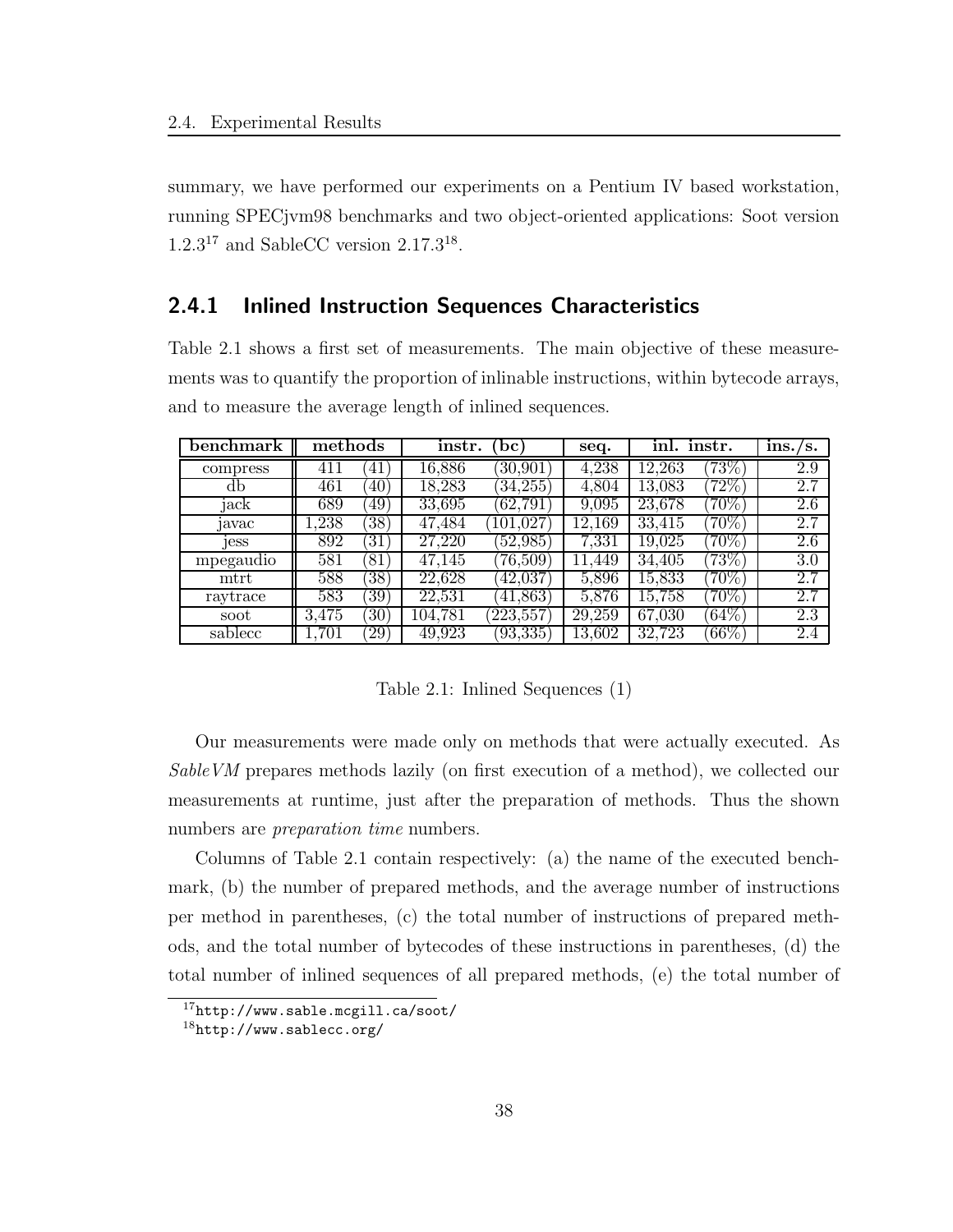inlined instructions, and the percentage of inlined instructions over the total number of instructions, and (f) the average number of instruction per inlined sequence.

Note that the number of instructions and bytecodes are different quantities; a single instruction can consist of multiple bytecodes representing the instruction opcode and operands.

In our measurements, the average length of inlined instruction sequences lies between 2.3 and 3.0. The ratio of inlined instructions is between 66% and 73% of all instructions.

Table 2.2 shows additional characteristics of inlined sequences. The main objective of these measurements was to quantify the memory requirement for storing inlined sequences, and identify the longest sequence in terms of number of instructions and inlined implementation size.

| benchmark       | seq.       | distinct seq.           | max.ins. /<br>s. | $max.size / s$ . |
|-----------------|------------|-------------------------|------------------|------------------|
| compress        | 4,238      | 850<br>156K             | 41               | 1,686            |
| db              | 4,804      | 155K<br>900             | 22               | 999              |
| jack            | 9,095      | 213K<br>174             | 22               | $1{,}090$        |
| avac            | $12{,}169$ | 2,200<br>426K           | $\overline{25}$  | 999              |
| <sub>Jess</sub> | 7,331      | $1,\!312$<br>234K       | 22               | 999              |
| mpegaudio       | .449       | ,293<br>251K            | 85               | 3,469            |
| $m$ trt         | 5,896      | ,175<br>$198\mathrm{K}$ | 32               | 1,362            |
| raytrace        | 5,876      | 165<br>$196\mathrm{K}$  | 32               | 1362             |
| soot            | 29,259     | 2,906<br>574K           | 54               | $2{,}076$        |
| sablecc         | $13,\!602$ | .484                    | 22               | 999              |

Table 2.2: Inlined Sequences (2)

Columns of Table 2.2 contain respectively: (a) the name of the executed benchmark, (b) the total number of inlined instruction sequences of all prepared methods, (c) the number of distinct inlined instruction sequences, (d) the highest number of instructions within a single inlined sequence, and (e) the biggest implementation size (in bytes) of a single inlined sequence.

SableVM saves space by allocating a single copy for each distinct inlined instruction sequence. This proves very effective, specially for bigger benchmarks. For the Soot benchmark, in particular, SableVM does not use additional storage space for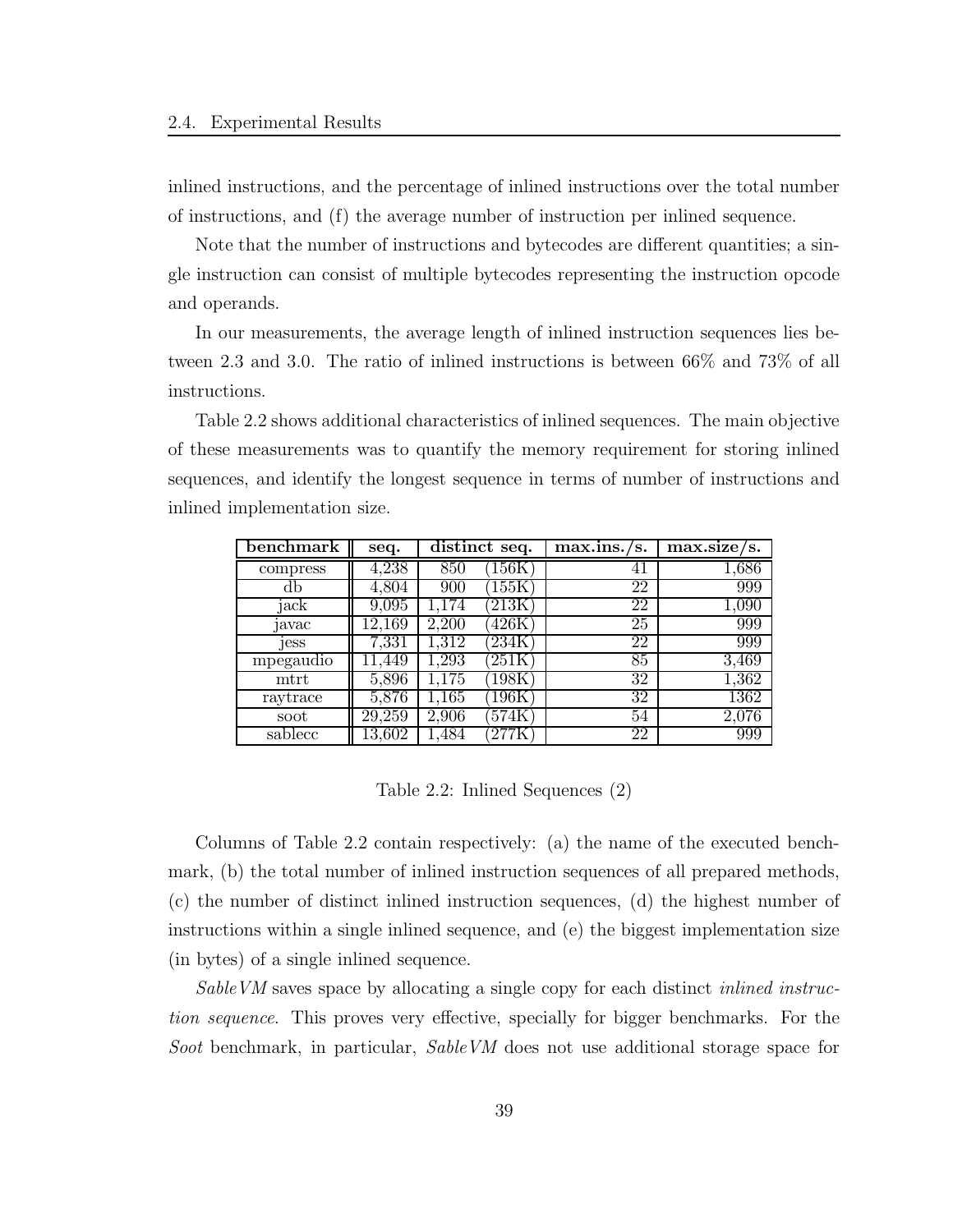over 90% of inlined instruction sequences. The total size of genuine inlined instruction sequences is 574K. If we divide this storage size by the total number of inlined instructions (67,030), found in Table 2.1, we find that, on average, less than 9 bytes of implementation code is required per instruction in the Soot benchmark.

# 2.4.2 Performance Measurements

We have performed execution time measurements with  $SableVM$  (within the test environment described in Chapter 9), to measure the efficiency of inline-threading Java, using our techniques.

In a first set of experiments, we have measured the relative performance of the switch-threaded, direct-threaded and inline-threaded engines. Results are shown in Table 2.3. To do these experiments, three separate versions of SableVM were compiled with identical configuration options, except for the interpreter engine type. In particular, the usage of signals to trap NULL pointer exceptions was turned on in all three versions.

| benchmark    | switch-threaded     | direct-threaded |                      | inline-threaded |                 |                  |
|--------------|---------------------|-----------------|----------------------|-----------------|-----------------|------------------|
|              | sec.                | sec.            |                      | sec.            |                 |                  |
| compress     | 317.72              | 281.78          | 1.13                 | 131.64          | $^{\prime}2.41$ | (2.14)           |
| db           | $\overline{132.15}$ | 119.17          | 1.11                 | 87.64           | 1.51            | 1.36)            |
| jack         | $\overline{45.65}$  | 46.78           | $\left( 0.98\right)$ | 38.16           | 20              | .23'             |
| <i>javac</i> | 110.10              | 105.24          | 1.05                 | 89.37           | 23              | .17              |
| jess         | 74.79               | 68.12           | 1.10                 | 53.57           | $.40^{\circ}$   | $\overline{.27}$ |
| mpegaudio    | 285.77              | 242.90          | [1.18]               | 136.97          | 2.09            | .77              |
| $m$ trt      | 142.87              | 115.34          | 1.24                 | 100.39          | 1.42            | $.15^{\circ}$    |
| raytrace     | 166.19              | 134.06          | .24                  | 113.55          | $1.46^\circ$    | $.18^{\circ}$    |
| soot         | 676.06              | 641.96          | 1.05                 | 548.13          | .23             | .17 <sup>7</sup> |
| sablecc      | 40.12               | 36.95           | 1.09                 | 26.09           | .54             | .41              |

Table 2.3: Inline-Threading Performance Measurements (1)

Columns of Table 2.3 contain respectively: (a) the name of the executed benchmark, (b) the execution time in seconds using the switch-threaded engine, (c) the execution time in seconds using the direct-threaded engine, and the speedup over the switch-threaded engine in parentheses, and (d) the execution time in seconds using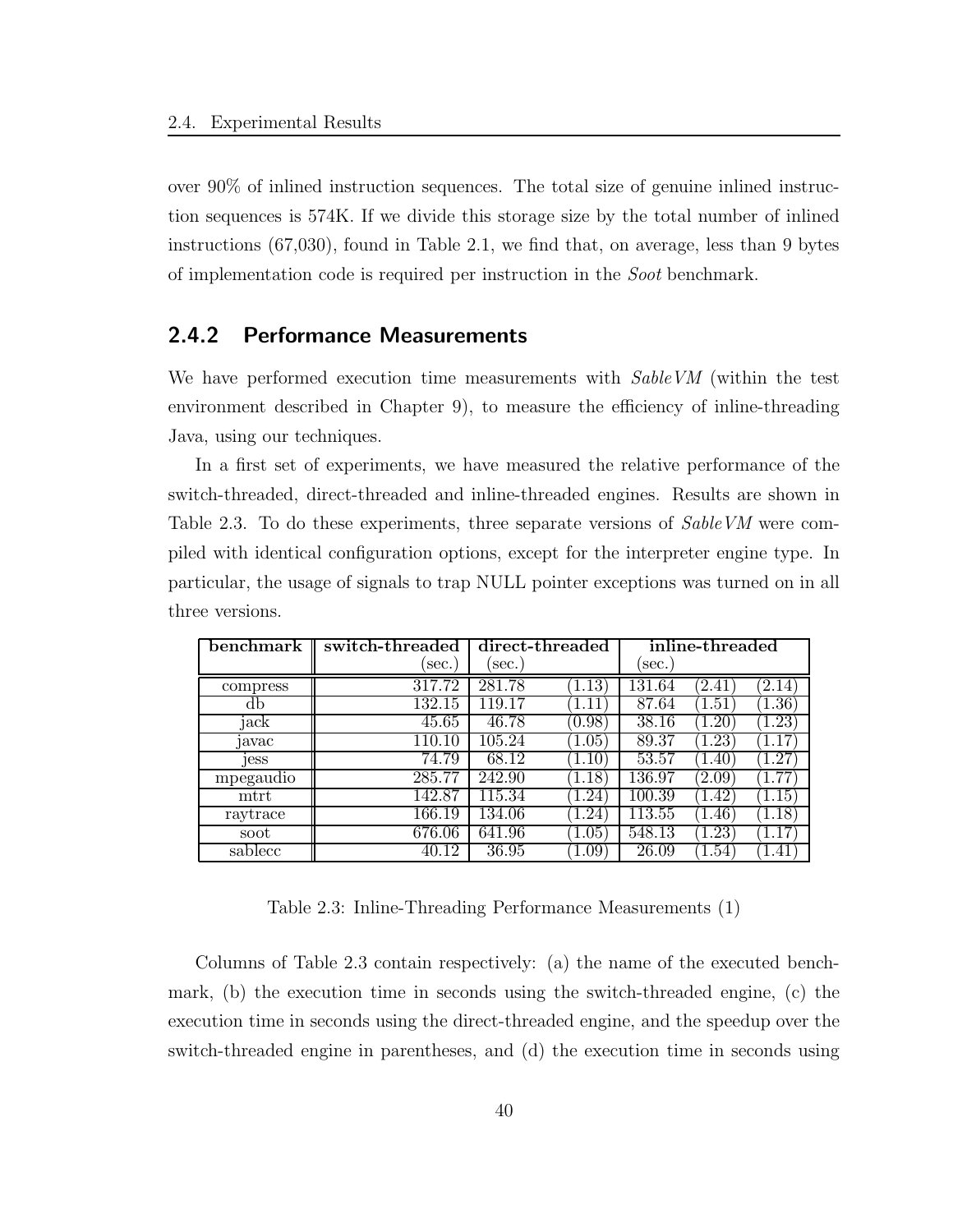the inline-threaded engine, and the speedup over both switch-threaded and directthreaded engines respectively in parentheses.

The Inline-threaded engine does deliver significant performance improvement. It achieves a speedup of up to 2.41 over the switch-threaded engine. The smallest measured speedup, over the *fastest* of the two other engines on a benchmark, is 1.15 on the *mtrt* benchmark, where it also delivers a speedup of 1.42 over the slower engine.

It is important to note that the switch-threaded engine already has some advantages over a pure switch-based bytecode interpreter. It benefits from word alignment and other performance improving features of the *SableVM* framework. So, it is likely that the performance gains of inline-threading over pure bytecode interpretation are even bigger than those measured against switch-threading. In Chapter 9, we measure the relative performance of SableVM against a naively implemented bytecode interpreter.

In a second set of tests, we measured the speed of the inlined-threaded engine when using signal-based NULL pointer detection and when using explicit NULL checks. Results are shown in Table 2.4.

| benchmark        | explicit    | signal-based | speedup  |
|------------------|-------------|--------------|----------|
|                  | NULL checks | NULL checks  |          |
|                  | sec.)       | sec.)        |          |
| compress         | 166.41      | 131.64       |          |
|                  | 92.10       | 87.64        | 1.05     |
| jack             | 39.85       | 38.16        | 1.U4     |
| 1avac            | 91.29       | 89.37        |          |
| <sub>1</sub> ess | 56.51       | 53.57        | 1.05     |
| mpegaudio        | 145.31      | 136.97       | $1.06\,$ |
| mtrt             | 96.02       | 100.39       | $0.96\,$ |
| raytrace         | 109.23      | 113.55       | 0.96     |
| soot             | 606.86      | 548.13       |          |
| sablecc          | 28.04       | 26.09        |          |

Table 2.4: Inline-Threading Performance Measurements (2)

Columns of Table 2.4 contain respectively: (a) the name of the executed benchmark, (b) the execution time in seconds using the inline-threaded engine and explicit NULL checks, (c) the execution time in seconds using the inline-threaded engine and signal based NULL pointer detection, and (d) the speedup achieved by signal-based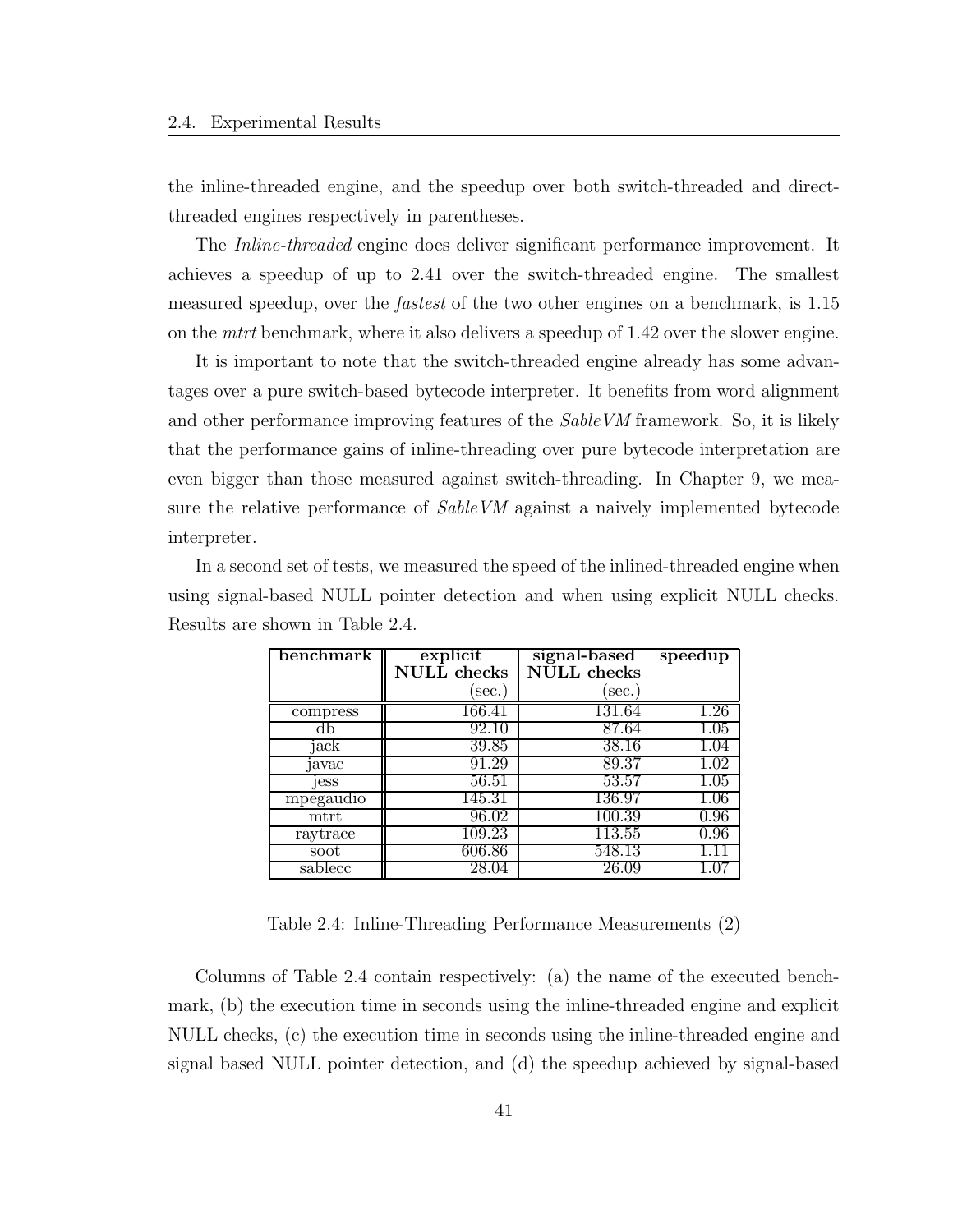detection over explicit checks.

Note that using signal-based checks can help eliminate up to two dispatches within an instruction sequence, by making an instruction inlinable. The drawback is that signals are costly, so if NULL pointer exceptions effectively happen, the performance of an application can be negatively affected.

Our performance measurements show that using signal-based detection can yield significant speedup (up to 1.26 on compress), but can also reduce performance (a penalty of  $4\%$  on *mtrt* and *raytrace*).

# 2.5 Related Work

The most closely related work to the work of this chapter is the work of I. Piumarta and F. Riccardi in [PR98]. We have already discussed the inline-threading technique introduced in this paper in Section 2.3. Our work builds on top of this work, by introducing techniques to deal with multi-threaded execution environments, and inline two-modes instructions.

Inline-threading, in turn, is the result of combining the Forth-like threaded interpretation technique [Ert] (which we have already discussed in Section 2.2.2) with the idea of *template-based* dynamic compilation [APC<sup>+</sup>96, NHCL98]. The main advantage of inline-threading over that of template based compilation is its simplicity and portability.

A related system for dynamic code generation is that of vcode, introduced by D. Engler | Eng96|. The *vcode* system is an architecture-neutral runtime assembler. It can be used for implementing just-in-time compilers. It is in our future plans to experiment with *vcode* for constructing an architecture-neutral *just-in-time* compiler for SableVM, offering an additional choice of performance-portability tradeoff.

Other closely related work is that of dynamic patching. The problem of potential high cost synchronization costs for concurrent modification of executed code is also faced by dynamically adaptive Java systems. In [CLS00], M. Cerniac et al. describe a technique for dynamic inline patching (a similar technique is also described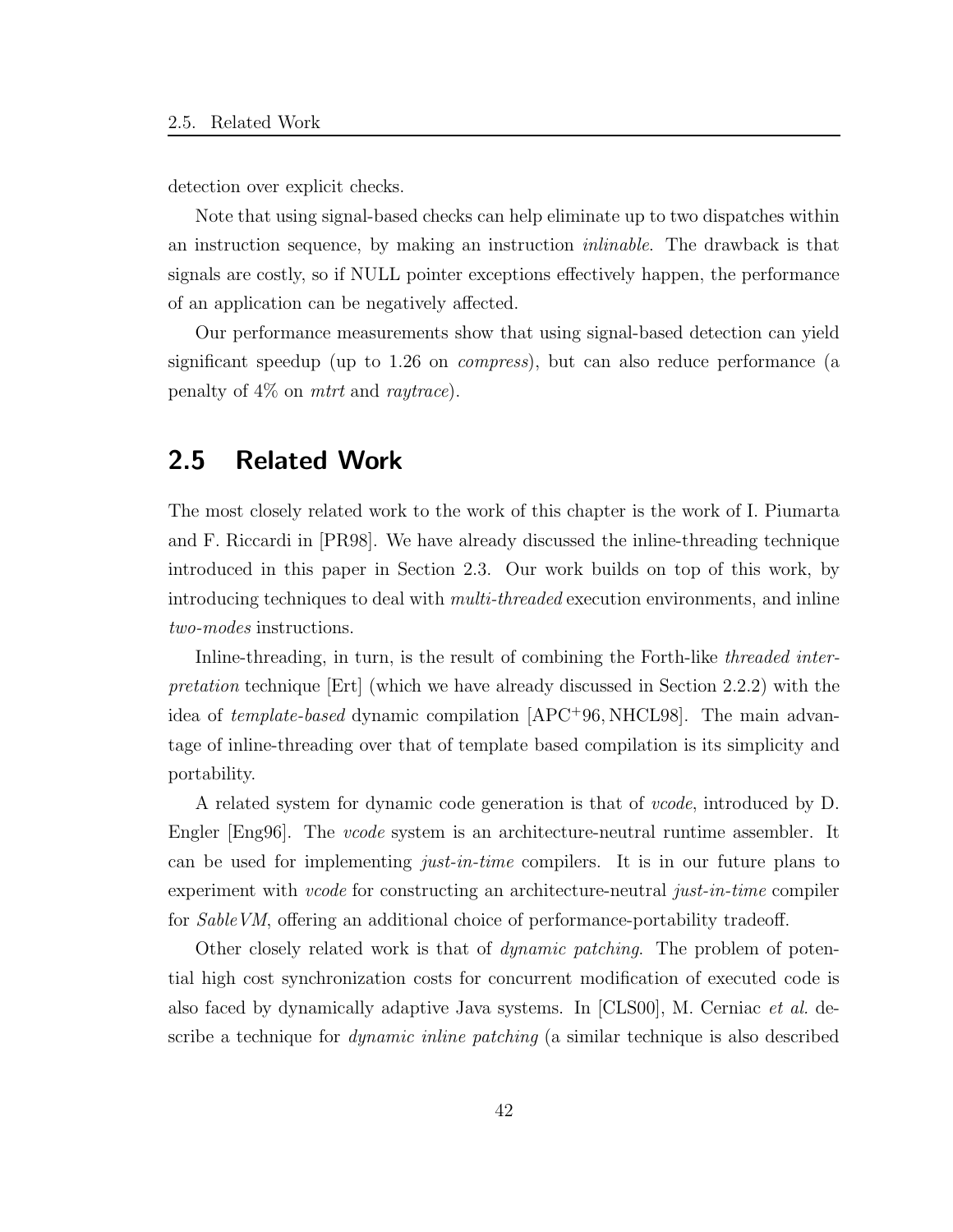in  $[IKY^+00]$ . The main idea is to store a self-jump (a jump instruction to itself) in the executable code stream before proceeding with further modifications of the executable code. This causes any concurrent thread executing the same instruction to spin-wait for the completion of the modification operation.

Our technique of using explicit synchronization in preparation sequences and single value replacement has the marked advantage of causing no spin-wait. Spinning can have, in some cases, a highly undesirable side effect, that of *almost* dead-locking the system when the spinning thread has much higher priority than the *code patching* thread. This is because, while it is spinning, the high priority thread does not make any progress in code execution and, depending on the thread scheduling policy of the host operating system, might be preventing the patching thread from making noticeable progress.

# 2.6 Conclusions

In this chapter we have explained the difficulty of using the *inline-threaded* interpretation technique in a Java interpreter. Then, we introduced new techniques that not only make it possible, but also effective. At the heart of our techniques is the idea of preparation sequences, which when combined with other techniques, help increase the length of *inlined instruction sequences* and thus reduce *dispatch* overhead.

We then presented our experimental results, showing that an inline-threaded interpreter engine, implementing our techniques, achieves significant performance improvements over that of switch-threaded and direct-threaded engines.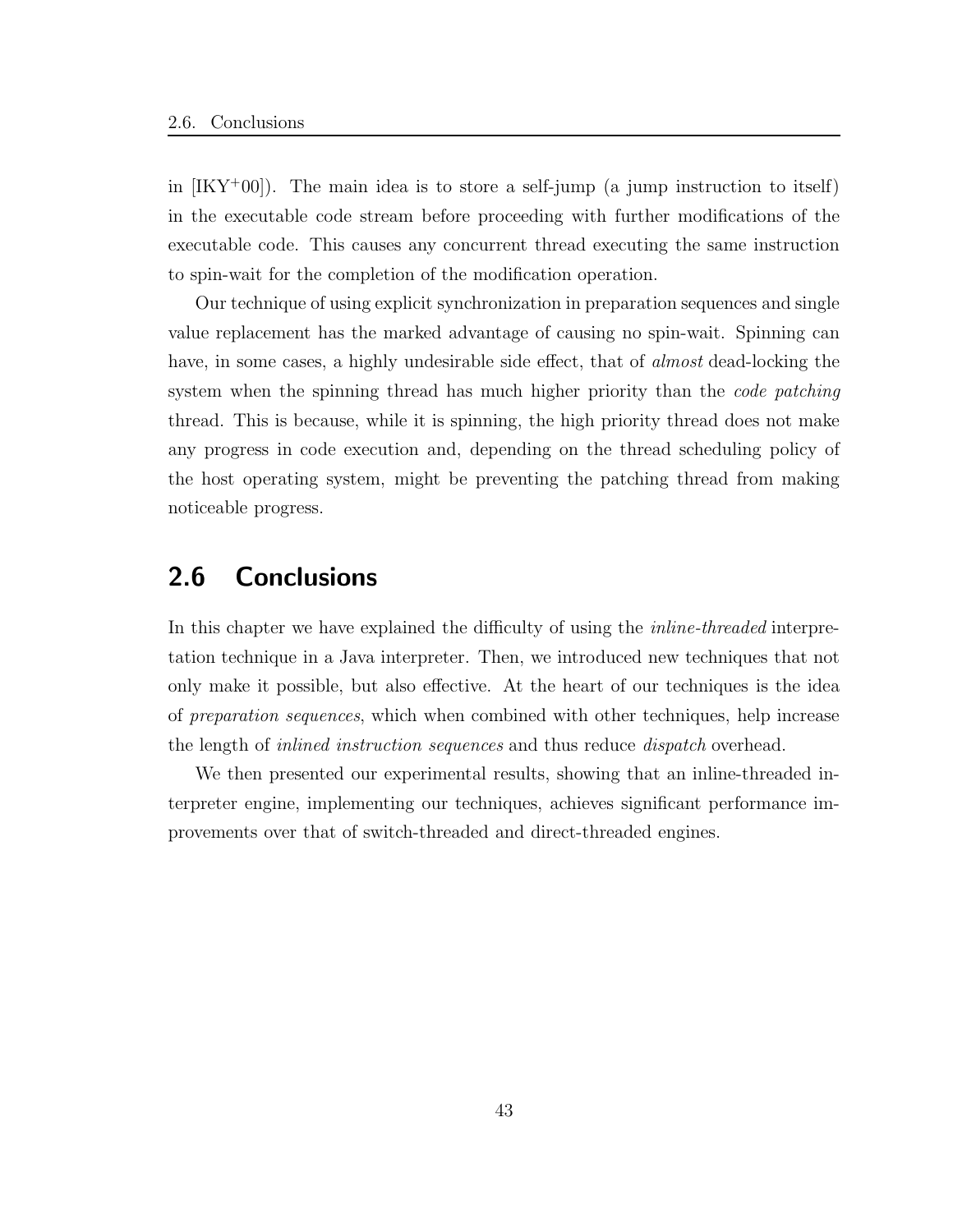# Chapter 3 Logical Partitioning of Memory

Memory management is a central issue in the design of a Java virtual machine. Many of the runtime services provided by the virtual machine have memory management related requirements: garbage-collected heap, Java stacks, dynamic class loading, dynamic linking, JNI native references, structures for dynamic dispatch (e.g. virtual tables), etc.

In this chapter we discuss the organization of memory in the SableVM runtime environment. In particular, we introduce a logical partitioning of the runtime system memory which allows the design of simple and flexible, yet effective, partition-specific memory managers.

This chapter is structured as follows. In Section 3.1, we motivate logical memory partitioning as a technique for simplifying the internal organization of a Java virtual machine. In Section 3.2, we introduce our partitioning of the Java runtime memory, and discuss the related partition-specific memory managers. In Section 3.3 we discuss related work, and finally in Section 3.4 we present our conclusions.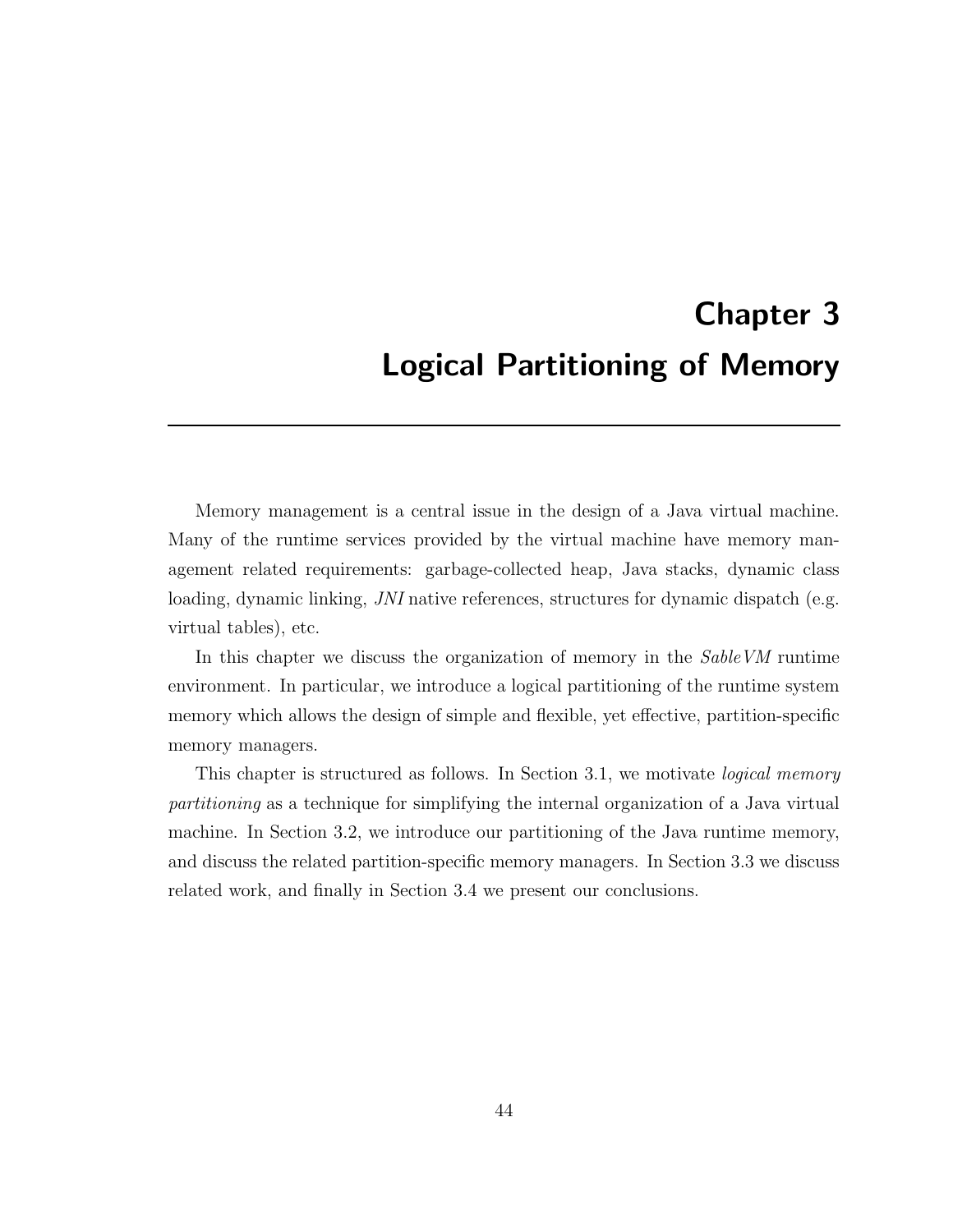# 3.1 Simplifying Memory Management

# 3.1.1 The Price of Flexibility

One of the key features that must be provided by a Java virtual machine is a garbagecollected heap for object instances. Yet, memory management in the virtual machine is much broader than simply providing an object heap; the virtual machine must also explicitly or implicitly manage memory for local and global JNI references, invocation and native interface data structures, class and array information data structures, fat locks, inlined instruction implementations (for inlined-threading) or compiled code (for just-in-time compilation), virtual tables, stacks and many other features.

Among the objectives of the *Sable VM* framework is to be easily modifiable and flexible, allowing the research on memory management techniques. It is thus important that SableVM be compatible with various garbage collection algorithms, including precise, mostly-accurate, and conservative moving and non-moving algorithms. Such flexibility comes at a price.

## Single Garbage-Collected Heap

A memory organization that would intuitively seem simple is to allocate all (or most) memory in the garbage-collected heap. But, many allocated memory sections have special requirements. For example, virtual tables cannot be allocated in a movable heap, unless  $pinning<sup>1</sup>$  is supported by the garbage collector or a complex code patching process is applied every time a virtual table is moved. But either alternative adds complexity to the virtual machine. Similarly, allocating stack frames on the heap could increase the pressure on the garbage collector by causing frequent collections, unless some special care is taken to minimize the pressure (e.g. generational collection or special treatment for stack frame allocation). In summary, a single garbage-collected heap comes at the cost of increased complexity of the virtual machine.

 $1_A$  pinned memory object is left in place by a moving garbage collector.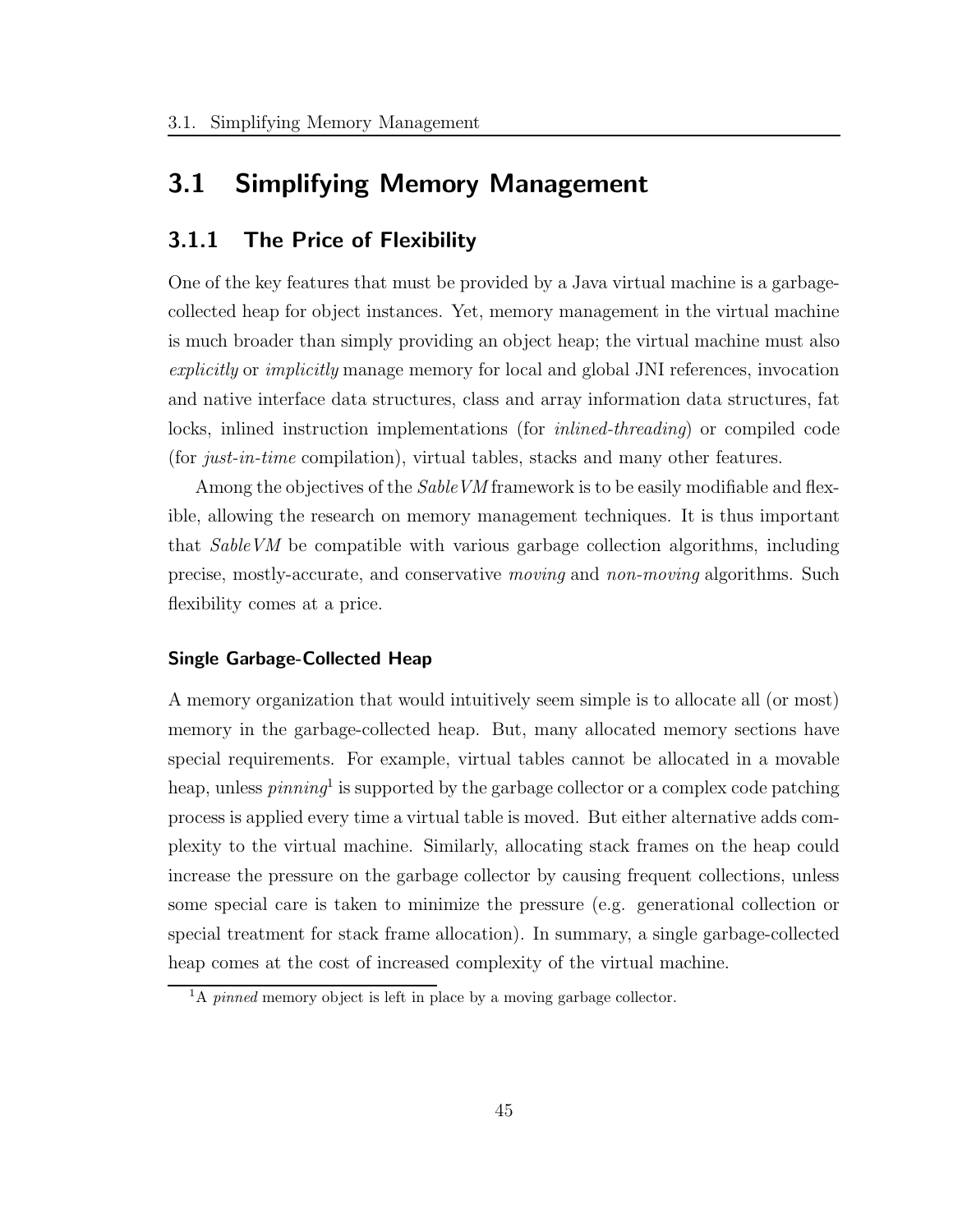## Using malloc() and free()

Another relatively intuitive memory organization is to manage a separate garbagecollected heap for object instances, and allocate all other memory using the malloc() C library function. This organization has the advantage of permitting the implementation of various garbage collection algorithms including the simplest ones such as copying collection without pinning. But such organization can be expensive in both space and time. On the space front, the cost is that every allocated memory block returned by malloc() requires some overhead memory space for storing the block size (and possibly additional information) in anticipation of future free() calls. As many allocated blocks are very small (e.g. JNI references are a few words long, and some *class information* related memory blocks can be as short as a single word), this overhead could be significant. On the *time* front, the costs are that  $\text{malloc}()$  and  ${\tt free}$  () calls cause global synchronization<sup>2</sup>, and that  ${\tt free}$  () calls can get very expensive when many small blocks are freed successively and incremental aggregation of freed memory takes place to fight memory fragmentation.

#### Reducing Complexity and Costs

As we have seen, maintaining a separate garbage-collected heap for object instances and using malloc() and free() for the rest increases flexibility without adding noticeable complexity to the virtual machine architecture. The main problem related to that approach is the C library overhead when managing small memory blocks.

malloc() and free() were designed as general purpose memory allocation functions. By studying the typical memory usage of various virtual machine features, we discover patterns in memory usage. For example, a Java stack always allocates and frees its top frame. Stack frames are never accessed by other threads (except possibly by a garbage collection thread). It thus seems wasteful to pay the overhead of a general purpose memory manager for allocating and freeing stack frames. A similar analysis can be done of other features.

<sup>&</sup>lt;sup>2</sup>Note that the virtual machine *must* be linked with the multi-threaded version of the C library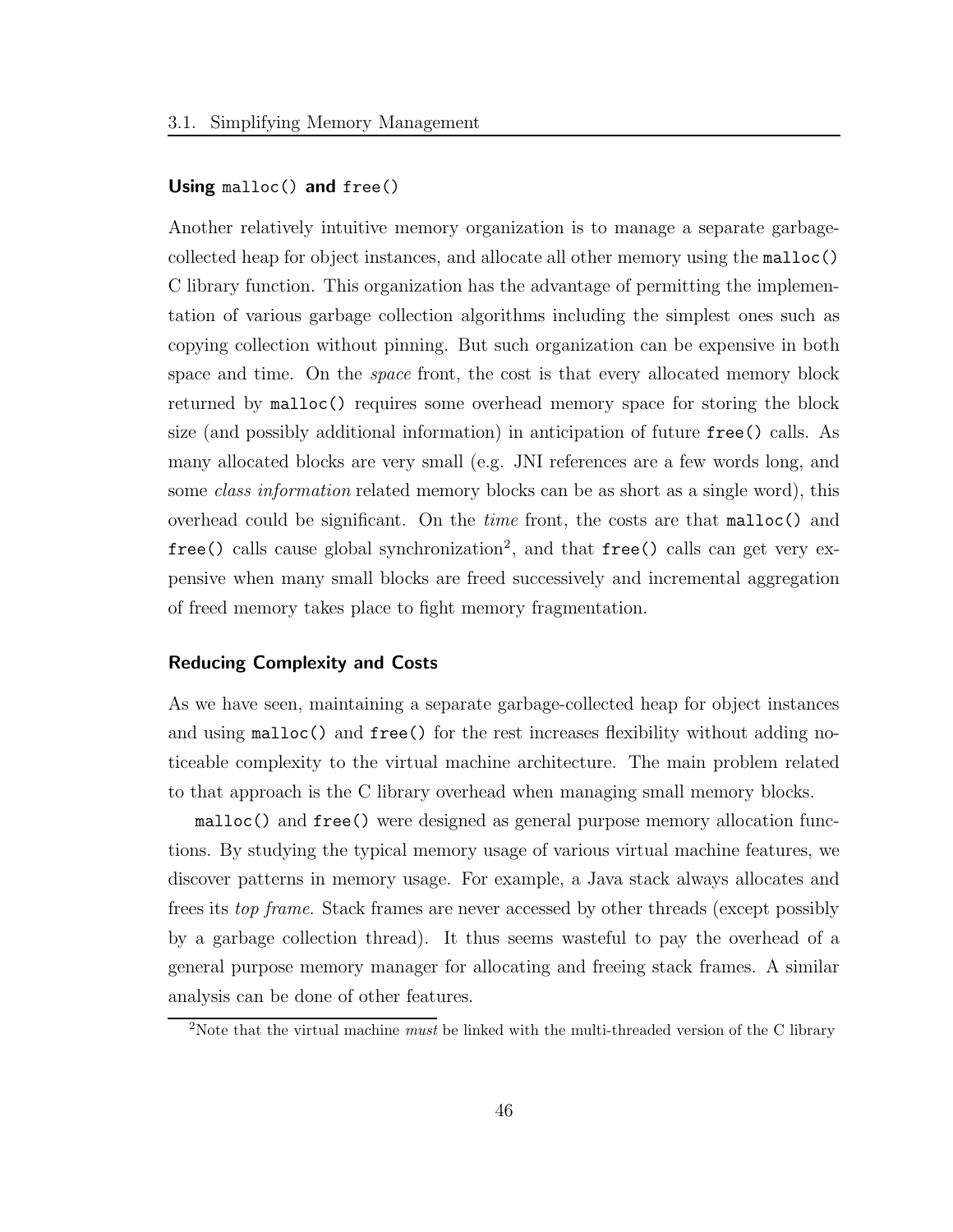Therefore, our solution for reducing overhead without increasing system complexity is to partition the Java runtime memory according to usage patterns, and to design simple partition-specific memory managers that take advantage of usage patterns to minimize overhead.

# 3.2 Logical Memory Partitions

We have studied the memory usage behavior of the different virtual machine features, and identified distinct allocation and release patterns. These patterns offer a natural partitioning of the runtime memory that we present in this section.

We first draw a clear distinction between *physical* and *logical* partitions, then we introduce each identified partition and discuss its management strategy within the SableVM framework.

# 3.2.1 Physical and Logical Partitions

We define a *physical partition* as a single contiguous segment of *virtual memory* managed by a single memory manager. In contrast, we define a logical partition as the subset of virtual memory which is managed by a single memory manager. Memory in the subset need not be contiguous.

Figure 3.1 illustrates the difference between physical and logical partitions. In the left side of the figure, we see a partitioning of virtual memory into physical partitions, each of which is contiguous. In the right side of the figure, we see the physical layout of a logical partitioning of the same memory. On this side, each logical partition is not necessarily contiguous. For example, the single Stack logical partition is divided into three distinct memory segments.

Managing logical partitions, instead of physical ones, is very convenient. It allows for dynamically creating and deleting partitions, and for growing and shrinking them without worrying about low-level memory layout details. For increasing the portability of the virtual machine, the standard malloc() and free() library functions are used as low-level primitives by memory managers for allocating and releasing *aligned*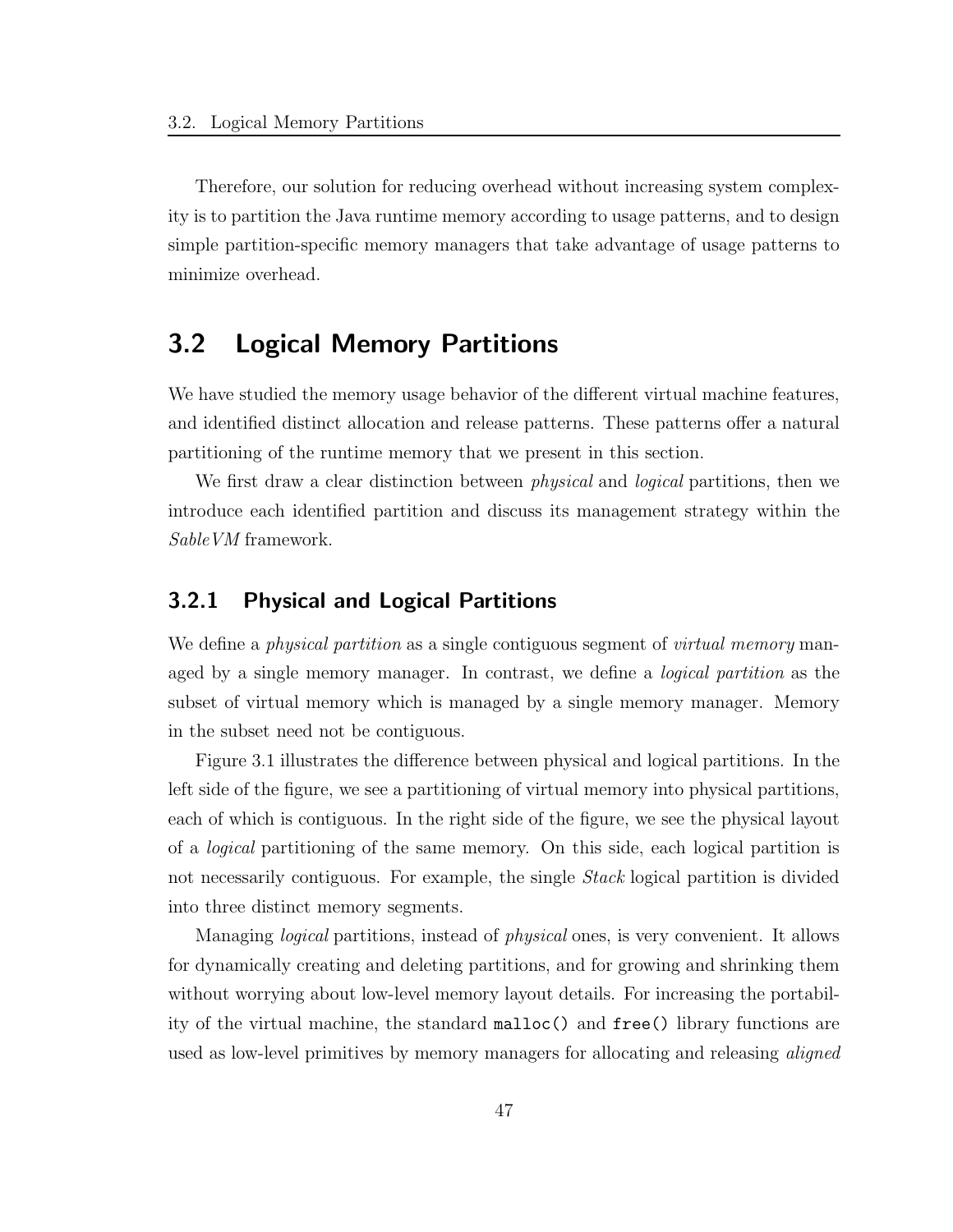

Figure 3.1: Layout of Physical and Logical Partitions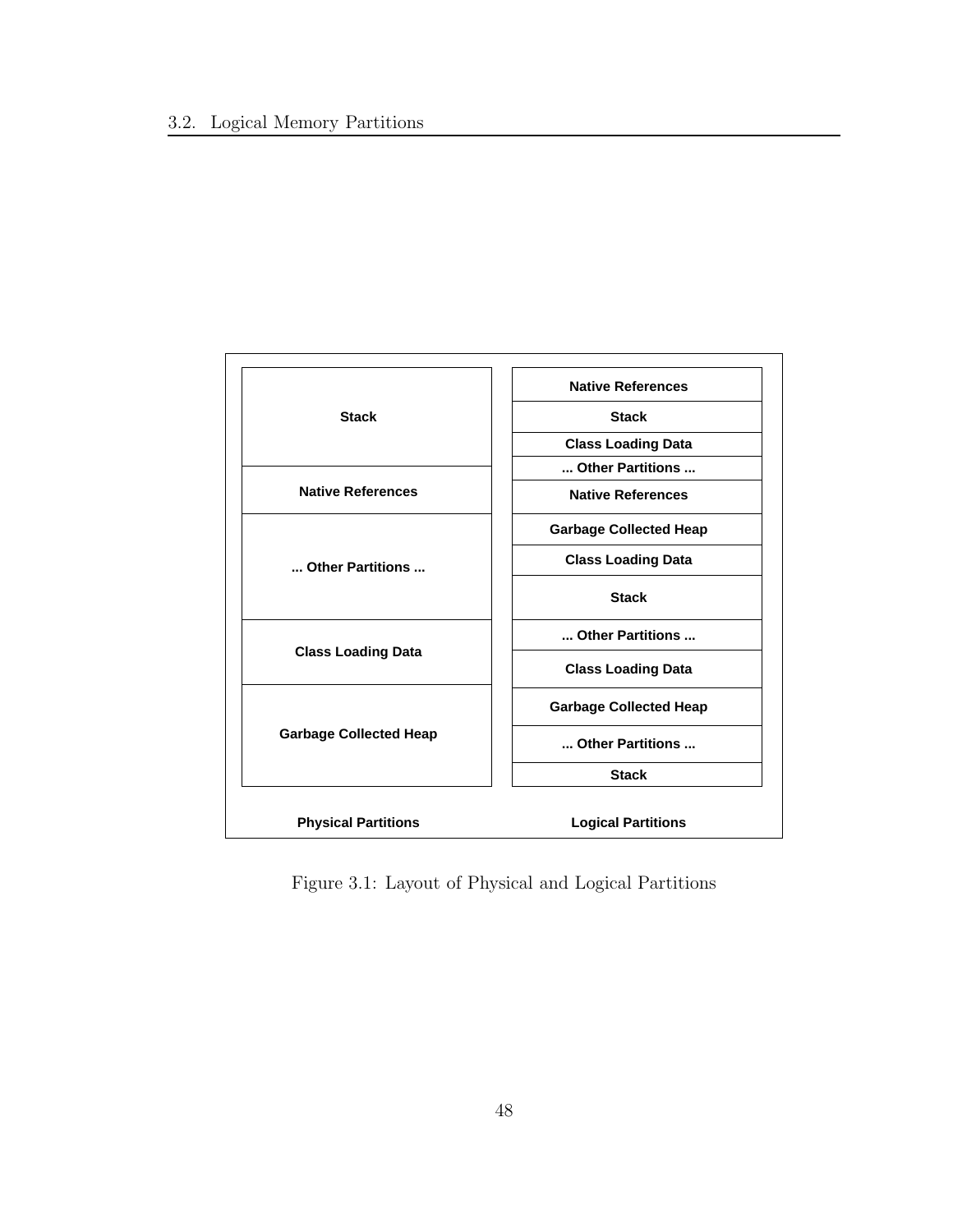memory blocks<sup>3</sup>.

# 3.2.2 Thread-Specific Memory

Thread-specific memory consists of all memory specifically allocated by the virtual machine for the internal management of each Java thread.

This memory consists primarily of Java stacks, JNI local reference frames, and internal structures storing thread-specific data like stack information, JNI virtual table, and exception status.

This memory exhibits precise allocation and release patterns. Thread-specific structures have a lifetime similar to their related thread. So, this memory can be allocated and freed (or recycled) at the time of respective creation and death of the underlying thread. Stacks do not conceptually suffer from fragmentation, as they grow and shrink on one side only. This property is shared by JNI local reference frames.

## SableVM Implementation

SableVM allocates thread structures on thread creation but does not release them at thread death. Instead, it manages a free list to recycle this memory on future thread creation.

Java stack memory is managed differently. For each thread, an initial stack is allocated (using malloc()) at the time the thread is created. Then this stack is expanded (using realloc()) as required by the computation. Sable VM never shrinks the size of a Java stack. It simply frees it on thread death. Initial allocation size and growth are controlled through runtime parameters. A maximum stack size can be optionally specified; by default a stack is allowed to grow until memory exhaustion. Note that all Java stack frame information, in  $SableVM$ , is stored relatively (e.g. offset to previous/next frame, instead of direct address), which enables stacks to be moved.

<sup>&</sup>lt;sup>3</sup>The ANSI/ISO C standard states that  $\text{malloc}()$  must return aligned memory [SAI<sup>+90]</sup>.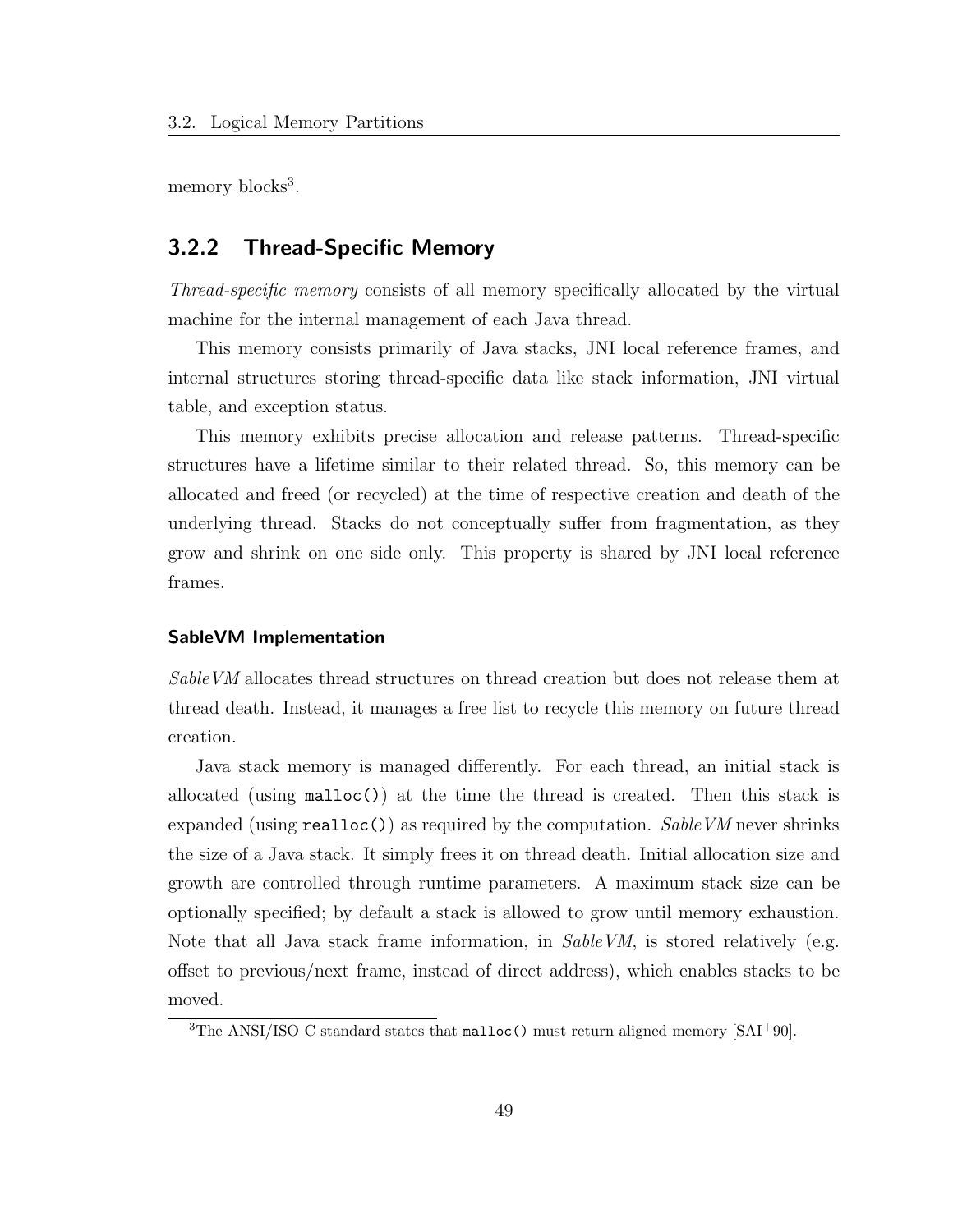The advantage of a stack whose maximum size can only grow, is simpler stack memory management at method call boundaries. It also simplifies the virtual machine usage, as the user needs not specify a maximum stack size, which can be difficult to do for each thread of a multi-threaded application. There's no need to manage the potential fragmentation of non-movable stacks. It would be possible to allocate Java stack frames on the shared garbage-collected Java heap but this would put unnecessary additional pressure on the garbage collector, and it would not take advantage of the highly regular allocation and release behavior of this memory.

## Some Measurements

In order to determine compile-time default values for initial stack size and increment, we have measured the maximum stack depth reached while executing each of the benchmarks identified in Section 2.4.

Table 3.1 shows our measurements. The deepest measured stack depth is 9612 bytes, which is surprisingly small.

| benchmark- | max. Java stack depth |
|------------|-----------------------|
| compress   | $2740$ bytes          |
|            | $2740$ bytes          |
| jack       | $3356$ bytes          |
| javac      | $7572$ bytes          |
| jess       | $4756$ bytes          |
| mpegaudio  | 3684 bytes            |
| mtrt       | $2896$ bytes          |
| raytrace   | $2896$ bytes          |
| soot       | 8408 bytes            |
| sablecc    | $9612$ bytes          |

| Table 3.1: Stack Depth |  |  |
|------------------------|--|--|
|------------------------|--|--|

As the stack size is highly application (and input data) specific, we have chosen to set both compile-time default initial size and increment to 64Kb. Of course, these values can be overridden using command-line options. Sable VM's stack-related command-line options are:

• -p sablevm.stack.size.min=SIZE : Minimum size in bytes.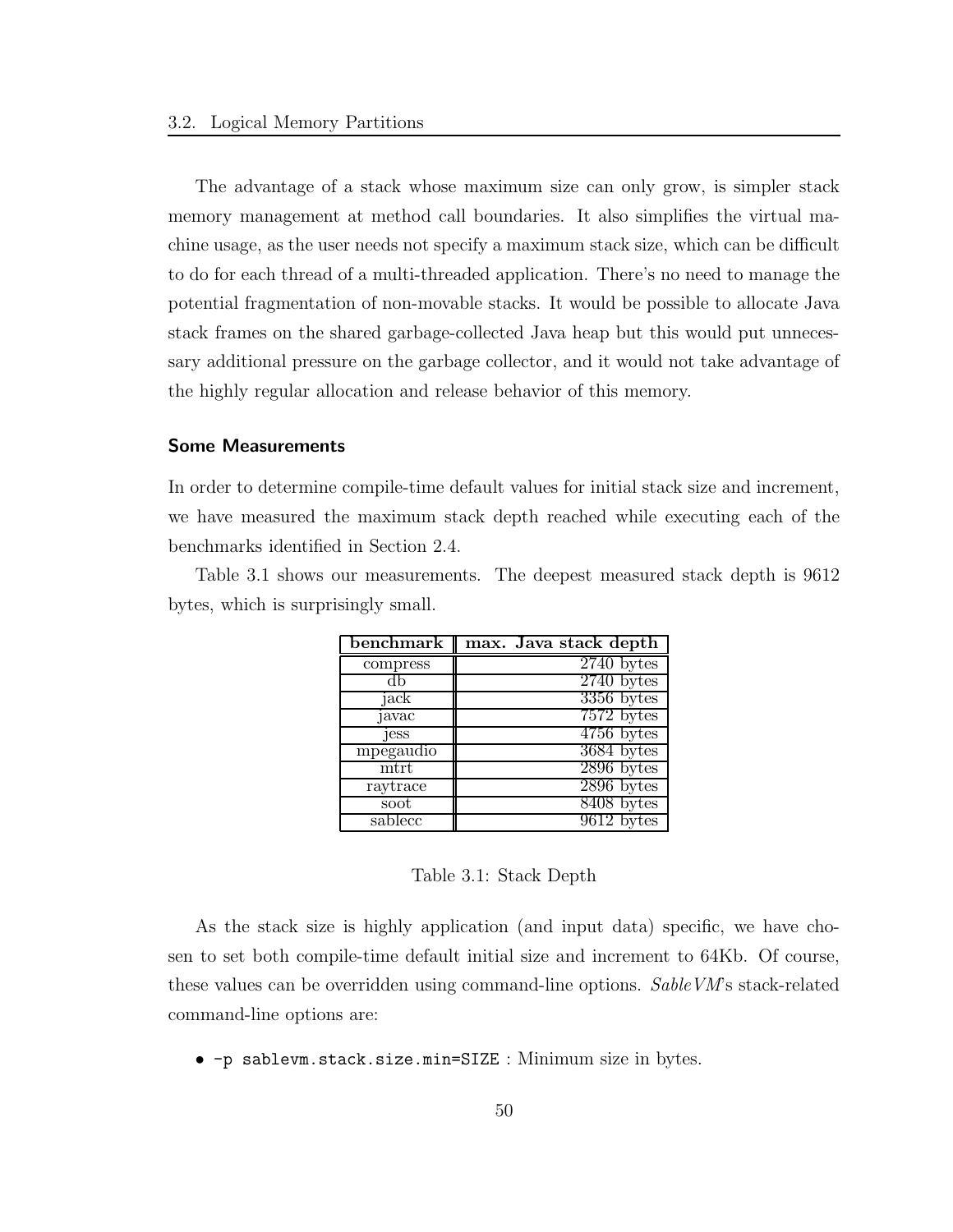- -p sablevm.stack.size.max=SIZE : Maximum size in bytes.
- -p sablevm.stack.size.increment=SIZE : Maximum increment size in bytes.

For example, to set the stack increment size to 32Kb, we would write the following command:

```
sablevm -p sablevm.stack.increment=32768 HelloWorld
```
# 3.2.3 Class-Loader-Specific Memory

Class-loader-specific memory consists of all memory specifically allocated by the virtual machine for the internal management of each class loader.

This memory consists primarily of the internal data structures used to store class loaders (except the related java.lang.ClassLoader instances, which are stored in the garbage-collected heap), classes and methods, and related information. This includes method bodies in their various forms like bytecode, direct threaded code, inlined threaded code, and compiled code (in the presence of a JIT). It also includes virtual tables for dynamic method dispatch.

This memory exhibits precise allocation and release patterns. It is allocated at class-loading time, and at various preparation, verification, and resolution execution points. The behavior of this memory differs significantly from other memory in that once it is allocated, it must stay at a fixed location, and it is unlikely to be released soon. The Java virtual machine specification allows for potential unloading of all classes of a class loader as a group, if no direct or indirect references to the class loader, its classes, and related object instances remain. In such a case, and only if a virtual machine supports class unloading, all memory used by a class loader and its classes can be released at once.

Isolating the management of this memory is a distinctive feature of the SableVM framework.

#### SableVM Implementation

SableVM manages this memory on a class loader basis. In other words, each class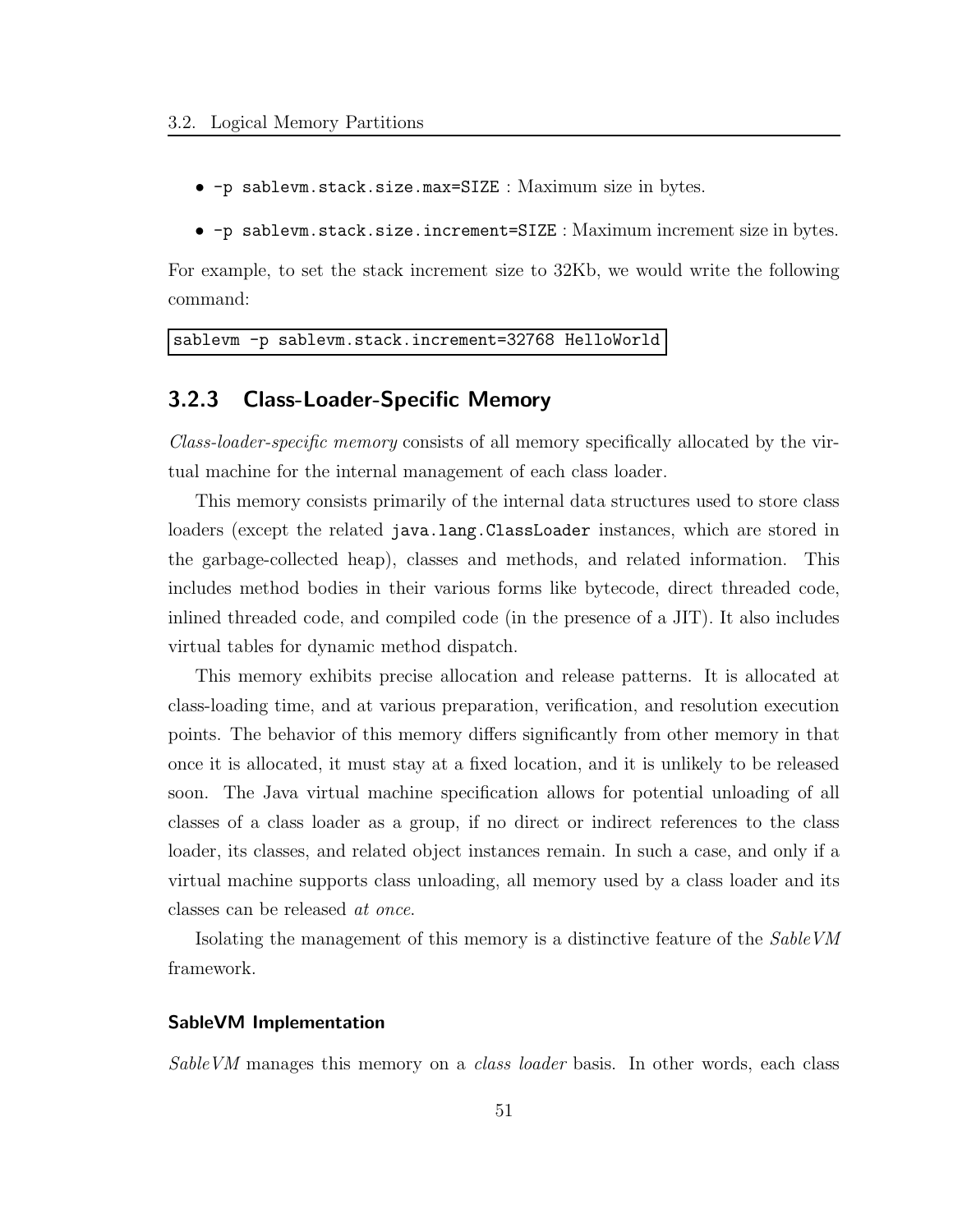loader has its own related memory manager.

A class-loader memory manager uses malloc() to allocate chunks of memory, and provides its own allocator for distributing smaller memory fragments. This has many advantages.

It allows for the allocation of many small memory blocks without the usual cost of memory space overhead, discussed in Section 3.1.1. Also, memory chunks can be freed on class unloading without regard for internal sub-allocation, thus significantly reducing the number of free() calls and the related memory aggregation penalty.

It also allows class parsing and decoding in one pass without memory overhead, by allocating many small memory blocks. This is usually not possible, as it is not possible to estimate the memory requirement for storing internal class information before the end of the first pass. The usual alternatives (in absence of a class-loader specific memory manager) are to either pay a memory overhead for allocating small blocks using malloc(), or do 2 passes over the class file; one pass to compute memory requirements, and the second to extract the information and store it in the allocated memory. But even then, the second alternative does not solve the problem of many small allocations which are required to store threaded or compiled code, and other linking information computed lazily throughout execution.

Finally, and importantly, it allows for irregular memory management strategies: it makes it possible to return sub-areas of an allocated block to the allocator, if these areas are known not to be used. We take advantage of this to allocate sparse interface method lookup tables without losing memory<sup>4</sup>.

A default chunk size and increment, as well as an optional maximum class-loader memory size, can be specified on the command-line<sup>5</sup>. The compile-time default chunk size and increment have both been *arbitrarily* set to 1Mb. Note that many applications only use two class loaders: the special bootstrap class loader<sup>6</sup> and the *application* (or system) class loader<sup>7</sup>. For running programs using many user-defined class loaders,

<sup>4</sup>This will be explained in Chapter 4.

<sup>&</sup>lt;sup>5</sup>The options are: -p sablevm.classloader.heap.size.[min|max|increment]=SIZE

<sup>&</sup>lt;sup>6</sup>The bootstrap class loader is used to load standard library classes such as java.lang.\* and java.io.\*.

<sup>&</sup>lt;sup>7</sup>The application class loader is used to load classes found on the *classpath*.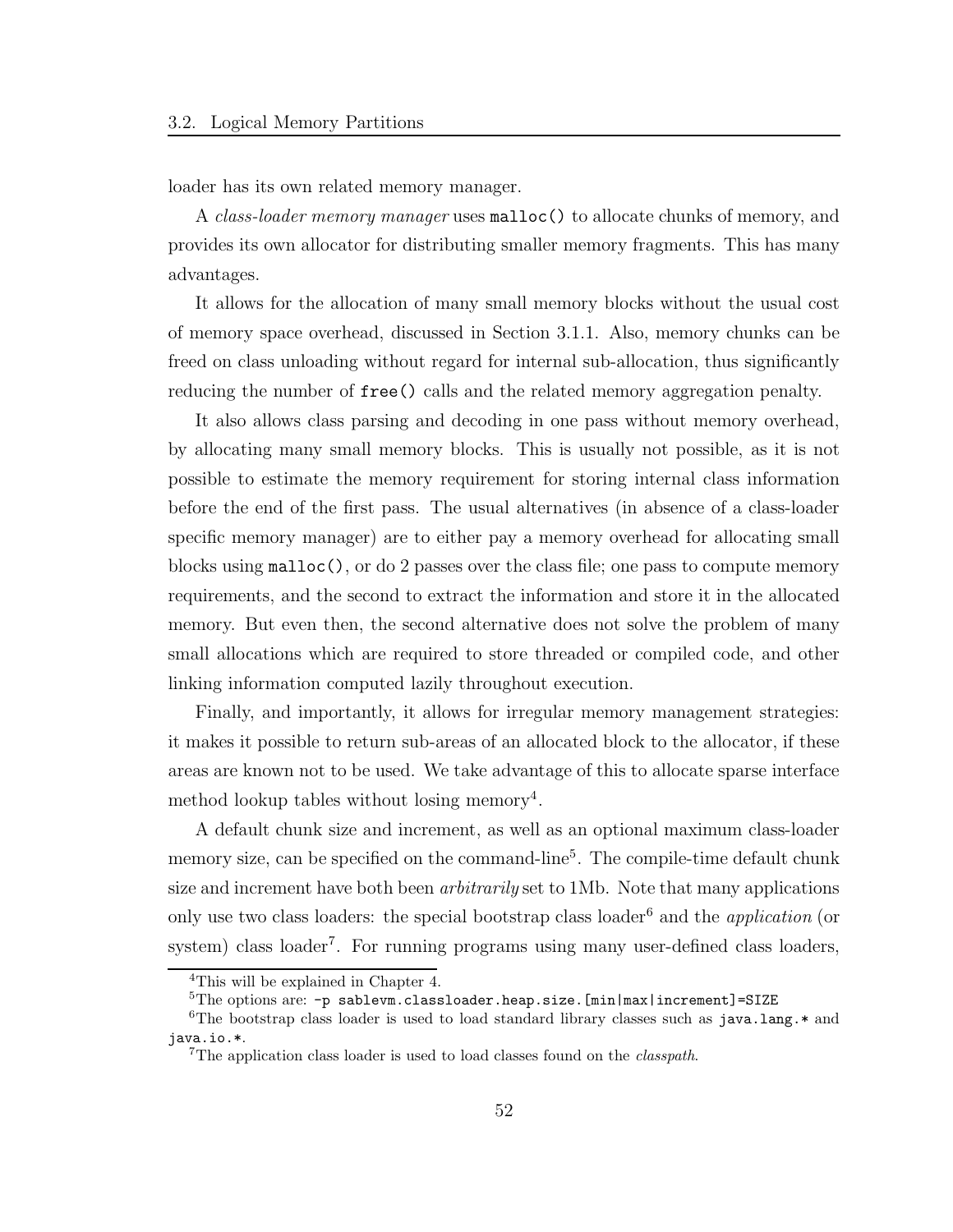users are encouraged to set default values appropriately.

# 3.2.4 Shared Memory

Shared memory consists of remaining memory which is explicitly managed by the virtual machine<sup>8</sup>.

This memory consists primarily of the object instance heap (which is garbage collected), global JNI references, and global virtual machine information structures.

The allocation and release behavior of this memory exhibits no specific pattern, as it is highly application dependent.

This memory is potentially allocated and modified by different threads while executing methods of classes loaded by various class loaders.

#### SableVM Implementation

SableVM manages the object instance heap separately from other memory. This provides maximum flexibility for testing various garbage collection algorithms. In the current version of *SableVM*, a precise bare-bones copying garbage collector (with no pinning nor generations) is provided. Chapter 6 will discuss the algorithm to compute the necessary maps for precise garbage collection. The parameters of the copying collector provided by SableVM can be controlled using command-line options. In particular, minimum and maximum heap size, and increment can be specified. If no maximum is specified, SableVM will potentially grow the heap until memory exhaustion. Sable VM does also shrink the heap. Its algorithm for determining heap size aims to keep the heap 1/3 full (as suggested in [JL96]).

Most of the remaining memory is simply managed using malloc() and free() calls. Exceptions to this include global JNI references (and similar small structures) which have a special memory manager. This manager allocates big memory blocks, divides them into small JNI reference structures, and manages free lists to avoid free() memory aggregation overhead.

<sup>8</sup>This excludes memory which is not explicitly managed by the virtual machine.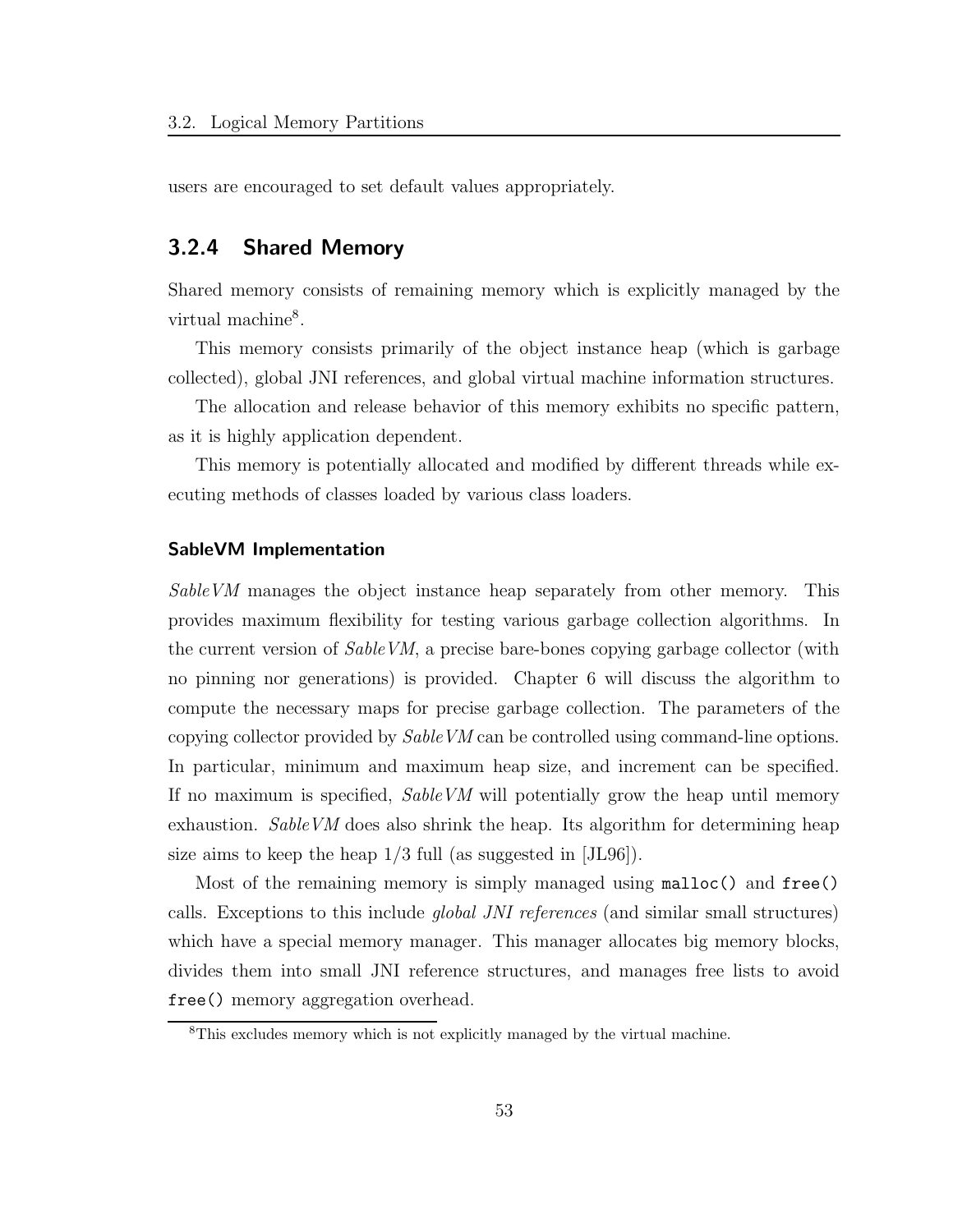# 3.2.5 System Memory

System memory is the remaining memory, on which we have essentially no control. It consists of the memory used for virtual machine code (i.e. the executable itself), native stacks, ANSI/ISO C's heap manager, and dynamically-linked native libraries, as well as any other uncontrollable memory.

#### SableVM Implementation

As SableVM is written in portable C, it has no control on the management of this memory. Assembly and system specific virtual machines can (and should probably) manage this memory explicitly, in which case it could be classified among the previously identified partitions. For example, dynamically-linked native libraries would be classified as class-loader specific memory.

The only attempt to control this memory is the following. Sable VM manages its own Java stacks (one per thread), and it does not use a C function call to implement Java method calls. Thus, it makes a minimal use of the native C stack. Recursive C function calls are only possible through native JNI calls<sup>9</sup>.

# 3.3 Related Work

The traditional single-threaded runtime memory organization for procedural languages (C, Pascal, etc.) is as follows. Executable code and constant data segments are laid out consecutively at lower memory addresses. The remaining space is divided between the heap, growing bottom up, and the stack, growing top down, with free space in the middle [ASU86]. For multi-threaded applications, multiple stacks are required (one per thread). POSIX threads creation parameters include an optional stack size and assume otherwise an implementation specific default size [NBF96]. A typical implementation places stacks sequentially (top down) reserving enough space

<sup>9</sup>A native JNI method is allowed to invoke the virtual machine interpreter which may in turn call back the JNI native method.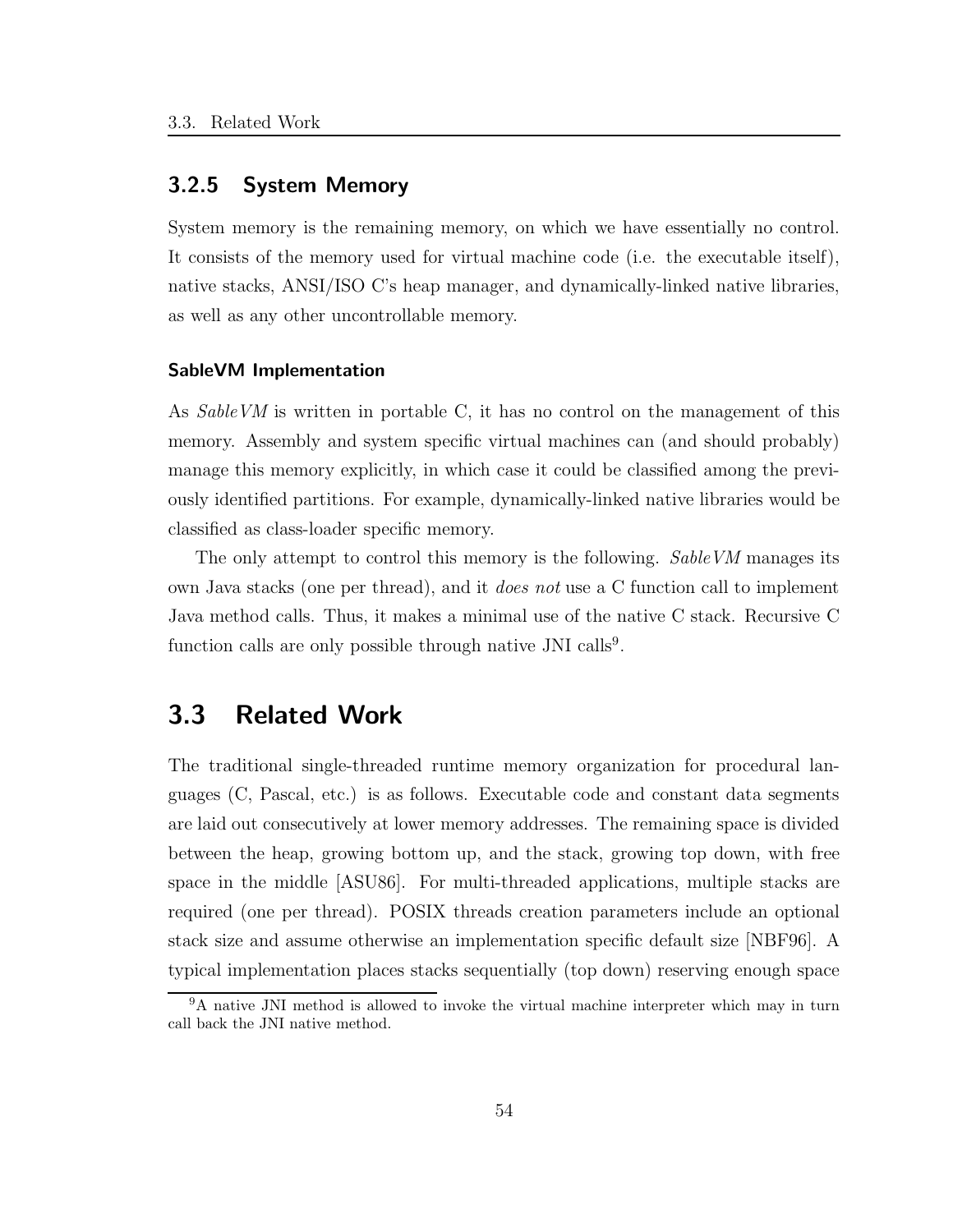for each stack, and optionally guarding against overflow using a protected page (for causing a segmentation fault in case of stack overflow).

The most naive virtual machines, like Kaffe [Kaf], implement the simplest approach to memory management in C by using malloc() for all allocation, and using a conservative garbage collector for freeing memory. This approach severely limits potential experimentation with garbage collection techniques. Kaffe provides no support for precise collection, and also assumes that objects cannot be moved throughout their life time. This latest assumption allows Kaffe to save some object storage by using object addresses as hashcode.

Other more elaborate virtual machines, such as Jikes RVM which entirely is written in Java, use a single heap to manage all memory [AAC<sup>+</sup>99], except *system memory* used to store the precomputed boot image. This approach would seem attractive, at first sight, but it has some drawbacks. Firstly, some memory areas, such as JIT compiled code, cannot be moved in memory, forcing the garbage collector to either be non-moving or to support pinning. Secondly, this approach does not allow for irregular memory management where a single allocated block is not contiguous (like  $SableVM$ 's sparse interface tables). Finally, even if a memory block is pinned within a generational heap, it might still cause some additional work at garbage collection time. This is unlike *SableVM*'s class-loader specific memory which is never traced at garbage collection time, regardless of what garbage collection algorithm is used.

# 3.4 Conclusions

In this chapter we have identified logical memory partitions exhibiting distinct allocation and release behavior. We have discussed each partition and explained how the SableVM framework manages memory within it.

We have in particular identified a class-loader specific memory partition. This memory may not be moved, and it is either never freed or freed all at once on classloader destruction. We have explained how *SableVM* takes advantage of this to suballocate small memory blocks without space overhead. We have briefly mentioned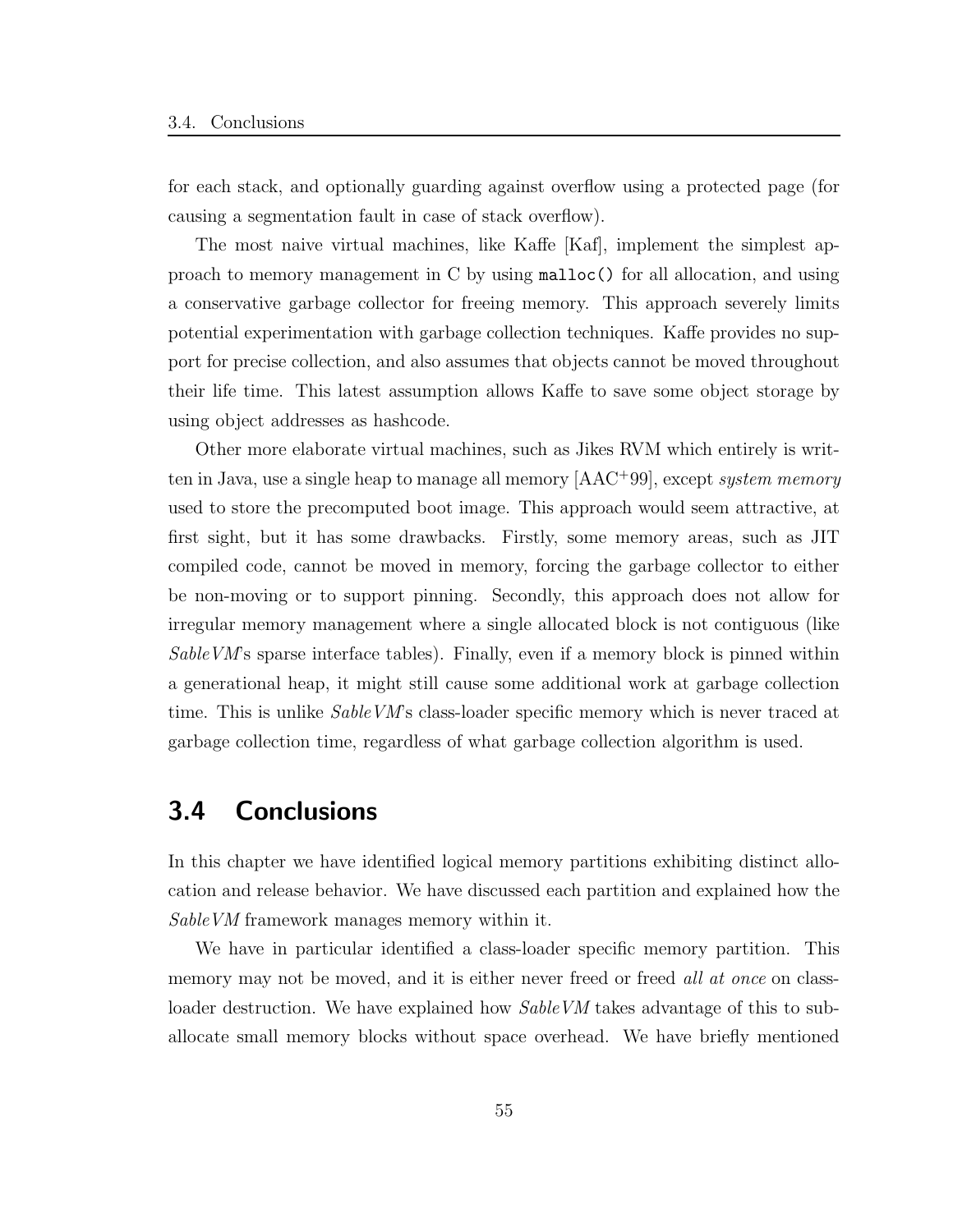that SableVM also permits irregular allocation strategies within this partition for sparse interface virtual tables. Using a specific memory management strategy for class-loader specific memory is a distinctive feature of the SableVM framework.

Using partition-specific memory managers allows SableVM to be extremely flexible (it is compatible with various garbage collection algorithms, ranging from the simplest to the most complex ones). These managers minimize overhead even though they use relatively simple operational strategies.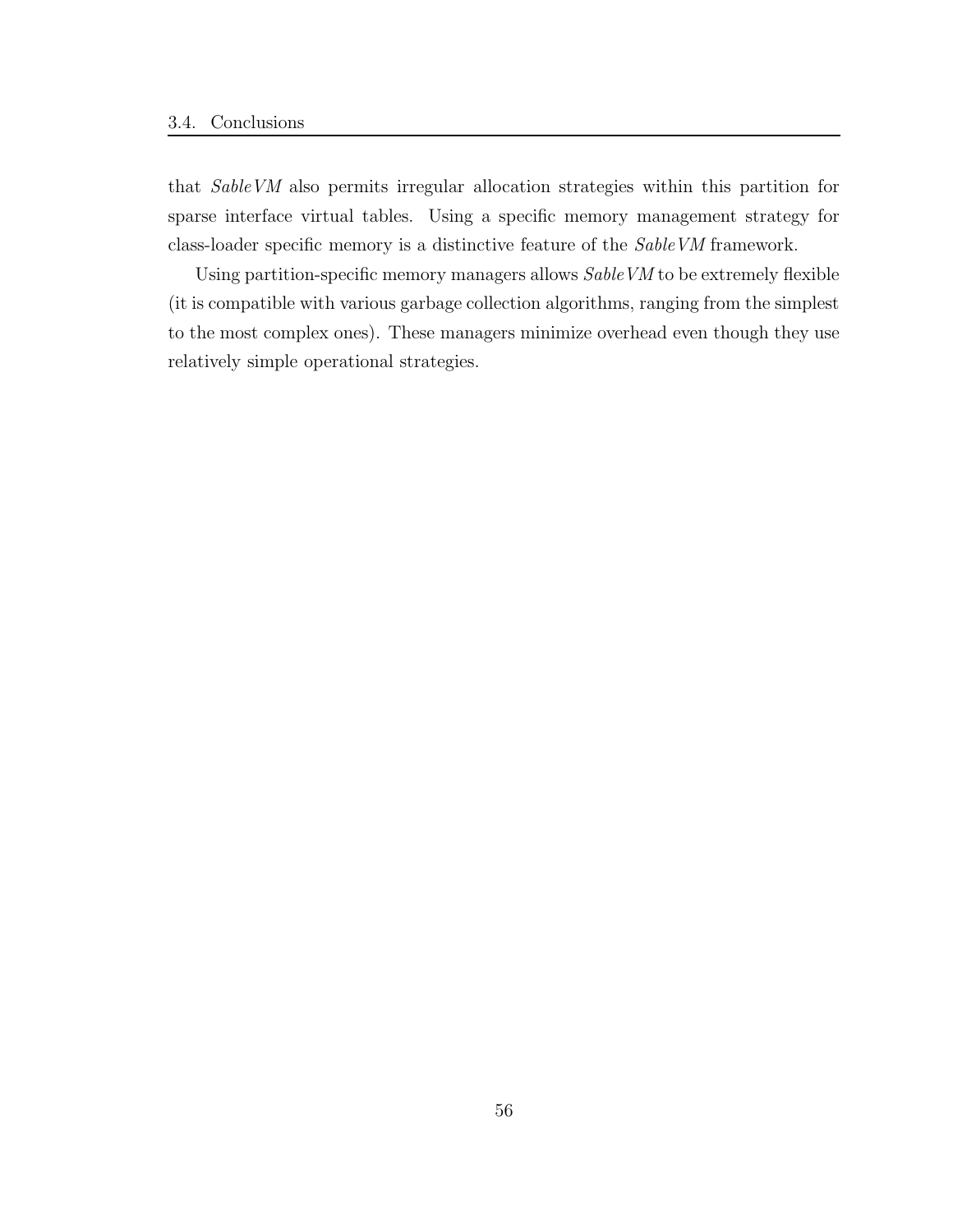# Chapter 4 Sparse Interface Virtual Tables

In this chapter we introduce a sparse virtual table design that eliminates the overhead of interface method invocation over that of normal virtual method invocation. This design takes advantage of class-loader specific memory management<sup>1</sup> to recycle holes in the virtual table using a very simple, yet effective, algorithm. Our experimental results show a 100% recycle rate for sparse virtual table holes, even in the most interface intensive applications tested.

This chapter is organized as follows. In Section 4.1, we discuss the traditional organization of virtual tables in Java virtual machines, and discuss related performance problems. In Section 4.2, we introduce our sparse virtual table organization. In Section 4.3, we present our experimental results. In Section 4.4 we discuss related work. Finally, in Section 4.5, we present our conclusions.

# 4.1 Traditional Virtual Table Organization

One of the distinctive features of object-oriented programming languages, relative to procedural programming languages, is virtual function calls (or polymorphic calls). Efficiently implementing polymorphic calls has been a very active research field. In [Dri01], K. Driesen surveys most of the implementation techniques that have been proposed and used in various object-oriented programming languages.

<sup>&</sup>lt;sup>1</sup>See Chapter 3.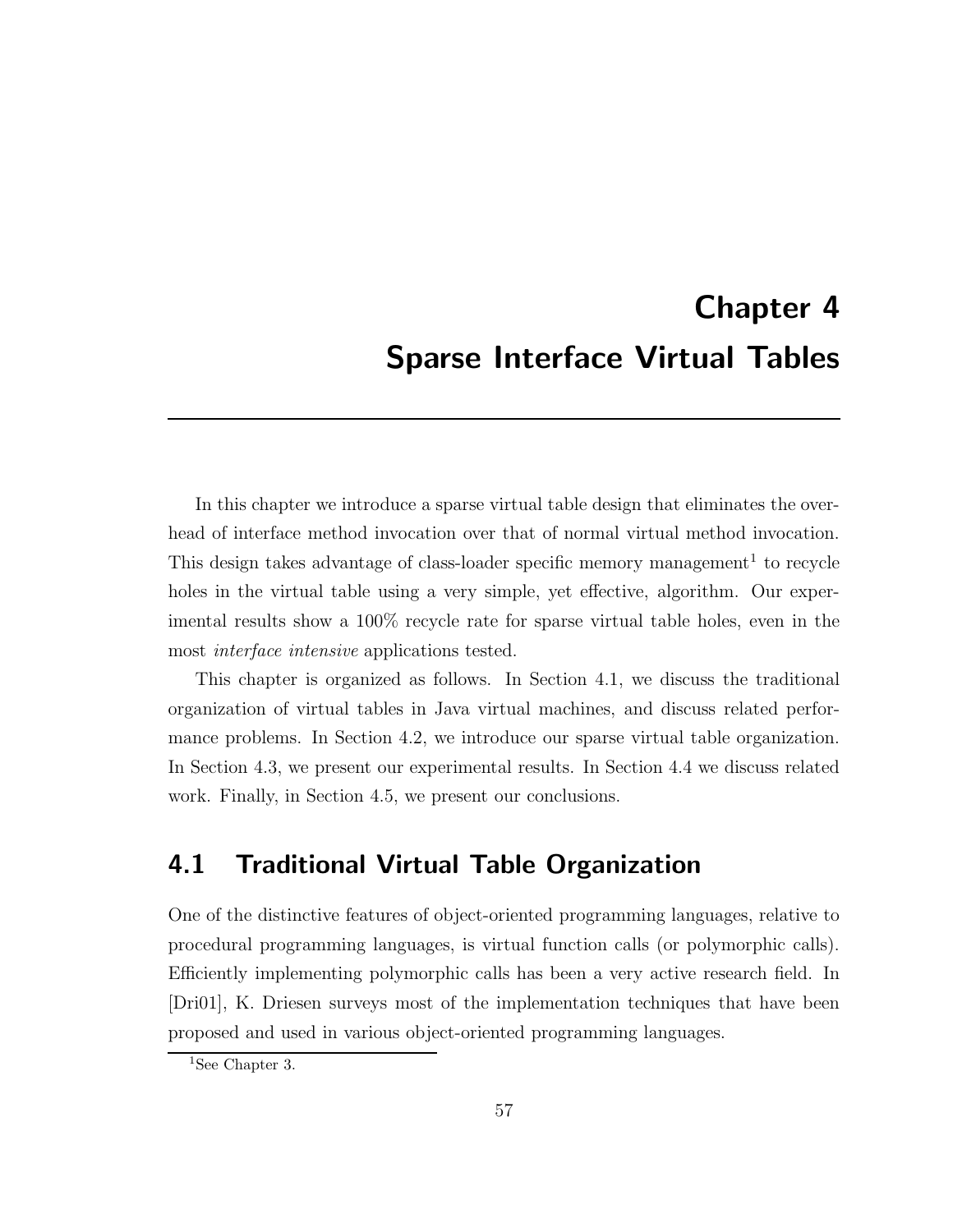In this section, we present the traditional (and intuitive) organization of *virtual* tables for implementing both virtual and interface method calls in Java. In the context of this thesis, *virtual method calls* and *interface method calls* correspond respectively to the INVOKEVIRTUAL and INVOKEINTERFACE Java bytecode instructions.

## 4.1.1 Virtual Tables for Single Inheritance

Java is a statically typed language (i.e. all variables have compile-time types), but its classes are dynamically loaded and linked at execution time. Luckily, the Java virtual machine specification imposes constraints on loaded classes (and bytecode) to ensure proper runtime behavior.

Java supports single inheritance of classes. This enables the efficient implementation of *virtual* function calls using *virtual method tables* (or simply: virtual tables).

The virtual table of a class is an array of pointers to methods. Each virtual table entry points either to the implementation of a method declared in the class itself or to the implementation of an inherited method that has not been *overridden*.

The virtual table of a class C is constructed as follows. First, the virtual table of the parent class P is built<sup>2</sup>, if it hasn't already been built<sup>3</sup>. Then, each virtual method of class C is assigned a unique offset into the virtual table. Each virtual method of C that overrides a virtual method of P or any ancestor of P is assigned the same offset as the overridden method. All other virtual methods are assigned an increasing offset starting at the maximum offset of inherited methods plus one. The highest offset determines the size of the virtual table. The virtual table of C is filled as follows. First it is initialized with the content of the virtual table of its parent P. Then, for each method of C, a pointer to its implementation is written in the virtual table at the method's offset.

Figure 4.1 illustrates the final result. Class Parent declares two methods a() and b(), which are assigned offsets 1 and 2 respectively. Class Child declares method a() which overrides method  $a()$  of class Parent, and method  $c()$  which is assigned

 $2$ Unless C is java.lang.Object.

<sup>&</sup>lt;sup>3</sup>The rules for dynamic loading and linking in Java are relatively complex. A class can be loaded, yet not necessarily linked. See [LY99] for details.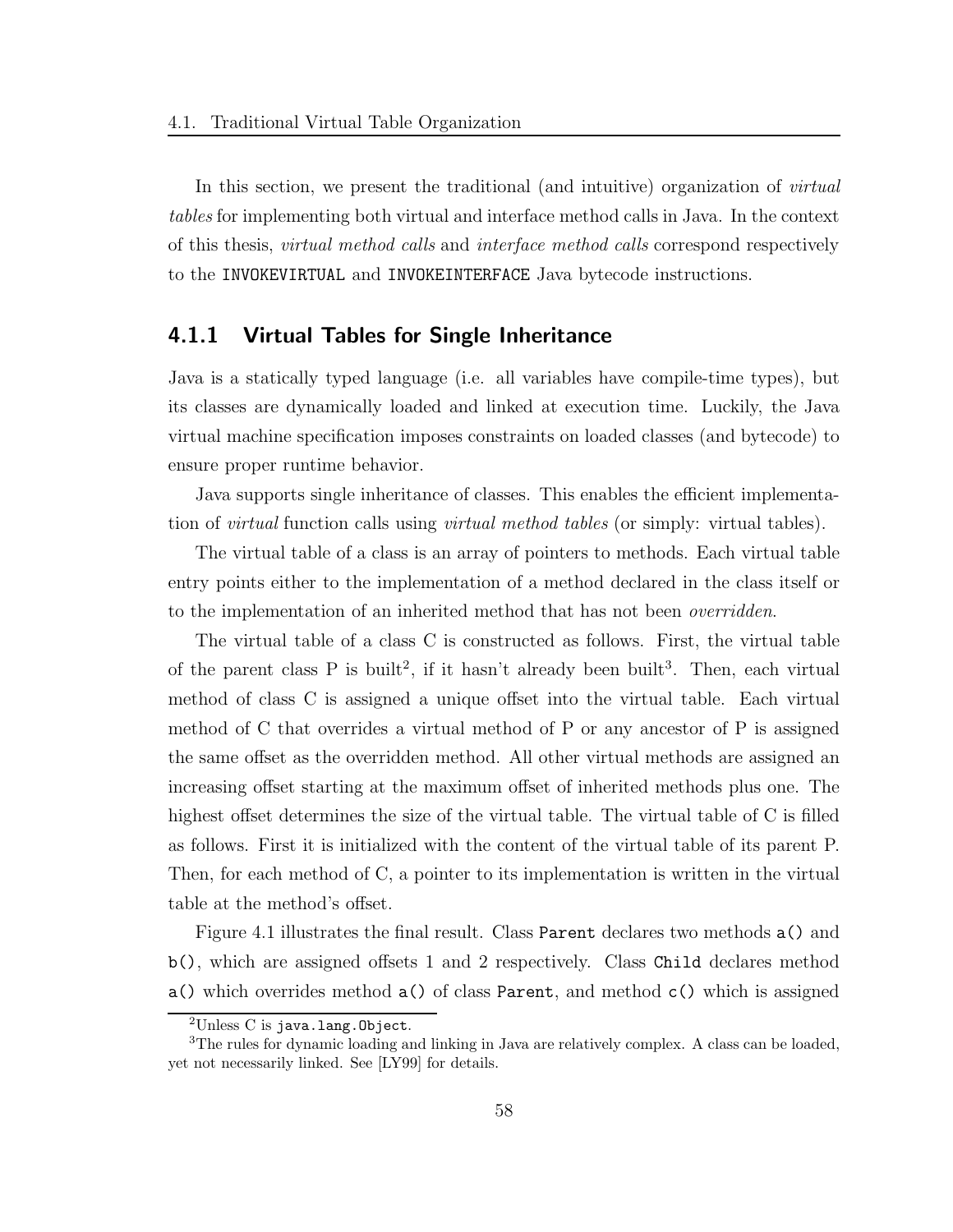



Figure 4.1: Single Inheritance Virtual Table (VTBL)

Virtual tables enable virtual method invocation in constant time, requiring a single indirection. Virtual method invocation proceeds as follows. The offset of the called method is used to retrieve the method implementation pointer from the virtual table. The pointer is then dereferenced and the target method executed. In Figure 4.1, the declaring type of variable obj is used to determine the method offset  $(a() = 1, b()$ = 2), but the actual method lookup is done using the virtual table of the instance type (which is Child). It is thus important that the offset remains the same for overridden methods (such as a()).

### 4.1.2 Virtual Tables for Interfaces

Java supports multiple inheritance of interfaces. The virtual table organization described in section 4.1.1 does not work for multiple-inheritance. The problem is that two distinct interfaces might assign conflicting offsets to method signatures, so when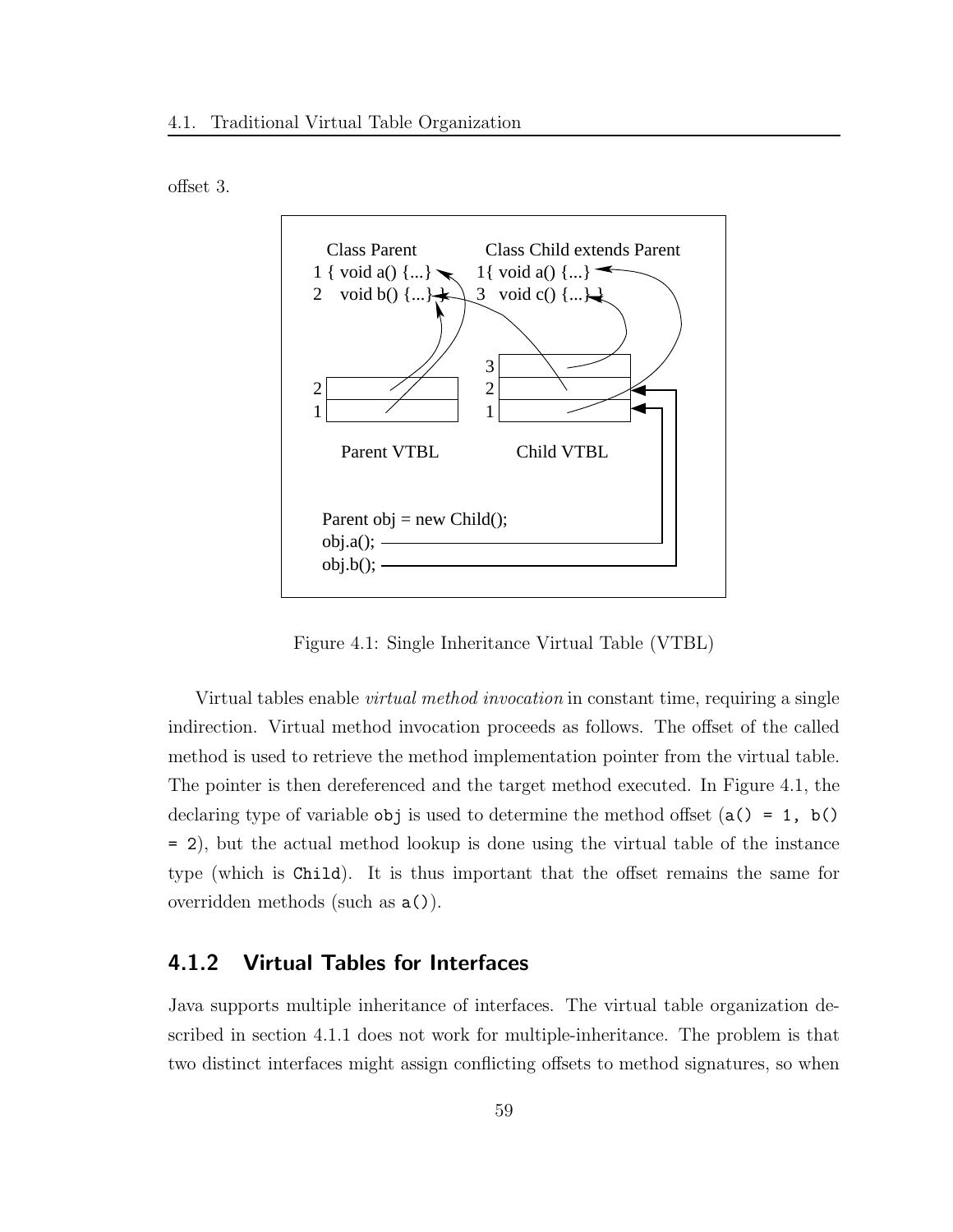a class implements both interfaces, it can't determine a unique offset for its methods. This is illustrated in Figure 4.2. Method a() is assigned offset 1 in interface Father and method b() is assigned offset 1 in interface Mother. So, the system can't decide whether to put a pointer to the implementation of  $a()$  or  $b()$  at offset 1 in the virtual table.

Figure 4.2 also illustrates the usual solution to this problem. The idea is to reserve the normal *virtual table* for implementing virtual function calls only, and to build *interface virtual tables* for implementing interface method calls. A single class can have many interface virtual tables; one per directly or indirectly implemented interface. Interface method invocation proceeds as follows. First, the list of interface virtual tables is searched to find the appropriate interface virtual table, then an interface-specific method offset is used to lookup the implementation pointer in that table. For example, in Figure 4.2, to invoke method b() of interface Mother on an instance of class Child, the list of IVTBL pointers attached to the normal virtual table of class Child is searched. Then, the Mother-specific offset of method b(), which is 1, is used to lookup the implementation address of  $b()$ .

Many approaches are possible for representing the list of interface virtual tables of a class. One possibility is to use a plain linked list as was done in early versions of the Kaffe virtual machine. A superior approach is to build an array of pointers to interface virtual tables at a negative offset of the normal virtual table of a class as was done in Figure 4.2, then to use an efficient search technique (binary search / hashing) to find the appropriate interface virtual table.

#### Performance Issues

There are two performance issues related to using a list of interface virtual tables. The first and most important issue is that using this technique, the cost of interface method lookup is not *constant*. The cost of an interface method lookup grows with the number of directly and indirectly implemented interfaces of a class. The second problem is that the cost for searching for an appropriate IVTBL represents an overhead for interface method calls over normal virtual calls which do not need to perform any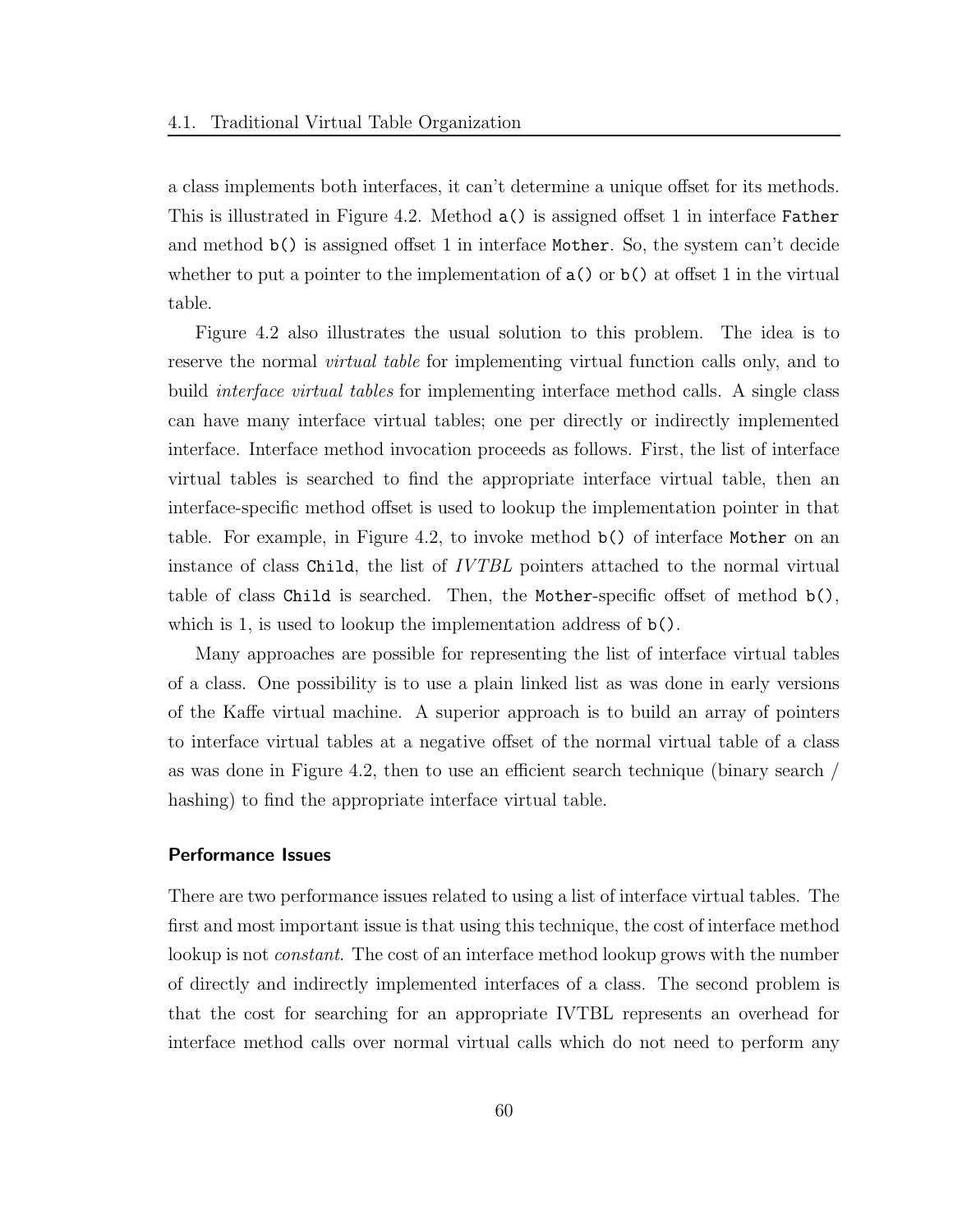

Figure 4.2: Interface Virtual Tables (IVTBL)

search to find a virtual table.

# 4.2 Sparse Interface Virtual Tables

In this section, we introduce a sparse interface virtual table layout that completely eliminates the usual overhead of interface method lookup over virtual method lookup.

The idea of maintaining multiple interface virtual tables in case of multiple inheritance is reminiscent of C++ implementations [ES90]. But, Java's multiple inheritance has a major semantic difference: it only applies to interfaces which may only declare method signatures without providing an implementation. Furthermore, if a Java class implements two distinct interfaces which declare the same method signature, this class satisfies both interfaces by providing a single implementation of this method. (Unlike Java, C++ allows the inheritance of distinct implementations of the same method signature).

We take advantage of this important difference to rethink the data structure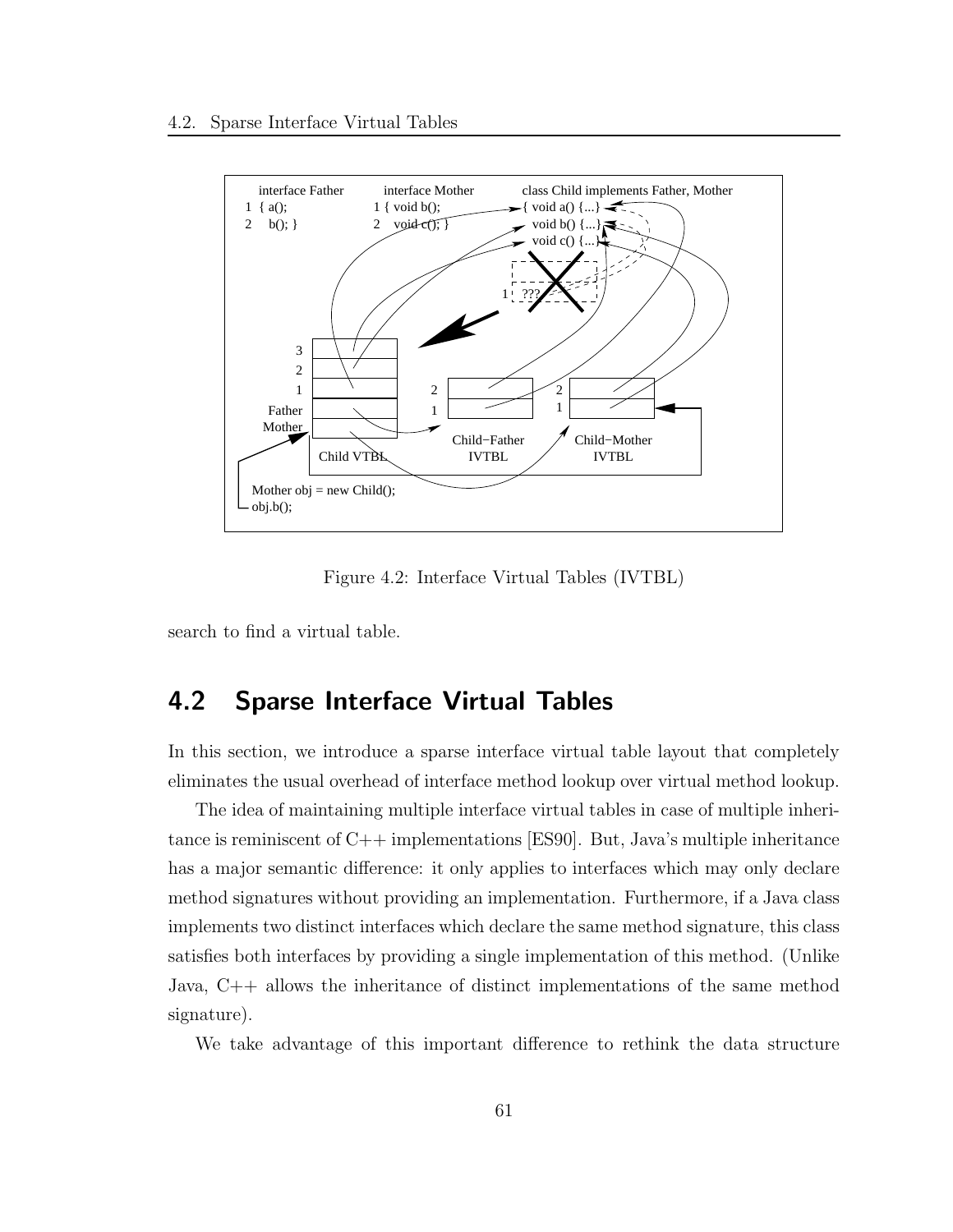needed for efficient interface method lookup. Our ideas are based on previous work on efficient method lookup in dynamically typed OO languages using of selector-indexed dispatch tables [Cox87, Dri93, VH94].

### 4.2.1 Basic Implementation

We assign a globally unique increasing index<sup>4</sup> to each method signature declared in an interface. A method signature declared in multiple interfaces is assigned a single index. When the virtual table of a class is created, we also create an *interface virtual* table that grows down from the normal virtual table. This interface virtual table has a size equal to the highest index of all methods declared in the direct and indirect super interfaces of the class. For every declared super interface method, the entry at its index is filled with the address of its implementation. The execution of invokeinterface can then proceed similarly and at the exact same cost as an invokevirtual instruction. The only difference is that interface method offsets are negative, while virtual method offsets are positive.

In the proposed organization, the interface virtual table is a sparse array of method pointers (unlike the normal virtual table which is dense). As more interfaces are loaded, with new interface method signatures (throughout program execution), the amount of free space in interface virtual tables grows. In fact, the total size of all interface tables is  $O(i \times m)$ , where i is the total number of interfaces, and m is the total number of distinct *interface method signatures*. Most of this space is empty, and could thus represent a significant loss of memory.

### 4.2.2 Filling the Holes

The traditional approach has been to use table compression techniques to reduce the amount of lost free space [Dri93, VH94]. These techniques work well within a statically compiled environment. However, they are poorly adapted to dynamic class loading environments like the Java virtual machine, as such techniques require

<sup>&</sup>lt;sup>4</sup>In reality, we use a decreasing index, starting at at -1, to allow direct indexing in the *interface* virtual table.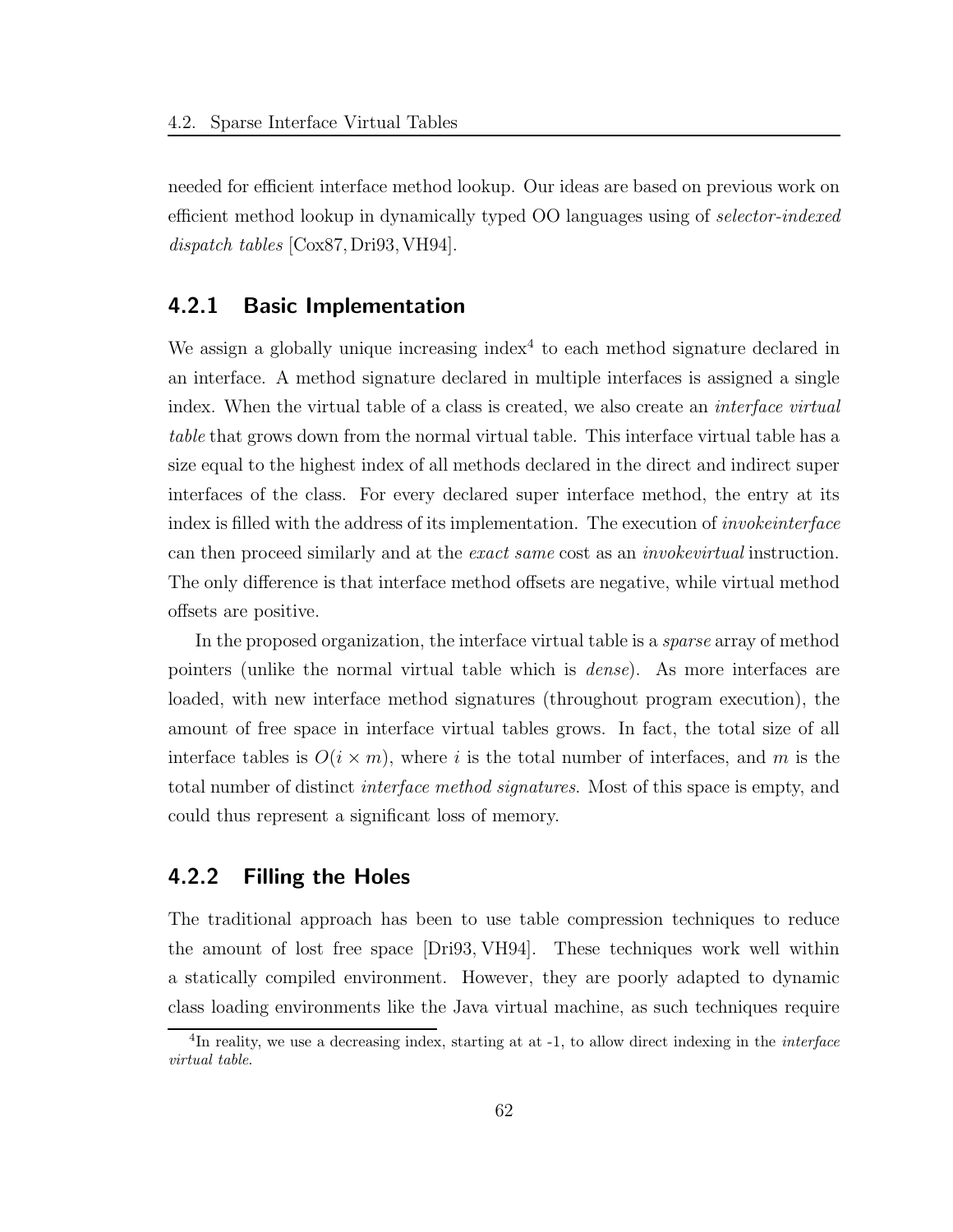dynamic reorganization of interface virtual tables when new classes and interfaces are loaded [Dri01].

Our approach differs. Instead of compressing interface virtual tables, we simply take advantage of our class loader memory manager to return the free space to the memory manager. The freed memory is then used to store all kinds of class loader related memory. In other words, we simply recycle the free space of sparse interface virtual tables within the class loader. The organization of sparse interface virtual tables is illustrated in Figure 4.3.



Figure 4.3: Sparse Interface Virtual Table Layout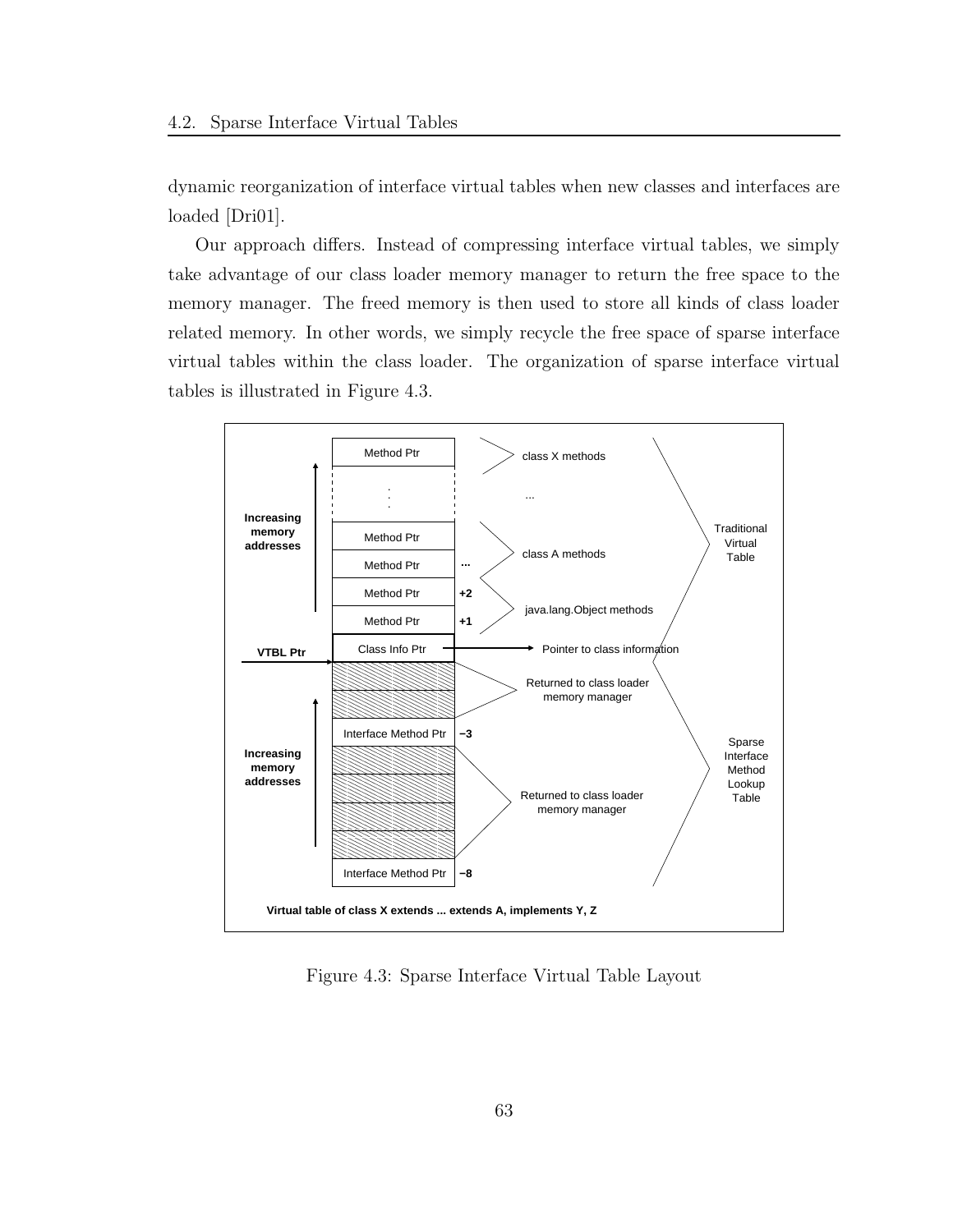#### Class Loader Memory Manager Internals

The internal design of a *class loader memory manager* is very simple. This memory manager keeps a constant size array of pointers to free memory blocks (called: free array). In Sable VM, a free array has only 16 entries<sup>5</sup>.

If it wasn't for sparse interface tables, a class loader memory manager would only need an alloc() function; it would not need a free() function<sup>6</sup>. Usually, a single pointer is used to manage free space as memory is allocated as a huge block using malloc() then redistributed incrementally.

But, because of sparse interface tables, a free() function is added which simply puts pointers to returned blocks into the free array. No memory aggregation takes place as holes in an interface virtual table cannot be neighboring other freed memory. If the free array overflows, the pointer to the smallest block is evicted<sup>7</sup>. alloc() always takes memory from the smallest, large enough block in the free array.

Our experimental results will show later that this rather simple strategy is quite effective.

### 4.2.3 Guarding Against Pathological Cases

As interface usage in most Java programs ranges from very low to moderate, we could argue that it is unlikely that the free space returned by interface virtual tables will grow faster than the rate at which it is recycled. However, in order to handle pathological cases, we also provide a very simple technique, which incurs no runtime overhead, to limit the maximal growth of interface virtual tables<sup>8</sup>. To limit this growth to N entries, we stop allocating new interface method indices as soon as index N is assigned to an interface method signature. Then, new interface method signatures are encoded using traditional techniques. The trick to make this possible is to use different *opcodes* to encode interface calls<sup>9</sup>, based on whether the invoked

<sup>5</sup>This is a compile-time, easily modifiable constant.

<sup>&</sup>lt;sup>6</sup>See Chapter 3 for explanations.

<sup>&</sup>lt;sup>7</sup>The algorithm can be modified to use a linked list instead of an array to avoid memory loss. <sup>8</sup>This is not currently implemented in Sable VM.

<sup>&</sup>lt;sup>9</sup>See Chapter 2 for instruction encoding techniques.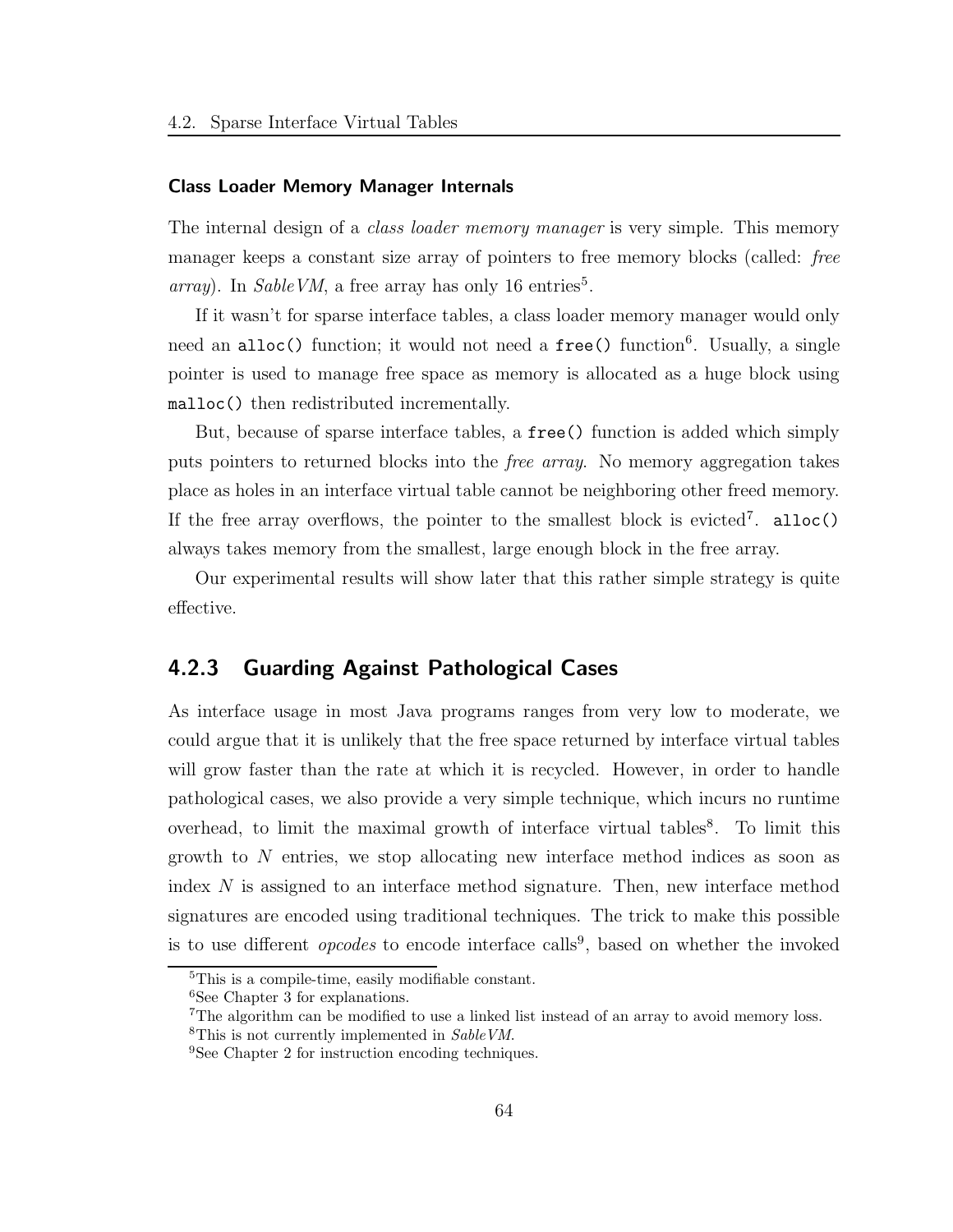method signature has been assigned an index or not. The traditional technique used to handle overflow can safely ignore all interface methods which have already been assigned an index.

# 4.3 Experimental Results

We have experimented with our usual set of benchmarks<sup>10</sup> to measure the effectiveness of the proposed algorithm for recycling holes in the sparse virtual tables. Our results are shown in Table 4.1.

| benchmark | inter-          | clas-      | $byte-$ | sparse ivt | holes   |          | loss     |
|-----------|-----------------|------------|---------|------------|---------|----------|----------|
|           | faces           | <b>ses</b> | code    | (bytes)    | bytes)  |          | bytes)   |
| compress  | 16              | 134        | 30,901  | 2,552      | 1,848   | $72\%$   |          |
| db        | 17              | 130        | 34,255  | 2,984      | 2,212   | $74\%$   | $^{(1)}$ |
| jack      | 17              | 178        | 62,791  | 4,436      | 3,608   | $[81\%]$ | 0        |
| avac      | 21              | 269        | 101.027 | 3,696      | 2,844   | $77\%$   | 0        |
| jess      | 20              | 270        | 52,985  | 30,340     | 28,504  | $94\%$   | 0        |
| mpegaudio | 24              | 167        | 76,509  | 5,296      | 4,504   | $85\%$   | $\Omega$ |
| $m$ trt   | $\overline{18}$ | 155        | 42,037  | 3,400      | 2,520   | $74\%$   | 0        |
| raytrace  | 18              | 154        | 41,863  | 3,400      | 2,520   | $74\%$   | $\theta$ |
| soot      | 190             | 794        | 223,557 | 211.912    | 193,328 | $[91\%]$ | 0        |
| sablecc   | 24              | 374        | 93,335  | 129,340    | 112.840 | $87\%$   | 0        |

Table 4.1: Sparse Interface Virtual Tables

Columns of Table 4.1 contain respectively: (a) the name of the executed benchmark, (b) the number of loaded interfaces, (c) the number of loaded classes, (d) the total number of prepared bytecodes, (e) the total size of all sparse interface virtual tables in bytes, (f) the total size of free memory in sparse tables in bytes and as a percentage value of the total size of sparse interface tables, and finally (g) the total number of unrecycled memory bytes in sparse table holes.

### 4.3.1 Discussion

A few noteworthy results are:

<sup>10</sup>See Chapter 9 for details.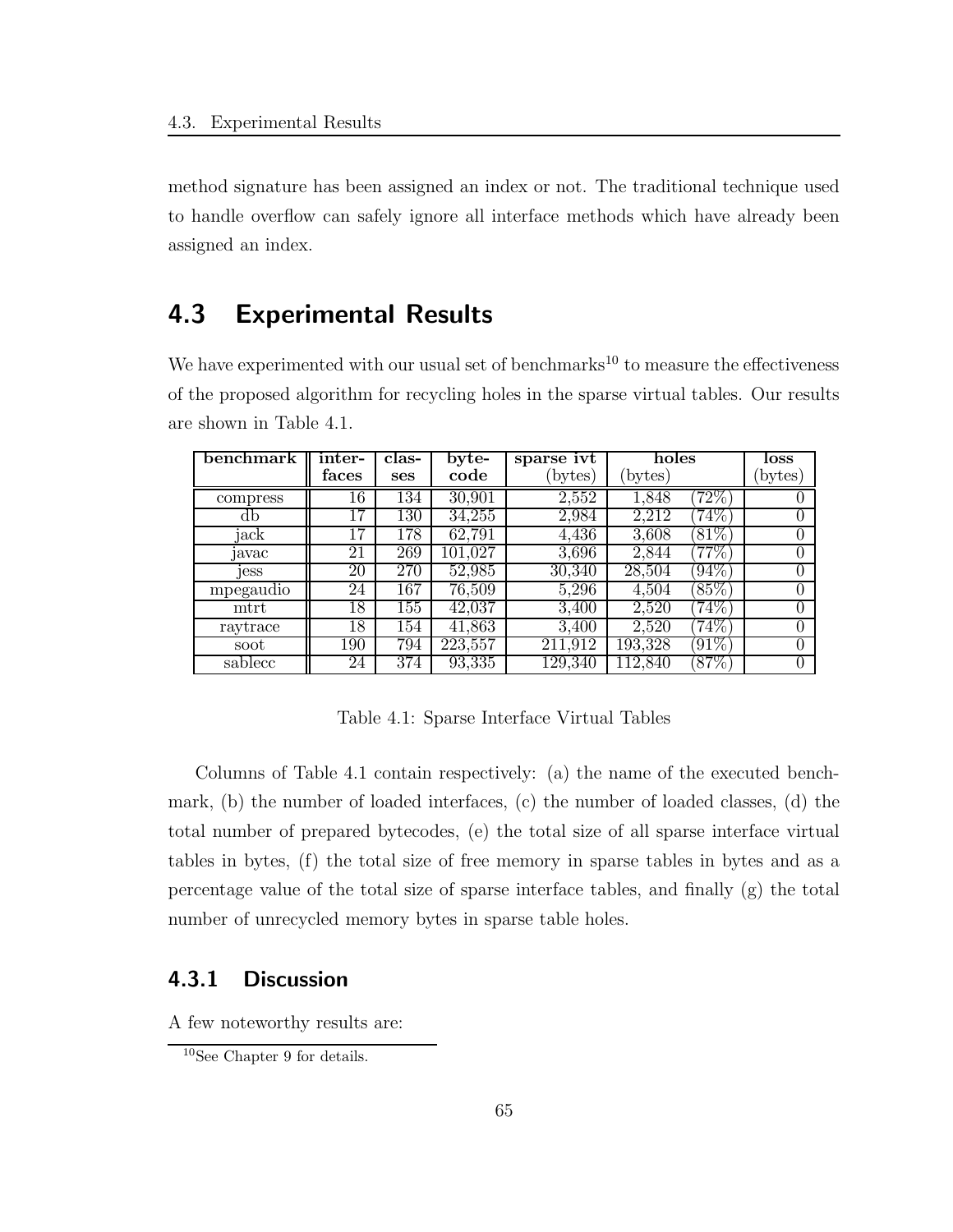- Not a single byte of sparse table holes was lost.
- Sparse tables contain much free space: between 72% to 91% on average, in tested benchmarks.

Our most interface intensive benchmark is Soot which loaded 190 interfaces (this is much higher than the average number of interfaces loaded by usual Java applications). Its total sparse interface storage space is around 207Kb, and is smaller than the size of prepared bytecodes. The size of prepared bytecodes is shown as an indicator of the total requirement in class loader related memory. In a virtual machine, class loader memory also includes threaded-code or just-in-time compiled code, as well as various data structures to store information about classes, interfaces, arrays, methods and fields. For example, Table 2.2 (of Chapter 2) shows that the memory requirement for storing the inlined code sequences of the *Soot* benchmark is 574K, more than 3 times the total size of interface table holes. So, it seems this application could afford loading yet more interfaces and classes, and keep filling the holes without difficulty.

Of course, there could be some pathological cases, but they are unlikely to happen in human written code. This is because Java interfaces are of limited use; they do not provide an implementation for the method they declare. The use of interfaces is thus usually limited to those cases when single inheritance does not fulfill the designer's needs. This is the case with libraries like the Java Collection Framework  $(java.util.*).$ 

One should also take into consideration that the size of a sparse interface table of a class is determined by the highest method index of an interface implemented by that class. Assuming a total of 1000 distinct interface method signatures were declared in all interfaces of an application, then the virtual machine is likely to fill all holes, as long as this class (or the next loaded class) requires more than  $4Kb^{11}$  of memory for storing compiled code and other information. As virtual table preparation happens early in the class linking process, before lazy method preparation, there is ample opportunity to recycle the memory of holes. We estimate that as long as no

<sup>&</sup>lt;sup>11</sup>A little more than size of (void  $\ast$ )  $\times$  1000.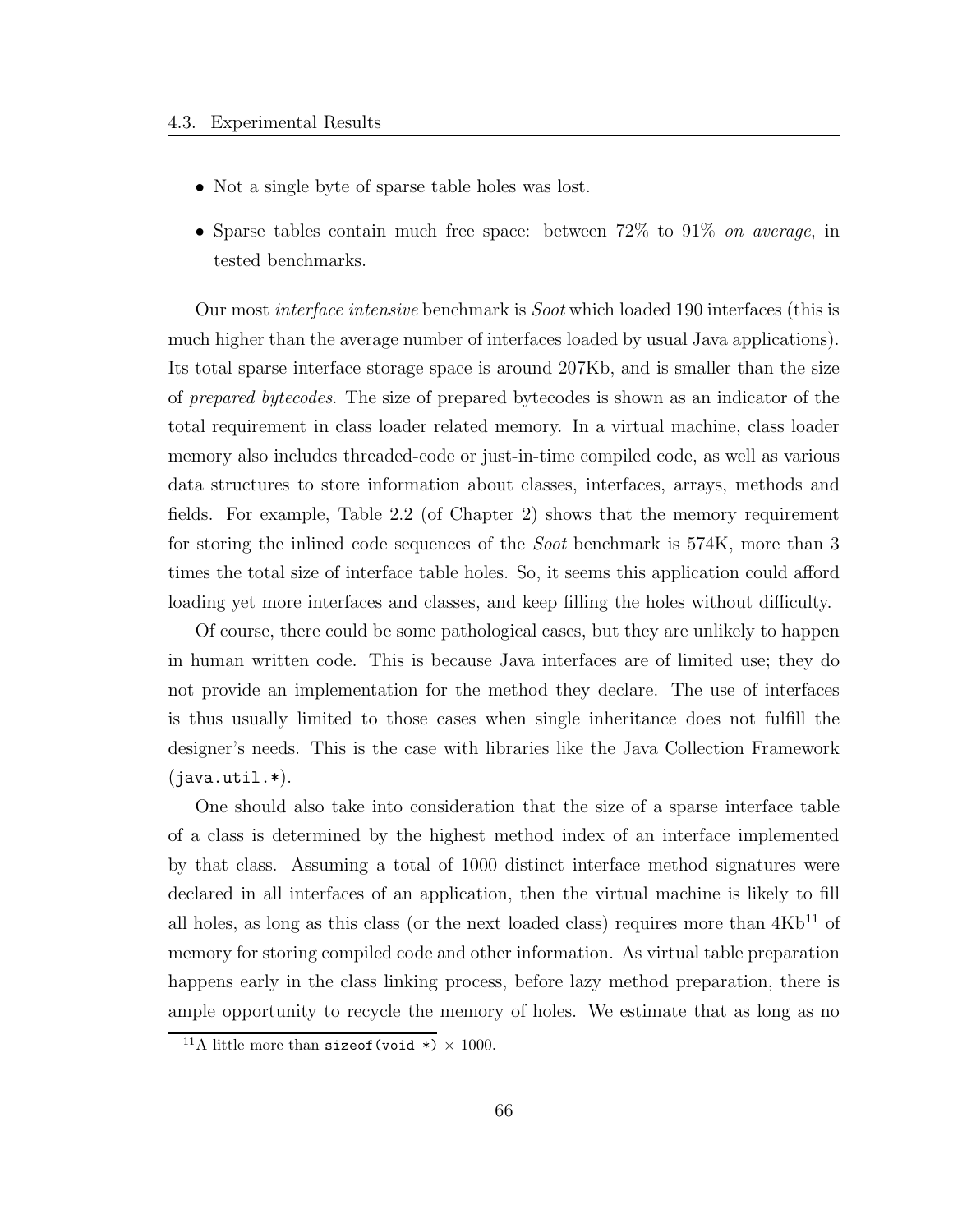more than a few thousands *distinct* interface method signatures are declared in an application, recycling of hole memory won't be a problem.

# 4.4 Related Work

As we have said earlier, in [Dri01], K. Driesen surveys most of the implementation techniques that have been proposed and used for efficiently implementing polymorphic calls in various object-oriented programming languages. In this section we will discuss some of the closest work to our sparse interface virtual tables.

# 4.4.1 Selector Table Indexing

This technique is the simplest way of implementing dynamic method lookup, and is the basis of our sparse interface tables. It consists of constructing a two-dimensional table indexed by class and method signature. Both classes and method signatures are represented by unique, consecutive class or method signature codes. Unfortunately, the resulting dispatch tables is very large  $(O(\text{class} \times \text{signatures}))$ , and very sparse.

Our sparse interface tables breaks this table into disjoint rows. Each row is as short as its highest non-null entry. Yet, we measured between 72% to 94% free space.

Because of its enormous cost in memory, this technique is not used in real systems.

### 4.4.2 Row Displacement Compression

Row displacement compression is a technique used to minimize the loss of free space in selector table indexing two-dimensional dispatch tables. The idea, originally developed for compressing parsing tables in table-driven parsers [ASU86], is to break the two dimensional array into rows, then to fit rows into a one-dimensional array, so that non-empty entries overlap with empty ones.

In fact, slicing the two dimensional array can be done either on a class basis or on method signature basis. Chapter 4 of [Dri01] discusses why method-signature-based slicing yields significantly better compression than class-based slicing.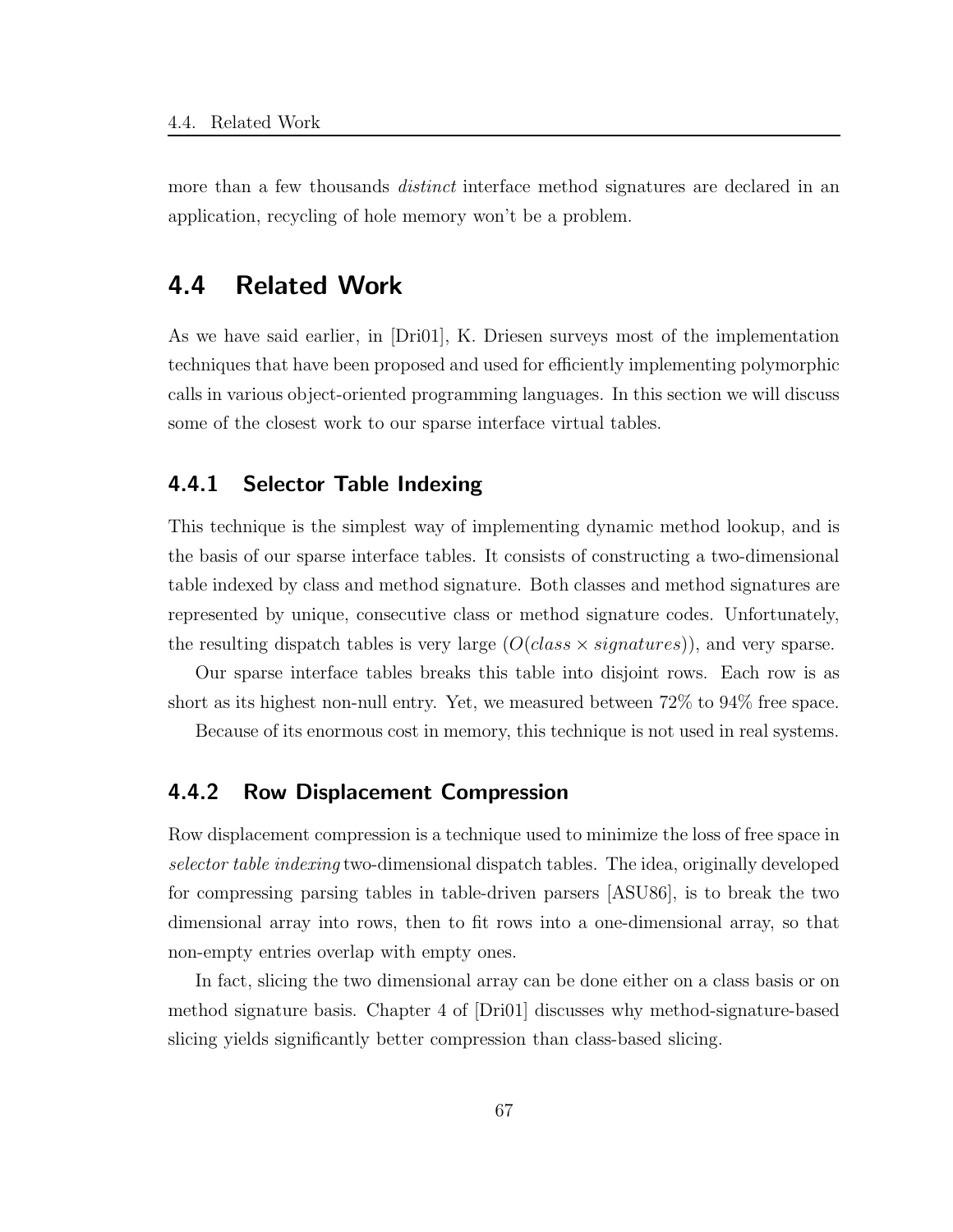The biggest problem of this technique, in the context of Java, is that it is poorly adapted to dynamic loading environments. Implementing method-signature-based slicing, to obtain better compression, is particularly challenging in the presence of dynamic loading. It can require a complete reorganization of the compressed onedimensional table when a new interface is loaded that causes a conflict (e.g. two non-empty entries overlap).

Our approach sidesteps compression by simply recycling memory for storing other things, and our experimental measurements show that there is an ample amount of other data to store in the holes of sparse interface tables. Yet, our approach only works well because it is limited to encoding *interface method* dispatch tables (thus a limited number of interfaces and method signatures). On the other hand, row displacement compression is much more appropriate for statically compiled, dynamically typed OO languages.

### 4.4.3 Interface Method Table Hashing

In [ACFG01] B. Alpern et al. propose an efficient interface method invocation for Java. Their idea is to associate a fixed-size *interface method table* with each class, then to use hashing to associate method signatures with interface method table entries. Hashing collisions are handled using custom-generated conflict resolution stubs.

Their measurements show that this technique cause little overhead for interface method calls over normal virtual method calls. Yet, there is some overhead. Our sparse tables completely eliminate this overhead, and are simpler to implement. Furthermore, our technique does not necessitate dynamically generating machine language encoded stubs.

Yet, we believe this technique would be best used in conjunction with our sparse interface tables, to handle overflow in pathological cases (when a very high number of distinct interface method signatures are declared).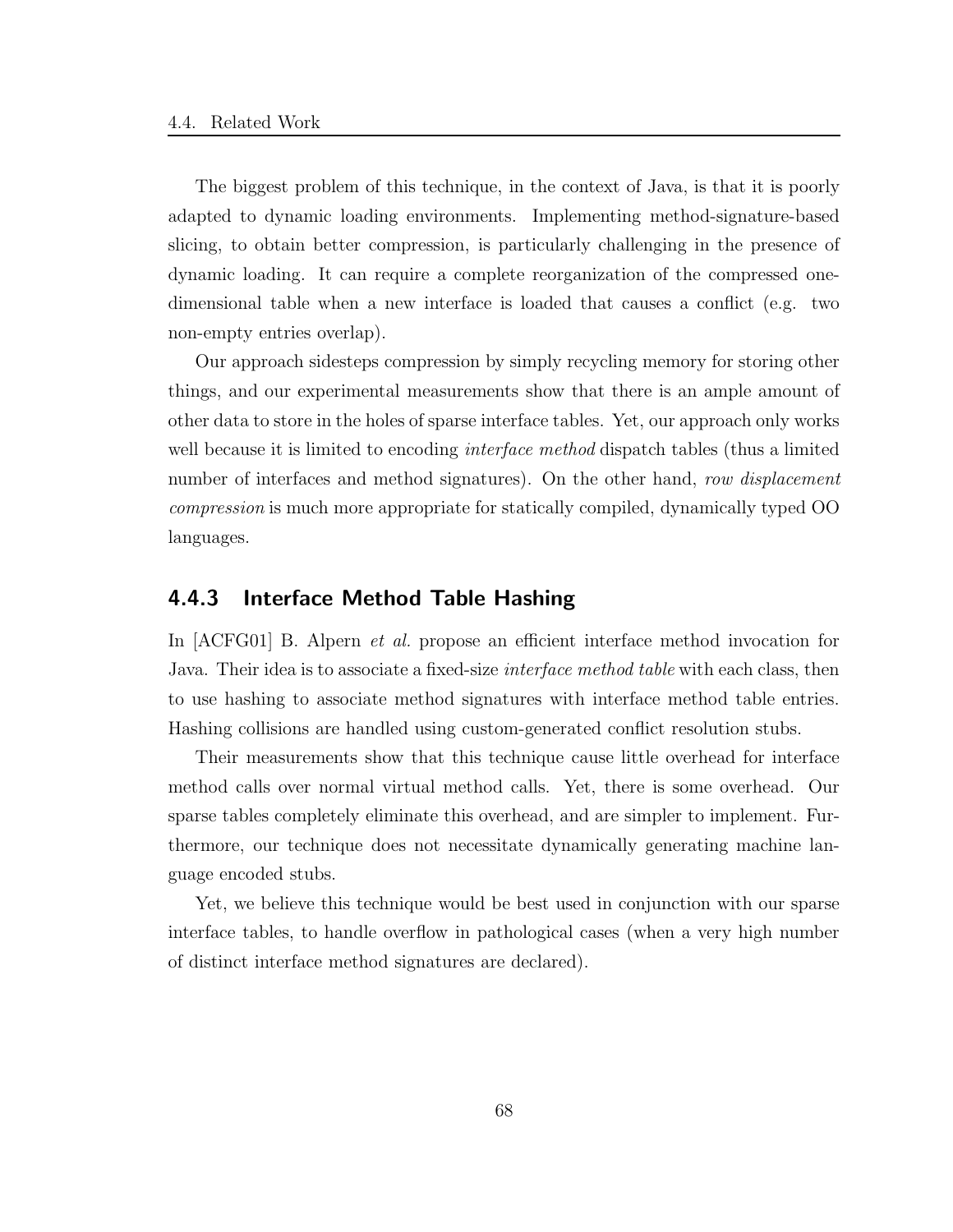# 4.5 Conclusions

In this chapter we introduced a sparse interface virtual table design that completely eliminates the overhead of interface method invocation over normal virtual method invocation. We proposed a simple algorithm that takes advantage of a partitionspecific memory manager to recycle holes in the sparse tables.

Our experimental results show that this simple technique is highly effective. In all measured benchmarks, including in the interface-intensive Soot application, no memory loss resulted from using sparse tables.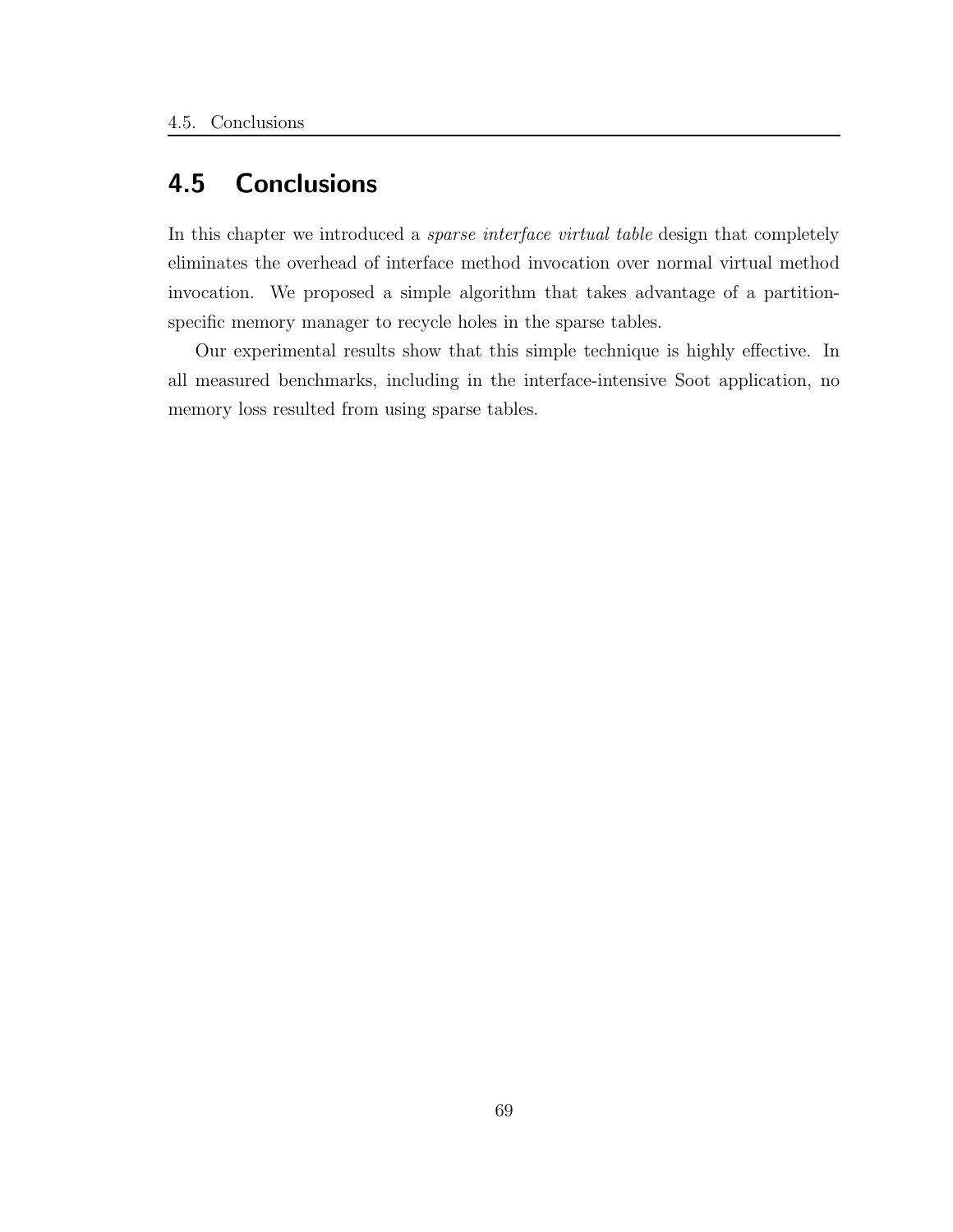# Chapter 5 Bidirectional Object Layout

The Java heap is by definition a garbage-collected area. A Java programmer has no control on the deallocation of an object. Garbage collectors can be divided into two major classes: tracing and non-tracing collectors. Non-tracing collectors (mainly reference counting) cannot reclaim cyclic data structures, are a poor fit for concurrent programming models, and have a high reference count maintenance overhead. For this reason, Java virtual machine designers usually opt for a tracing collector.

There exist many tracing collectors [JL96]. The simplest models are mark-andsweep, copying and mark-compact. The common point to all tracing collectors (including advanced generational, conservative and incremental techniques) is that they must trace a subset of the heap, starting from a root set, looking for reachable objects. Tracing is often one of the most expensive steps of garbage collection [JL96]. For every root, the *garbage collector* (gc) looks up the type of the object to find the offset of its reference fields, then it recursively visits the objects referenced by these fields.

In this chapter we introduce a new bidirectional object layout that groups all reference fields to allow simple and efficient gc tracing.

This chapter is structured as follows. In Section 5.1, we discuss the traditional layout for object instances. In Section 5.2, we introduce our bidirectional object layout. In Section 5.3, we present our experimental results. In Section 5.4 we discuss related work. Finally, in Section 5.5, we present our conclusions.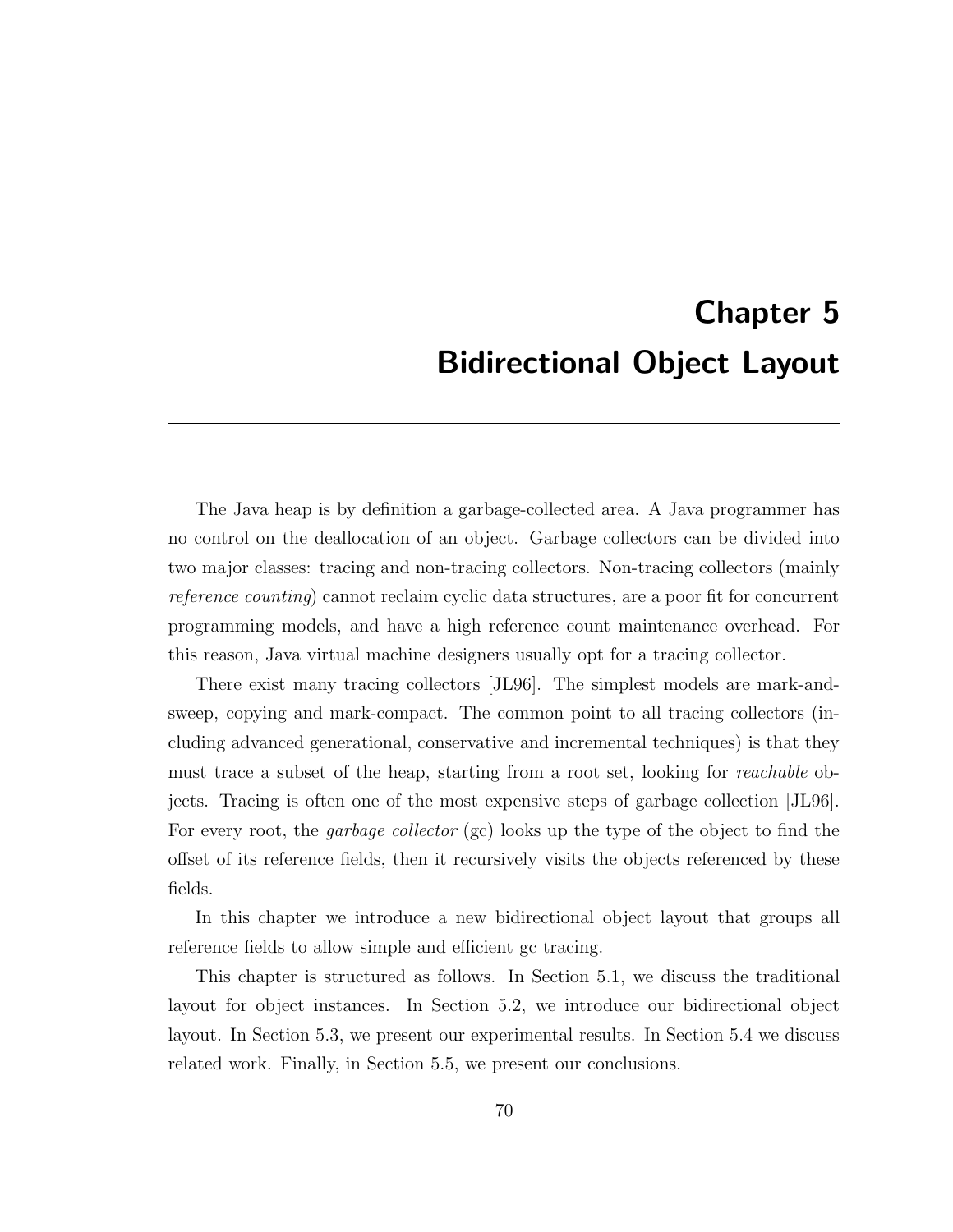# 5.1 Traditional Layout

To provide efficient field access, it is desirable to place fields at a constant offset from the object header, regardless of inheritance. This is easily achieved in Java as instance fields can only be declared in classes (not in interfaces), and classes are restricted to single inheritance. Fields are usually laid out consecutively after the object header, starting with super class fields then subclass fields, as shown in Figure 5.1. When tracing such an object, the garbage collector must access the object's class information to discover the offset of its reference fields, then access the superclass information to obtain the offset of its reference fields, and so on. As this process must be repeated for each traced object, it is quite expensive.

There are two improvements that are usually applied to this naive representation. First, reference fields can be grouped together in the layout of each inherited class. Secondly, each class can store an array of offsets and counts of reference fields for itself and all its super classes. This is shown in Figure 5.2. The number of memory accesses needed to trace an object, in this case, is n (the number of references) + 3 (virtual table pointer, ref offsets pointer, array size)  $+ 2 *$  array size (each array element has two values: base offset and reference number). Two nested loops (and loop variables) are required: one to traverse the array, and one for each array element (accessing the related number of references).

# 5.2 Bidirectional Object Layout

We propose a new object layout that further reduces the number of memory accesses required to trace an object. Our solution is to group all reference fields consecutively. To maintain the constant offset property, we simply grow objects in both directions, placing non-reference fields after the object header, and reference fields in front of it. Figure 5.3 illustrates the layout of object instances. In the object instance layout, the instance starting point is *possibly* a reference field. The instance grows both ways from the object header, which is located in the middle of the instance. References are placed before the header, and other fields are placed after it. Figure 5.4 illustrates the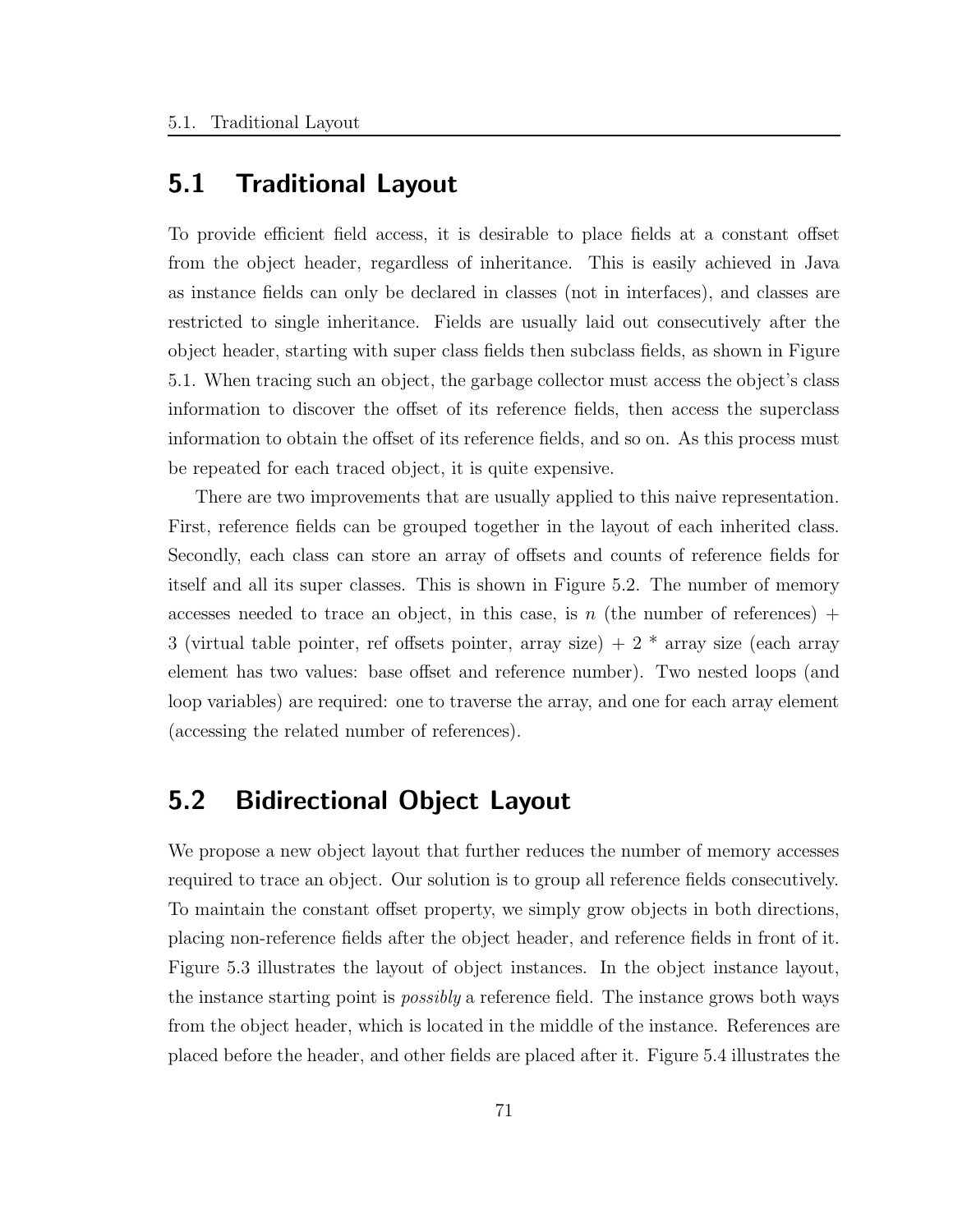

Figure 5.1: Naive Object Layout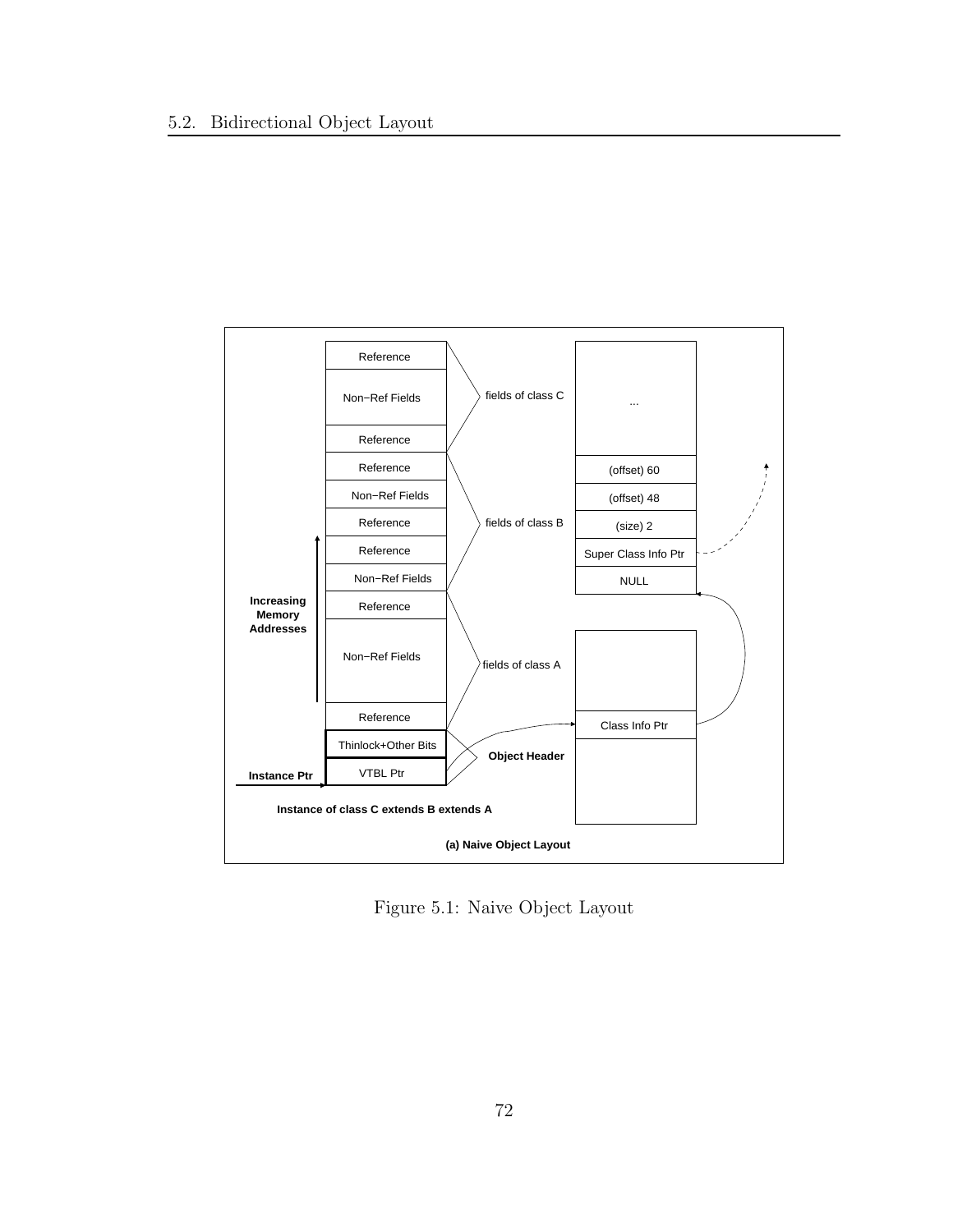

Figure 5.2: Traditional Object Layout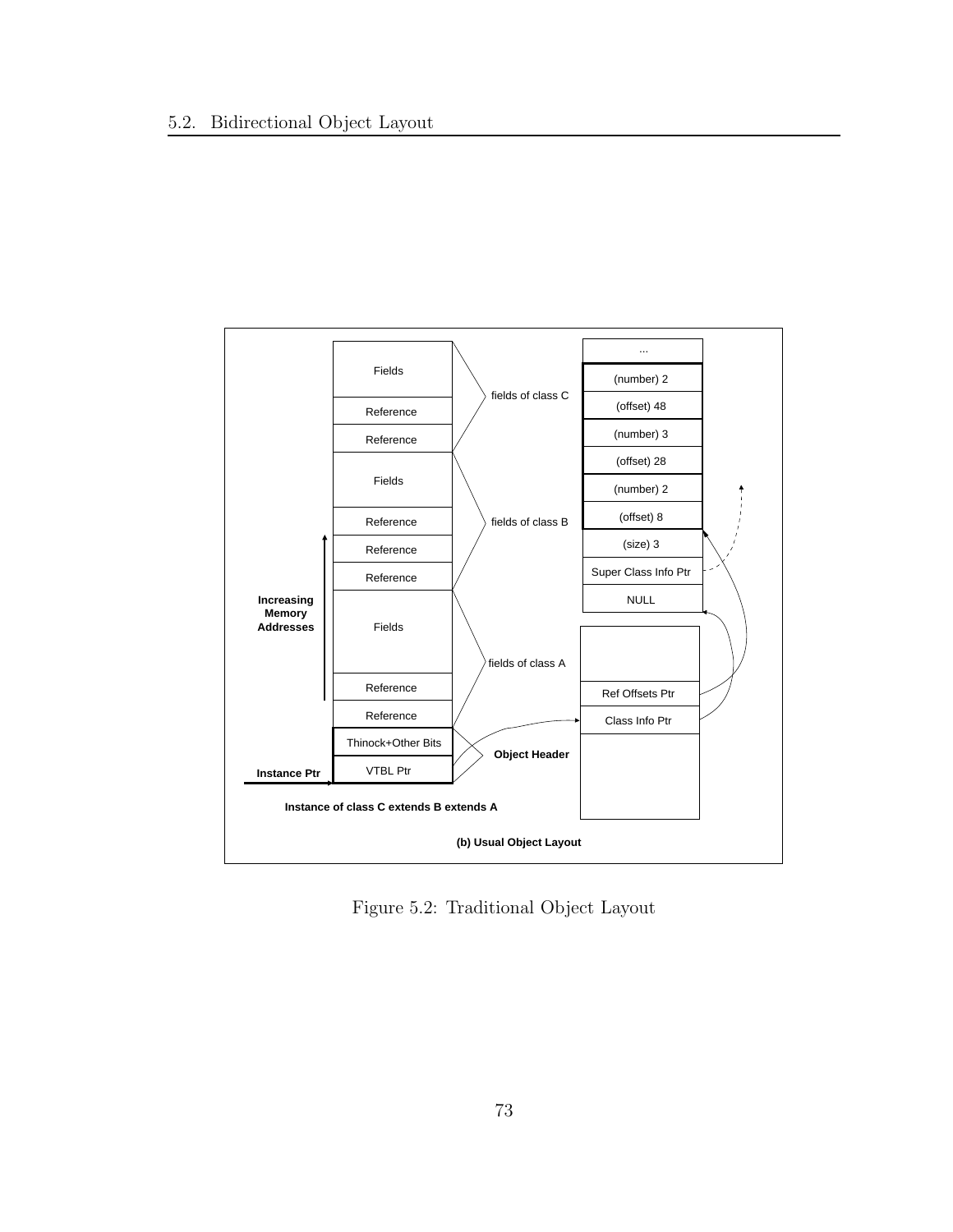layout of array instances. Array elements are placed in front or after the array instance header, depending on whether the element type is a reference or a non-reference type, respectively.

The object header contains two words (three for arrays). The first is a *lock word* and the second is a virtual table pointer. We use a few low-order bits of the lock word to encode the following information:

- We set the last (lowest order) bit to one, to differentiate the lock word from the preceding reference fields (which are pointers to aligned objects, thus have their last bit set to zero).
- We use another bit to encode whether the instance is an object or an array.
- If it is an array, we use 4 bits to encode its element type (boolean, byte, short, char, int, long, float, double, or reference).
- If it is an object, we use a few bits to encode (1) the number of reference fields and (2) the number of non-reference field words of the object, (or special overflow values, if the object is too big).

We also use two words in the virtual table to encode the number of reference-field and non-reference-field words of the object if the object is too big to encode this information in the header.

## 5.2.1 Tracing Objects

At this point, we must distinguish the two ways in which an object instance can be reached by a tracing collector. The first way is through an object reference that points to the object header (which is in the middle of the object). The second way is through its starting point, in the sweep phase of a mark-and-sweep gc, or in the tospace scanning of a copying gc. In both cases, our bidirectional layout allows the implementation of simple and elegant tracing algorithms.

In the first case, the gc accesses the lock word to get the number of references n (one shift, one mask). If n is the overflow value (big object), then n is retrieved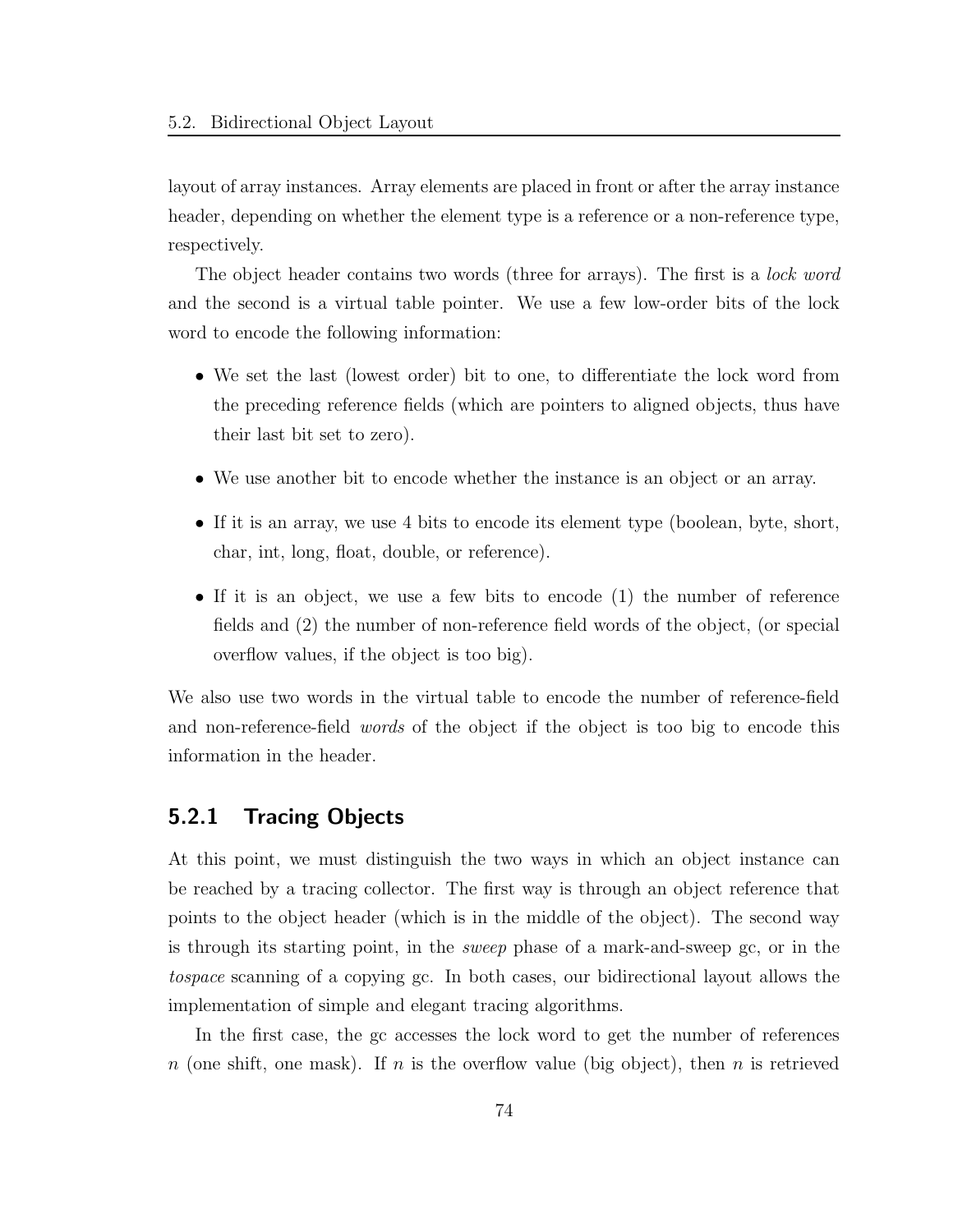

Figure 5.3: Bidirectional Object Instance Layout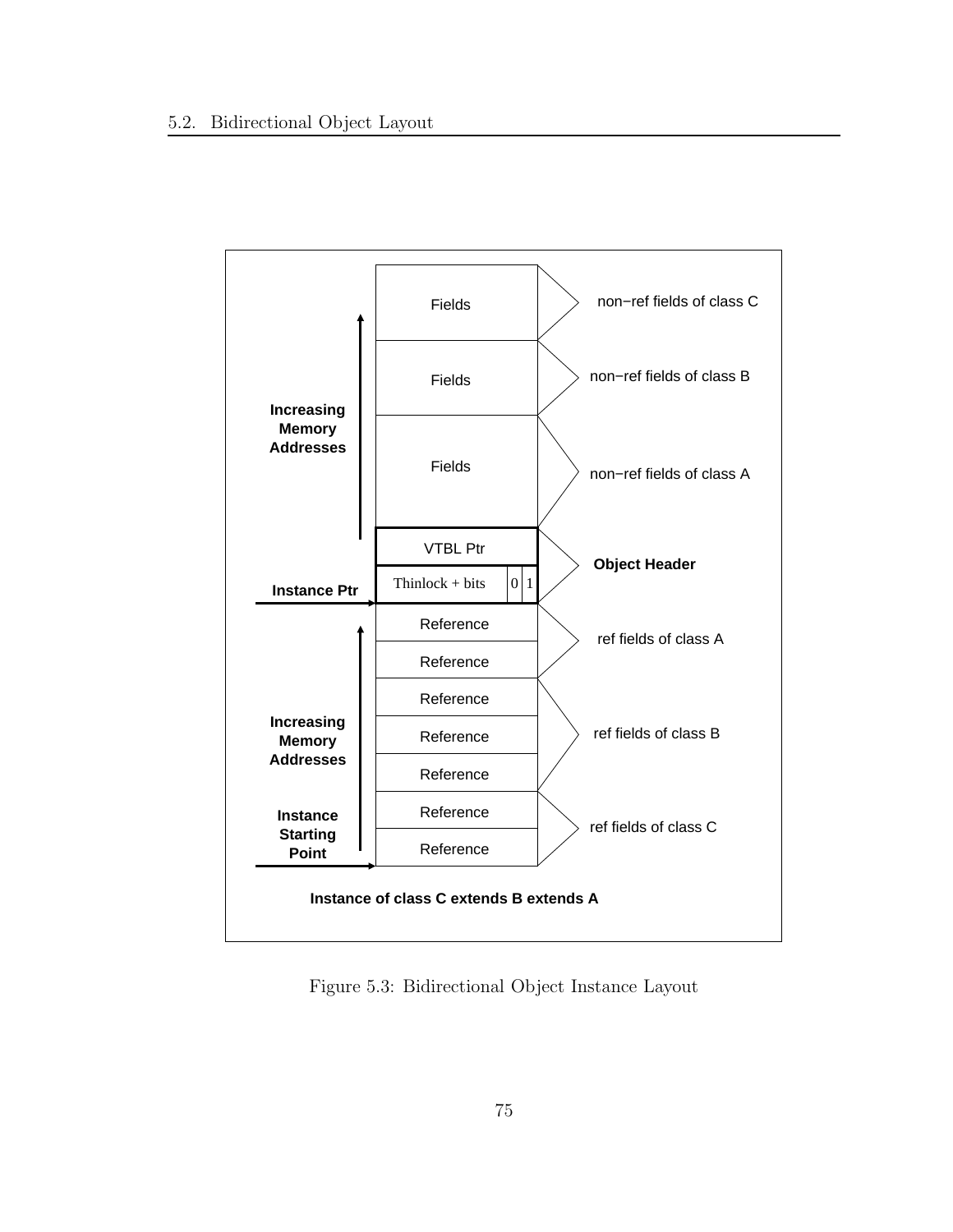

Figure 5.4: Bidirectional Array Instance Layout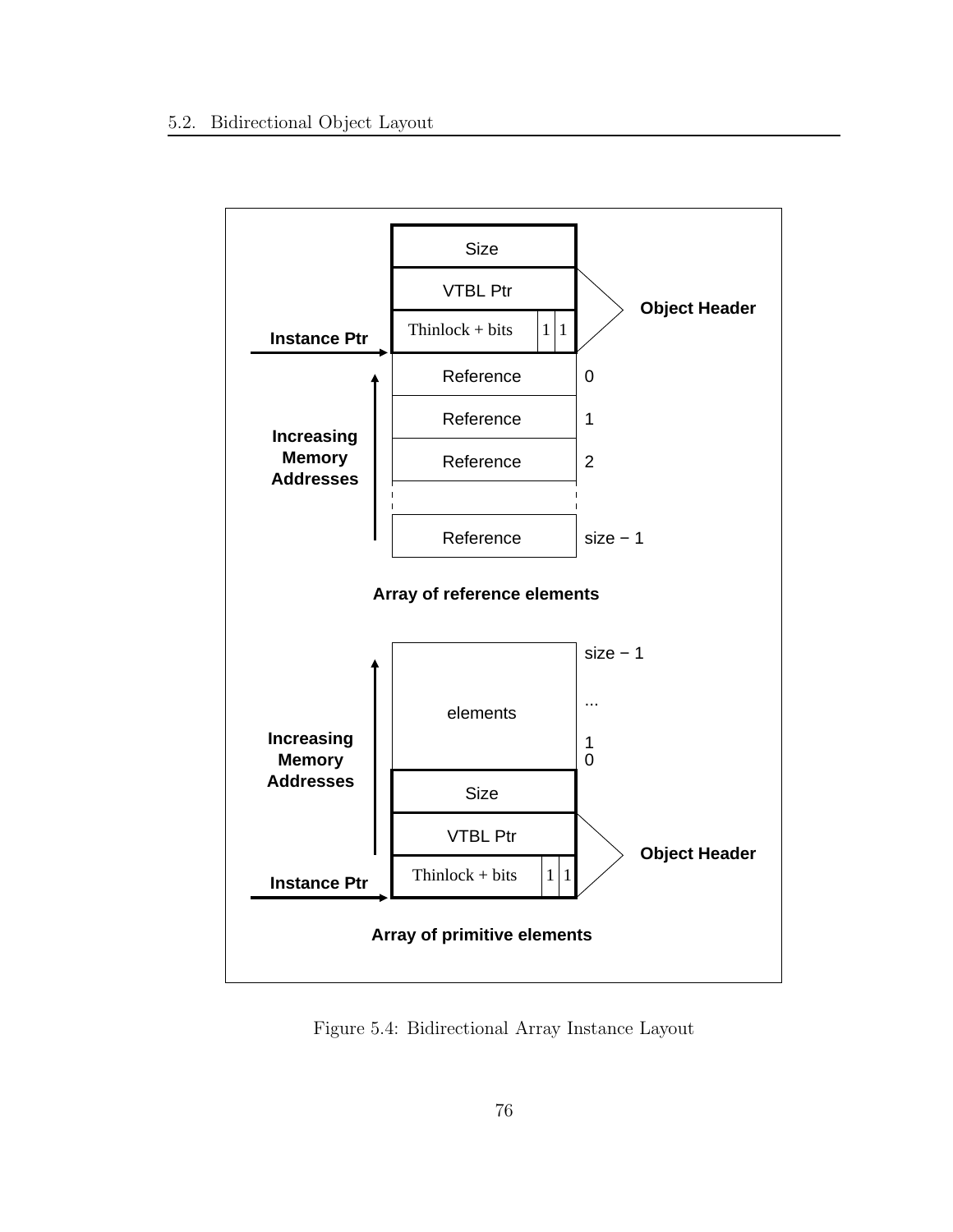from the virtual table. Finally, the gc simply traces  $n$  references in front of the object header.

In the second case, the object instance is reached from its starting point in memory, which might be either a reference field or the object header (if there are no reference fields in this instance). At this point, the gc must find out whether the initial word is a reference or a lock word. But, this is easy to find. The gc simply needs to check the state of the last bit of the word. If it is one, then the word is a lock word. If it is zero, then the word is a reference.

So, for example, a copying collector, while scanning the tospace needs only read words consecutively, checking the last bit. When set to zero, the discovered reference is traced, when set to 1, the number of non-reference field words (encoded in the lock word itself, or in the virtual table on overflow) is used to find the starting point of the next instance.

In summary, using our bidirectional layout, a gc only accesses the following memory locations while tracing: reference fields and lock word, for all instances (objects and arrays), and at most three additional accesses for objects with many fields (virtual table pointer and two words in the virtual table itself).

# 5.3 Experimental Results

We have experimented with our usual set of benchmarks<sup>1</sup> to measure the effectiveness of the proposed layout. Our results are shown in Table 5.1.

Columns of Table 5.1 contain respectively: (a) the name of the executed benchmark, (b) the total garbage collection time using the traditional object layout, (c) the total garbage collection time using the bidirectional object layout, (d) the total execution time using the traditional object layout, and (e) the total execution time using the bidirectional object layout.

<sup>&</sup>lt;sup>1</sup>See Chapter 9 for details.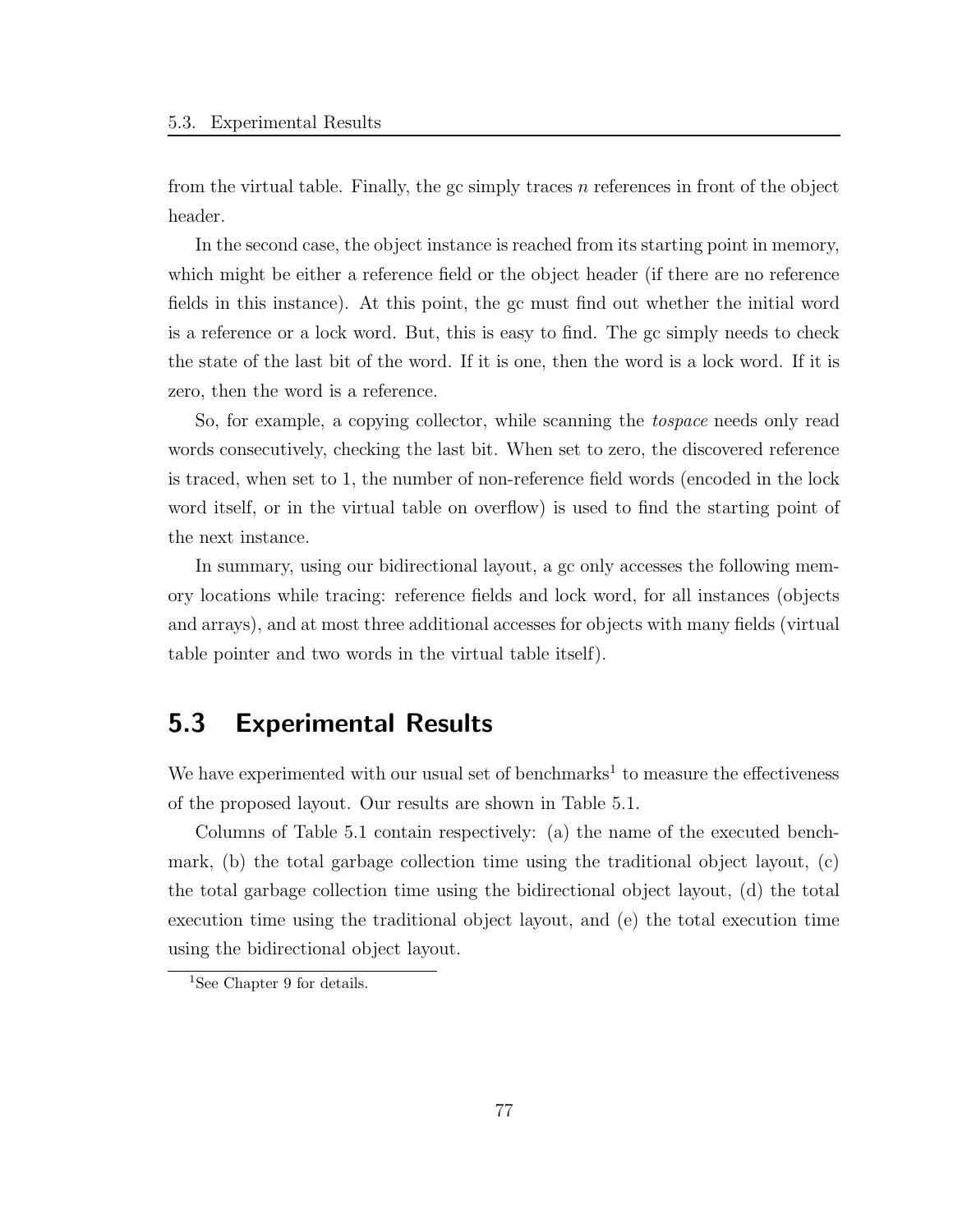| benchmark | $(\text{trad.})$<br>$\boldsymbol{\mathsf{gc}}$ | (bidir.)<br>$\boldsymbol{\mathsf{gc}}$ | total (trad.)      | total (bidir.)                            |
|-----------|------------------------------------------------|----------------------------------------|--------------------|-------------------------------------------|
|           | sec.                                           | sec.                                   | sec.               | sec.                                      |
| compress  | 0.238                                          | 0.238<br>1.00                          | 129.58             | (0.98)<br>131.64                          |
| db        | 0.472                                          | $\overline{0.99}$<br>0.479             | 89.91              | 87.64<br>$\left(1.03\right)$              |
| jack      | 0.115                                          | 0.115<br>1.00)                         | $\overline{39.50}$ | 38.16<br>(1.04)                           |
| javac     | 2.845                                          | 2.875<br>(0.99)                        | 89.45              | 89.37<br>1.00                             |
| jess      | 0.273                                          | 0.276<br>(0.99)                        | 54.57              | $\overline{53.57}$<br>$\left(1.02\right)$ |
| mpegaudio | 0.000                                          | 0.000                                  | 135.86             | 136.97<br>[0.99]                          |
| mtrt      | 1.027                                          | 1.029<br>(1.00)                        | 97.52              | 100.39<br>0.97                            |
| raytrace  | 0.679                                          | 0.683<br>(0.99)                        | 113.38             | 113.55<br>$\left[1.00\right]$             |
| soot      | 19.943                                         | 20.021<br>$1.00^{\circ}$               | 552.04             | 548.13<br>1.01                            |
| sablecc   | 0.172                                          | $\rm 0.173$<br>(0.99)                  | 26.12              | 26.09<br>1.00                             |

Table 5.1: Garbage Collection Time

### 5.3.1 Discussion

Our results show that garbage collection time is not significantly affected by the object layout, for the tested benchmarks. Yet, object layout seems to have a bigger impact on the overall running time of applications. In the  $db$ , jack, and mtrt benchmarks we see a difference of 3% or a little more. In absolute value, the difference of execution time is much bigger than the difference in garbage collection time.

This is probably caused by the indirect effect of the reversed layout reference arrays. Effectively, reference arrays grow down from the object header. It is thus quite possible that the change of access order of array elements has some effect on the data cache.

# 5.4 Related Work

We now mention some previous related work. The idea of using a bidirectional object layout (without grouping references) has been investigated [Mye95,PW90] as a means to provide efficient access to instance data and dispatch information in languages supporting multiple inheritance (most specifically C++). In [Bar88], Bartlett proposed a garbage collector which required grouping pointers at the head of structures; this was not achieved using bidirectional structures, though.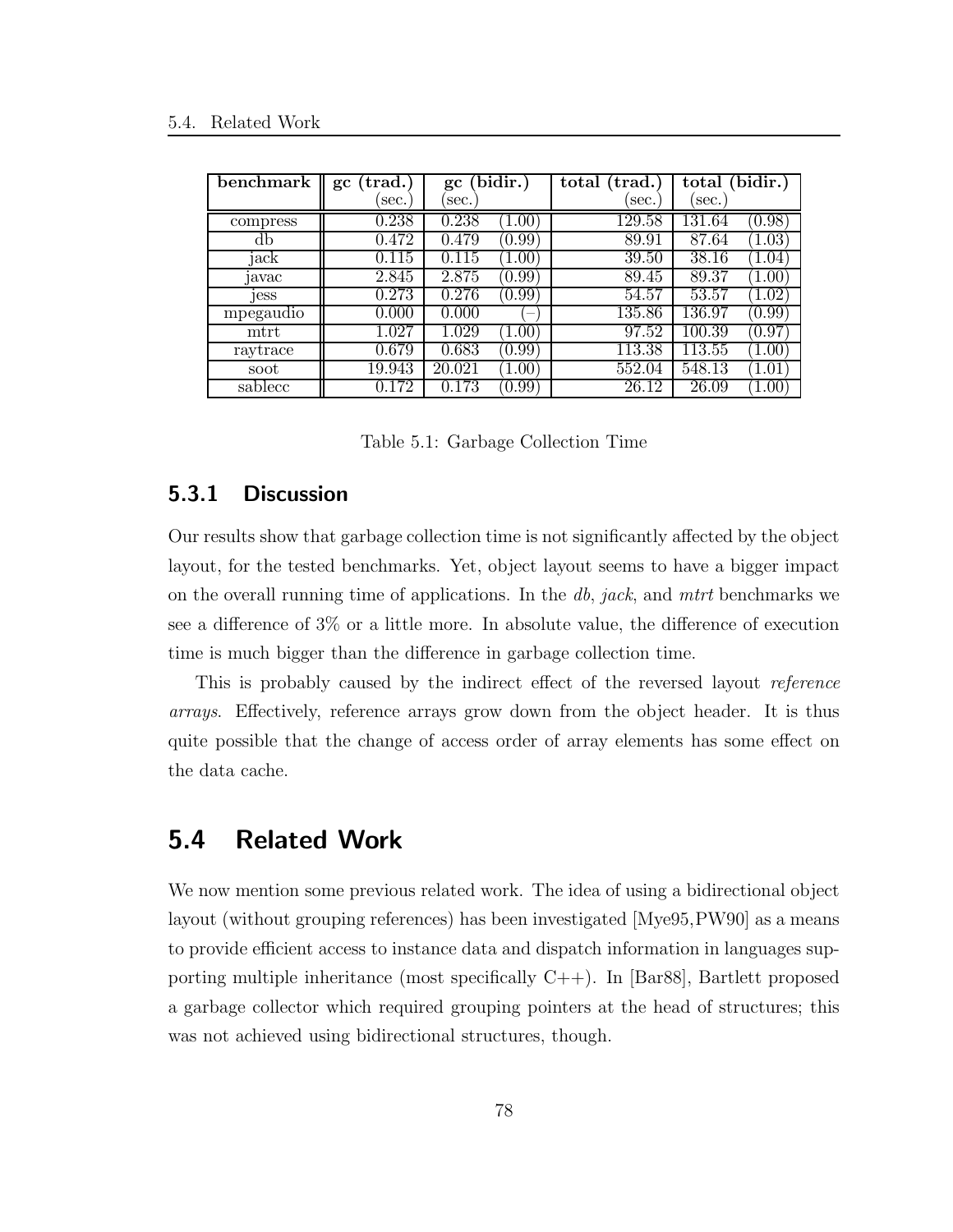# 5.5 Conclusions

In this chapter we introduced a bidirectional object layout which groups reference fields at the start of object instances. Such a layout simplifies garbage collection tracing.

Our experimental results show that using a bidirectional object layout causes no significant change to the execution time of garbage collection, yet it can sometime affect the overall benchmark execution time, probably due its impact on cache behavior.

This experiment illustrates the simplicity of implementing and testing various research data structures in SableVM.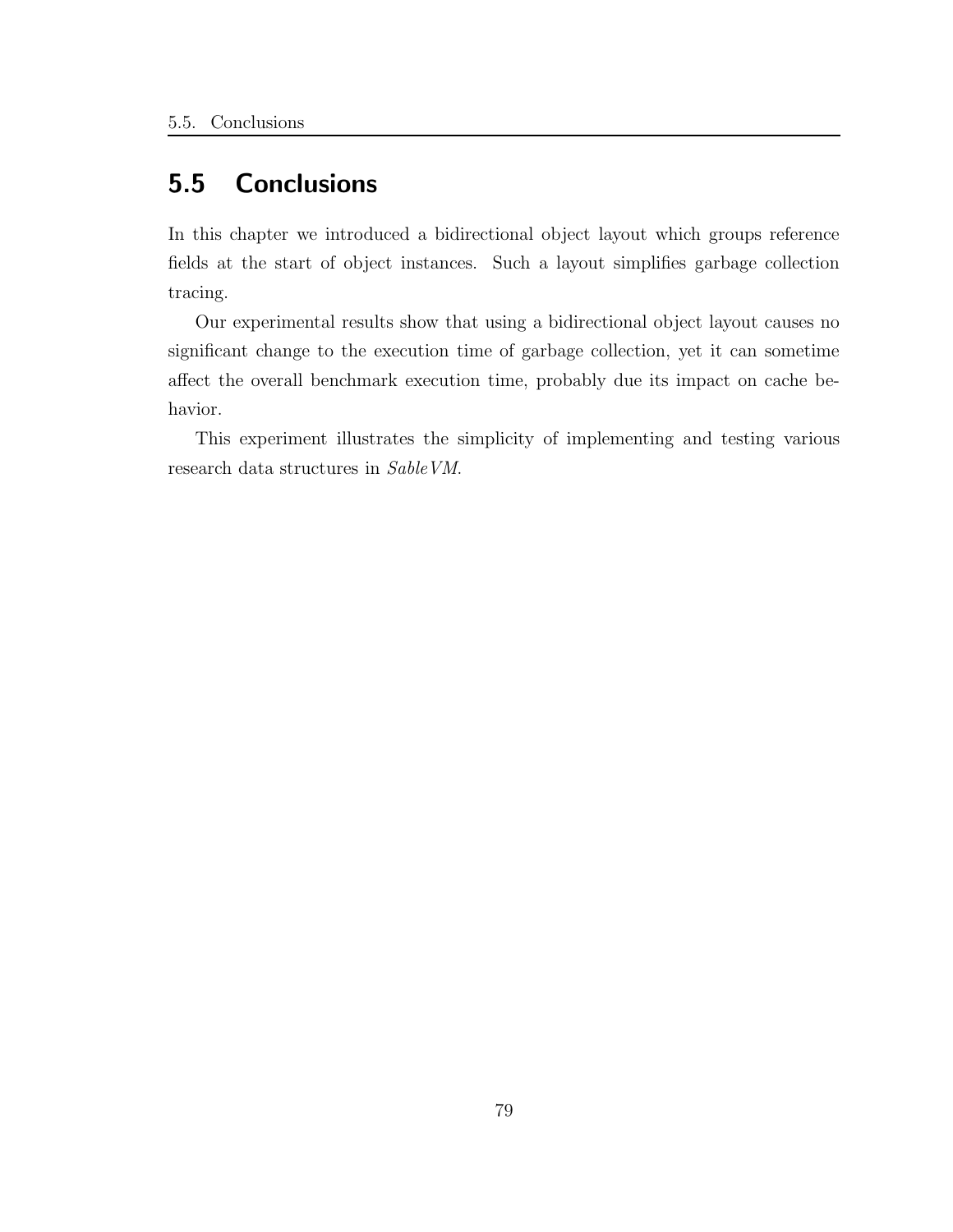# Chapter 6 Space-Efficient Garbage Collection Maps

The Java virtual machine specification has a feature that makes computing typeprecise root sets difficult for type-precise garbage collection; it allows local variables to have subroutine-call-sequence-specific types. Existing algorithms for computing garbage collection maps of local variables and operand stack locations are relatively complex, full-blown data-flow analyses, and the resulting maps are relatively spacious (10% to 20% of code size) [ADM98, SLC99]. In this chapter we introduce a simple algorithm that computes space-efficient stack and local variable maps for type-precise garbage collection.

This algorithm is best suited for simple or small Java virtual machines, as it reduces (a) the complexity of map computation, and (b) map storage space.

On the other hand, this algorithm does not perform a live-variable analysis for reducing unreclaimed garbage, and it can add a little runtime overhead to some method calls.

This chapter is organized as follows. In Section 6.1, we discuss the difficulty of computing type-precise garbage collection maps in Java. In Section 6.2, we introduce our algorithm. In Section 6.3, we present our experimental results. In Section 6.4 we discuss related work. Finally, in Section 6.5, we present our conclusions.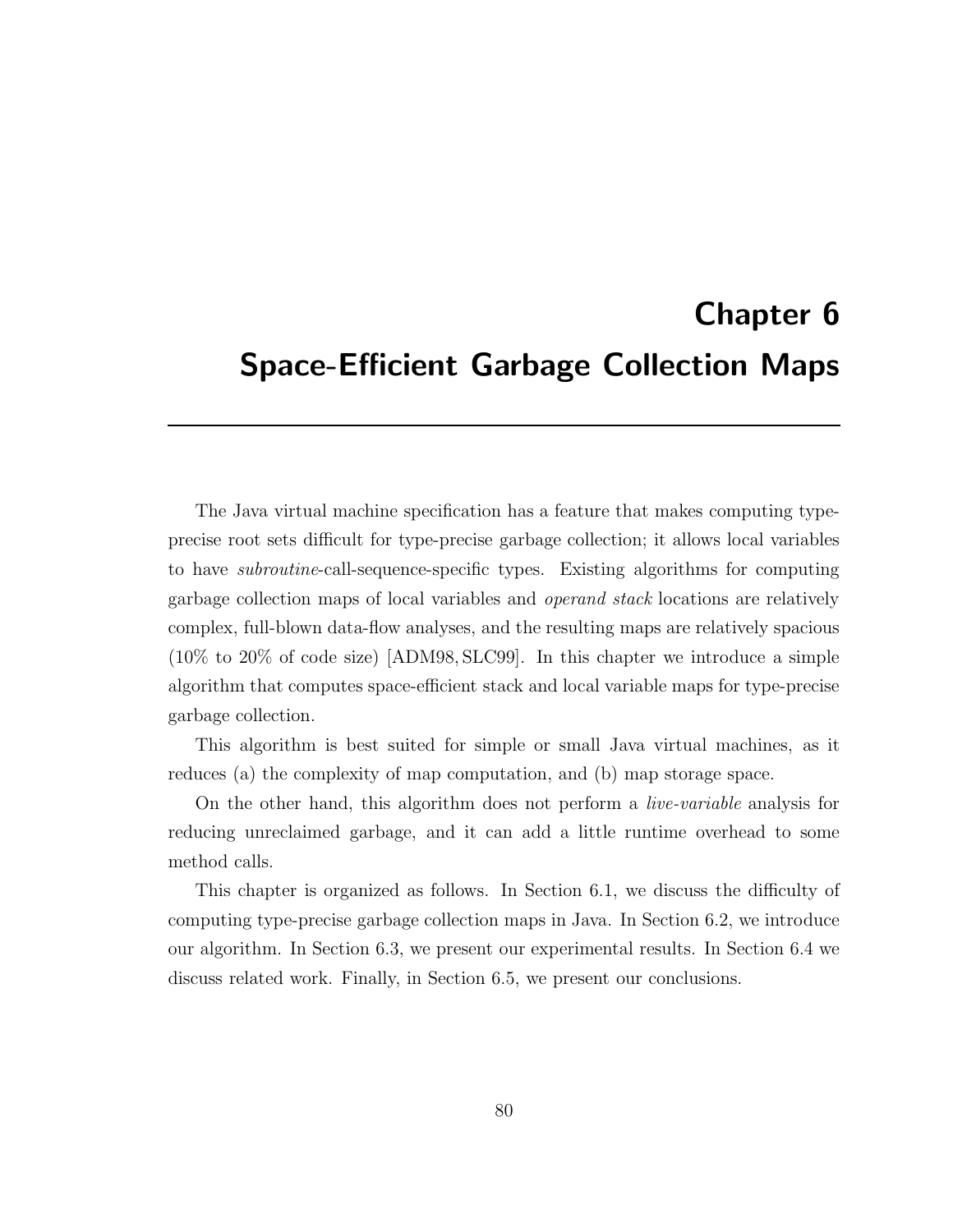# 6.1 Type-Precise Garbage Collection Maps

The objective of garbage collection is to reclaim space consumed by objects that will not be used again. Precisely computing the set of objects that will be reused, at a certain point of program execution, is an undecidable problem, as program execution flow can depend on external data entry. Garbage collection algorithms compute, instead, the set of objects which are reachable from a root set, and recycle memory used by *unreachable* objects.

There are two main approaches to computing root sets. One approach is to compute a precise root set which includes all local and global reference variables. The second approach, called conservative, treats all local and global variables (regardless of their type) as potential roots.

Whether precise or conservative garbage collection is best suited for an environment or an application is still debated among researchers. The objective of the Sable VM framework is to permit as much experimentation as possible. In that goal, it needs to support both types of garbage collection.

Supporting conservative garbage collection is simple. The only requirement is not to hide pointers to objects in memory using arithmetic operations (e.g. *xor*). A conservative garbage collector analyzes the content of an ambiguously typed variable to detect whether the stored value looks like a valid object reference. If it does, the garbage collector assumes it likely is a reference and acts accordingly. A conservative garbage collector can potentially retain more garbage, but practice has showed this not to be significant [BW88]. The simplicity of providing an ambiguous root set makes it possible to easily plug a general-purpose conservative collector into a system.

Supporting precise collection, on the other hand, proves to be more difficult, as a type-precise root set should be provided to the garbage collector. Usually, as is the case in the SableVM framework, precise garbage collection is only allowed to happen at predetermined execution points. At these gc locations, a map (usually encoded as a bit array) is provided to the garbage collector to distinguish between reference and non-reference variables.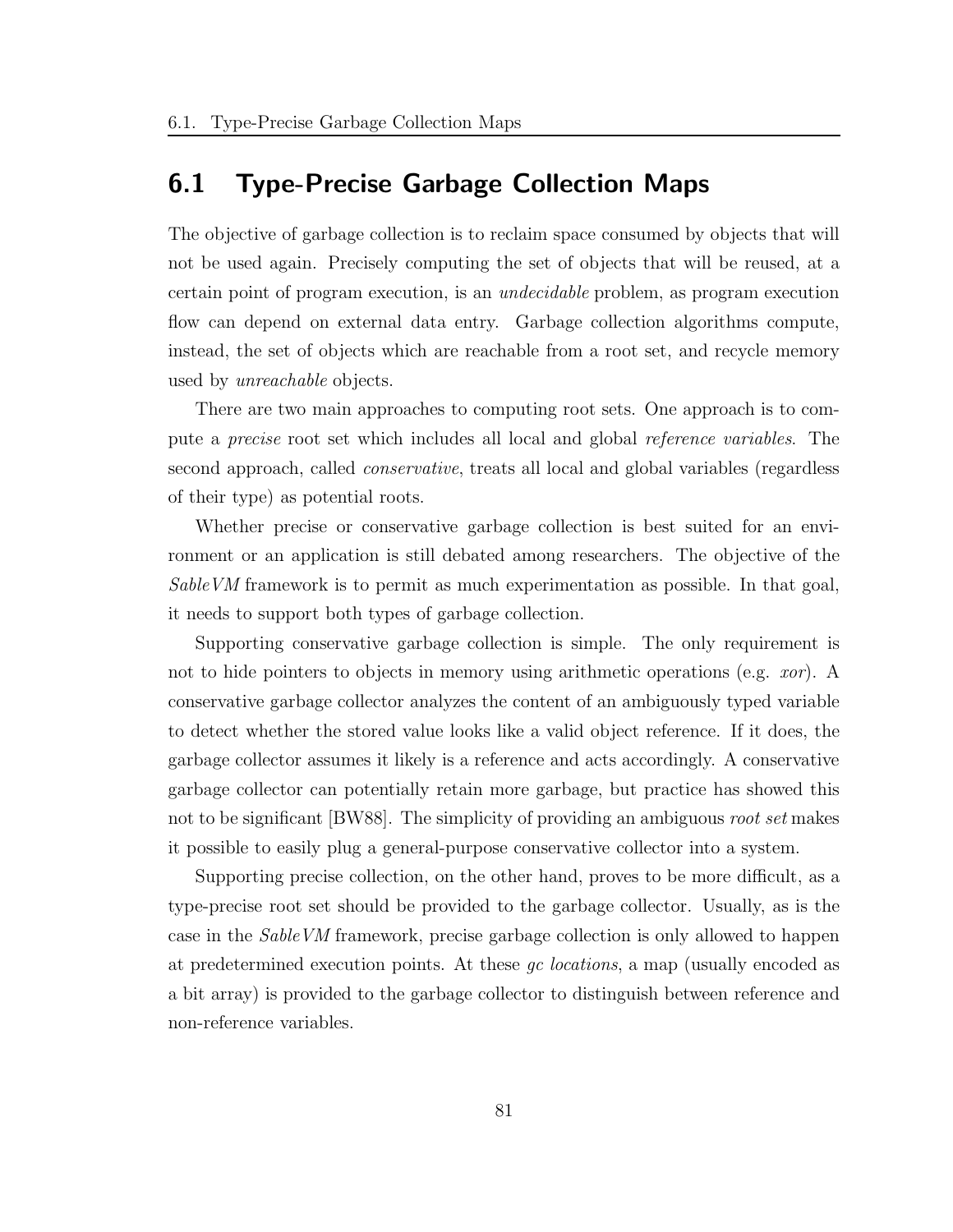### 6.1.1 The Gosling Property

As Java classes are dynamically loaded and can originate from an untrusted source, the Java virtual machine specification includes a bytecode verifier and states the rules for ensuring that no executed bytecode program cause memory corruption or other harm to the virtual machine.

Java bytecode is *stack-based*. For example, the  $a = b + c$ ; Java statement is typically compiled to iload\_1 ; iload\_2 ; iadd ; istore\_0

The Java virtual machine imposes strict constraints on bytecode. In particular, the Gosling property states that, using a simple data-flow analysis, it should be verifiable that the stack size of a bytecode instruction is constant and that the type of each local variable and stack location is appropriate, regardless of the path taken to reach that instruction. A more precise definition of all virtual machine constraints is given in the Java virtual machine specification [LY99].

But, unfortunately, the Java designers allowed for one exception to the Gosling property.

### 6.1.2 A Notable Exception: Subroutines

Java bytecode includes two special instructions: jsr and ret, that were mainly introduced for implementing the finally construct of the Java programming language. The jsr instruction jumps to an address (specified as operand), and pushes a return address value *on the operand stack*. The ret instruction jumps to the address found in the local variable specified as operand. The code included within the target of a jsr instruction and its ret statement is usually called a *subroutine*<sup>1</sup>.

To allow for the asymmetrical treatment of the return address, other bytecode instructions are allowed to swap and duplicate address values on the operand stack, and the astore instruction is allowed to pop a return address and store it into a local variable, so that it can later be used as operand to a ret instruction.

The rules for bytecode verification contain an explicit exception to the Gosling

<sup>1</sup>Unlike real subroutines, this code uses the same local variables and operand stack as the calling method. No Java stack frame is pushed or popped on execution of jsr and ret instructions.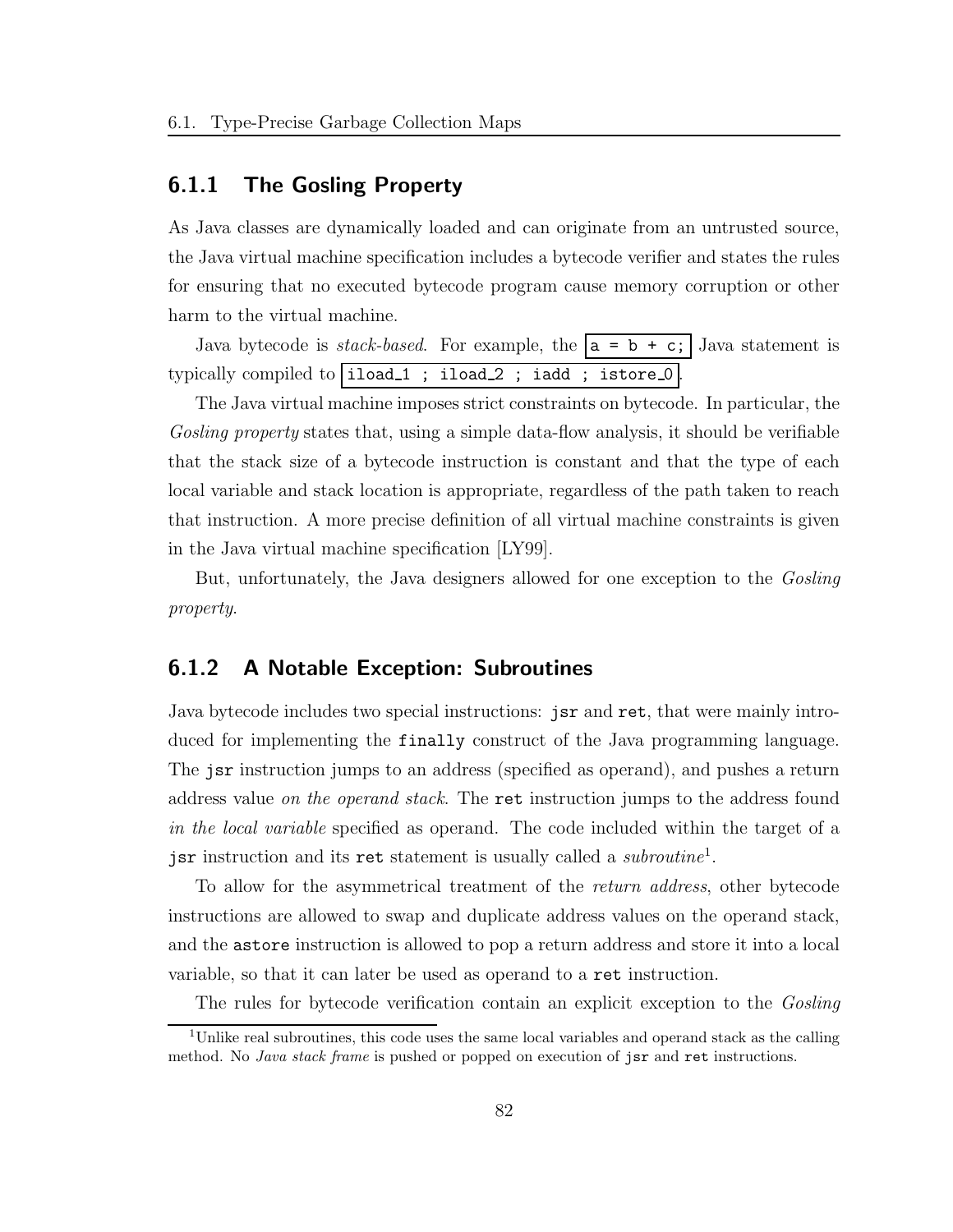property, allowing a *local variable* to hold a *call sequence* specific type within a subroutine, as long as this variable is neither read or written within the said subroutine.

This highly complicates the computation and storage of stack maps, as whether a local variable stores a reference value or not is dependent on the execution path to reach an instruction. To further complicate the problem, no traces are left on the operand stack or in local variables that clearly determine the jsr call sequence that lead to the execution of an instruction. So, a simple bit array encoding is not sufficient for local variable *qc maps*, within subroutines.

# 6.2 A Simple, yet Efficient Algorithm

The problem that we faced, when designing SableVM was that in order to precisely compute gc maps, we would have to encode a complete data flow analysis. As  $qc$ maps are even required for code loaded using the *bootstrap class loader*, this data flow analysis would have to be written in C, the implementation language of our virtual machine. Furthermore, simple bit array  $qc$  maps would not have been sufficient.

The complexity of existing algorithms for computing precise  $qc$  maps motivated our research for a simpler algorithm.

### 6.2.1 The Basic Idea

While bytecode verification is an important part of a commercial virtual machine, it is not necessarily as important within a research framework. Yet, existing algorithms to compute precise gc maps do most of the verification work.

#### An Important Assumption

In order to simplify the algorithm, we decided to make the reasonable assumption that the code for which we would compute gc maps would be *verifiable*. In other words, if verification was applied to this code, it would succeed. We say that it is a reasonable assumption, as code loaded by the bootstrap class loader is usually shipped with a virtual machine, and can thus be pre-verified. Other code, loaded through system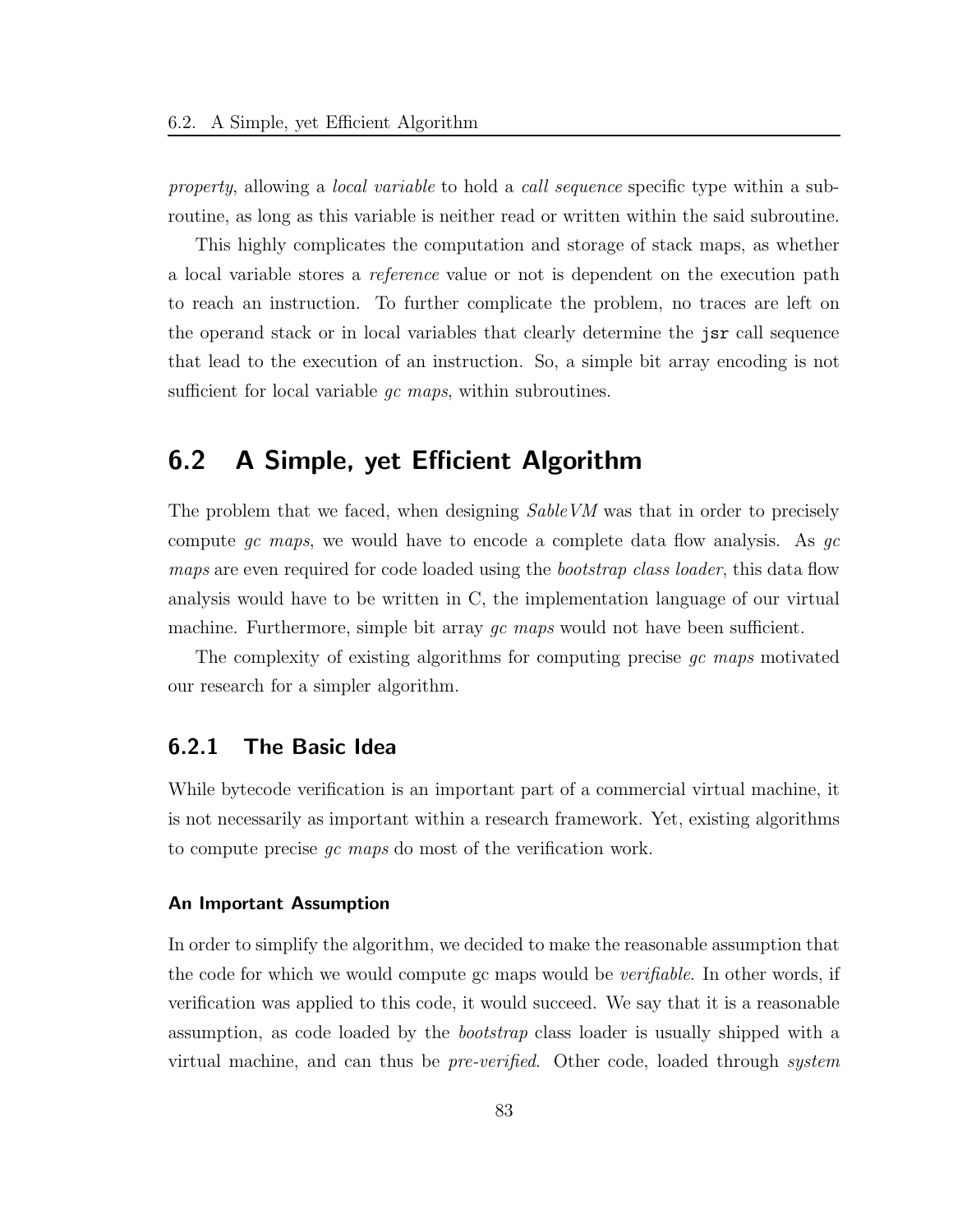and user class loaders written in Java, can be analyzed at link time by a verifier also written in Java<sup>2</sup>.

#### Splitting Locals

Given the *verifiable code* assumption, we can devise a relatively simple algorithm which takes advantage of the type precision of most Java bytecode instructions to determine the type of local variables and stack locations.

In order to eliminate the *path-specific* property of local variable types, we identify all local variables which are used to store both reference and non-reference values. Then we split each of the identified local variables into two local variables: one which only stores reference values, and one which only stores non-reference values. The proposed splitting can cause an increase in the number of local variables of a method, but it greatly simplifies the computation of gc maps.

#### Single Locals Map

One of the most important consequences of the splitting of local variables is that, after splitting, a single local-variable gc map is required per Java method.

This can potentially save much memory, as otherwise, a local variable gc map would be required at every gc check point<sup>3</sup>.

A side effect of using a single local map per method is that some reference local variables will need to be initialized to null on method entry. This is because the garbage collector would not know otherwise that the content of an uninitialized reference local variable is garbage.

<sup>&</sup>lt;sup>2</sup>Linking of code loaded by the bootstrap class loader cannot easily depend on executing other Java code (chicken-egg problem).

<sup>3</sup>Some virtual machines do a lazy computation of gc maps in an attempt to reduce storage space [SLC99].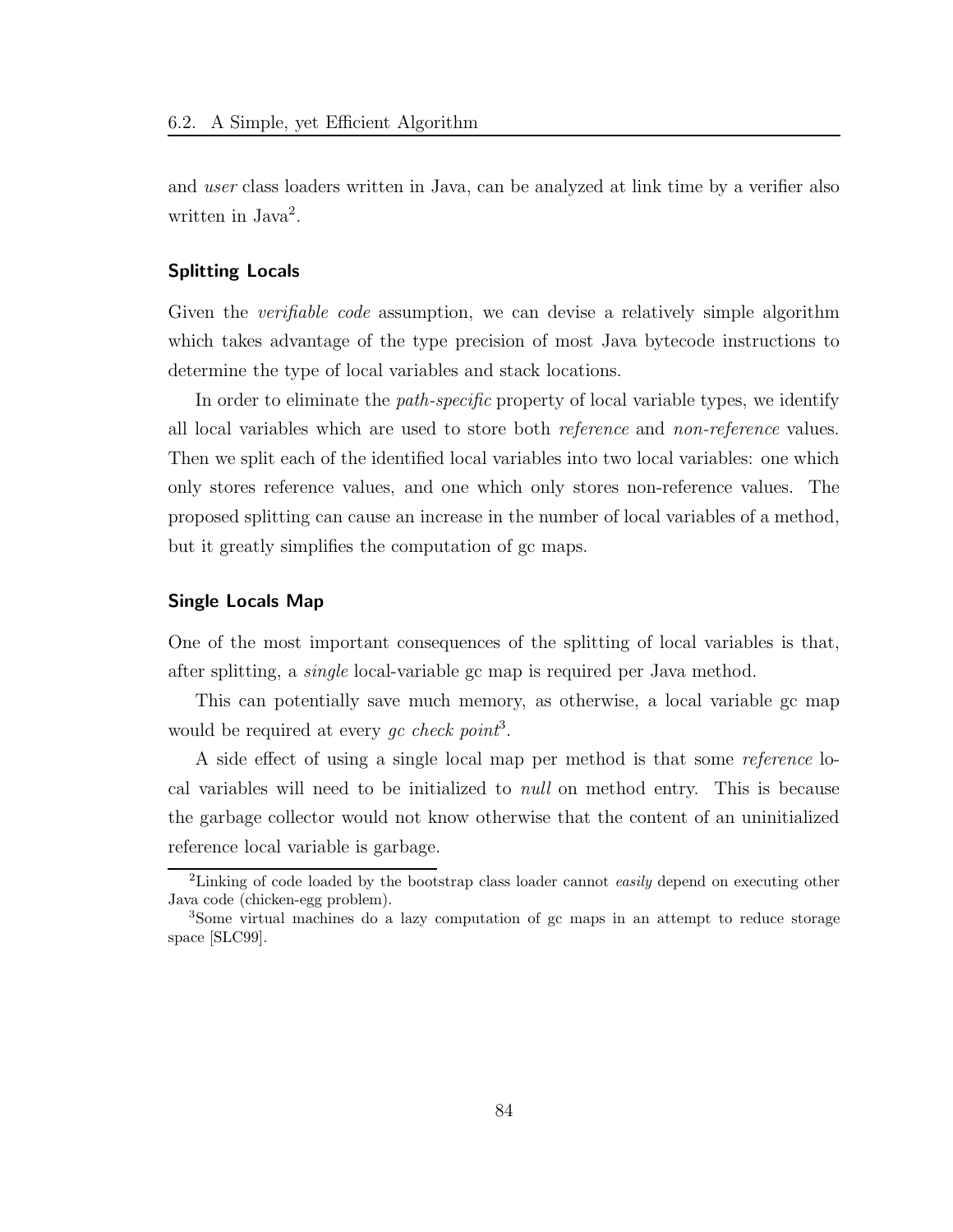#### Grouping References

The storage of local variable gc maps can be further reduced by grouping all nonparameter local variables<sup>4</sup>. Doing so allows for encoding the map in two parts: a bit array for formal parameter local variables, and a single integer value indicating the number of non-parameter reference local variables.

Reducing the size of the bit array makes it more likely that other methods will use an identical bit array. This is useful to reduce memory consumption, when memoizing bit maps, as we explain later.

Also, having a single number for non-parameter locals simplifies the initialization of reference local variables. Parameter variables need not be initialized (they already hold a value provided by the caller), so a simple loop can be used to initialize the remaining non-parameter reference to *null* on method entry.

#### Operand Stack Maps

We also need to compute *operand stack* gc maps. One such map must be computed for every  $gc \ check \ point^5$ .

Luckily, many operand stack maps are small. For example, the operand stack is usually empty on branch instructions. Also, the bit array needs to be only as big as the highest index of a reference value on the stack.

Having a small (or an empty) bit array increases the opportunities for sharing stack maps across different locations.

#### Memoization

As the reader might have guessed by now, we maintain, in SableVM, a central repository of *bit array gc maps*. This repository is implemented as a *splay tree*<sup>6</sup>, ordered by size and bit content.

<sup>4</sup>The formal parameters of a methods are mapped as the first local variables of a method frame. <sup>5</sup>Backward branch instructions, method calls, and allocation instructions.

 ${}^{6}$ A *splay tree* is a binary tree with *caching* property: the last accessed node is always made root of the tree. The amortized cost for *n* tree operations is  $O(n \log n)$ .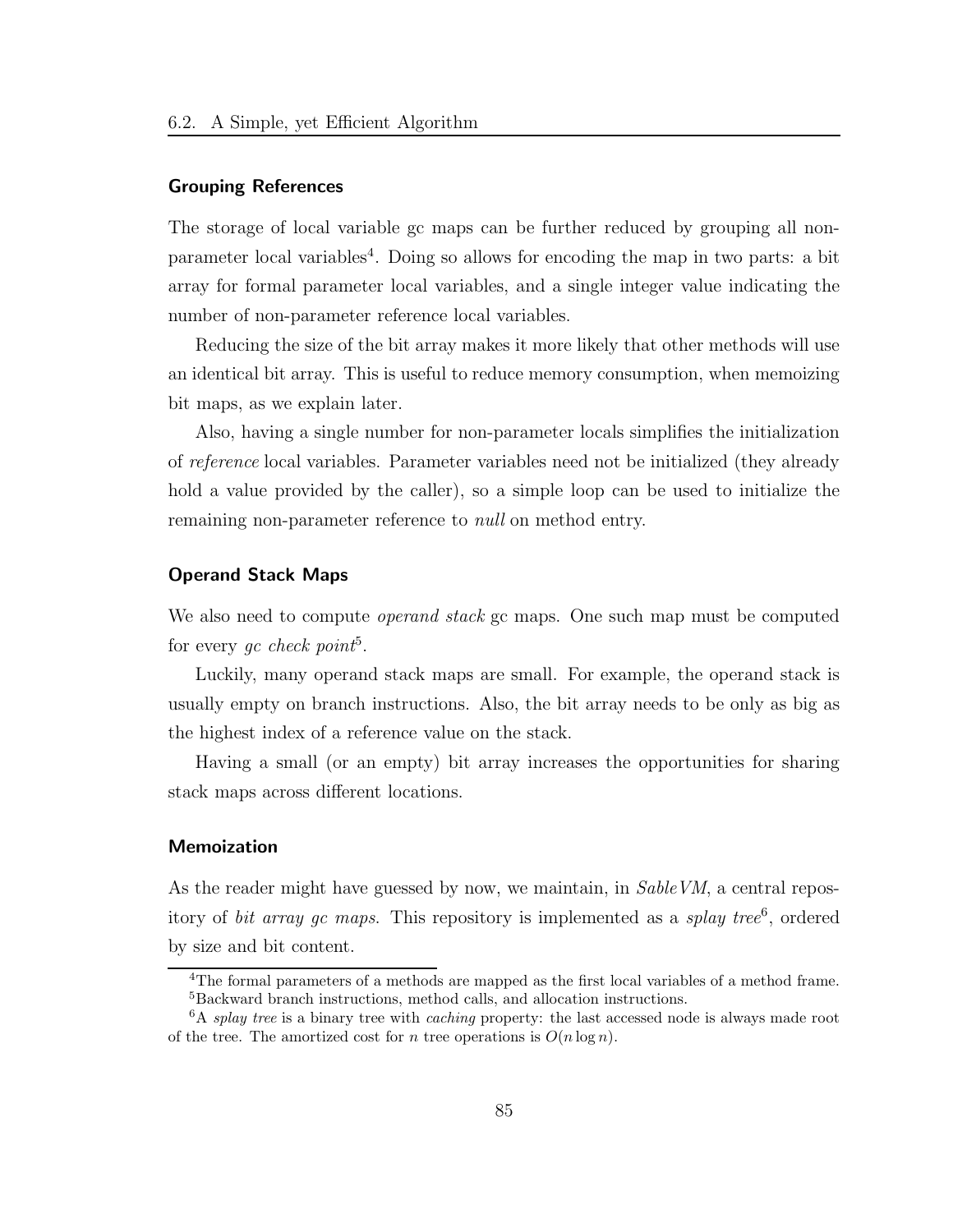#### Example

Figure 6.1 illustrates the splitting and reordering of local variables. In this example, we assume there are no method parameters. First, the algorithm analyses locals usage. Then it splits locals which are used to store both *reference* and *non-reference* values. Then it reorders locals, assigning lowest numbers to reference variables. Finally, the bytecode is rewritten to use the newly assigned local variable numbers. Note how local 0 becomes local 1, and local 1 becomes locals 0 and 2.

| Original Bytecode                                                              |  |  |  |  |  |
|--------------------------------------------------------------------------------|--|--|--|--|--|
| ICONST_M1<br>ISTORE 0<br>ACONST_NULL<br><b>ASTORE 1</b><br>ILOAD 0<br>ISTORE_1 |  |  |  |  |  |
| Locals Usage                                                                   |  |  |  |  |  |
| Local 0: <i>non-ref</i> $\Rightarrow$ no splitting.                            |  |  |  |  |  |
| Local 1: ref and non-ref $\Rightarrow$ must be split.                          |  |  |  |  |  |
| Locals Splitting and Reordering                                                |  |  |  |  |  |
| Local 0: $non-ref = 1$                                                         |  |  |  |  |  |
| Local 1: $ref = 0$ , non-ref = 2                                               |  |  |  |  |  |
| New Bytecode                                                                   |  |  |  |  |  |
| ICONST M1<br>ISTORE 1<br>ACONST_NULL<br>ASTORE O<br>ILOAD 1<br>ISTORE 2        |  |  |  |  |  |

Figure 6.1: Locals Splitting and Reordering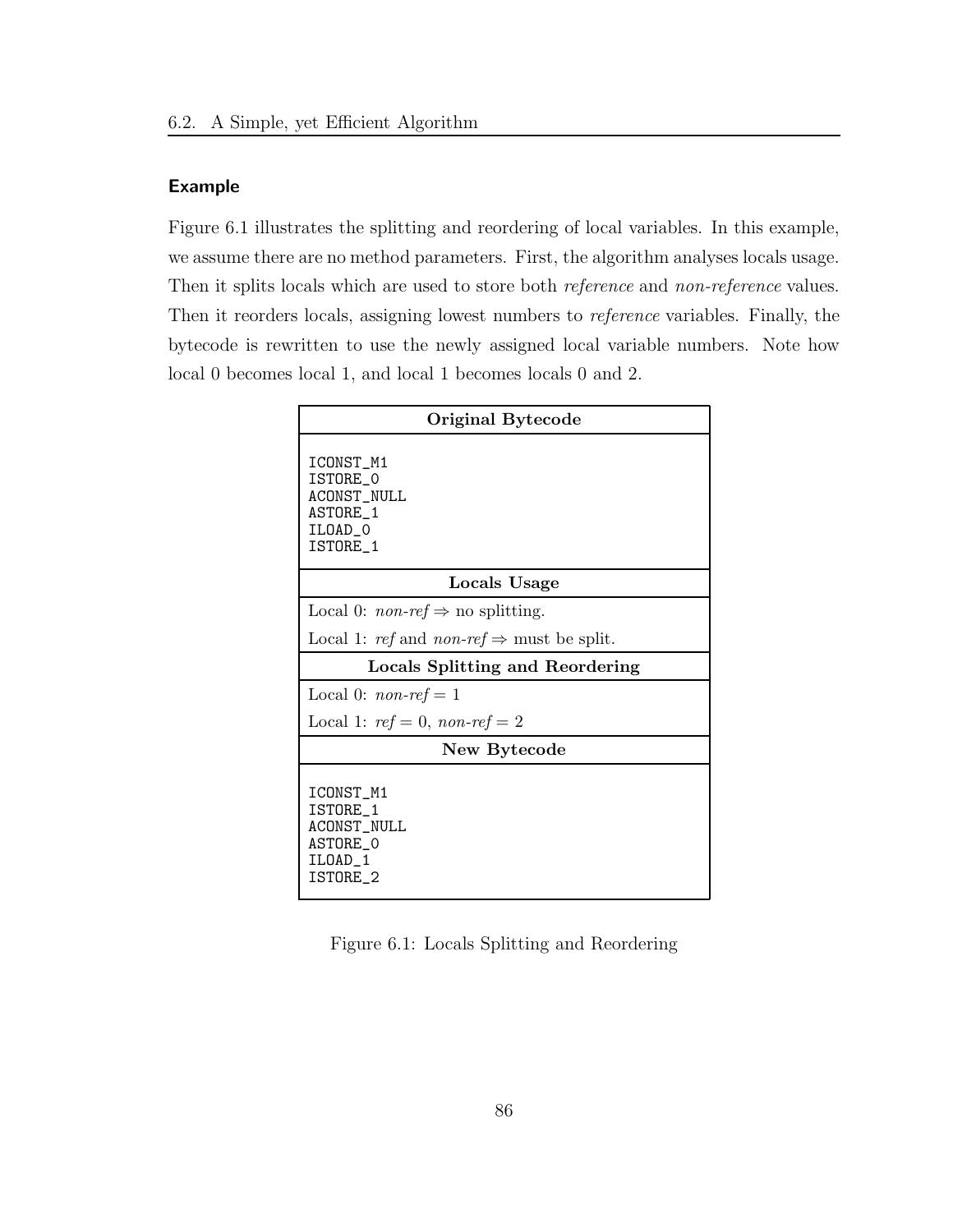### 6.2.2 What is a Subroutine?

Now that we have exposed our main ideas, and before we give a detailed algorithm description, we need to discuss the subroutine problem.

The Java language specification motivates the existence of the jsr and ret instructions by explaining their use for implementing the  $\text{try } \{ \ldots \}$  finally  $\{ \ldots \}$ Java construct.

But, the verification rules governing the use of jsr and ret are stated in terms of bytecode instructions, not in term of Java programming language constructs.

So, in the context of bytecode (which is not necessarily generated by a Java compiler), the concept of subroutine becomes more difficult to grasp. In fact, the wording used in the Java language specification is *ambiguous*.

This is best explained using some examples. Figure 6.2 illustrates a case where, in the course of a data-flow analysis, two jsr instructions to the same *target* are seen, without a ret instruction between them (in the control flow). The problem is that the Java virtual machine states that *subroutines may not be recursively called*. Yet, this example passes verification successfully (using the reference virtual machine by Sun Microsystems).



Figure 6.2: Seemingly Recursive Subroutine

By analyzing this example further, we discover that a subroutine may be exited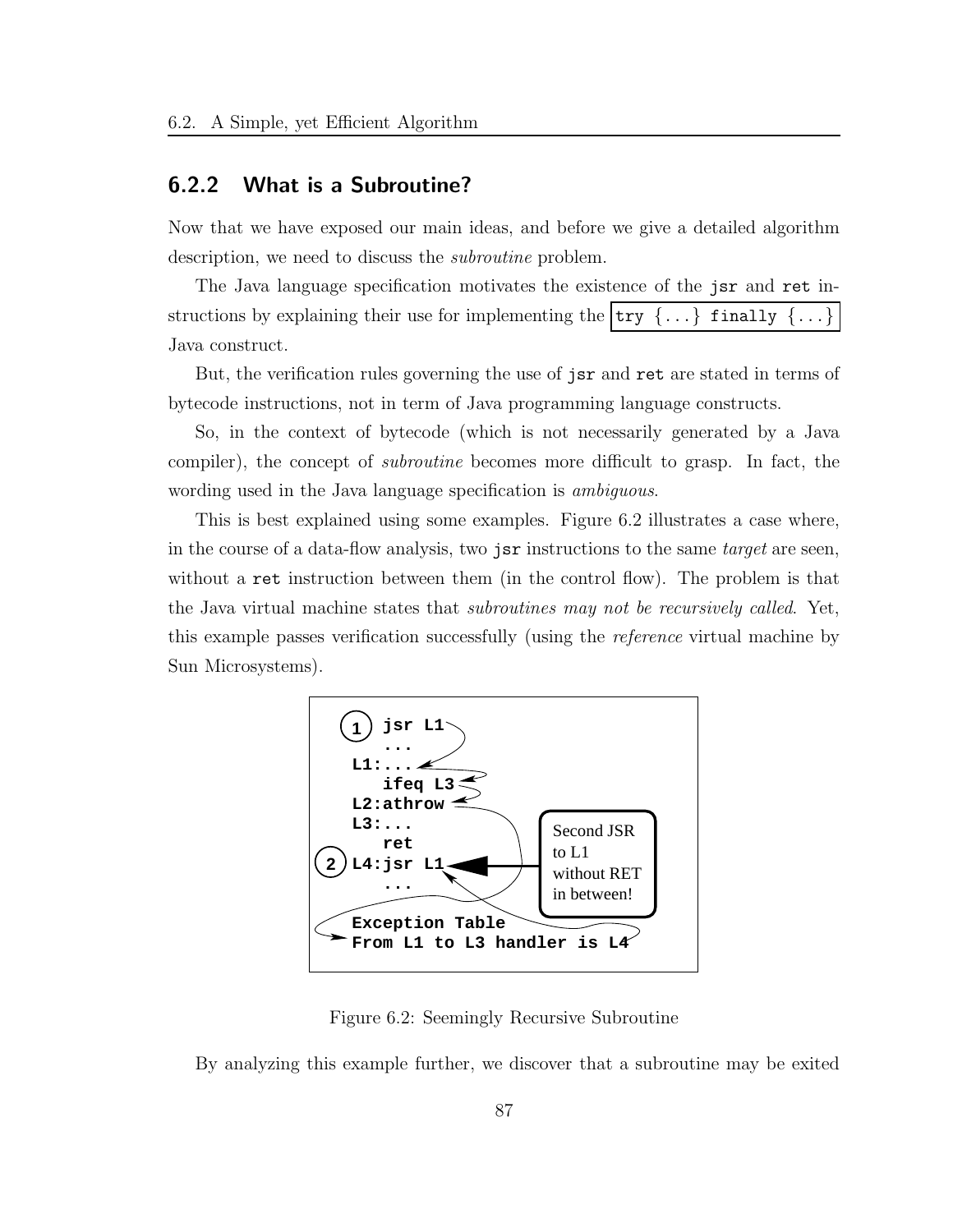through *exceptional* control flow, such as the explicit **athrow** instruction, in our example. But, the problem remains: how can the data-flow analyzer determine whether a subroutine is exited or not, when taking an exceptional control flow?

In order to investigate this question, we have modified our example a little. We replaced the second jsr instruction by a return instruction (which ends a method). The result is illustrated in Figure 6.3.



Figure 6.3: Ambiguous Subroutine

This segment of code is legal and it is again accepted by the reference virtual machine verifier. In this example, the return instruction could as well be within the subroutine (return may be called from within a subroutine), or it could be outside the subroutine. In either case, the verification constraints would be met. So, from a pure bytecode point of view, the boundaries of subroutines are ambiguous!

We should note that it is possible to write valid Java programs that generate code which is similar to our examples, using loops and nested  $try-finally$  and  $try-catch$ constructs.

So, to avoid pitfalls, we shall avoid using the ambiguous concept of subroutines when describing our algorithm<sup>7</sup>.

<sup>&</sup>lt;sup>7</sup>In order to prevent recursion, a data-flow analyzer can simply *invalidate* all copies of the target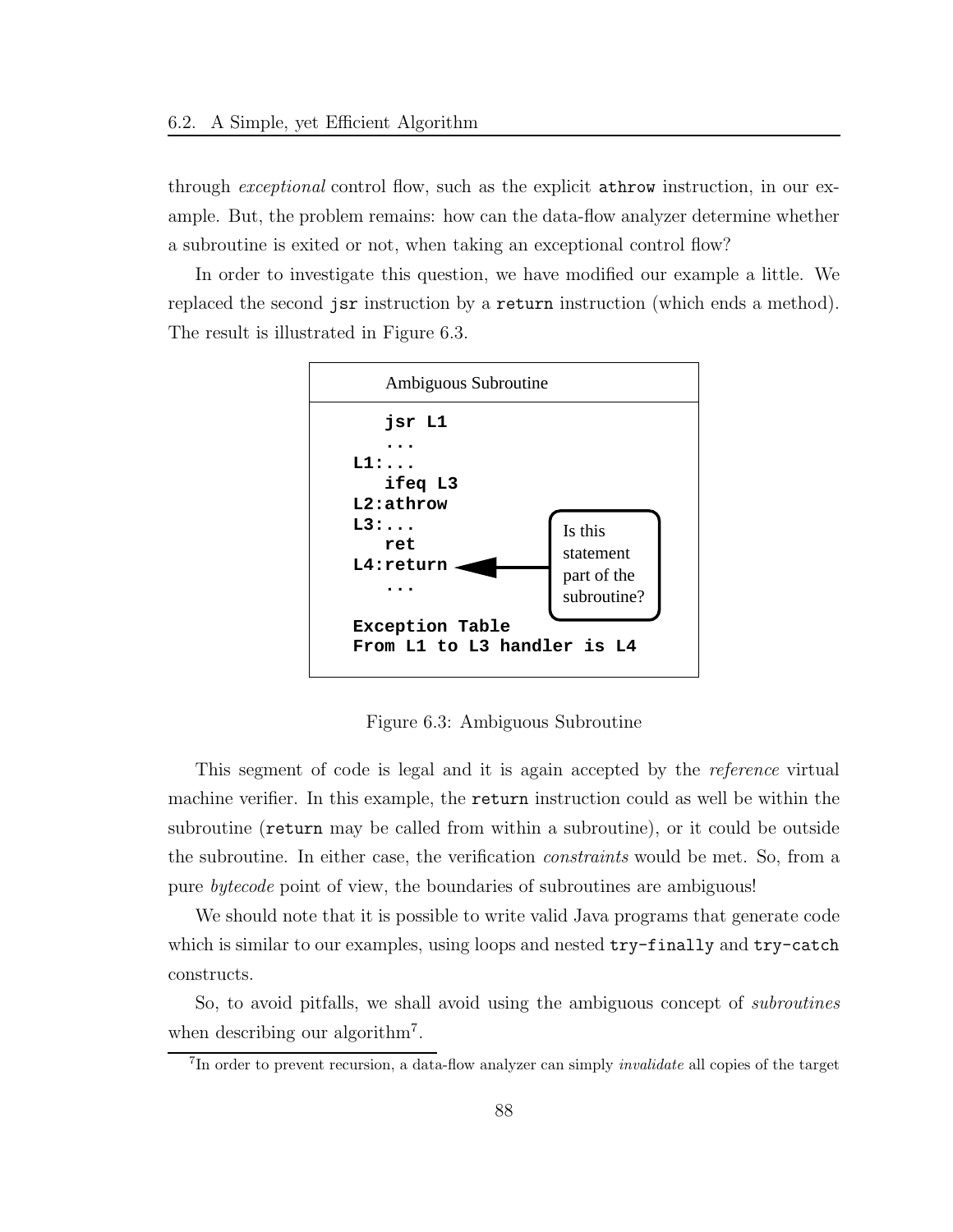## 6.2.3 Algorithm Description

We now give a precise description of our simple algorithm to compute gc maps. We remind the reader of the requirement that analyzed bytecode must be verifiable in order for our algorithm to work.

#### Data Structures

Our algorithm consists, in fact, of a simplified data-flow analysis, where each statement is only analyzed once. This data-flow analysis simulates the execution of bytecode instructions on an abstract method frame. The abstract method frame has an operand stack and local variables that can only hold integer values. Integer values stored in local variables and stack locations have the following meaning:

- -2: non-reference value
- -1: reference value
- 0 or more: start offset of a subroutine

One important difference between the abstract interpretation done by our dataflow analyzer and real execution is the treatment of the jsr instruction. The real instruction pushes the address of the return address on the stack. Our data-flow analyzer pushes the subroutine start offset on the stack, instead.

In addition, a global structure using a few bits of storage for each local variable is required. It records whether a local variable has been used to store reference, one-word-non-reference, and/or two-words-non-reference<sup>8</sup> values.

Another structure stores instruction specific data. For example, it records whether the stack operand to an astore instruction is a reference value or a return address.

Of course, as we said earlier, bit array gc maps are memoized using a global  $\text{gl}ay$ 

tree.

return address, stored in local variables and on the operand stack, when executing a ret instruction. <sup>8</sup>The operand stack must also handle 64-bit long and double values.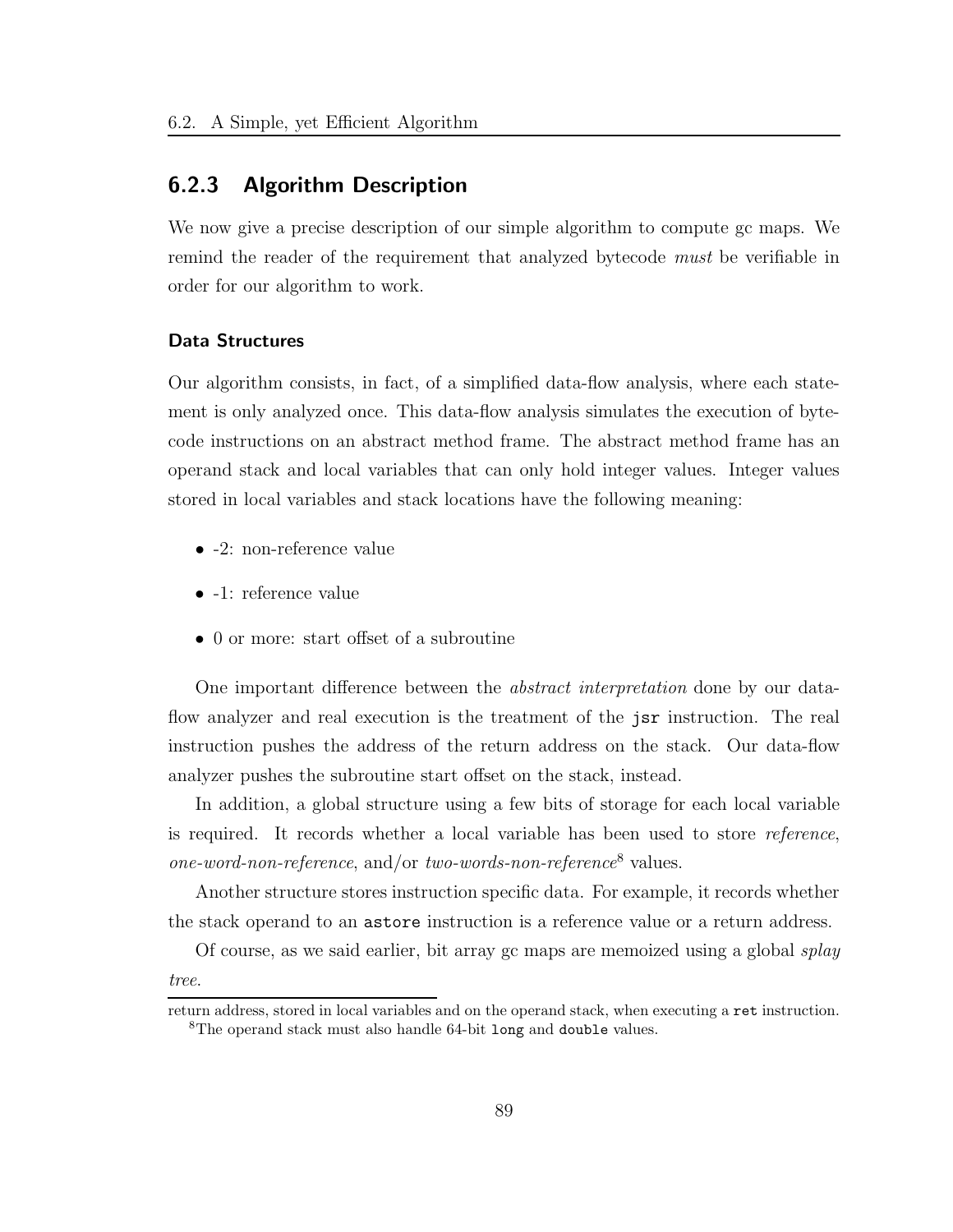#### Data Flow Analysis

A simple work-list algorithm is used. Initially, the first bytecode instruction of the analyzed method is pushed into the work-list. On each iteration, an instruction is retrieved from the work-list, its execution simulated within the abstract environment, then the instruction is marked as done. Then, all successor instructions (determined by regular and exceptional control flow) which are not done nor already in the worklist, are added to the work-list. The algorithm execution continues until the work-list is empty.

This algorithm only analyzes each statement once. This is sufficient, as the verifiability of analyzed bytecode ensures that the stack layout we compute the first time an instruction is seen is valid and would be the same regardless of execution path.

The abstract interpretation applied to the 200 bytecode instructions is fairly intuitive, except for the jsr and ret instructions which we will discuss in more details later. This interpretation consists of pushing or popping integer values on or off the stack, and updating appropriately the global local variable bits and the instruction specific data. Figure 6.4 shows the pseudo code of the abstract interpretation for a few bytecode instructions.

We will not describe in details how to analyze each of the 200 bytecode instructions. Instead, we invite the reader to look at our implementation which can be found in the file  $src/libsablevm/prepare\_code.c$  of  $SableVM$  [Sabb].

The only special treatment is the handling of jsr and ret instructions. The idea is that in order to put the instruction following a jsr on the work-list, the operand stack layout (and size) of the related ret instruction must be known. As the data-flow analyzer might not yet know whether there is a related ret instruction or not, jsr simulation proceeds as follows:

- 1. The jsr target address (or more precisely: offset) is pushed onto the abstract operand stack.
- 2. If the target instruction has a related ret instruction on record, the operand stack of this related instruction is used in conjunction with the current local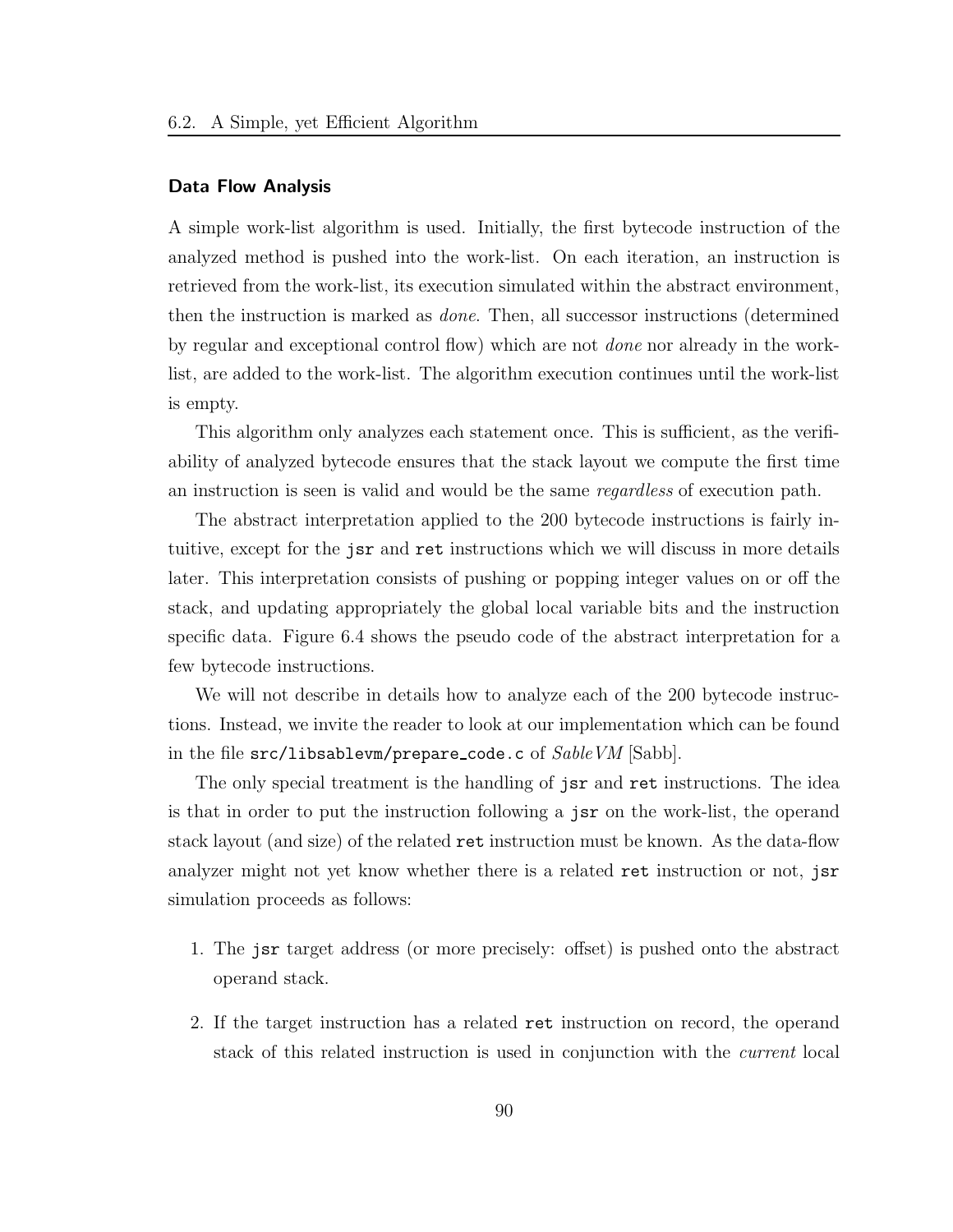```
#define NON_REF (-2)
#define REF (-1)
case ACONST_NULL or NEW
{
  /* push a reference on stack */
  stack[stack_size++] = REF;
}
case ISTORE_3 or FSTORE_3
\mathfrak{t}local_bits[3].used_as_nonref = true;
  stack_size--;
}
case LSTORE_3 or DSTORE_3
{
  local_bits[3].used_as_64bit = true;
  stack_size -= 2;
}
case ASTORE_3
{
  if (stack[--stack_size] >= 0)
  {
    /* there's a jsr offset on the stack */
    local_bits[3].used_as_nonref = true;
    instruction->operand_is_jsr_offset = true;
    /* save the jsr offset in the appropriate local */
    \text{locals}[3] = \text{stack}[\text{stack\_size}];}
 else
  {
    /* there's a reference on the stack */
    local_bits[3].used_as_ref = true;
  }
}
case IADD, ISUB, FADD, FSUB, MONITORENTER,
     MONITOREXIT, or POP
{
  /* one 32-bit value popped */
  stack_size--;
}
```
Figure 6.4: Abstract Interpretation of Some Bytecode Instructions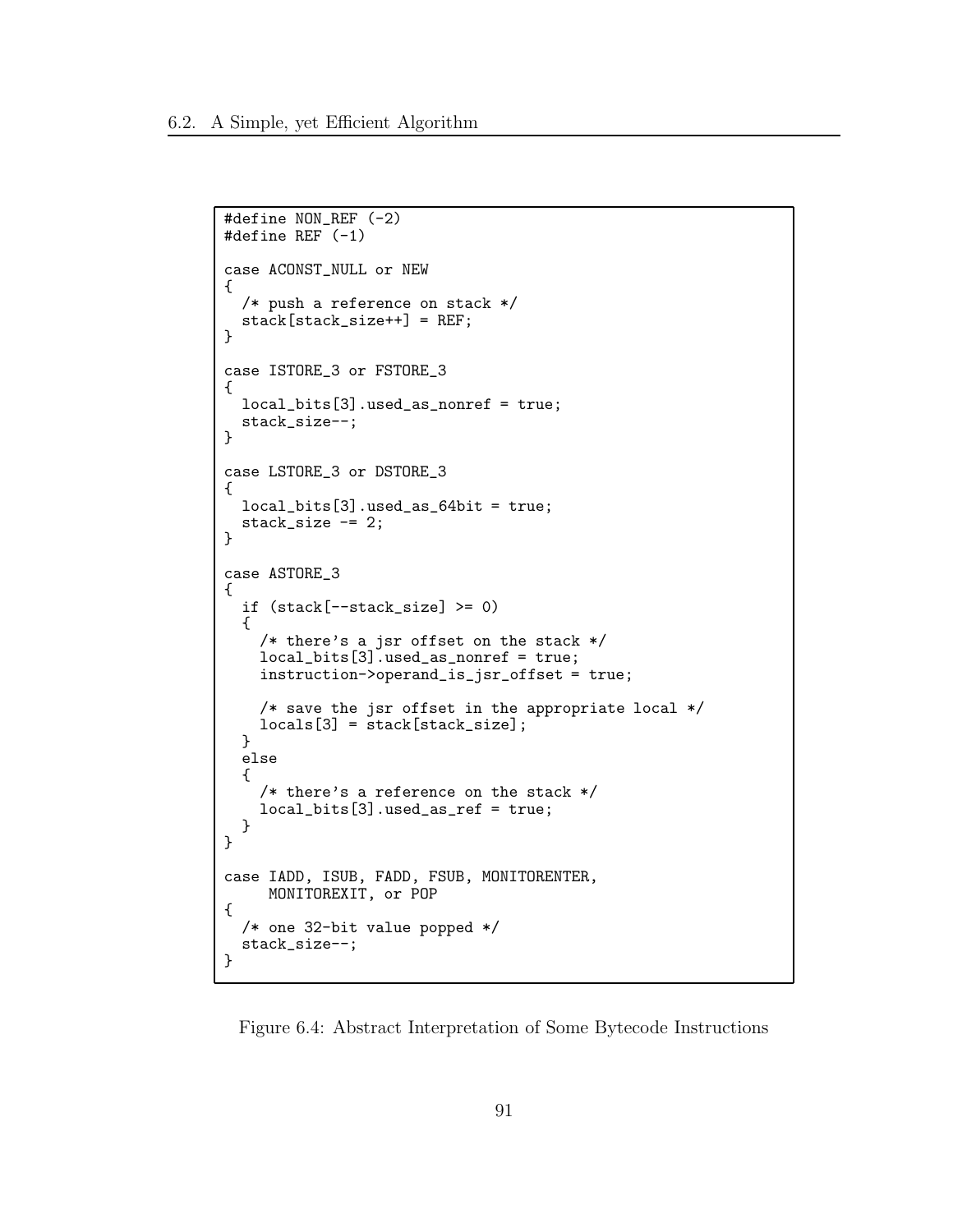variable layout as an environment<sup>9</sup> for adding the instruction following the jsr on the work-list.

3. If the target instruction doesn't have a related ret instruction on record, the instruction following the jsr is added to a pending-list in the target instruction record.

Simulation of the ret instruction proceeds as follows:

- 1. The address of the related jsr *target* is retrieved from the specified local variable.
- 2. This ret instruction is recorded as related to the jsr *target* instruction on record.
- 3. All instructions on the related jsr target pending-list are added to the work-list, with an appropriate environment.

#### Operand Stack Maps

Operand stack gc maps are computed at each gc check point as the related instruction is processed.

In order to simplify garbage collection, pointers to the *operand stack gc maps* are always stored in the *code array*<sup>10</sup> at  $pc - 1$ , where pc is the program counter value seen by the garbage collector.

#### Locals Splitting and Reordering

Once the data-flow analysis is finished, local variables are split according to their usage. Non-parameter local variables are reordered after splitting so that all reference locals are first and contiguous. Finally, bytecode instructions are updated appropriately, and local variable gc map information is stored in the method structures.

<sup>9</sup>This simulates the exception to the Gosling property.

<sup>10</sup>See Chapter 2.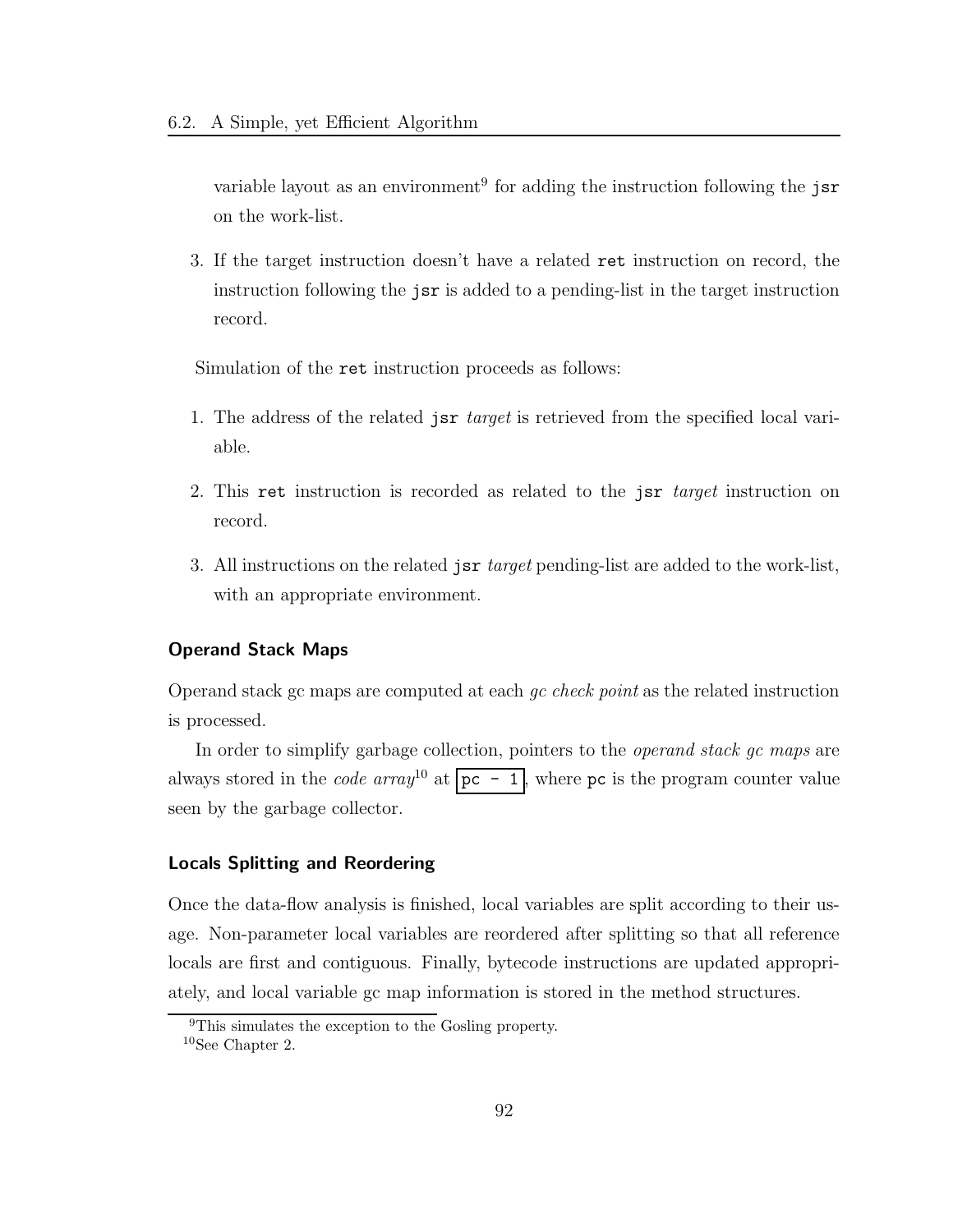# 6.3 Experimental Results

We performed two sets of experiments. The first set of experiments measured the total storage size for computed gc maps. The second set of experiments measured the increase in number of local variables caused by variable splitting. We have performed our experiments with our usual set of benchmarks<sup>11</sup>.

# 6.3.1 Storage Size

The storage size of a single garbage collection map is composed of *splay tree* related fields and a bit array. There are 5 splay tree related fields per map: parent, left, and right pointers, bit array length, and bit array pointer. This takes a total of 20 bytes of storage overhead per gc map on the Linux/x86 platform. Our measurements are shown in Table 6.1.

| benchmark | maps | maps size     | check      | methods | total size |
|-----------|------|---------------|------------|---------|------------|
|           |      |               | points     |         | (bytes)    |
| compress  | 27   | 644 bytes     | 5,016      | 411     | 22,352     |
|           | 28   | 668 bytes     | 5,433      | 461     | 24.244     |
| jack      | 33   | 788 bytes     | 9,752      | 689     | 42,552     |
| javac     | 71   | $1,700$ bytes | 15,449     | 1,238   | 68,448     |
| jess      | 43   | $1,028$ bytes | 8,804      | 892     | 39,812     |
| mpegaudio | 37   | 884 bytes     | 8,679      | 581     | 37,924     |
| mtrt      | 43   | $1,028$ bytes | 6,849      | 588     | 30,776     |
| raytrace  | 43   | $1,028$ bytes | 6,819      | 583     | 30,636     |
| soot      | 74   | 776<br>bytes  | 39,653     | 3.475   | 174.228    |
| sablecc   | 43   | bytes         | $15{,}545$ | 1.701   |            |

Table 6.1: GC Maps Storage Size

Columns of Table 6.1 contain respectively: (a) the name of the executed benchmark, (b) the total number of garbage collection maps for prepared methods, (c) the total storage size (including overhead) for all garbage collection maps, (d) the total number of garbage collection check points in prepared methods, (f) the number of prepared methods, and (f) the total storage size related to gc maps.

<sup>11</sup>See Chapter 9 for details.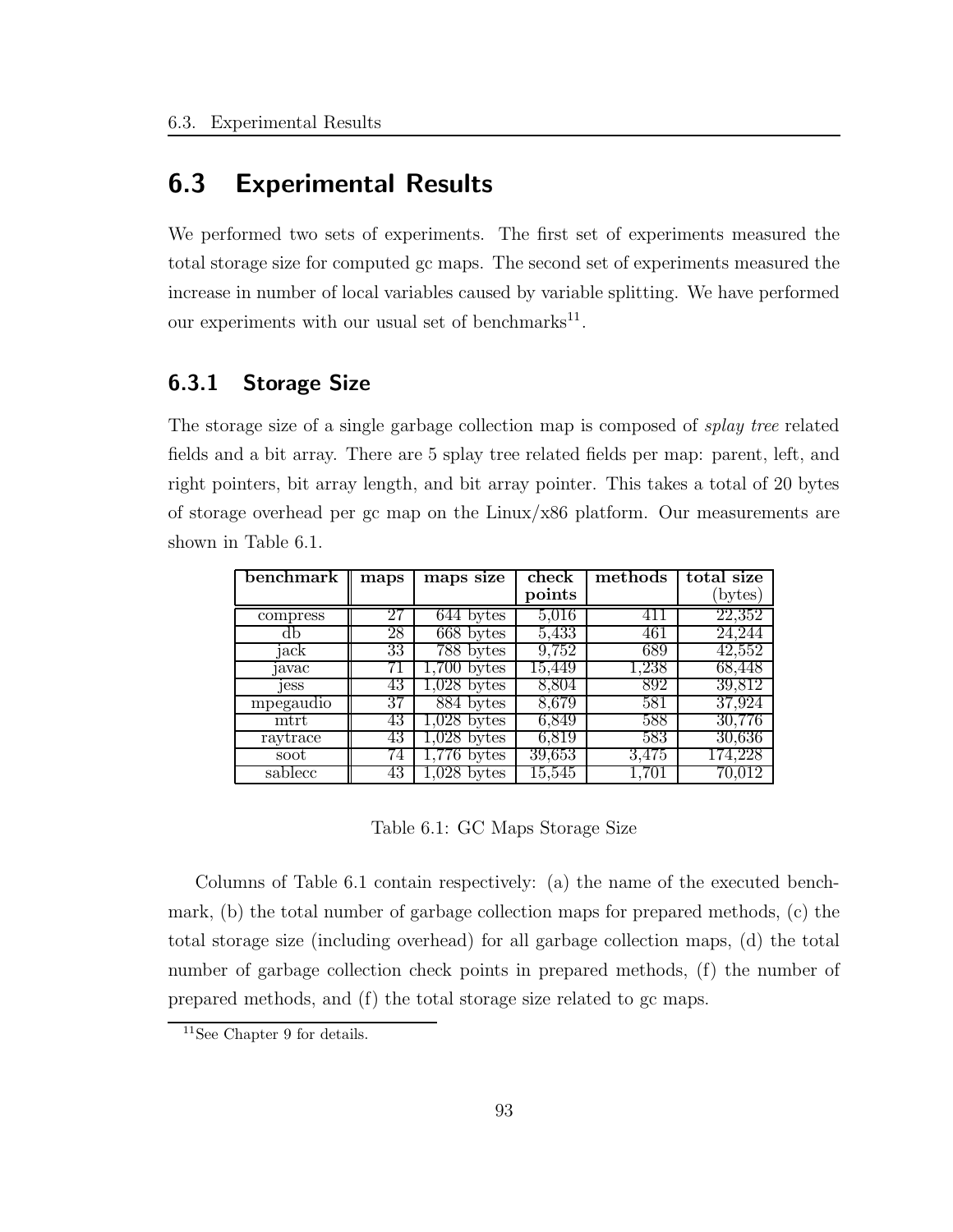The total size includes the size of gc maps, the size of a per check-point 32-bit pointer, and the size of a per method 32-bit integer.

#### **Discussion**

We were very pleasantly surprised by the small number of distinct garbage collection maps. Even in the biggest benchmark, Soot, which contains near 40,000 check points, a total of only 74 distinct maps are computed. The total storage space for these maps is less than 2Kb, most of which is memoization data structure overhead.

The following factors helped in reducing the number of distinct garbage collection maps. First, we do not compute check point specific maps for *local variables*, only method-specific maps. Also, local variable bit arrays are limited to formal parameters of methods; all non-parameter locals are grouped and a single integer is needed to map them.

Even the *total storage size* numbers are quite low. Most of this space is used to store a pointer to the gc map at  $|pc - 1|$ . For our biggest benchmark, the total storage size is only 170Kb.

Given the small number of distinct gc maps, the total storage could be dramatically reduced by using, at check points, a single byte of storage instead of a full pointer, indexing into a global table of gc maps (allowing for up to 255 maps + one value for overflow). The per method integer could also be stored using fewer bytes. Yet, we do not think any of this necessary, given the small total size of storage and the complexity of storing single bytes in aligned code arrays.

## 6.3.2 Number of Local Variables

In our second set of experiments, we measured the increase in the number of local variables. Our first results were unexpected; they indicated a reduction in the number of local variables, for many benchmarks. Suspecting a discrepancy in our code, we verified our code, but it seemed sound. This prompted us to investigate the problem. We quickly discovered the cause of the reduction in number of local variables: our algorithm gets rid of dead local variables.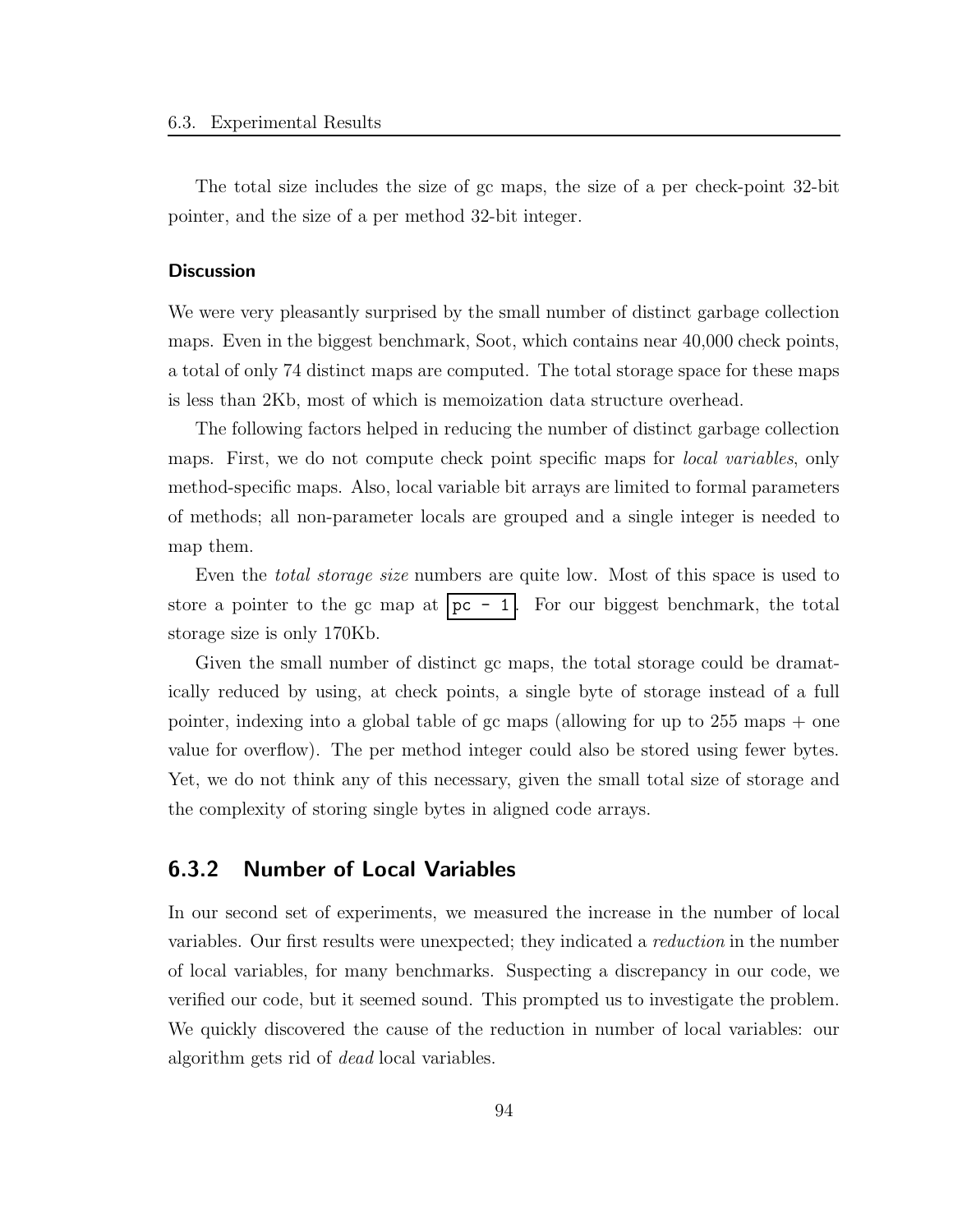In other words, some of the Java compilers used to compile the bytecode of our benchmarks and class libraries do emit bytecode which does not use all the local variables indicated by the *max-locals* value of the *code attribute* of methods. We used the *Jikes* [Jik] compiler for compiling the class libraries and the *Soot* and *SableCC* benchmarks. We do not know which compiler was used to compile the SPECjvm98 benchmarks.

So, we decided to also measure the increase in the number of live local variables. Our results are shown in Table 6.2.

| benchmark | bytecode locals | increase        | live locals | increase                   |
|-----------|-----------------|-----------------|-------------|----------------------------|
| compress  | 1,092           | $-0.6\%$        | 1,056       | $2.7\%$<br>29              |
| db        | 1,260           | $-0.7\%$<br>-9  | 1,212       | $\left(3.2\%\right)$<br>39 |
| jack      | 1.771           | $-0.3\%$<br>-6  | 1,703       | $[3.6\%]$<br>62            |
| avac      | 4,040           | $1.1\%$<br>44   | 3,750       | 334<br>$8.9\%$             |
| jess      | 2,225           | $0.1\%$<br>2    | 2,063       | $7.9\%$<br>164             |
| mpegaudio | 1,663           | $-0.7\%$<br>-11 | 1,606       | $2.8\%$<br>46              |
| mtrt      | $1{,}648$       | $-0.7\%$<br>-12 | $1,\!593$   | $[2.7\%]$<br>43            |
| raytrace  | 1,636           | $-0.7\%$<br>-12 | 1,582       | $2.7\%$<br>42              |
| soot      | $8{,}517$       | $(0.7\%)$<br>60 | 7,663       | $11.9\%$<br>914            |
| sablecc   | 3,711           | $0.5\%$<br>18   | 3,303       | 426<br>$12.9\%$            |

Table 6.2: Local Variable Count

Columns of Table 6.2 contain respectively: (a) the name of the executed benchmark, (b) the total number of local variables of prepared methods (before splitting), (c) the increase in local variables after splitting, expressed in absolute value and percentage, (d) the total number of live local variables of prepared methods (before splitting), and (c) the increase in live local variables after splitting, expressed in absolute value and percentage.

#### **Discussion**

While we think that Java compilers should be fixed not to generate *dead* local variables, a virtual machine must nonetheless execute verifiable bytecode generated by any compiler.

We expected an increase in the number of local variables, due to splitting. The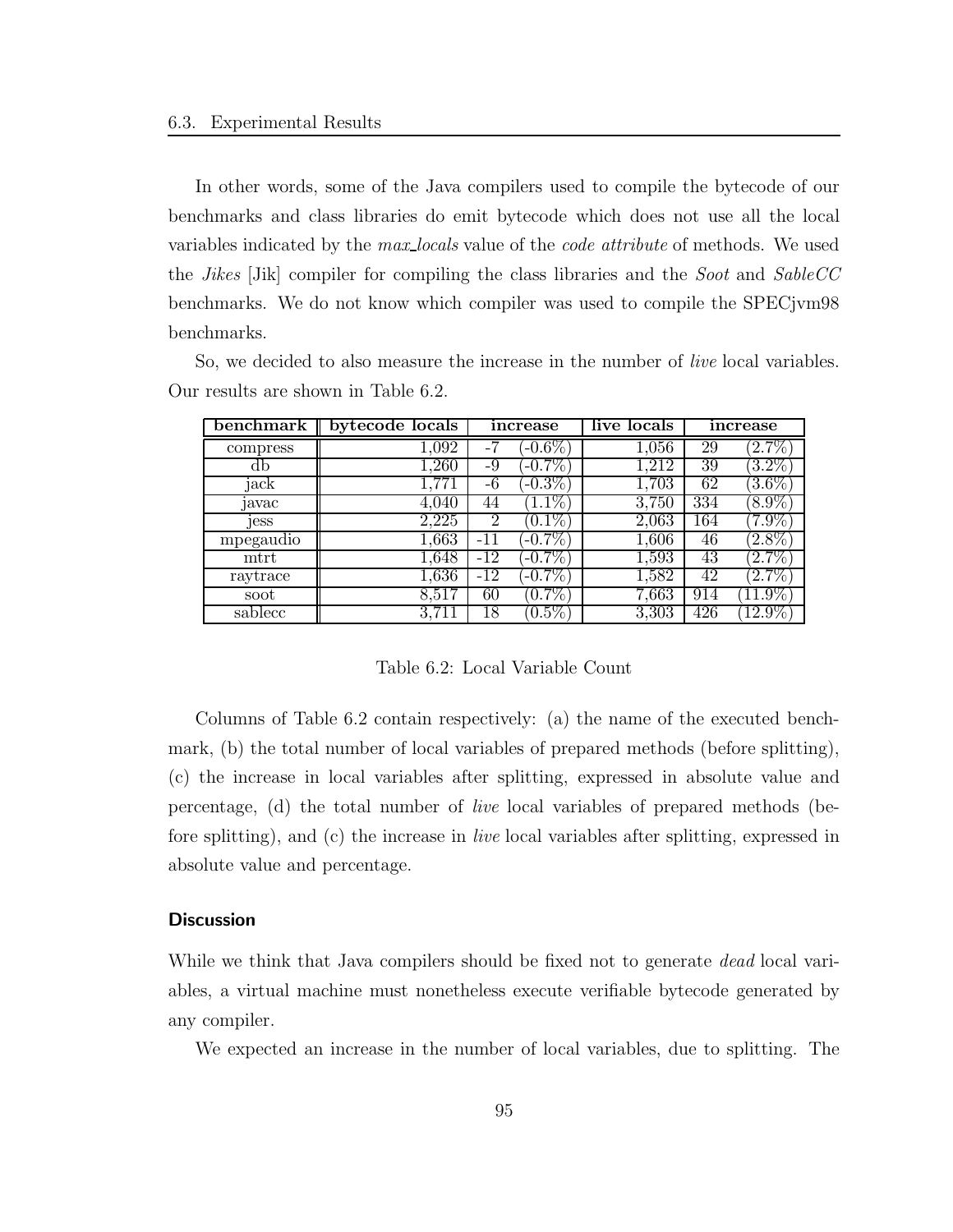raw result values (including dead variables) did not indicate a significant increase or reduction in the total number of variables.

We think that measurements on *live* variables are better indicators of the side effects of our proposed algorithm, as most modern virtual machines include just-intime compilers or adaptive optimizers that most likely ignore dead local variables.

So, when we measure the effect of splitting on live local variables, we notice a more significant increase in the number of local variables, as expected. In the bigger benchmarks, the increase reaches up to 13%.

The noticeable increase in number of local variables could be an important factor to consider before adopting our algorithm in a high-performance system, as more local variables could lead to higher register pressure. Furthermore, developers of high-performance systems likely have the resources to implement more complex gc map computation algorithms.

# 6.4 Related Work

There has been much research done on various technique for garbage collection. In [JL96], R. Jones and R. Lins review most of the literature on the subject. In this section, we simply review related work specifically on computing gc maps in the Java virtual machine.

In [ADM98], O. Agesen et al. introduced a data flow analysis over a reduced type lattice to compute stack maps and record local variable usage conflicts in subroutines. Their technique records precise conflict information:

- ref-uninit: The local variable holds a reference value in some call sequence, and is uninitialized on another.
- ref-nonref: The local variable holds a reference in some call sequence, and a non-reference value on another.
- ref-nonref-uninit: The local variable holds a reference in some call sequence, a non-reference value on another, and is uninitialized on another.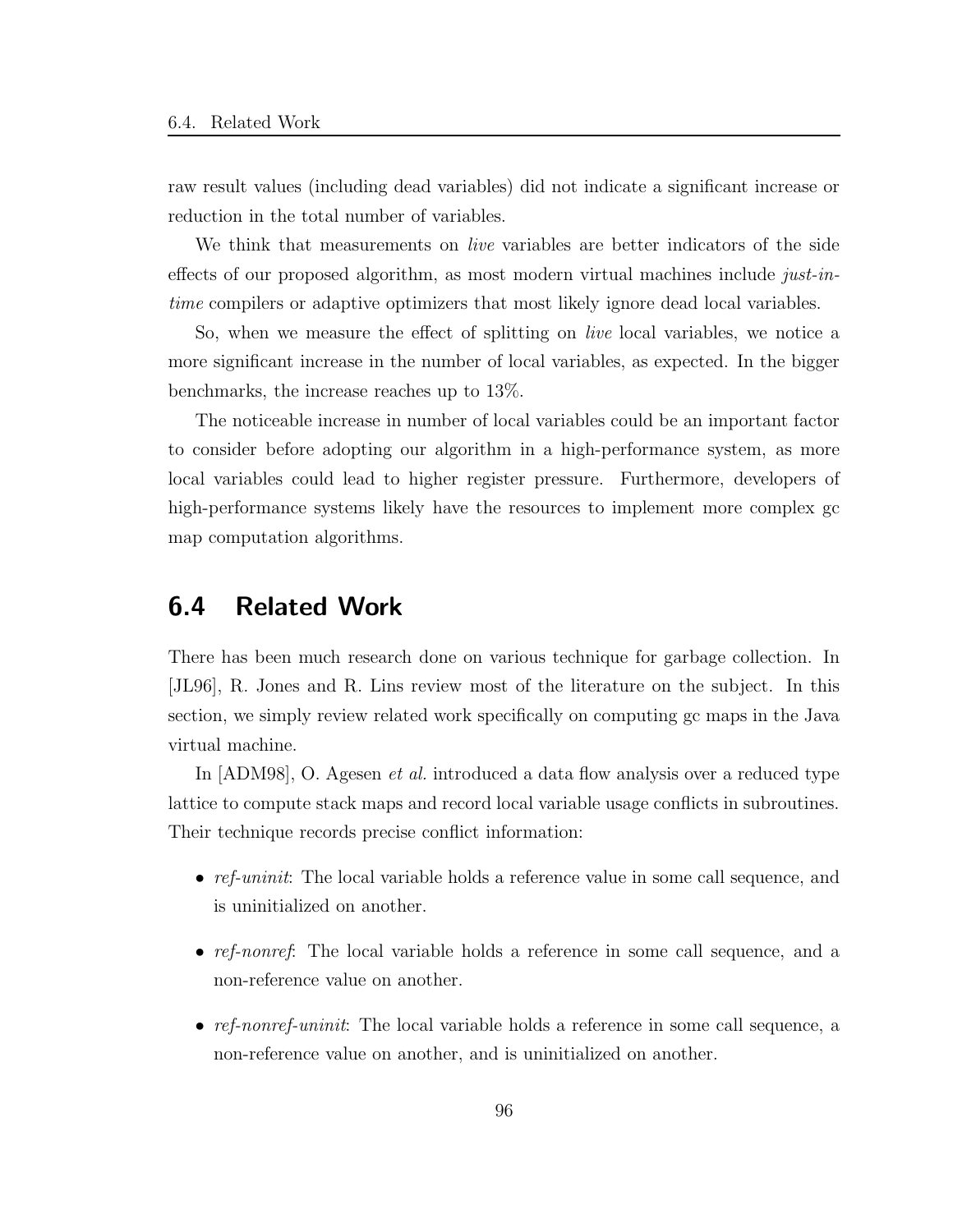Using this information, their technique then splits only those local variables involved in ref-nonref and ref-nonref-uninit conflicts. Also, the bytecode is modified to add null initialization to local variables involved in ref-uninit and ref-nonref-uninit conflicts. In the paper, O. Agesen *et al.* do not explicitly address the details of handling long and double types.

This technique is more precise than the technique introduced in this chapter as it minimizes the number of split local variables, and only initializes a subset of nonparameter reference local variables. But, on the other hand, this technique is more complex to implement, as it requires a full data-flow analysis, and it potentially requires more storage space for stack maps. Unfortunately, the paper does not report the total storage size related to stack maps. They did say that they do not compress (or memoize) stack maps.

Another interesting result of this paper, is that adding liveness analysis has no significant impact on the size of reachable objects in heap for most benchmarks. The only exception to this was in a benchmark specifically constructed to challenge garbage collectors.

In [SLC99], Stichnoth et al. introduce a technique to support garbage collection at every instruction, instead of at specific garbage collection check points. Their technique requires a full data flow analysis. They use an original technique to deal with the jsr/ret problem. Instead of splitting variables and rewriting the bytecode, they use a gc-time recursive recovery technique to deduce the type (and liveness) of variables. Their rationale for supporting garbage collection at every instruction is that it reduces latency in multi-threaded applications (yet they have not reported any timings to support this conjecture), and a simpler design for the virtual machine. We dispute both of these reasons, in the context of their technique.

We think that the latency of reaching a gc check point is negligible, as long as a checkpoint is present in every loop iteration. In [ADM98], O. Agesen computed that there is a gc check point every 7.9 bytecodes on average.

We also think that the difficulty of computing the type of variables at garbage collection time outweighs, by far, the difficulty of specializing back-branches in code arrays. The constant-time (per branch instruction) overhead of specializing branches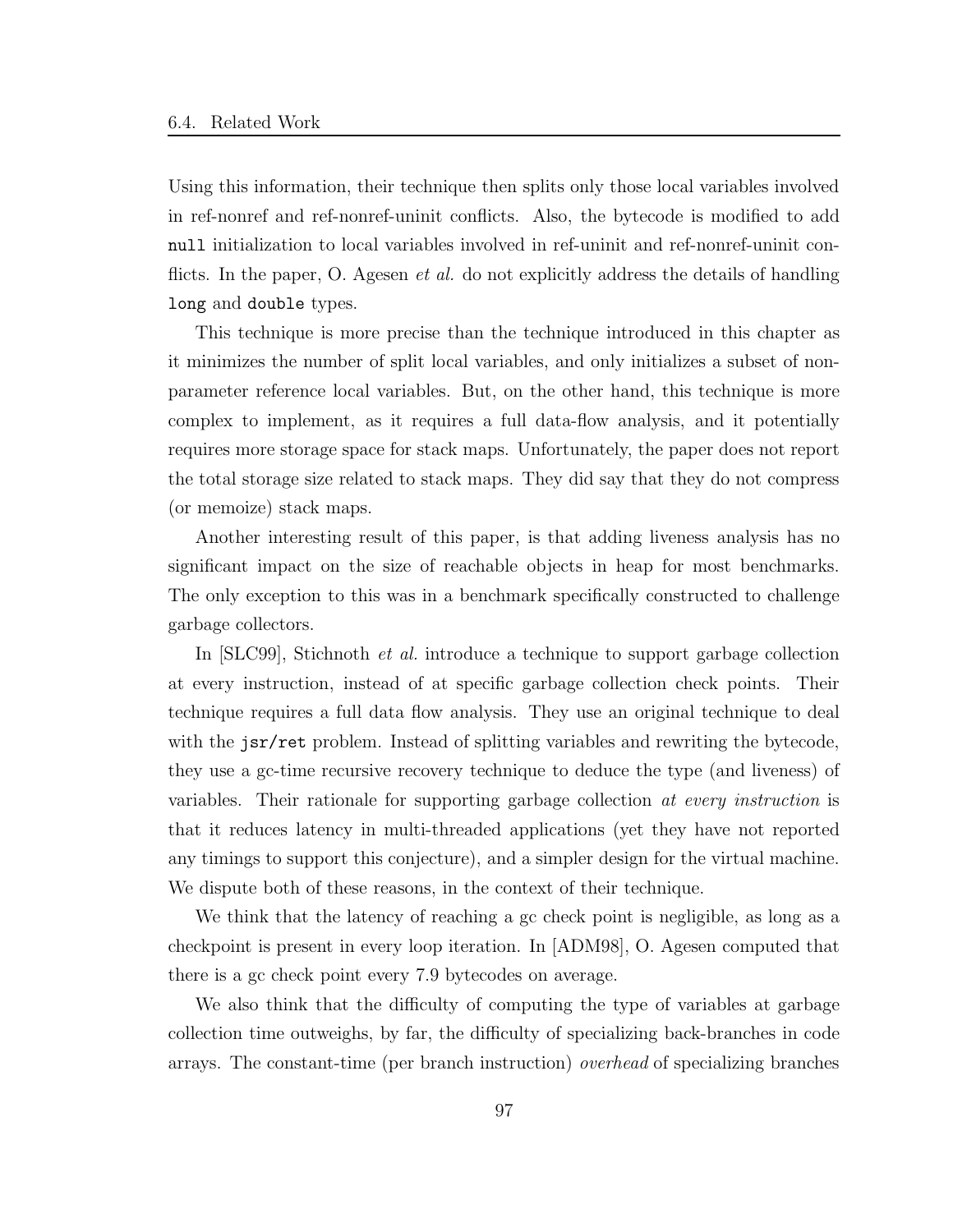is paid only once, at method preparation time, while the overhead of type recovery (linear worst case, in the size of method) must be paid at every garbage collection.

This paper also proposes a rather complex encoding of gc maps to compress them. This compression uses Huffman encoding to store the delta of each instruction, and uses *sequential bit streams* to store gc maps, so that no bit is wasted. All this encoding increases the complexity of garbage collection, as bit streams must be decoded for each inspected method frame on the Java stack.

Interestingly, the paper reports absolute values for the size of compressed gc maps. Specifically, it reports a total size of 22,920 bytes for the compress benchmark (compared to 22,352 in SableVM) and 93,385 bytes for the javac benchmark (compared to 68,448 bytes in *SableVM*). It should be noted that  $SableVM$ 's gc maps are accessed in constant time using a pointer at  $pc - 1$  which accounts for most of the total storage space. The storage size for gc maps alone, in SableVM, is less than 2Kb for the javac benchmark. In contrast, using Stichnoth's technique, retrieving a gc map is a complex, non-constant-time operation.

# 6.5 Conclusions

In this chapter we have introduced a simple and effective technique to compute spaceefficient gc maps. By assuming that it is fed *verifiable* bytecode, the algorithm performs a simple analysis of bytecode to compute stack maps and split local variables according to their usage. Storage space is reduced by reordering local variables in methods, and using a single local variable map per method.

This technique is best suited to simpler virtual machines, and might not be appropriate for more complex high-performance virtual machines, unless additional analysis is done to reduce initialization overhead and local variable splitting (using an analysis similar to [ADM98]).

Our experimental results show that the number of distinct gc maps computed by our algorithm is very low. In our biggest benchmark, which has near 40,000 check points and 3,475 methods, only 74 distinct bit maps were necessary.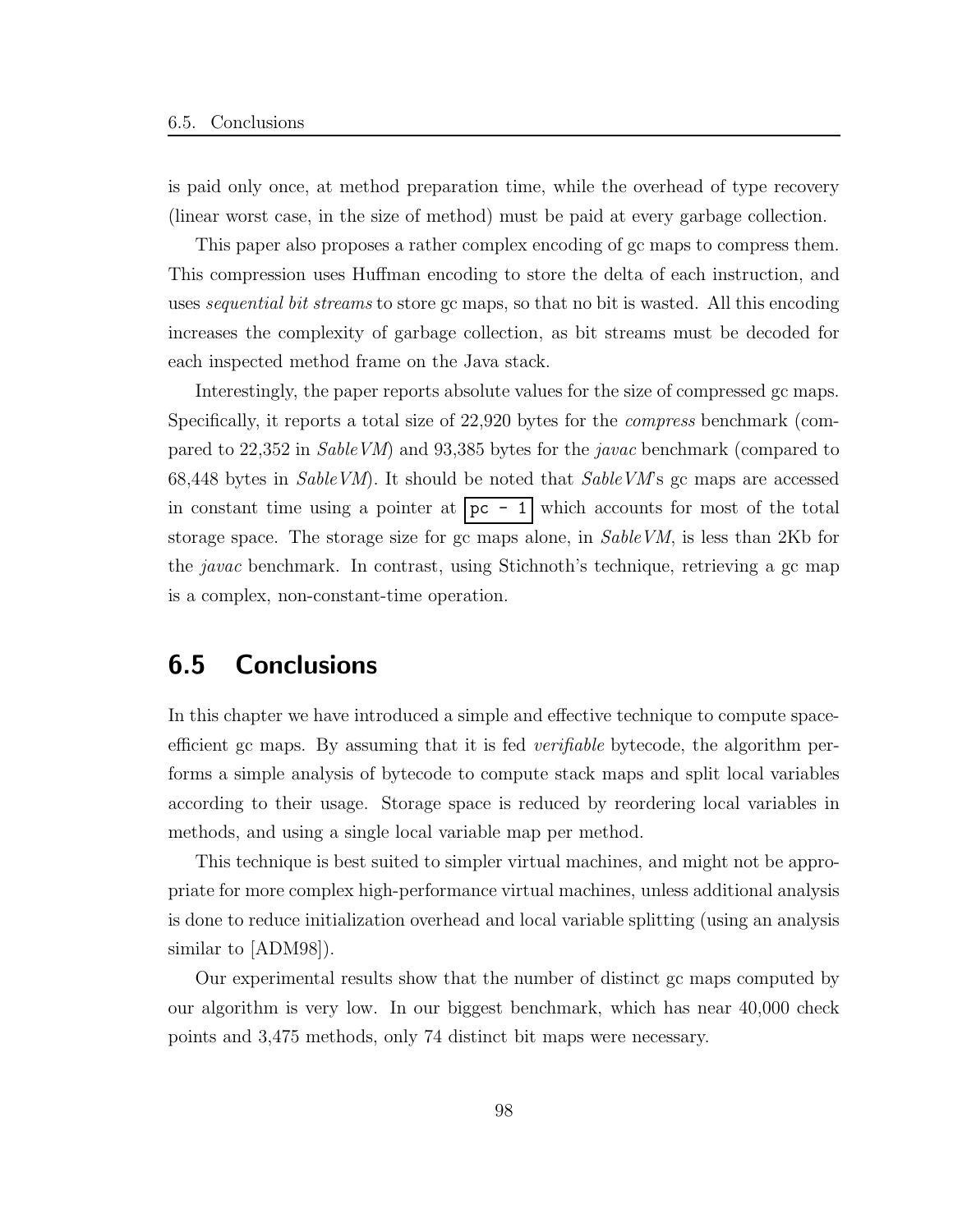# Chapter 7 Spin-Lock-Free Thin Locks

The Java virtual machine, in collaboration with the standard libraries, provides a multi-threaded execution environment to Java programs. Synchronization between threads is provided through recursive mutual-exclusive locks (called monitors in the Java virtual machine specification [LY99]). The bytecode instruction set specifically includes the MONITORENTER and MONITOREXIT instructions which respectively acquire and release a lock. Also, methods can be declared synchronized, causing the virtual machine to automatically acquire a lock on method entry and release it on method exit. Locks are associated with object instances; more precisely, every object instance has its own lock which can be acquired and released by running threads.

Most of the Java standard library classes and methods are thread-safe. In other words, these classes and methods make an extensive use of synchronization to protect internal data in multi-threaded programs.

To fully implement the semantics of the recursive locks of Java, a naive implementation would include a POSIX mutex, a POSIX condition variable and an integer recursion count into every object instance. This would add at least three words to every object instance. To significantly reduce this overhead, early Java virtual machine implementations used a global hash table to store lazily-created locks. On every lock and unlock operation, the global hash table is accessed to retrieve the lock associated with the object instance under synchronization. To preserve the integrity of the hash table, a global lock must be acquired and released on every access. This global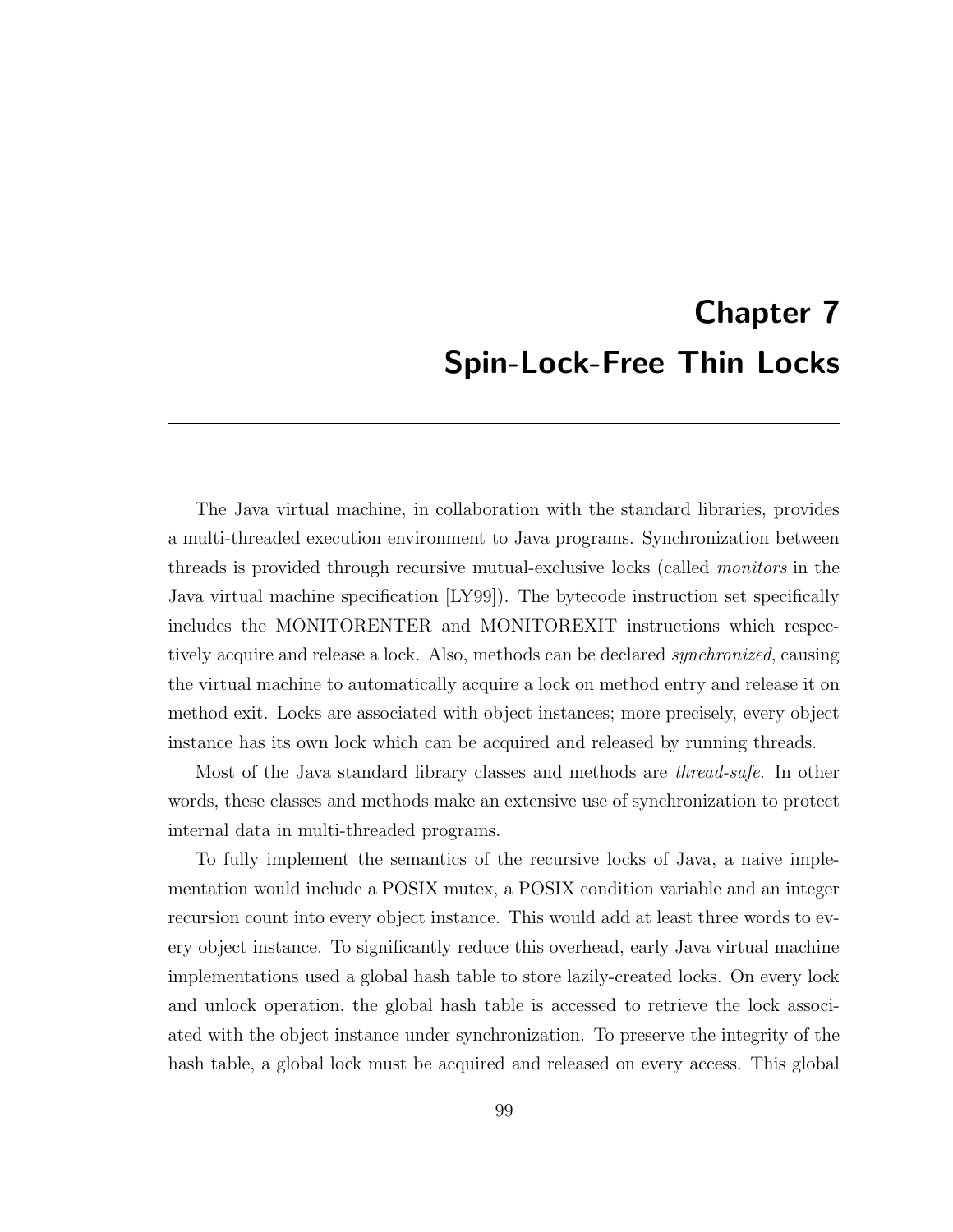synchronization causes significant execution overhead.

To improve the efficiency of the lock and unlock operations, various approaches were developed, such as the use of thread-local lock caches to reduce the number of costly global synchronization operations. In 1998, a very elegant algorithm was introduced by D. Bacon (and then improved by T. Onodera), to eliminate the need for a global hash table. Its main idea is to add a bimodal lock word in every object instance. The two modes of a lock are: thin and fat. In the thin mode, no additional storage is required for the lock. In the fat mode, the lock word contains the address of a full lock structure (mutex, condition variable and recursion count)<sup>1</sup>. The state of the lock word is indicated by its most significant bit; when this bit is set, the lock word is in the fat mode.

In this chapter we introduce an improvement to Onodera's bimodal field locking algorithm [OK99], which is a modified version of Bacon's thin lock algorithm [BKMS98] without busy-wait transitions from thin to fat mode.

This chapter is structured as follows. In Section 7.1 we discuss the related work, namely Bacon and Onodera's algorithms. In Section 7.2, we introduce our improvements to eliminate Bacon's algorithm busy-wait without adding storage overhead to object instances as does Onodera's solution. Finally, in Section 7.3, we present our conclusions.

# 7.1 Thin Locks

## 7.1.1 Bacon Algorithm

Bacon's thin lock algorithm can be summarized as follows. Each object instance has a one word lock in its header<sup>2</sup>. To acquire the lock of an object, a thread uses the compare-and-swap atomic operation to compare the current lock value to zero, and replace it with its thread identifier. If the lock value isn't zero, this means that either

<sup>&</sup>lt;sup>1</sup>More precisely, the lock word includes the index in some data structure of the full lock, as not enough bits are available in the lock word to store an address.

<sup>2</sup>This is a simplified explanation of the algorithm. In reality, only 24 bits of that word are used for locking on 32 bit systems. 8 bits remain free for other uses. Refer to [BKMS98] for details.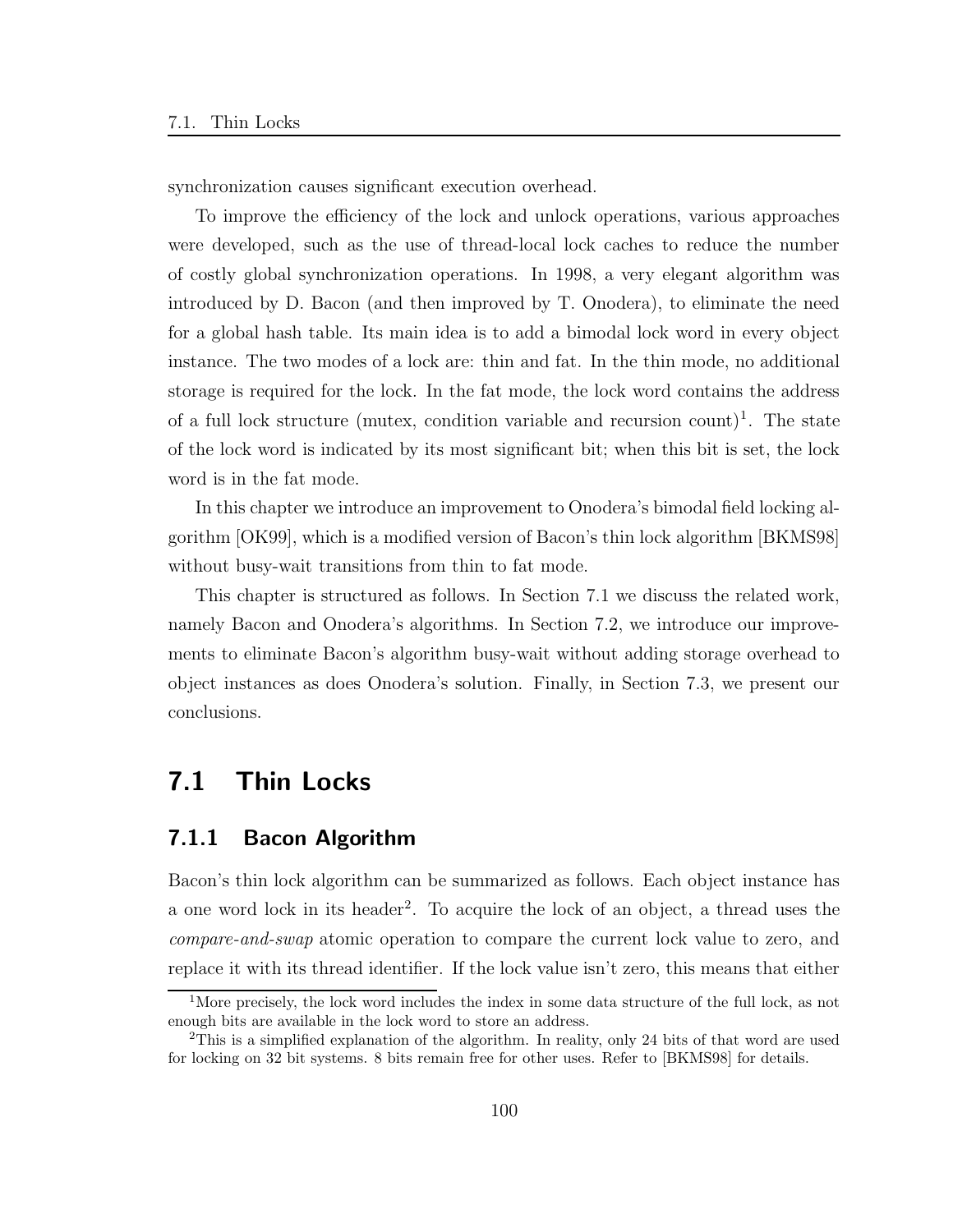the lock is already inflated, in which case a normal locking procedure is applied, or the lock is thin and is already acquired by some thread. In the latter case, if the owning thread is the current one, a nesting count (in the lock word) is increased. If the owning thread is not the current one, then there is contention, and Bacon's version of the algorithm busy-waits, spinning until it acquires the lock. When the lock is finally acquired, it is inflated<sup>3</sup>. Unlocking non-inflated locks is simple. On each unlock operation, the nesting count is decreased. When it reaches 0, the lock word is replaced by zero, releasing the lock.

The advantages of this algorithm are that a single atomic operation is needed to acquire a thin lock in absence of contention, and more importantly, no atomic operation is required to unlock an object<sup>4</sup>.

#### Performance Improvements

Due to the thread-safe nature of the Java libraries, even single-threaded Java applications may spend a significant portion of their execution time performing useless synchronization. In [BKMS98], Bacon measured that replacing a normal heavy-weight implementation of Java monitors by thin-locks yields a median speedup of 1.22 and a maximum speedup of 1.7 on a set of *real programs*, which is a significant performance improvement.

### 7.1.2 Onodera's Proposed Improvement

Onodera proposed a technique to eliminate the busy wait in case of contention on a thin lock, using a single additional bit in each object instance. The role of this contention bit is to indicate that some other thread is waiting to acquire the current thin lock. Onodera's algorithm differs from the Bacon's algorithm at two points. First, when a thread fails to acquire a thin lock (because of contention), it acquires a fat monitor for the object, sets the contention bit, checks that the thin lock was not

<sup>&</sup>lt;sup>3</sup>The lock is inflated so that future contention on the same lock won't cause busy wait.

<sup>&</sup>lt;sup>4</sup>Unlike Agesen's *meta-lock* algorithm [ADG<sup>+99]</sup> which requires an atomic operation for unlocking objects.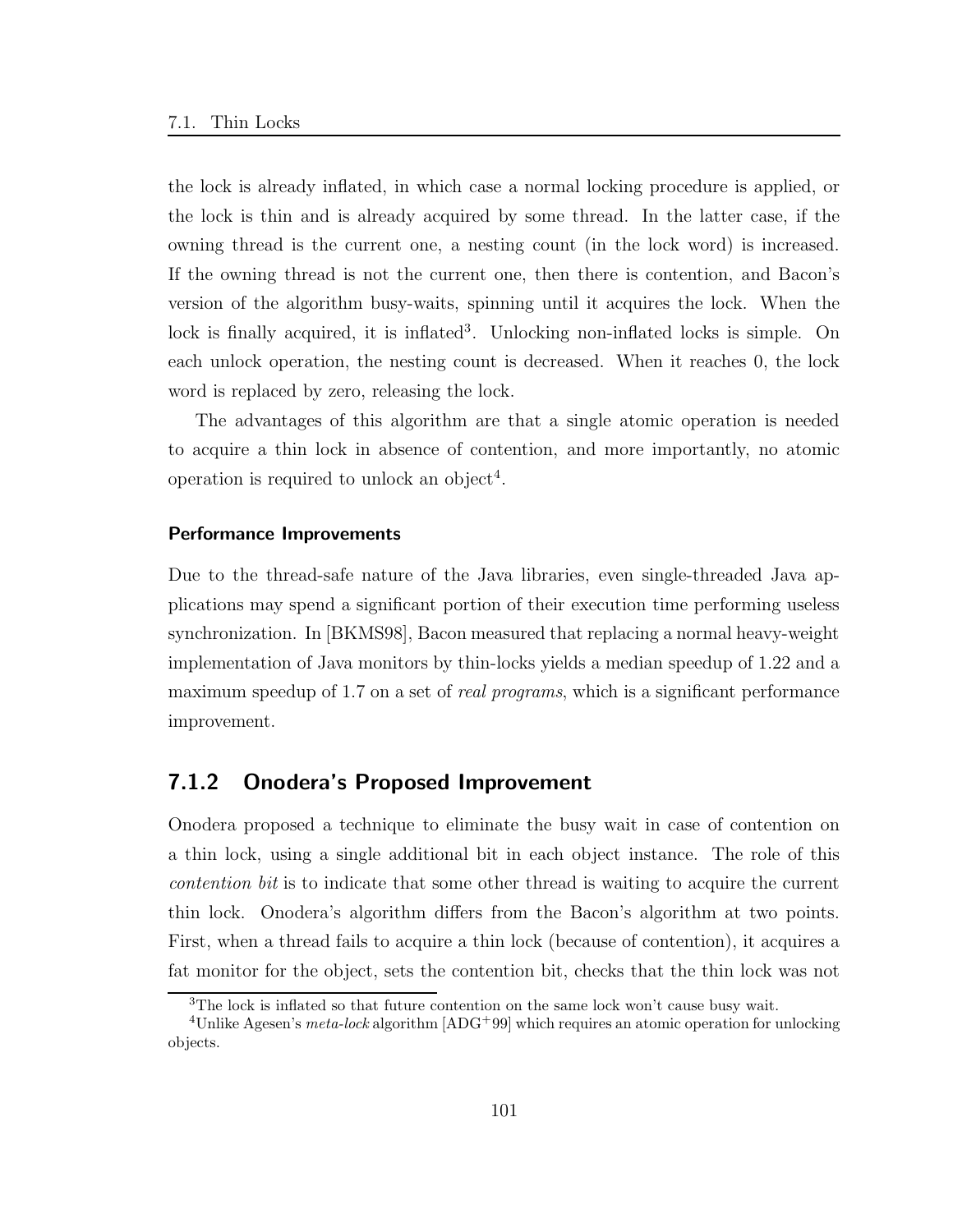released, then puts itself in a waiting state. Second, when a thin lock is released (e.g. lock word is replaced by zero), the releasing thread checks the contention bit. If it is set, it inflates the lock, and notifies all waiting threads<sup>5</sup>.

#### An Expensive Bit

The overhead of Onodera's algorithm over Bacon's is the contention bit test on unlocking, a fairly simple operation, and the one bit per object instance. This bit has the following restriction: it must not reside within the lock word. This is a problem.

It is important to keep the per-object space overhead as low as possible, as Java programs tend to allocate many small objects. It is now common practice to use 2 word headers in object instances; one word for the virtual pointer, and the second for the lock and other information. The contention bit cannot reside in either of these two words (putting this bit in the virtual table pointer word would add execution overhead to method invocation, field access, and any other operations dereferencing this pointer). As objects need to be aligned on a word multiple for the atomic operation to work, this one bit overhead might well translate into a whole word overhead for small objects. Furthermore, it is likely that the placement of this bit will be highly type dependent, which complicates the unlocking test.

# 7.2 Eliminating Busy-Wait Without Inflating Objects

Our solution to the expensive bit problem is to put the contention bit in the thread structure, instead of in the object instance. This simple modification has the advantage of eliminating the per-object overhead while maintaining the key properties of the algorithm, namely, fast thin lock acquisition with a single atomic operation, fast thin lock unlocking without atomic operations, and no busy-wait in case of contention.

To achieve the desired result, we modify Onodera's algorithm as follows. In SableVM, each thread has a related data structure containing various information,

<sup>5</sup>This is a simplified description. Please refer to the original paper [OK99] for details.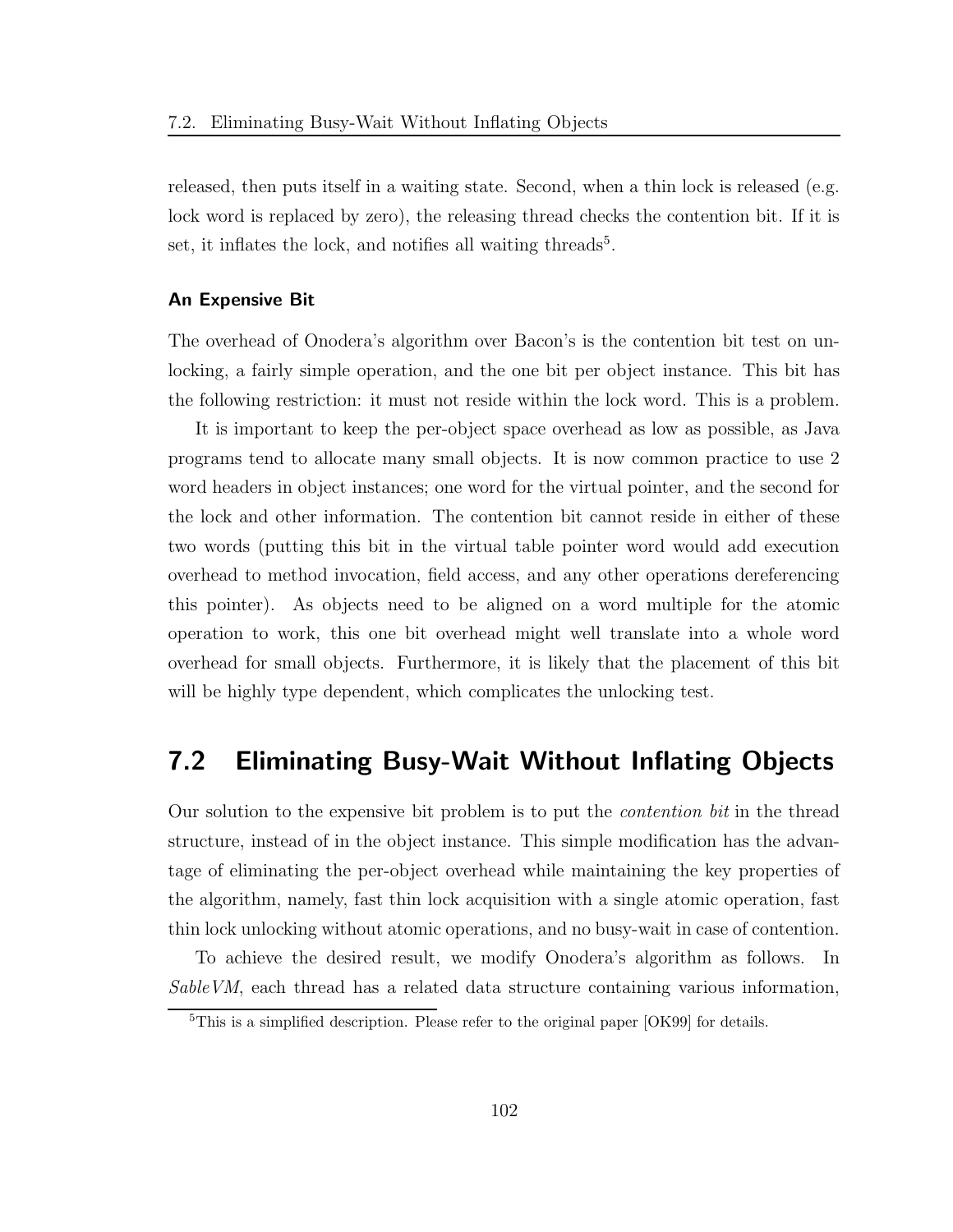like stack information and exception status. In this structure, we add (a) the contention bit, (b) a *contention lock*<sup>6</sup>, and (c) a linked list of (waiting thread, object) tuples. Then we modify the lock and unlock operation as described in the following two subsections.

### 7.2.1 Modifications to the Lock Operation

The lock operation is only modified in the case of contention on a thin lock.

When a thread  $x_t$  fails to acquire a thin lock on object  $z_o$  due to contention (because thread  $y_t$  already owns the thin lock), then (1) thread  $x_t$  acquires the contention lock of the owning thread  $(y_t)$ , and  $(2)$  sets the contention bit of thread  $y_t$ , then  $(3)$ checks that the lock of object  $z_o$  is still thin and owned by thread  $y_t$ . If the check fails, (4a) the contention bit is restored to its initial value, the contention lock is released and the lock operation is repeated. If the check succeeds, (4b) the tuple  $(x_t,$  $(z_0)$  is added to the linked list of thread  $y_t$ , then thread  $x_t$  is put in the waiting state, releasing the contention lock of thread  $y_t$ . Later, when thread  $x_t$  wakes up (because it was signalled), it repeats the lock operation<sup>7</sup> .

## 7.2.2 Modifications to the Unlock Operation

The unlock operation is modified to check the contention bit of the currently executing thread. This check is only done when a lock is actually released (as locks are recursive), after releasing the lock.

When the lock of object  $b<sub>o</sub>$  is released by thread  $y<sub>t</sub>$ , and if the contention bit of thread  $y_t$  is set, then (1) thread  $y_t$  acquires its own contention lock, and (2) iterates over all the elements of its tuple linked list. For each tuple  $(x_t, z_o)$ , if  $(z_0 = b_o)$ , thread  $x_t$  is simply signalled. If  $(z_0 \neq b_0)$ , the lock of object  $z_0$  is inflated<sup>8</sup> (if it is

<sup>&</sup>lt;sup>6</sup>The contention lock is a simple non-recursive mutex.

<sup>&</sup>lt;sup>7</sup>After releasing the contention lock of thread  $y_t$  that was automatically re-acquired on wake-up due to POSIX thread semantics.

<sup>&</sup>lt;sup>8</sup>Notice that thread  $y_t$  necessarily owns the lock of object  $z_o$ , as only one lock (the lock of  $b_o$ ) has been released by thread  $y_t$  since it last cleared its contention bit and emptied its tuple list.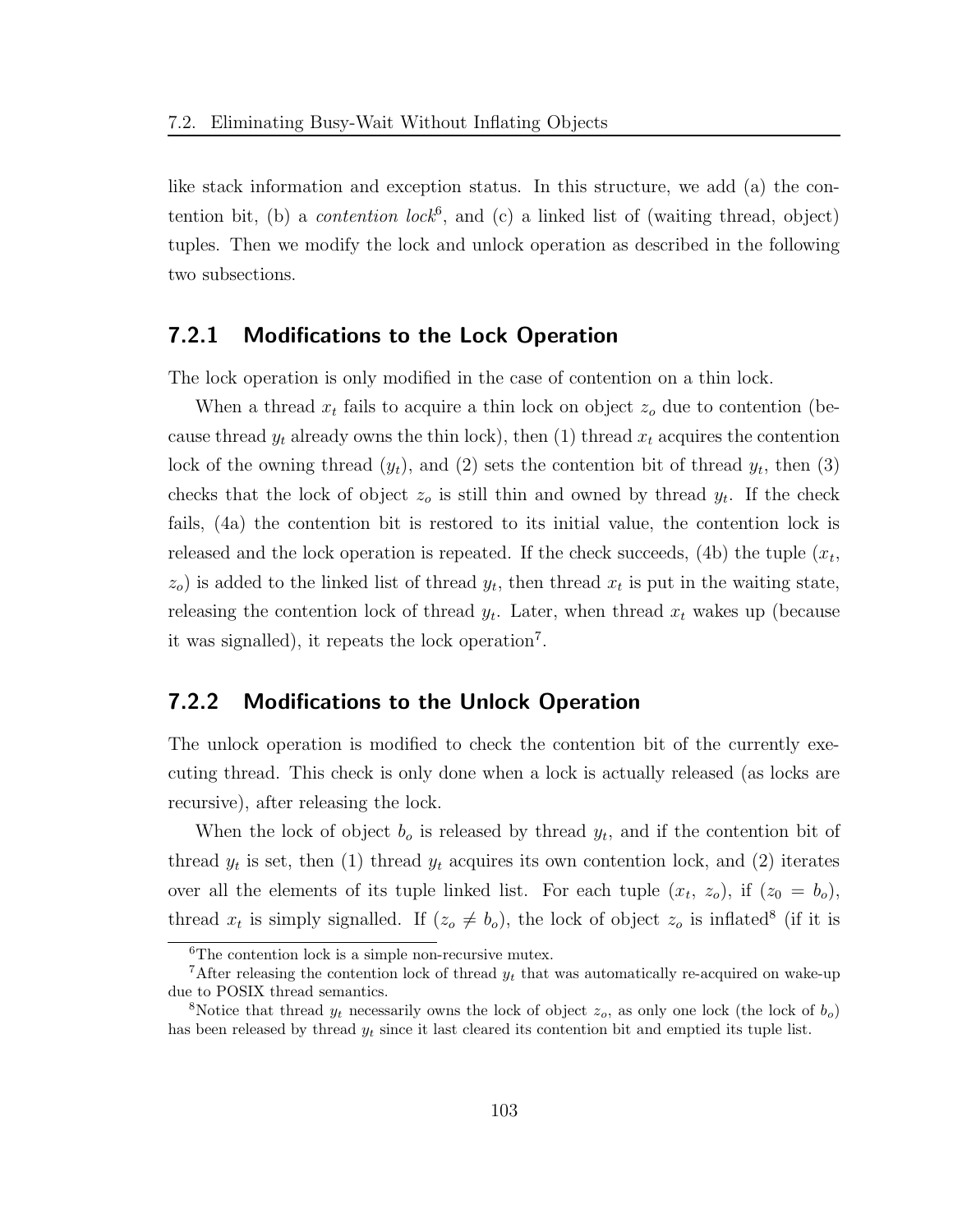thin), then thread  $x_t$  is signalled. Finally, (3) thread  $y_t$  empties its tuple linked list, clears its contention bit, and releases its contention lock.

## 7.2.3 Explanations

Our technique is best explained using an example of two threads T1 and T2 executing the program segments in Figure 7.1. We assume that T1 has succeeded at acquiring the thin lock of both o1 and o2 (and still owns them) and that T2 tries to acquire the lock of o1. As it is already owned by  $T1$ , there is contention<sup>9</sup>.

| Thread 1                                                                                    | Thread 2                                               |
|---------------------------------------------------------------------------------------------|--------------------------------------------------------|
| synchronized (o1)<br>synchronized (o2)<br>$\cdots$<br>$/*$ execution point $*/$<br>$\cdots$ | $\cdots$<br>/* execution point */<br>synchronized (o1) |

Figure 7.1: Contention Example

The goal of our algorithm is to avoid busy-wait in such a situation. Our strategy is to try to put T2 to sleep while making sure it will be awaked by the thread owning o1 when either o1 is unlocked or it is inflated.

To avoid any possible deadlock on thread contention locks, our algorithm was designed so that a thread never acquires more than a single thread contention lock at any time.

#### Going to Sleep Safely

We want to put T2 to sleep on the contention lock of the current owning thread of o1, which is T1. This will be safe if we can guarantee that T1 will effectively awake T2

 $9$ To simplify the text, we will say o1 instead of the lock of o1.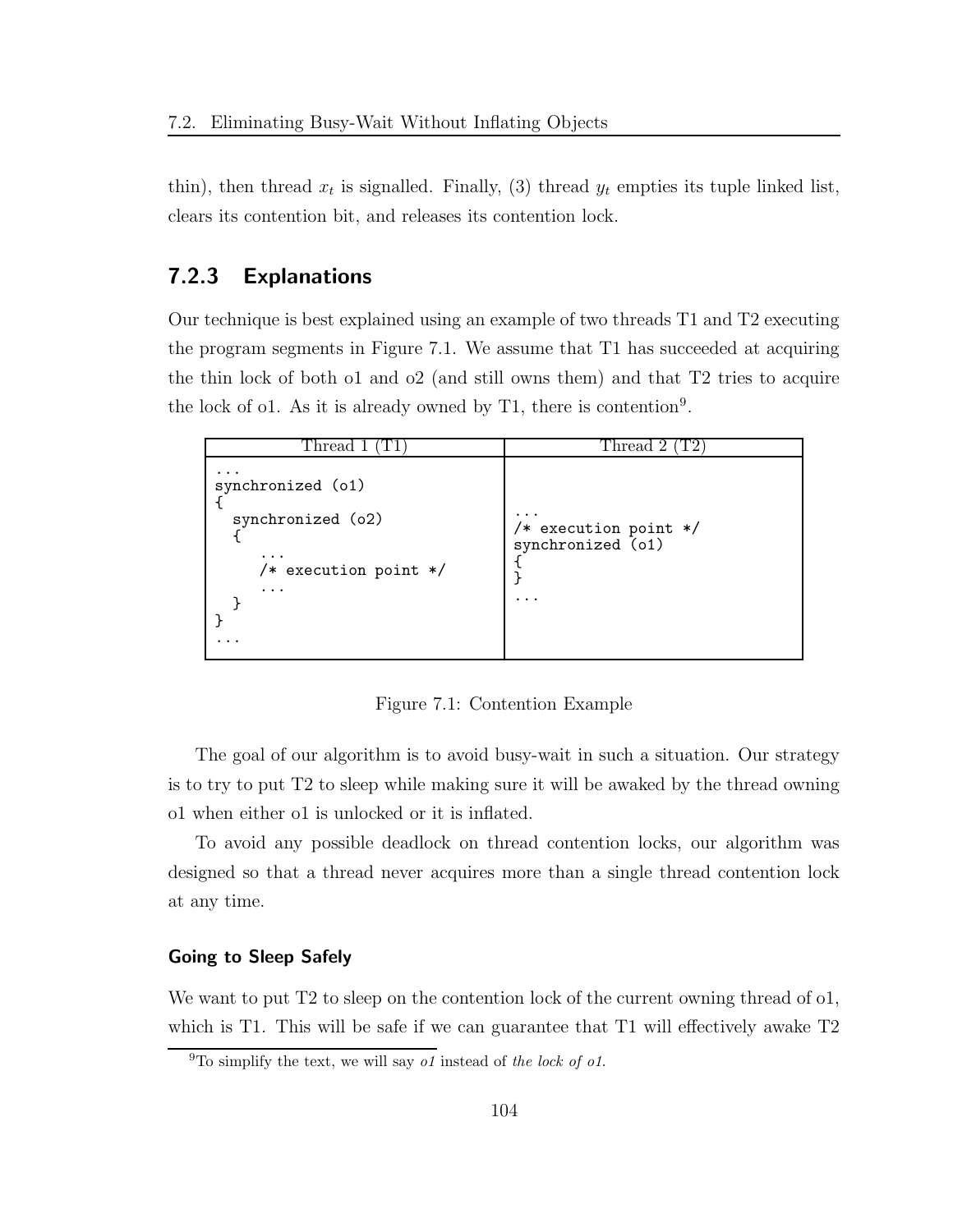when releasing or inflating o1. To make sure this happens, T2 acquires the contention lock of T1 and sets its contention bit, then it verifies that T1 still owns o1. If T1 does effectively still own o1, then we are assured that it will see a raised contention bit when it later unlocks or inflates o1, thus T2 can safely go to sleep on the contention lock of T1. If T1 is not the owner anymore, T2 undoes all modifications and repeats the process with the new owning thread of o1.

One could argue that T2 could end up chasing other threads, but this will only happen if the scheduling priority of T2 was low enough to let the other threads have enough time to acquire o1, do their work and release o1 before T2 has time to set the contention bit and check the thin lock. If this is the case, then the priority of T2 is low enough as not to starve the system.

#### Awaking Other Threads

The second part of our algorithm consists of awaking other threads when a lock is released or inflated.

Our design goal is to keep the unlocking code as simple as possible, to minimize overhead in the frequently executed unlock operation.

When a thread T1 releases a lock o2, it checks its own thread contention bit. If it is unset, T1 resumes normal execution, as no other thread is sleeping on its contention lock. If it is set, T1 acquires its own contention lock, then (a) awakes all other threads waiting on o2 and (2) inflates all other locks under contention and currently owned by T1 (such as o1 in our example), and awakes all threads waiting on these locks. Finally, T1 resets its contention bit and releases the contention lock and resumes normal execution.

Why not awake a single thread waiting on o2, instead of all of them? Because, in order for our algorithm to work, the other waiting threads must sleep on the contention lock of the thread owning o2. As these threads are currently sleeping on the contention lock of T1, and T1 is not the owner of o2 anymore, they must be awaked so that they can go to sleep on the contention lock of the new owner of o2.

Why inflate other locks than o2? Because, if T1 did not inflate them, it would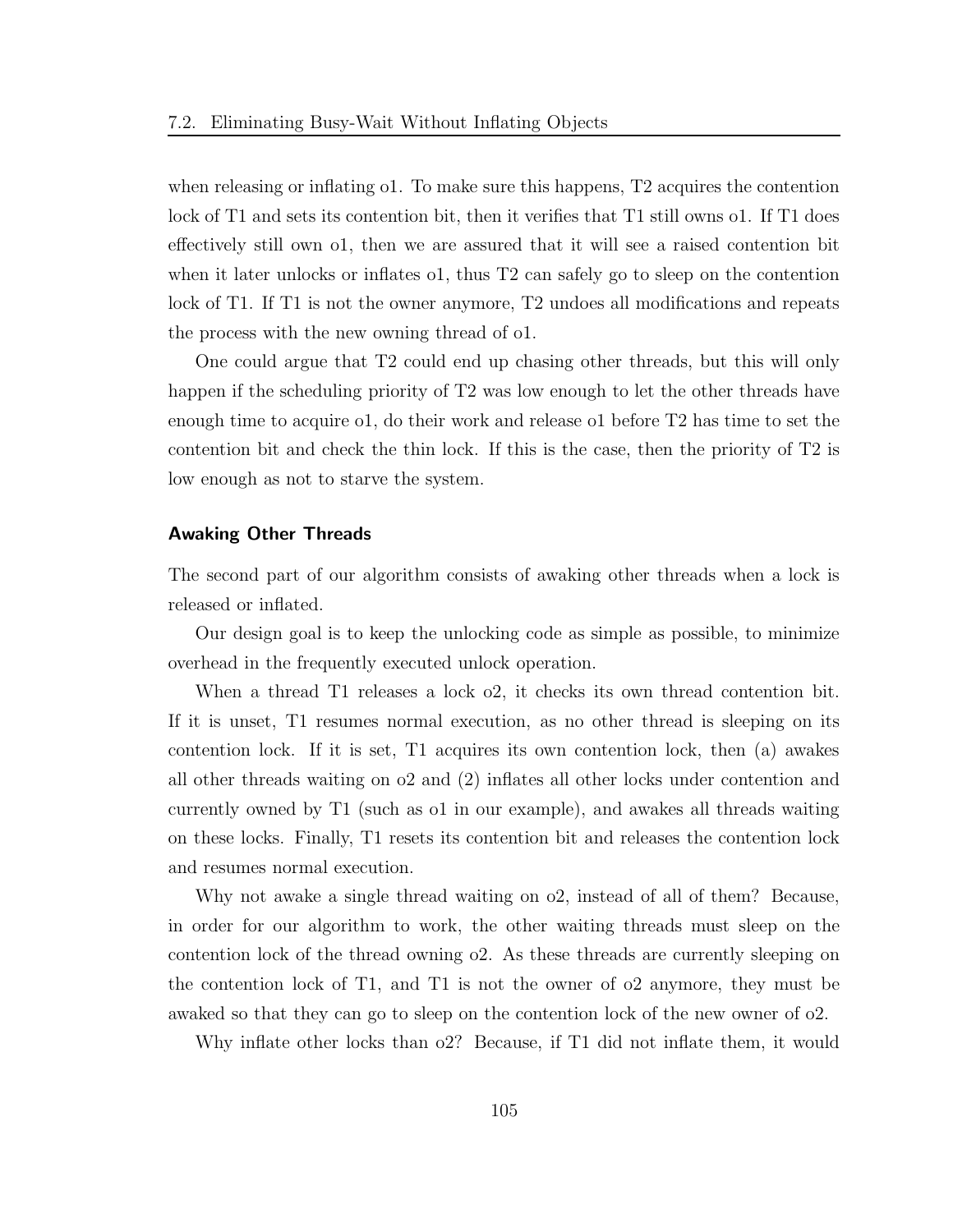have to keep its contention bit raised, causing higher overhead to all unlock operations on T1 as long as contention exists on a thin lock owned by T1.

Note that T1 owns its contention lock at the time it resets its contention bit. This ensures that no other thread will modify it concurrently.

# 7.3 Conclusions

The technique introduced in this chapter aims to solve a specific problem in an otherwise elegant existing technique for efficiently locking and unlocking objects in a Java virtual machine. The technique might seem relatively simple, yet it has a significant impact on a virtual machine robustness in multi-threaded environments, by preventing spin-locking on contention. An earlier solution had been proposed, but it came at a high cost in object storage space, potentially adding a complete word to object instances. Our solution elegantly avoids object instance inflation by using thread-specific storage for contention-related data structures.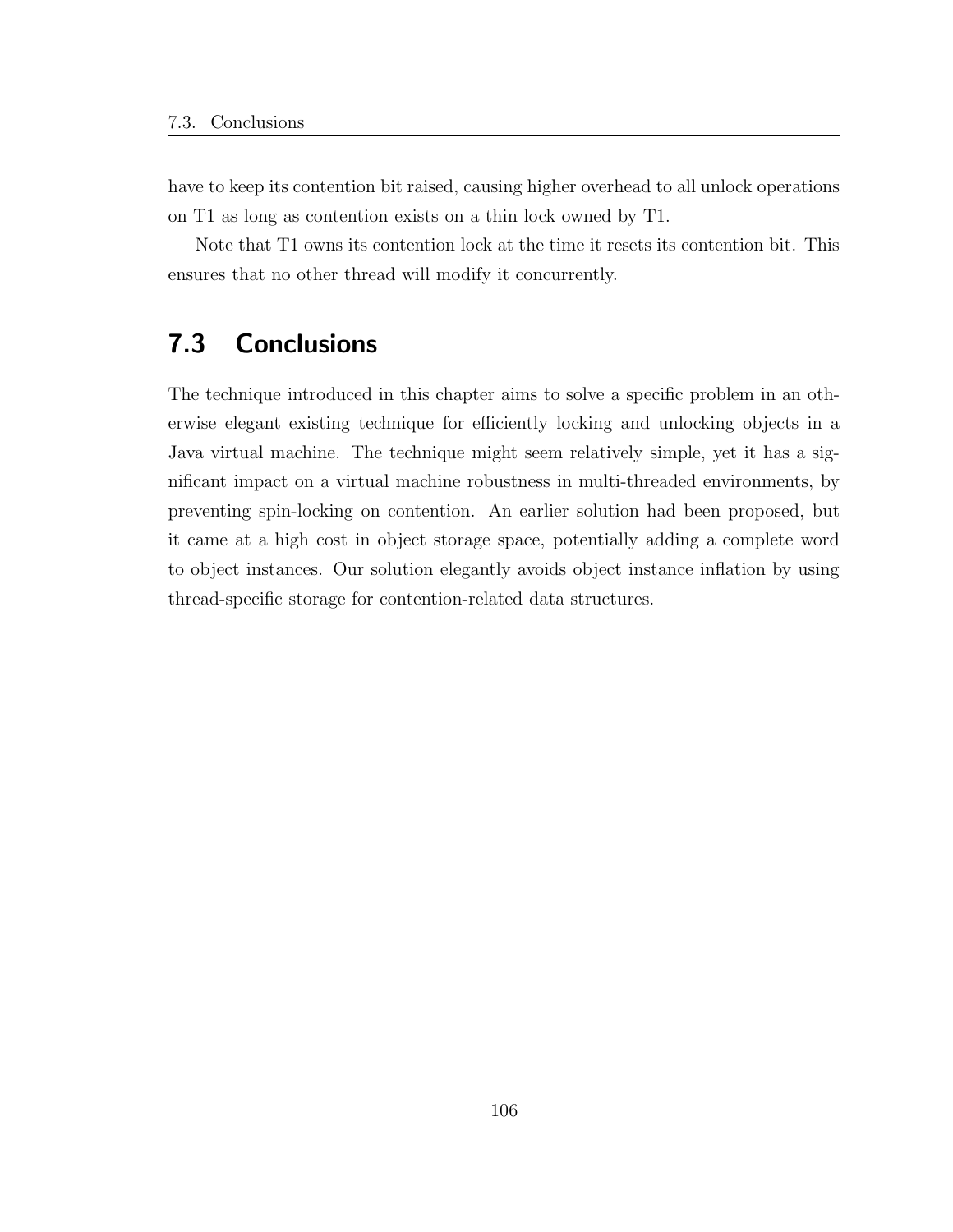# Chapter 8 Portability and Extensibility

In this chapter we discuss the various technical aspects of the *SableVM* framework. In particular, we discuss the issues related to portability and extensibility of *SableVM*.

# 8.1 Portability of SableVM

In order to write a highly portable virtual machine, we had to be very careful in our usage of the ISO C language. In particular, we avoided all language features with *implementation-defined*, *undefined* or *unspecified* behavior  $[SAI+90]$ . But unfortunately, efficiently implementing some Java features do require using a few system dependent features.

We discuss how we isolated all system specific features, then discuss some required architecture-level features and state some limitations of the current implementation.

## 8.1.1 System-Specific Files

All system-specific code is isolated in three specific files of *SableVM*. These files are:

```
src/libsablevm/include/jni_system_specific.h
src/libsablevm/system.h
src/libsablevm/system.c
```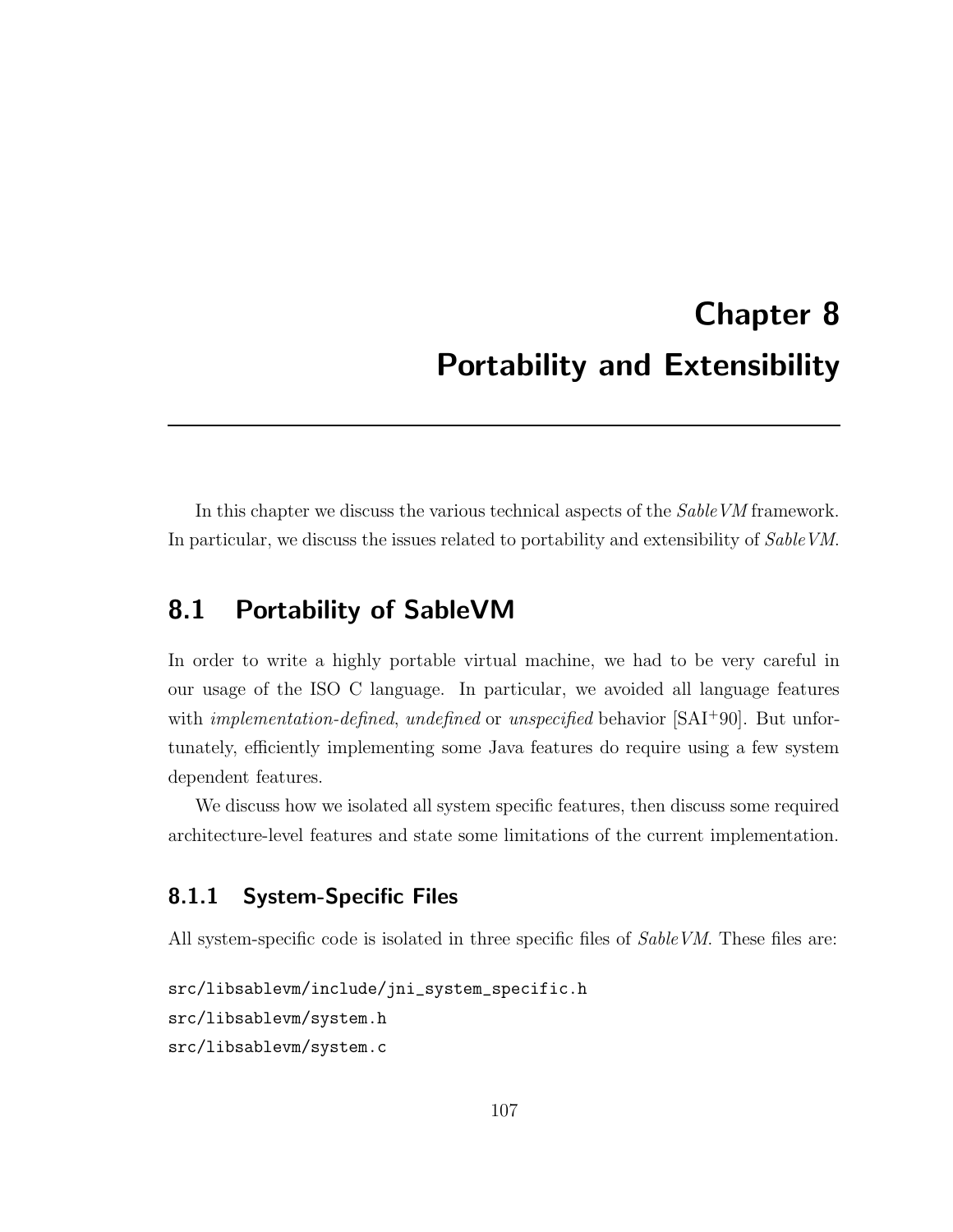They contain the definitions for size-specific integer and floating-point types, as well as functions to retrieve and set platform-specific header bits (lock-word) of object instances. They also contain the only two inline assembly functions described later in this chapter. Porting *SableVM* to a new platform consists mainly of modifying these three files.

#### Porting to Alpha Platform

It only took Grzegorz B. Prokopski, a new SableVM user, less than 24 hours, and less than 50 lines of commented code to port the framework to the 64 bit Alpha architecture<sup>1</sup>. The *unified diff* is shown in Appendix B. This is quite impressive for an efficient virtual machine. In fact, most of the work, which consisted of defining the appropriate typedef declarations for Alpha-specific types, took only a few minutes. Most of the remaining time was spent in a discussion between Mr. Prokopski and the author, to explain the need for an assembly-written compare-and-swap atomic operation, and in waiting for answers on the debian-alpha mailing-list [Deb].

#### Other Ports

Based on feed-back from users,  $SableVM$  is also known to run on the FreeBSD/ $x86$ , Debian/ia64 (Intel's new Itanium processor), Debian/PowerPC, and Debian/ARM platforms. The PowerPC processor, in particular, has a different byte ordering than the Intel x86 processor. All of these ports were done by *SableVM* users. In all cases, the diff is short, and it took only a few hours to make the port.

## 8.1.2 Architecture-Level Features

The main challenge in porting *SableVM* is that it requires two architecture-specific instructions, on modern processors, which are not expressible in the C language.

<sup>&</sup>lt;sup>1</sup>He did not implement the *iflush* assembly function required for the inline-threaded engine; but the direct-threaded and switch-threaded engines worked well within 24 hours of his first attempt at porting the system.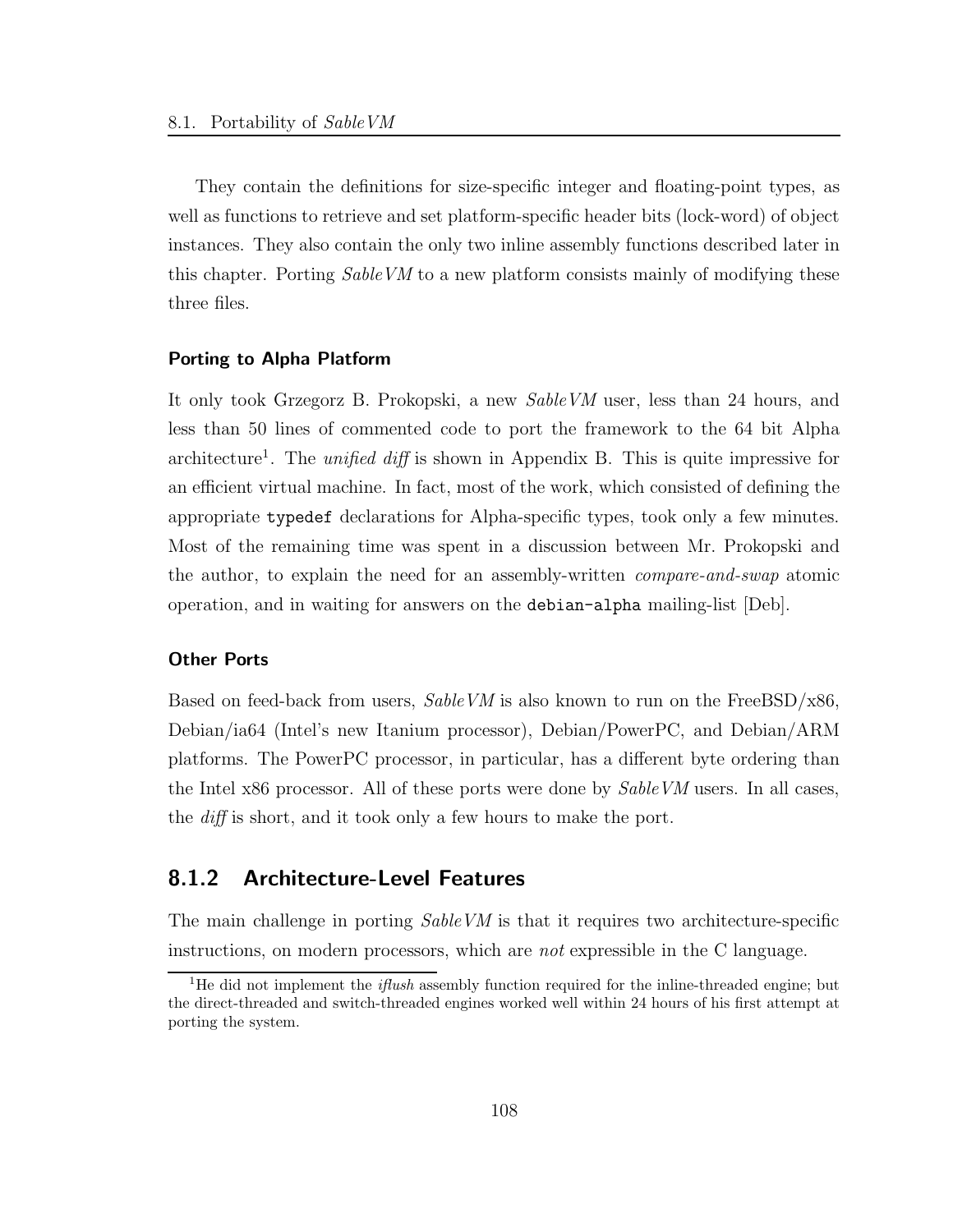#### Compare-And-Swap

The first required architecture-specific instruction is a *compare-and-swap* operation, which is sometimes provided as-is by the processor, or must be constructed as a sequence of processor-specific machine instructions.

This operation is necessary for the operation of thin locks. This instruction is implemented in the system.c file, and must be adapted for every new platform.

#### IFlush

Another architecture-specific instruction is required for getting *inline-threading* to work on processors with distinct *instruction* and *data* caches. This *iflush* instruction, described in Section 2.2.3 is unnecessary otherwise (i.e. no inline-threading, or unified cache).

As usual, this function is also implemented in the system.c file.

## 8.1.3 Limitations of the Current Implementation

We should mention a limitation of our current implementation related to multiprocessor systems. Correctly and efficiently implementing the Java semantics on modern multi-processors systems requires the usage of architecture-specific cache-related instructions. This is because modern multi-processor systems implement various weak memory models. An investigation of this problem revealed that there are few similarities between the various architectures. For example, various architectures have different semantics for *memory barriers*. We thus decided to postpone the research on this issue to future work.

# 8.2 Extensibility

One of the important goals of our work was to develop an easily modifiable framework. Yet supporting various interpreter engines and implementing nearly identical features can lead to code growth and duplication.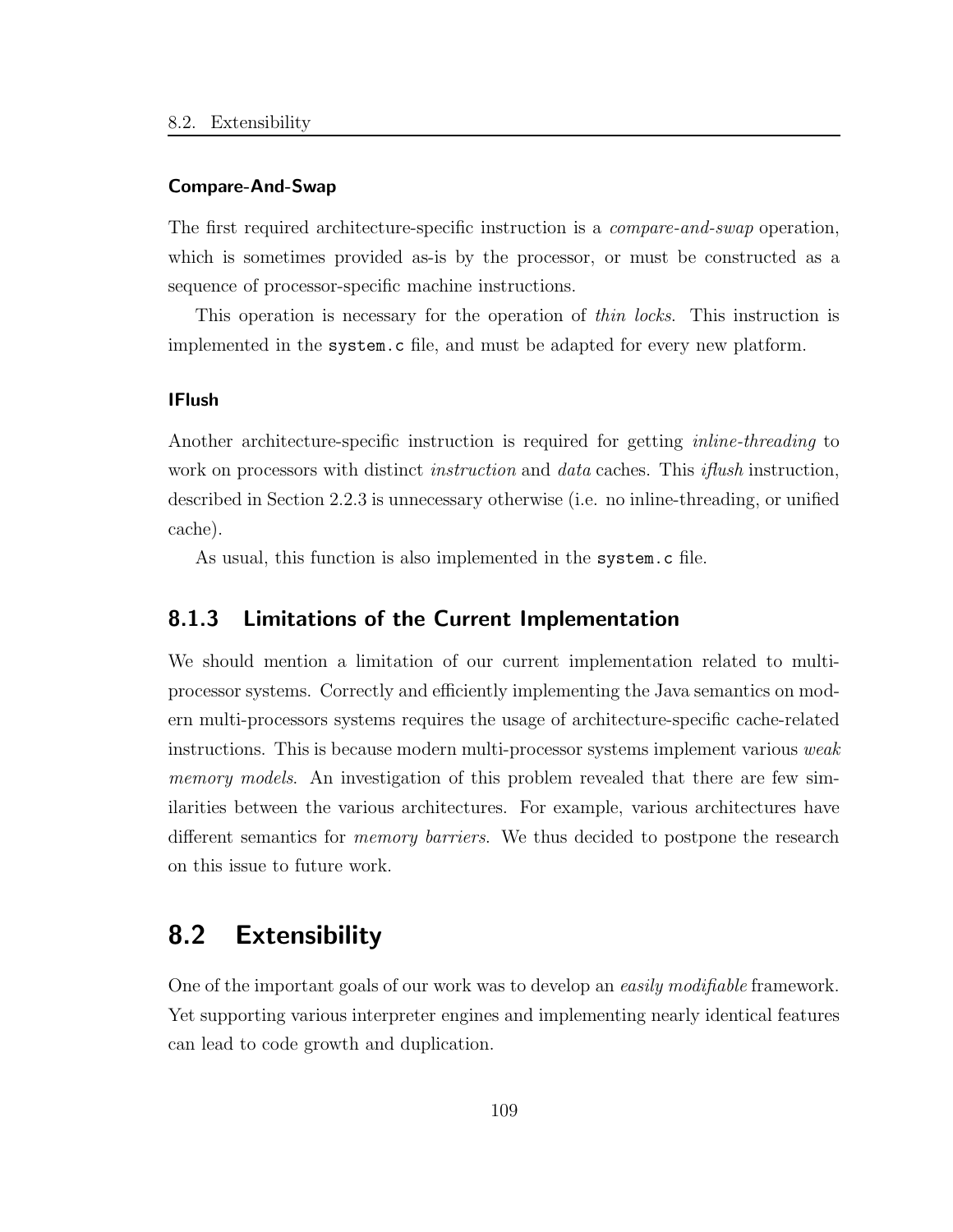To avoid this, many systems use C macros. Unfortunately, the C preprocessor has many limitations, such as macros cannot generate new macros. Also, while using complex macros is an effective technique to reduce code growth and duplication (good for maintenance), it has the marked disadvantage that reading complex macro code is difficult, and the syntax for multi-line macros is inelegant.

A more unfortunate consequence of using complex macros is the loss of clear debuggable code, which can be traced through using a debugger, querying for variable values, etc.

For this reason<sup>2</sup>, we decided to use the  $GNU$   $m4$  [M4] general purpose macro processor.

### 8.2.1 Abstraction Levels Using m4

We developed a set of useful  $m/4$  macros. Using the macros, we only need to provide a single implementation for a bytecode. The macro processor does all the work of generating multiple versions of this code into separate files.

To compile  $SableVM$ , a Makefile first invokes the  $m<sub>4</sub>$  processor and then invokes the C compiler on the generated code.

Interestingly, we were able to define  $m<sub>4</sub>$  macros which look like legitimate C code to a C indenter program. So, by giving the extension .m4.c to macro files, we are able to fool text editors to think that the code is actually C code, and thus get C syntax coloring during development. Another advantage is that we can also apply the GNU indent program on this source code to get a *uniform* indentation style across the application.

For the sample bytecode instruction implementation shown in Figure 8.1, the  $m<sub>4</sub>$ processor automatically generates many implementations of this code, one of which is shown in Figure 8.2.

Notice how the generated source code is commented, and appropriate for reading and debugging.

<sup>&</sup>lt;sup>2</sup>After suffering from the difficulty to debug complex C macros in an early implementation of SableVM...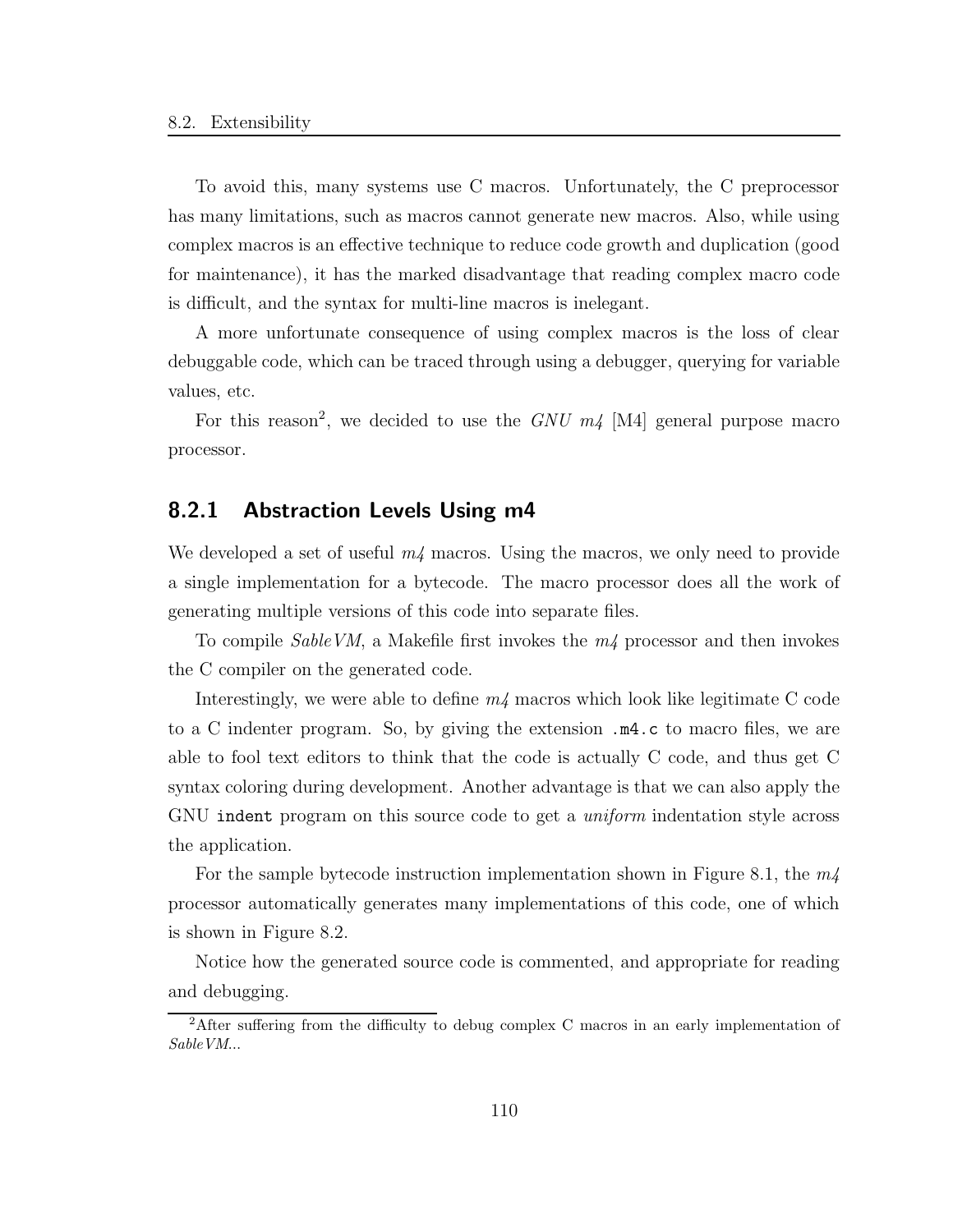```
/*
----------------------------------------------------------------------
ACONST_NULL
----------------------------------------------------------------------
*/
        m4svm_instruction_head (ACONST_NULL, SVM_INTRP_FLAG_INLINEABLE, 0);
        stack[stack_size++].reference = NULL;
        m4svm_instruction_tail ();
```


```
/*
----------------------------------------------------------------------
ACONST_NULL
----------------------------------------------------------------------
*/
     case SVM_INSTRUCTION_ACONST_NULL:
        {
           env->vm->instructions[instr].param_count = 0;
           /* implementation address */
env->vm->instructions[instr].code.implementation = &&START_ACONST_NULL;
env->vm->instructions[instr].inlined_code.implementation =
&&INLINED_START_ACONST_NULL;
           /* code size */
           env->vm->instructions[instr].inlined_size =
((char *) &&END_ACONST_NULL) - ((char *) &&INLINED_START_ACONST_NULL);
           /* can the implementation be relocated? */
env->vm->instructions[instr].flag = SVM_INTRP_FLAG_INLINEABLE;
           break;
        START_ACONST_NULL:
#ifndef NDEBUG
           if (env->vm->verbose_instructions)
              \mathfrak{t}_svmf_printf (env, stdout,
                                    "[verbose instructions: executing @\%p ACONST_NULL]\n",
(void *) (pc - 1));
             }
#endif
        INLINED_START_ACONST_NULL:
           /* instruction body */
           stack[stack_size++].reference = NULL;
         END_ACONST_NULL:
/* dispatch */
goto *((pc++)->implementation);
}
```
Figure 8.2: Generated Code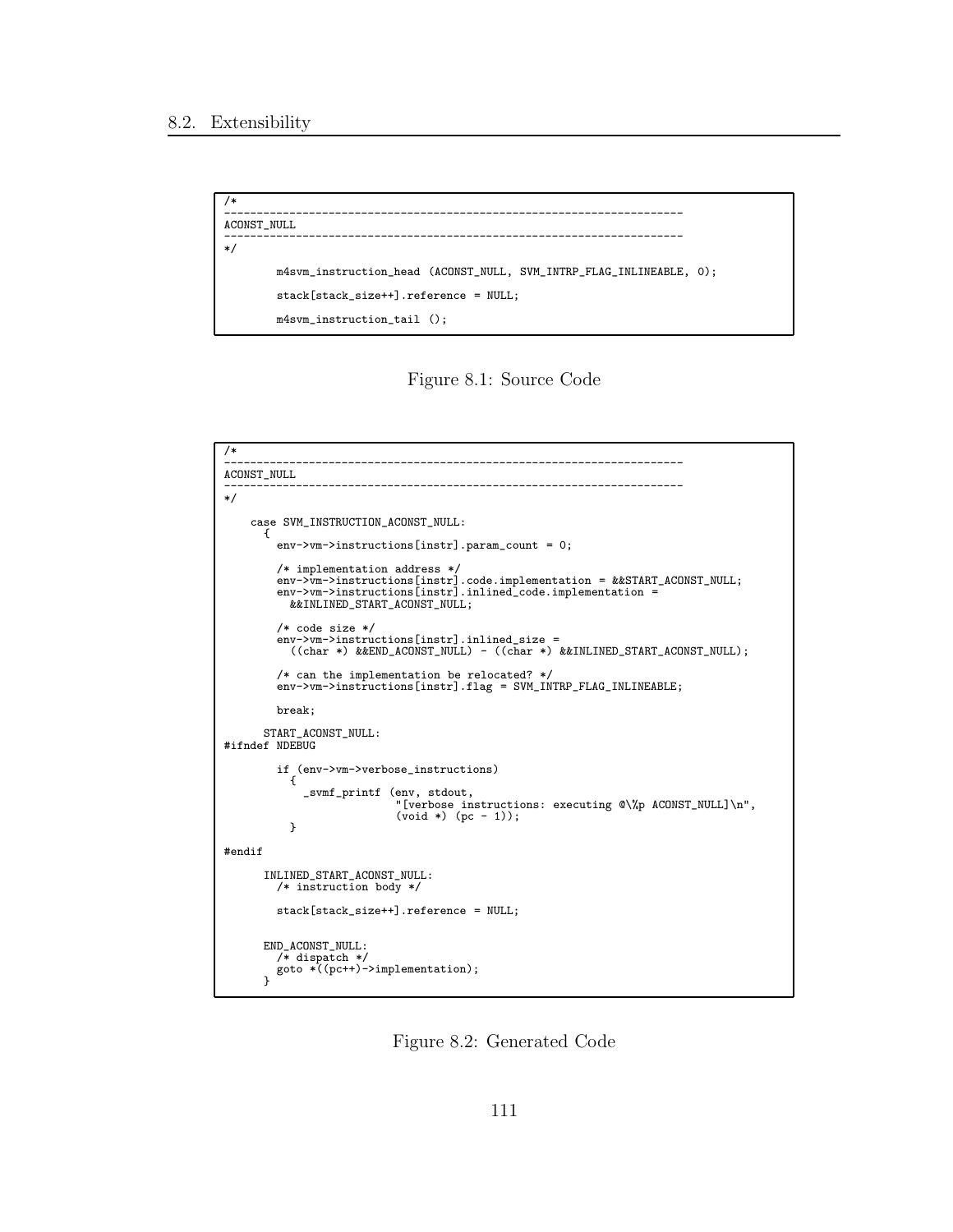## 8.2.2 Debugging SableVM

One interesting aspect of the SableVM framework is that the execution of the virtual machine can be easily traced using a debugger. The usage of  $m/4$  for the generation of commented source code does really help providing a very accessible, easy to learn system, as new users need not understand the  $m/4$  code; they can simply look through the commented generated code, and trace it using a debugger.

Figure 8.3 shows a debugging session within the DDD debugger [DDD]. The IADD bytecode instruction body is being executed within the switch-threaded engine of SableVM. Notice how the debugger displays the operand stack content on the right part of the figure, and the value of C local variables value1, value2, and stack\_size on the left part. In the bottom part, we see that line 4165 is about to be executed.



Figure 8.3: Debugging Session

Such a precise and clear trace of the execution of a bytecode instruction is not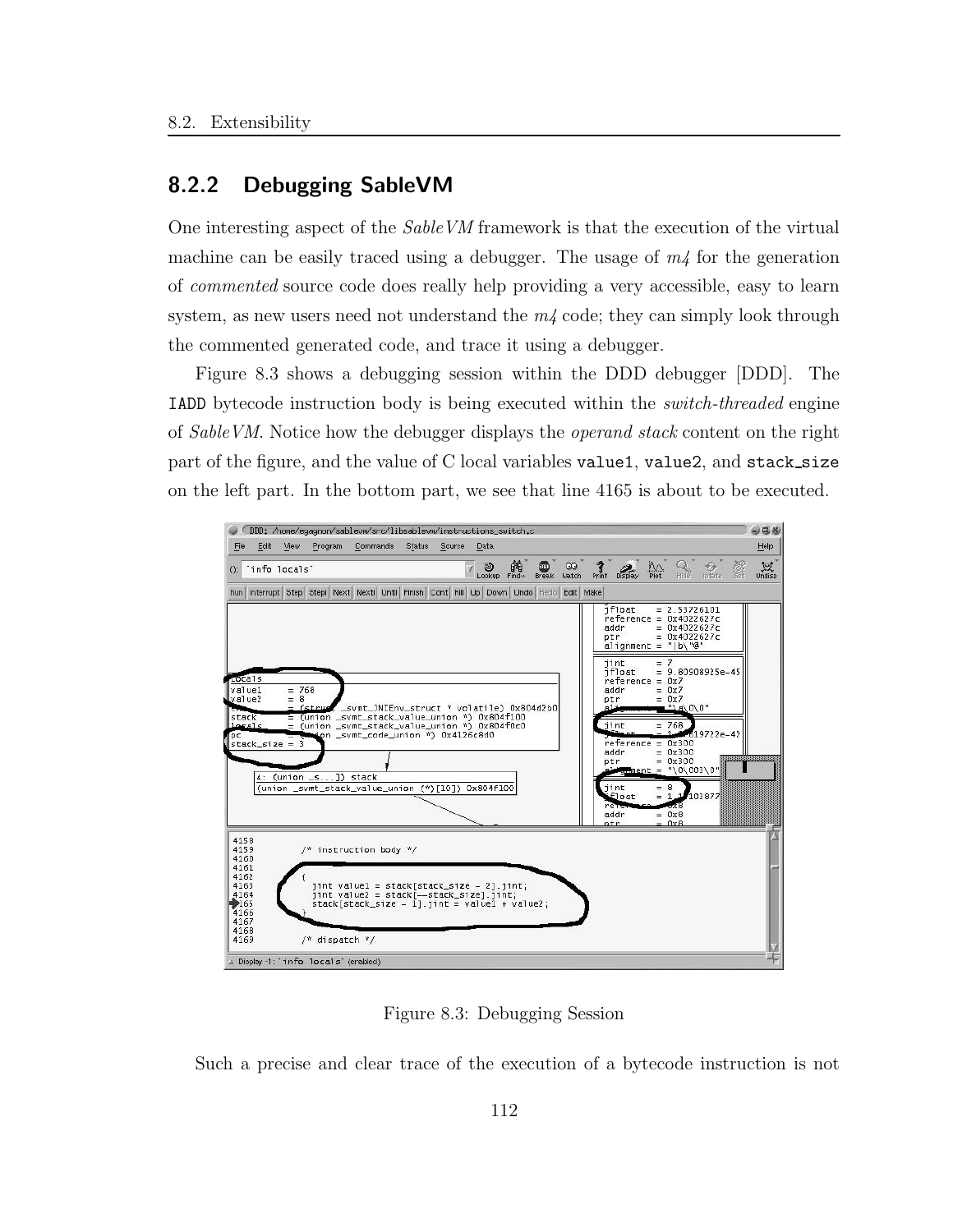available to developers working with compiler-based Java virtual machines.

# 8.3 Conclusions

We have designed *SableVM* to be portable. As the implementation of some features are intrinsically platform dependent, we have isolated all the platform-specific source code in well identified source files.

In order to ensure easy maintenance and extensibility, we have used the  $GNU$   $m4$ macro processor to generate commented code, avoiding source code duplication. We have, in fact, developed a set of elegant  $m/$  macros which can be conveniently hidden in otherwise legitimate looking C code.

We do think that the architecture of  $SableVM$  achieves our goals of portability and extensibility.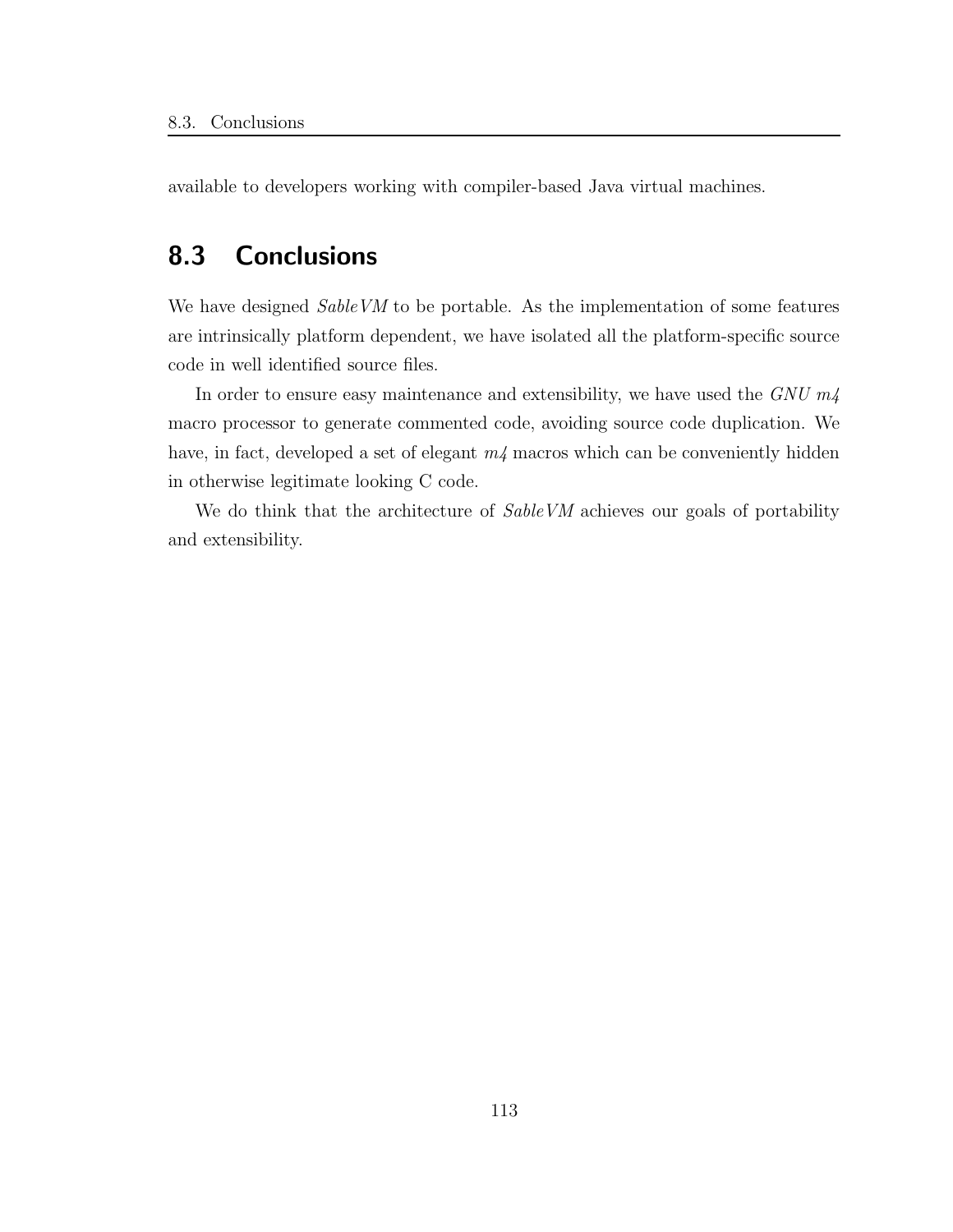# Chapter 9 Overall Performance Measurements

In this chapter we present our overall performance measurements, comparing the running times of various benchmarks on SableVM and other virtual machines. The test platform, the virtual machines and the benchmarks discussed in this chapter were also used for performing experiments in preceding chapters.

This chapter is structured as follows. In Section 9.1, we describe the platform used in our tests. In Section 9.2, we discuss our choice of comparative Java virtual machines. In Section 9.3, we discuss our choice of benchmarks. In Section 9.4, we present our experimental results. Finally, in Section 9.5, we present our conclusions.

## 9.1 Test Platform

We have performed all our experiments on a single 1.5GHz Pentium 4 based system, with 1.5 Gb of RAM, 256 Kb of cache memory, and a 7,200 RPM hard disk, running Debian/Gnu Linux with kernel version 2.4.18. All daemon processes were turned off during the tests.

All execution time measurements are based on  $(system + user)$  time returned by the GNU time command, and are the average execution time of 3 runs of each program.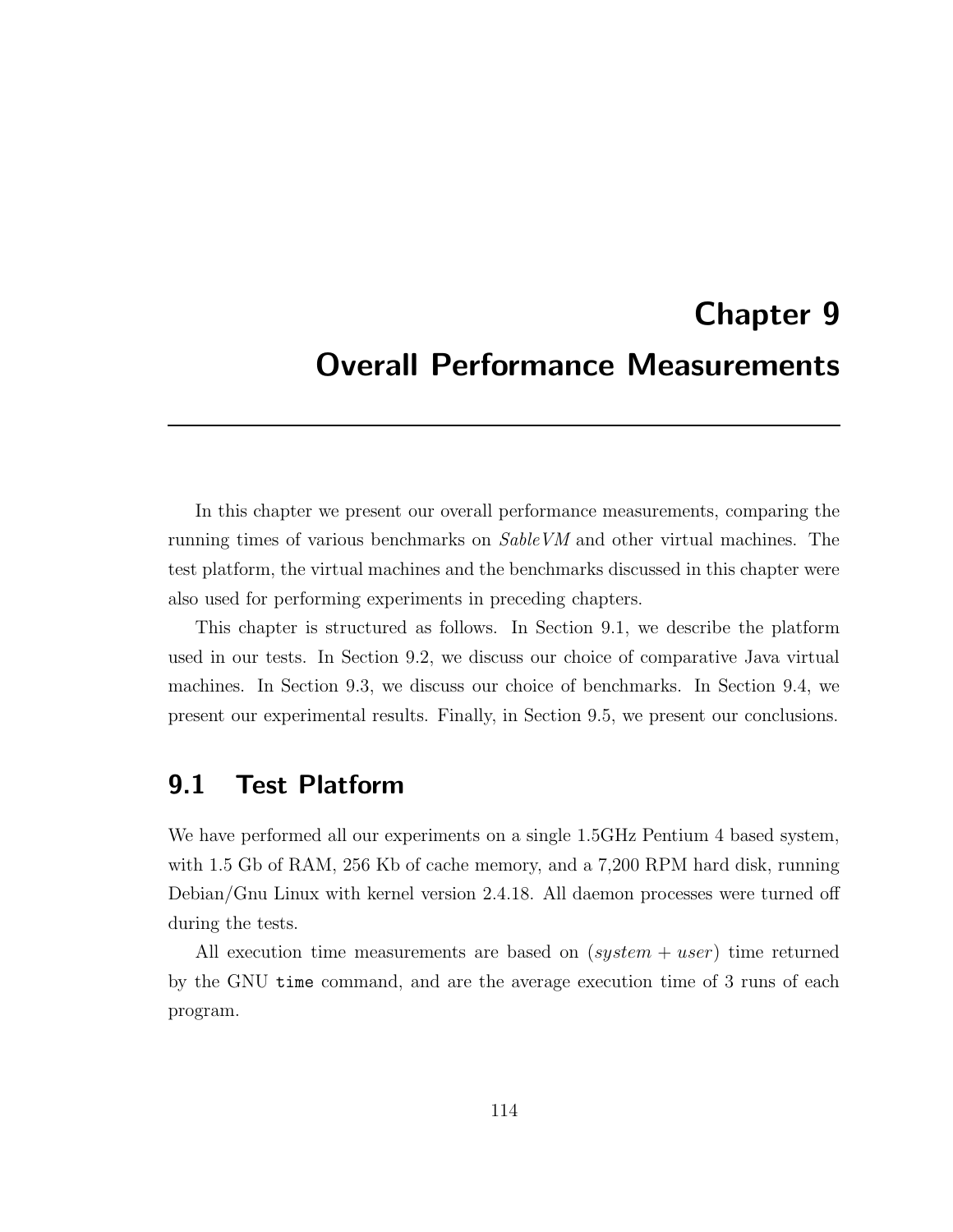# 9.2 Virtual Machines

In this chapter we compare the performance of SableVM to other virtual machines. We have chosen two sets of virtual machines to compare with: interpreters and compiler systems.

## 9.2.1 Interpreters

#### Kaffe Interpreter

We have chosen to compare the performance of SableVM with that of the interpreter of Kaffe virtual machine (version 1.0.7), as it is one of the most popular open-source virtual machines.

The Kaffe interpreter is a naive Java bytecode interpreter. The designers of Kaffe did not try to optimize its performance. They devoted most of their time building an efficient just-in-time compiler. The Kaffe virtual machine does not support precise garbage collection; instead, it relies on the Boehm-Weiser conservative collector for C.

#### JDK 1.4.0 Interpreter

We have also chosen to compare SableVM with a state-of-the-art interpreter. To do so, we selected the HotSpot Client VM interpreter included within the JDK 1.4.0 for Linux (build 1.4.0-b92).

This interpreter has to be relatively efficient, as it is used by the *mixed mode* highperformance HotSpot engine. It benefits from all the highly sophisticated HotSpot framework features, including efficient heap allocators and generational collection. The interpreter is known to be partly coded in assembly language<sup>1</sup>.

Note: To select the interpreter engine, we used the  $j$ ava  $\overline{-X}$ int  $\overline{z}$  command.

<sup>&</sup>lt;sup>1</sup>We cannot assert of this claim, as we have not signed a non-disclosure agreement to get access to the source code of the system.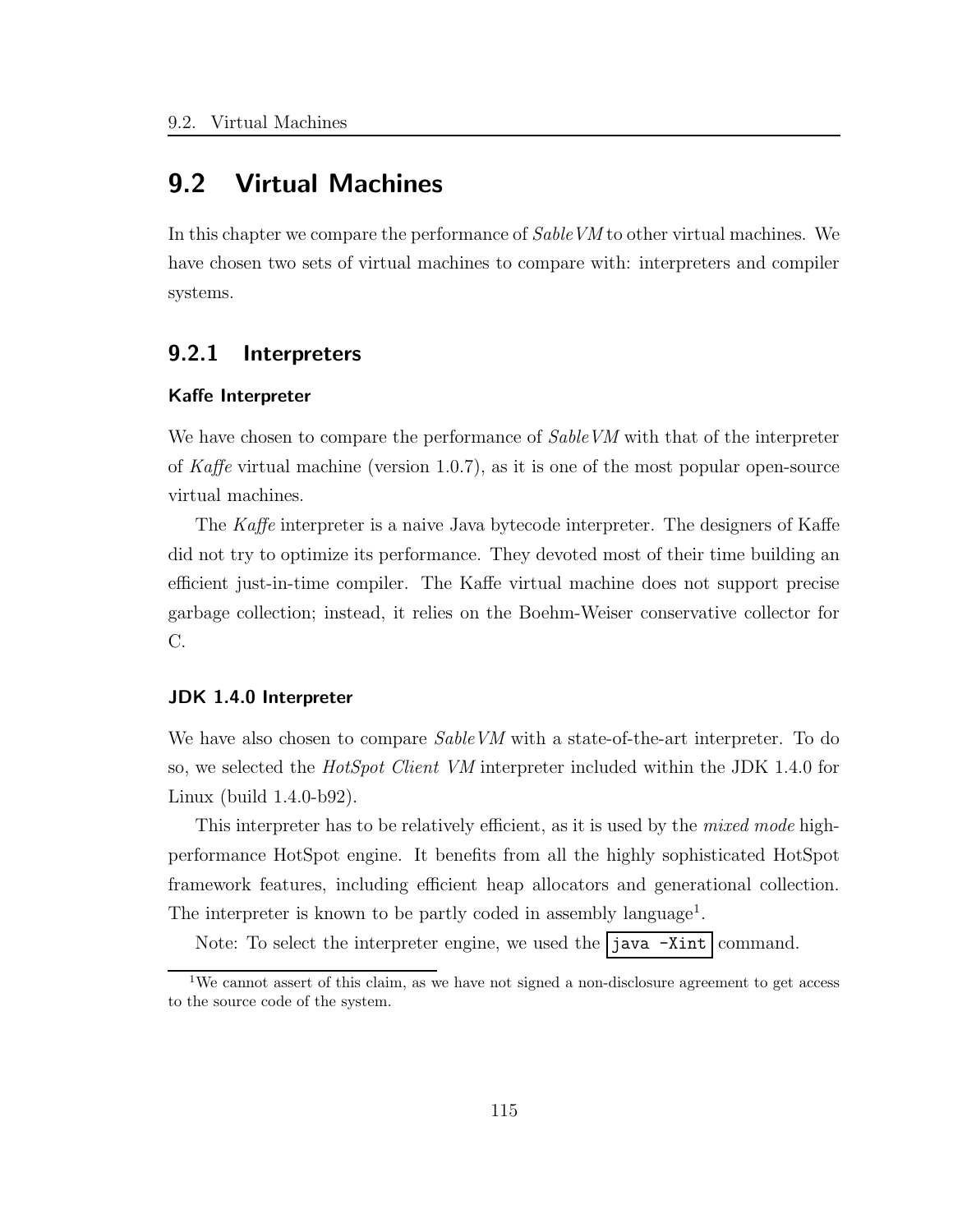### 9.2.2 Compiler Systems

#### Jikes RVM (Baseline, Semi-Space)

We selected the most basic configuration of the Jikes RVM (version 2.1.1 for Linux), so that we could compare the performance of SableVM's inline-threaded engine to that of a simple just-in-time compiler, using a similar semi-space copying garbage collector.

#### Open Intel Platform

We also compares *SableVM* with Intel's ORP version 1.0.9, pre-packaged for Debian. We selected ORP as it is another open-source virtual machine using the GNU Classpath class library. ORP uses a JIT engine, and is written in C++.

#### Kaffe (JIT3)

We also compared  $SableVM$  with the most efficient Kaffe (version 1.0.7) just-in-time compiler engine, to be fair after comparing *SableVM* to its slow interpreter engine.

#### JDK 1.4.0 (Mixed-Mode)

Finally, we compared the performance of SableVM to that of the Client HotSpot VM (build 1.4.0-b92), in mixed mode execution. This virtual machine is a state-of-the-art system, aiming at achieving the highest performance in a client environment.

## 9.3 Benchmarks

We have selected the SPECjvm98 [SPE] benchmarks, as they are widely used for collecting experimental measurements in research papers on Java virtual machines. We should note that none of the results shown in this thesis represent official SPEC performance measurements, as we have not followed the official run rules of the SPEC committee. We have run unmodified SPECjvm98 programs, but we used custom wrapper scripts to collect the various measurements.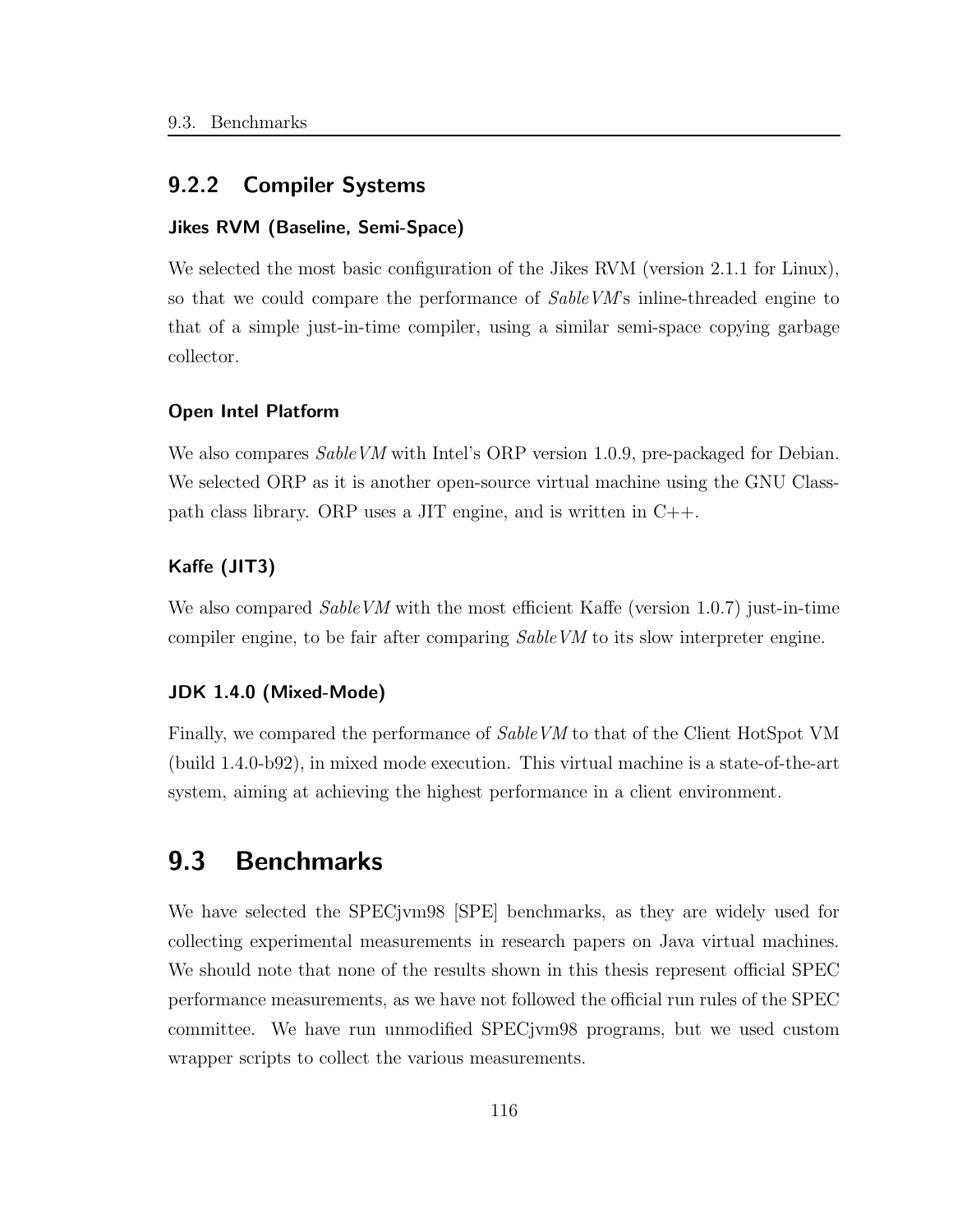We have also chosen two benchmarks developed by the Sable Research Group of McGill University, Soot 1.2.3 [Soo] and SableCC 2.17.3 [Saba], for their highly object-oriented design, and their use of Java interfaces.

Soot is a bytecode analysis and optimization framework. In our test, we gave the javac SPECjvm98 benchmark classes as input to  $Soot<sup>2</sup>$ .

SableCC is a compiler generator (or compiler compiler) that generates DFA-based lexers, LALR(1) table-based parsers, and a complete set of Java classes (source code) for building and traversing abstract syntax trees. In our tests, we gave SableCC the grammar of  $Simple C<sup>3</sup>$  as input<sup>4</sup>.

## 9.4 Results

We now present our overall comparative performance measurements. For these tests we used a version of SableVM with an inline-threaded engine, signal-based null checks, bidirectional layout, and precise semi-space copying collector. All running times are expressed in seconds, and are the average CPU time (i.e.  $user+system$  time) of three runs of the benchmarks. For every virtual machine, other than SableVM, we also show the speedup achieved by  $SableVM$  over the measured virtual machine between parentheses.

Our first set of experiments compared SableVM to other interpreters, namely the Kaffe interpreter version 1.0.7 and the JDK 1.4.0 HotSpot Client VM interpreter. Results are shown in Table 9.1.

Our second set of experiments compared SableVM to compiler-based virtual machines, namely the Jikes RVM (baseline, semi-space), Intel's ORP virtual machine, Kaffe's JIT3 engine, and JDK 1.4.0 HotSpot Client VM (mixed-mode). Results are shown in Table 9.2.

 $2$ Command: java soot.Main -d newClasses --app -W spec.benchmarks.  $213$ -javac.Main <sup>3</sup>This grammar can be found on the SableCC web site, along with other grammars.

<sup>&</sup>lt;sup>4</sup>Command: java org.sablecc.sablecc.SableCC simplec.sablecc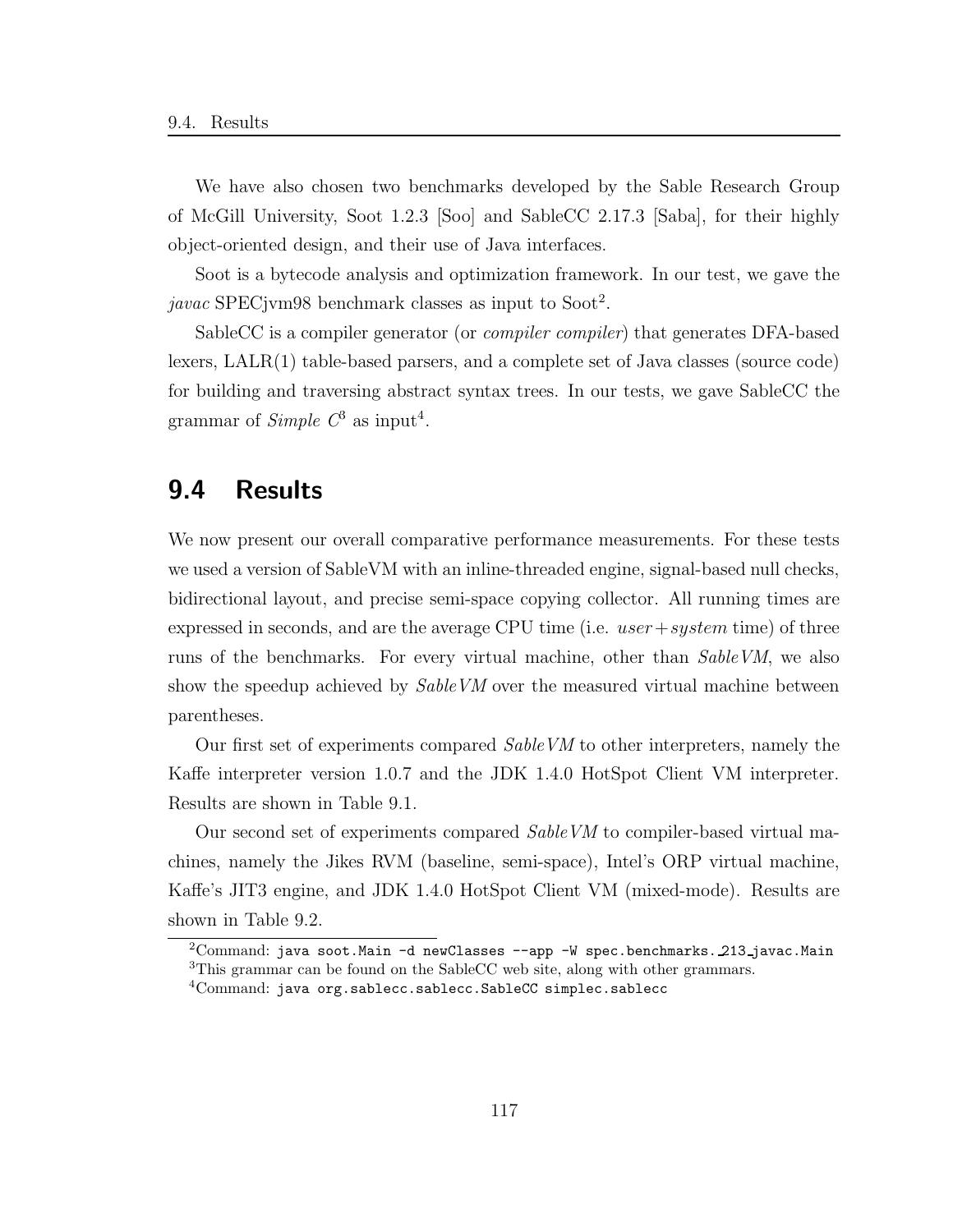|           |         | $\operatorname{Kaffe}$<br>interpreter |        | JDK         |        |
|-----------|---------|---------------------------------------|--------|-------------|--------|
| benchmark | SableVM |                                       |        | interpreter |        |
|           | sec.)   | sec.                                  |        | sec.        |        |
| compress  | 131.64  | 1048.35                               | 7.96)  | 175.87      | 1.34   |
| db        | 87.64   | 364.87                                | (4.16) | 82.82       | (0.95) |
| jack      | 38.16   | 307.70                                | (8.06) | 30.46       | (0.80) |
| javac     | 89.37   | 405.75                                | 4.54)  | 49.94       | (0.56) |
| jess      | 53.57   | 297.94                                | (5.56) | 39.25       | (0.73) |
| mpegaudio | 136.97  | 677.88                                | (4.95) | 141.19      | 1.03   |
| mtrt      | 100.39  | 351.08                                | (3.50) | 46.67       | 0.46   |
| raytrace  | 113.55  | 382.97                                | 3.37   | 45.28       | 0.40   |
| soot      | 548.13  | failed                                |        | 390.68      | 0.71   |
| sablecc   | 26.09   | failed                                |        | 26.64       |        |

Table 9.1: Comparative Performance: SableVM vs. Interpreters

| benchmark         | <b>SVM</b> | <b>Jikes</b><br>RVM |                     | <b>ORP</b> |                      | Kaffe<br>JIT3      |                          | JDK<br>1.4.0 |                      |
|-------------------|------------|---------------------|---------------------|------------|----------------------|--------------------|--------------------------|--------------|----------------------|
|                   | sec.       | sec.                |                     | sec.       |                      | sec.               |                          | sec.         |                      |
| compress          | 131.64     | 43.77               | [0.33]              | 15.22      | [0.12]               | 18.24              | $^{\prime}0.14^{\prime}$ | 19.47        | (0.15)               |
| db                | 87.64      | 48.88               | (0.56)              | 27.88      | (0.32)               | 41.90              | (0.48)                   | 28.86        | (0.33)               |
| jack              | 38.16      | 24.08               | (0.63)              | 7.01       | (0.18)               | 50.92              | 1.33                     | 6.78         | (0.18)               |
| <sub>1</sub> avac | 89.37      | 36.00               | $0.40^\circ$        | failed     |                      | 46.67              | (0.52)                   | 15.25        | (0.17)               |
| <sub>1</sub> ess  | 53.57      | 29.67               | (0.55)              | 6.74       | $\left( 0.13\right)$ | 38.56              | (0.72)                   | 6.61         | (0.12)               |
| mpegaudio         | 136.97     | 34.94               | (0.26)              | 6.84       | (0.05)               | $\overline{32.82}$ | (0.24)                   | 10.60        | (0.08)               |
| mtrt              | 100.39     | 20.00               | (0.20)              | 6.73       | $\left(0.07\right)$  | 32.93              | (0.33)                   | 5.33         | (0.05)               |
| raytrace          | 113.55     | 18.90               | (0.17)              | 5.85       | (0.05)               | 31.69              | (0.28)                   | 4.51         | (0.04)               |
| soot              | 548.13     | 483.02              | (0.88)              | failed     |                      | failed             |                          | 68.97        | (0.13)               |
| sablecc           | 26.09      | 19.78               | $\left(0.75\right)$ | failed     |                      | failed             |                          | 6.58         | $\left( 0.25\right)$ |

Table 9.2: Comparative Performance: SableVM vs. Compilers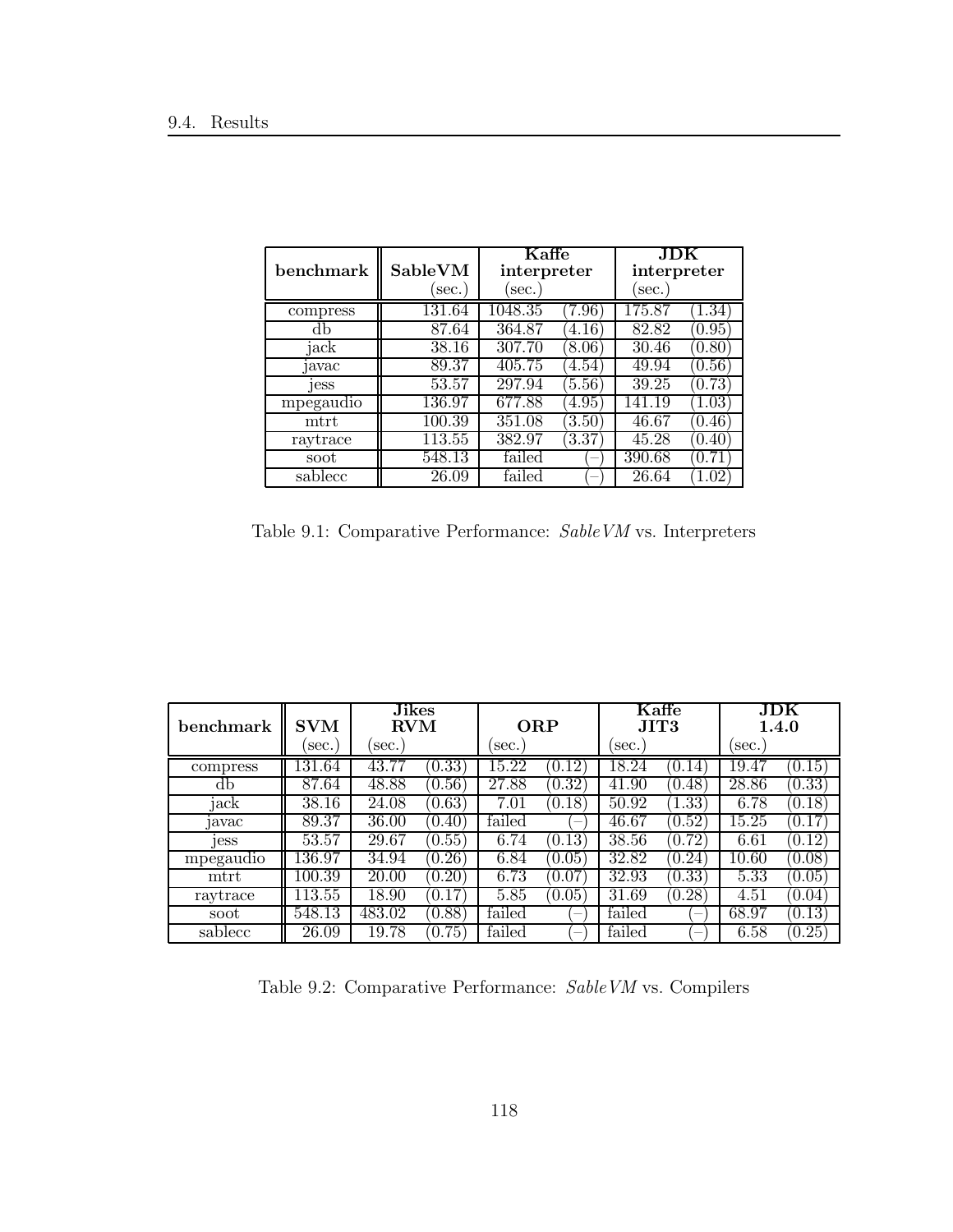#### 9.4.1 Discussion

First, we should stress that comparing different virtual machines on total execution time is not always very accurate, as the running time of Java applications is often dependent on the efficiency of standard class library code. It would be nearly impossible to abstract library execution running time out of the total execution time. So, one must be very careful before drawing conclusions from execution time measurements.

Results in Table 9.1 show that SableVM is significantly faster than a naively implemented bytecode interpreter. It achieves a speedup ranging from 3.37 to 8.06 over Kaffe's interpreter engine.

Also, results in Table 9.1 show that SableVM achieves comparable performance with a state-of-the-art Java interpreter (JDK 1.4.0), by getting a speedup ranging from 0.40 to 1.34. This is quite an achievement for a relatively simple and highly portable virtual machine, with a very basic non-generational copying garbage collector, which does not do any fancy optimizations for exception handling, multi-threaded heap allocation, and other features.

Of course results in Table 9.2 remind us that  $SableVM$ 's engine is clearly an interpreter, not a compiler. For the *raytrace* benchmark, SableVM is more than 25 times slower than the JDK HotSpot VM Client (mixed-mode). Yet, when compared with a relatively naive just-in-time compiler engine, such as the Jikes RVM's baseline compiler, SableVM achieves a decent comparative performance. On the Soot benchmarks, it achieves 88% of the performance of Jikes RVM (baseline), and on SableCC, it achieves 75% of Jikes RVM (baseline).

Also, SableVM performs relatively well (considering it is an interpreter) against the Kaffe JIT3 engine. In fact, it outperforms it by 33% on the jack benchmark. We have not identified, at this point, the reason for the bad performance of Kaffe on this specific benchmark. We do not think it is normal for an interpreter to outperform a compiler-based virtual machine unless compile-time overhead (and code storage space) justifies it, which is not the case here (as indicated by the running times of other compiler-based virtual machines).

For many benchmarks, SableVM achieves more than a third of the performance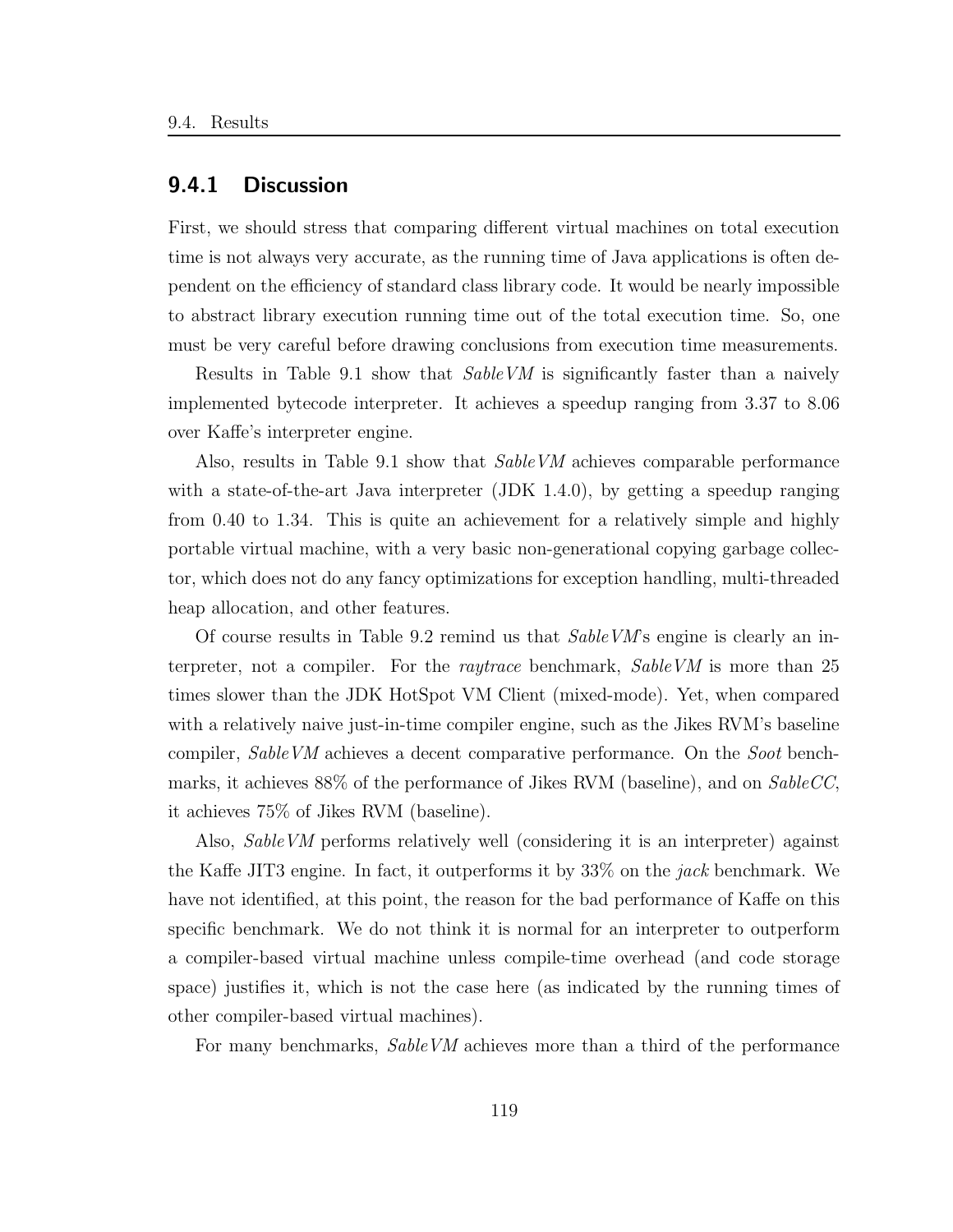of a naive JIT (Jikes RVM). It also achieves 33% or more of the performance Kaffe's most efficient JIT for a majority of benchmarks. Given the huge difference in the complexity of compiler-based systems and a highly-portable interpreter, we think that the performance of SableVM offers an attractive (portability and simplicity) performance tradeoff for doing research within the Java virtual machine.

# 9.5 Conclusions

Our experimental results show that SableVM largely outperforms a naive Java bytecode interpreters, and offers comparative performance to a state-of-the-art interpreter used within a modern mixed-mode adaptive system.

The performance of SableVM is largely inferior to that of modern adaptive systems, but it is not too far from the performance of a naive just-in-time compiler on some large benchmarks. Overall, SableVM offers, in our view, a very attractive (portability and simplicity)-performance tradeoff.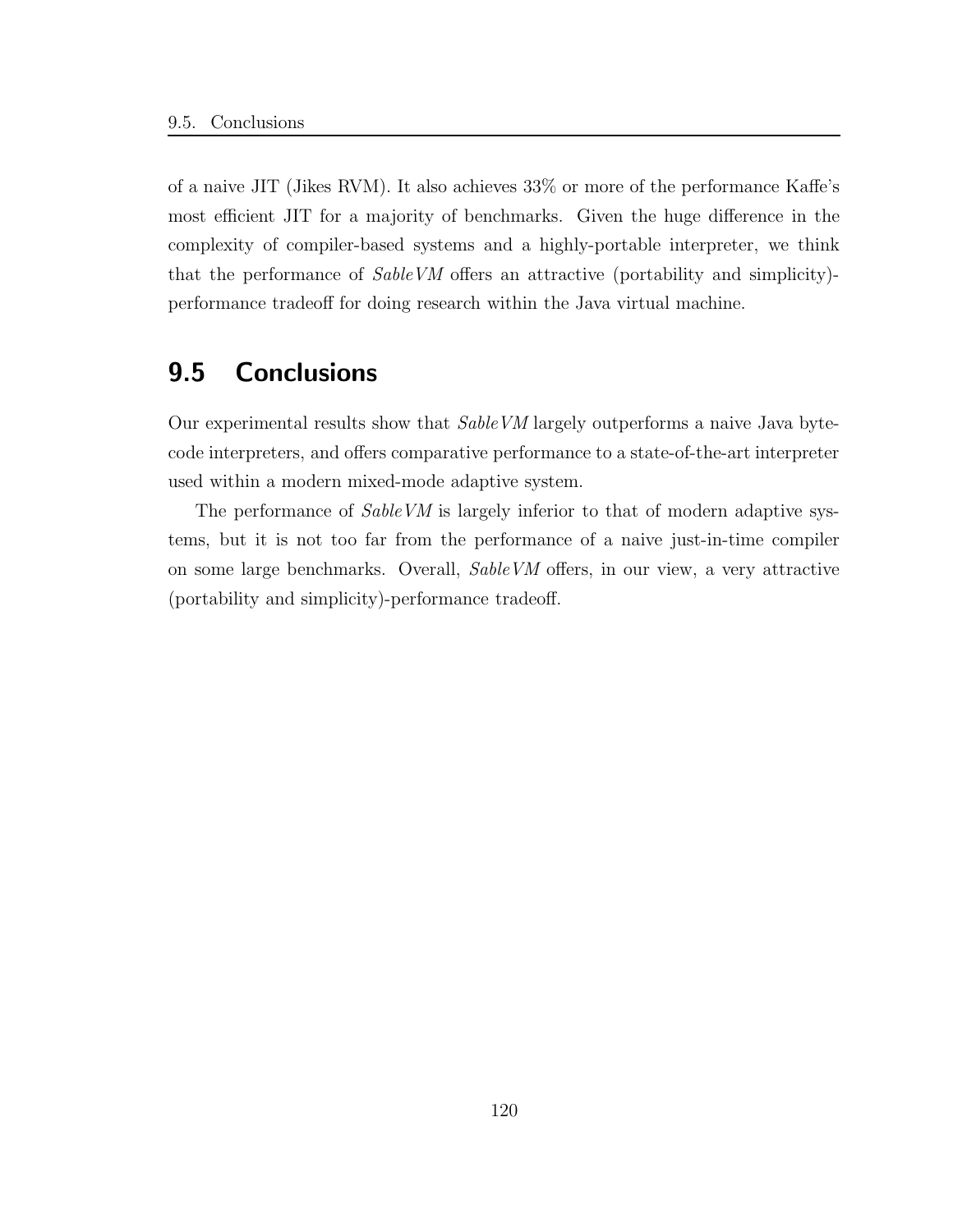# Chapter 10 Future Work and Conclusions

In this last chapter we discuss future work on  $SableVM$  and present our overall conclusions. This chapter is structured as follows. In Section 10.1, we discuss various future research avenues, and in Section 10.2, we present the overall conclusions of this thesis.

## 10.1 Future Work

## 10.1.1 SableVM in the Field

The first part of our future work has already started. It consists of releasing SableVM publicly, gathering feedback from the research community, and establishing new research and development collaborations.

We hope to further develop the already started collaboration between the SableVM and the GNU Classpath projects for building stable and robust Java virtual machine and libraries.

We also seek to attract other research projects to merge their work within the SableVM framework, when possible, to reduce duplication of effort. We think that our work on building a robust Java virtual machine research infrastructure can benefit them, and free them to concentrate their development efforts only on their specialized parts.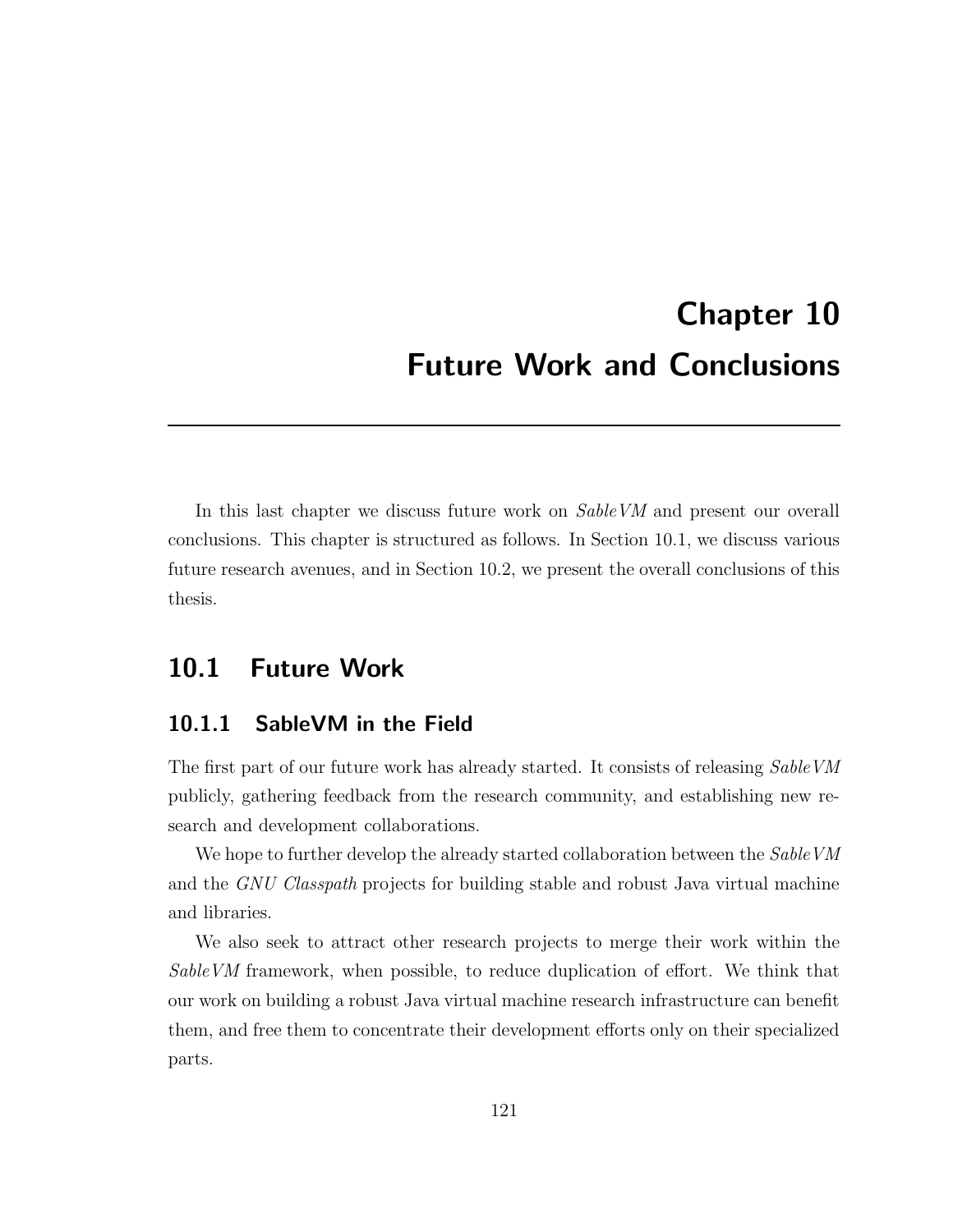We also hope to attract graduate students to work specifically on improving parts of SableVM by implementing existing and innovative techniques. For example, the current heap allocator of SableVM is rather naive, and uses a global lock on every object instance allocation. Improving SableVM's allocator is a suitable project for early graduate courses, covering garbage collection and memory management.

### 10.1.2 Profiling Memory Usage

A longer term project is to build a complete memory profiling framework, in SableVM, as a tool for both researchers and Java developers to better understand memory usage in Java programs.

## 10.1.3 Investigate Compilation to V-CODE

Our experimental results have shown, without any doubt, that SableVM's interpreter engine does indeed perform as an efficient *interpreter*, but that it is often *much* slower than just-in-time and adaptive engines.

Even though achieving the absolute highest performance is not the main goal of our research, we would like to investigate the performance we could achieve by adding a *retargetable* compiler engine, based on  $V\text{-}CODE$  [Eng96]. This would provide a new level of performance-portability tradeoff to users of the SableVM framework.

# 10.2 Conclusions

In this thesis, we have introduced the *SableVM* research framework. The objective of our research was to design and implement a portable and easily modifiable virtual machine that could be used for research on various aspects of Java bytecode execution. We also wanted to evaluate the performance achievable by such a portable system.

More specifically, in this thesis we introduced a *preparation sequence* technique to allow the efficient implementation of an inline-threaded interpreter engine in a multithreaded environment. Then we introduced a logical partitioning of the runtime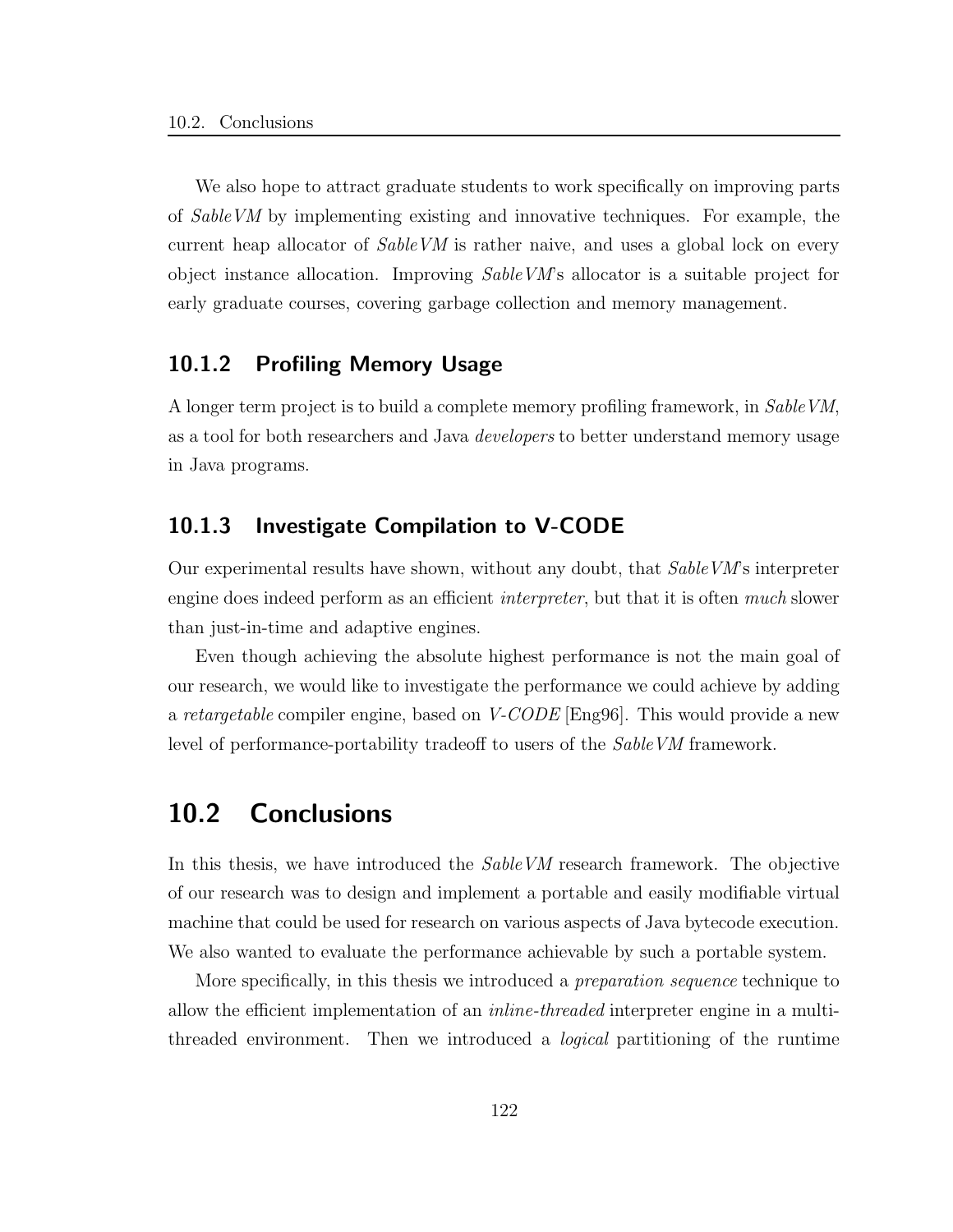memory of a Java virtual machine that greatly simplifies memory management, and opens interesting opportunities for further optimizations. One such optimization, that we also introduced, is the implementation of *sparse interface virtual tables*, without memory loss. Our technique takes advantage of the *class-loader specific* memory manager to recycle the memory holes in the sparse tables. We also introduced a simple technique for computing space-efficient maps for precise (or type-accurate) garbage collection. Then we introduced a bidirectional layout that simplifies garbage collection tracing, and we introduced a technique to eliminate spin locking from thin locks.

Our experimental results showed that inline-threading Java code yields significant performance improvement over both traditional switch based interpretation and direct-threaded interpretation. They also showed that our simple technique for recycling sparse interface table holes is highly effective, resulting in no memory loss across all our tests. Our results showed that our technique for computing gc maps builds very few distinct bit maps, only 74 maps for near 40,000 gc check points (approximately 1 bit map per 535 check points). This algorithm, though, causes an increase of up to  $13\%$  in the number of *live* local variables due to splitting. Our measurements showed that the object layout has no significant impact on garbage collection time, but can sometimes affect total execution time of benchmarks positively or negatively.

Finally, our overall comparative performance measurements showed that a highlyportable, simple-to-modify virtual machine implementing the techniques proposed in this thesis can achieve comparable performance to a state-of-the-art interpreter-based virtual machine, and is significantly faster than a naively implemented Java bytecode interpreter. They also revealed that, while such an interpreter greatly under-performs high-performance adaptive systems, it still offers an acceptable performance relative to naive just-in-time compilers.

The portability of *SableVM* was demonstrated by the simplicity of porting it to other platforms. In particular, porting SableVM to the Debian/Alpha system took less than 24 hours and less than 50 lines of code.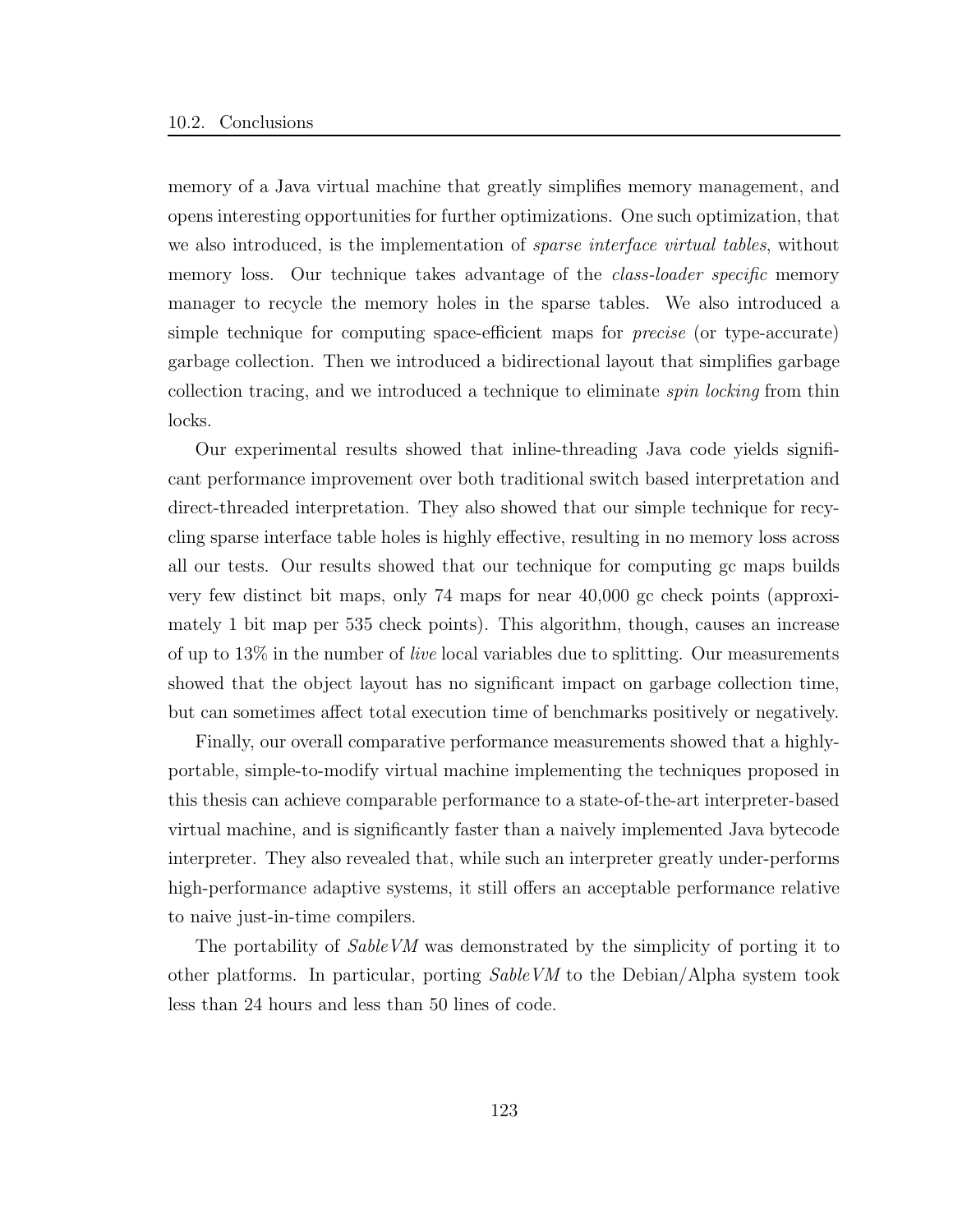# Appendix A A Mini SableVM User Guide

This appendix lists a minimal set of commands to get Sable VM up and running.

# A.1 Getting and Compiling SableVM

SableVM can be downloaded from [Sabb]. The full distribution consists of three compressed tar archives:

- sablevm-x.y.z.tar.gz<sup>1</sup>: This file contains the source code of the  $SableVM$ virtual machine.
- sablevm-class-library-x.y.z.tar.gz: This file contains the source code of the Java class libraries developed by the GNU Classpath project, slightly modified for SableVM.
- sablevm-native-library-x.y.z.tar.gz: This file contains source code of the native C implementations of native class library methods, developed by the GNU Classpath project.

Here are the steps to compile and install SableVM:

1. Download the three files of the distribution.

 $1x.y.z$  stands for the version number.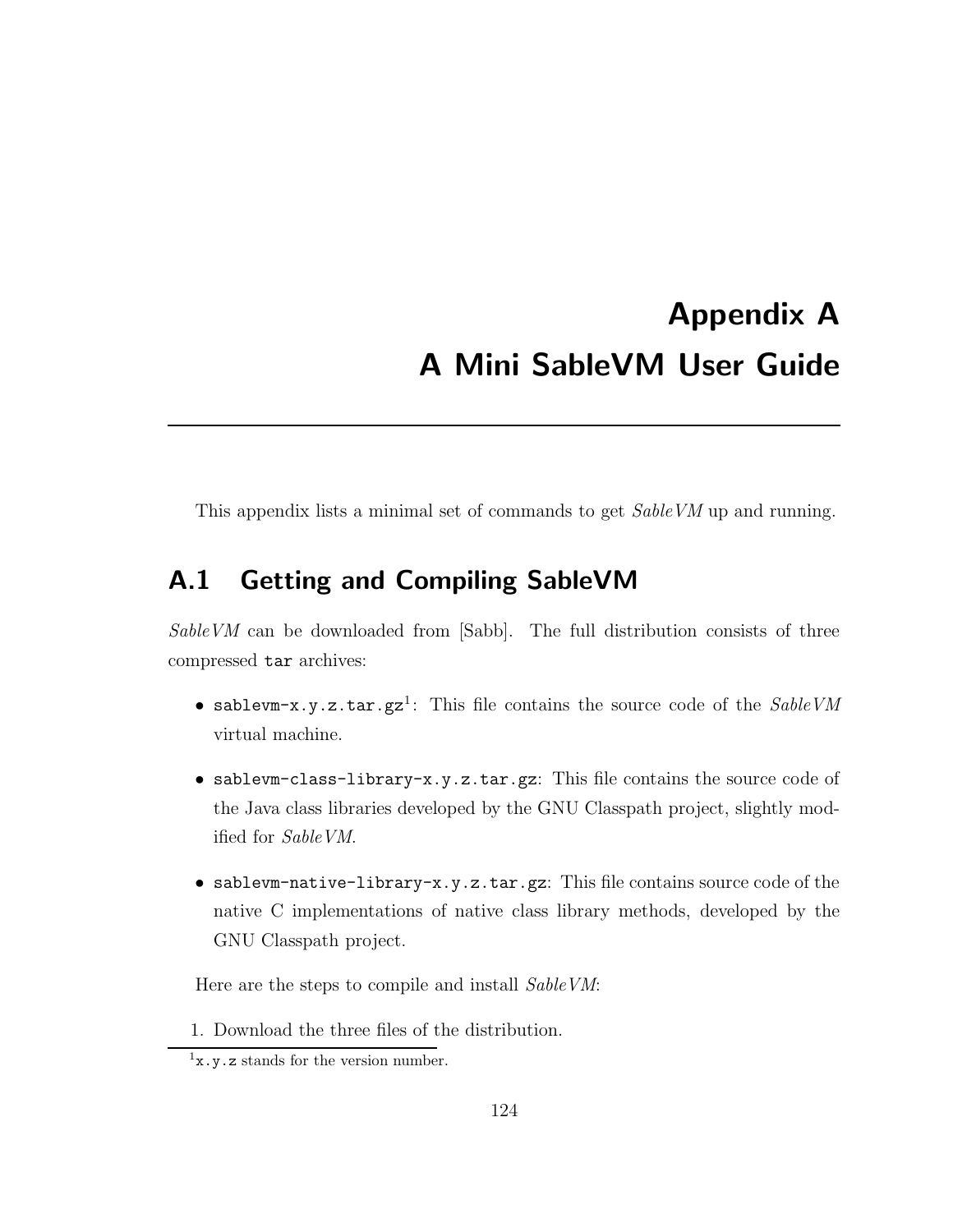- 2. Uncompress the sablevm-x.y.z.tar.gz file.
- 3. Read the README file.
- 4. Follow instructions in the INSTALL file.

# A.2 Customizing SableVM

The procedure, for customizing and recompiling the SableVM virtual machine (not its class libraries) is the standard GNU procedure:

```
$ cd sablevm-x.y.z
$ ./configure --help
... /* many options shown */
$ ./configure [options]
$ make clean
$ make
$ make install
```
Here are the SableVM specific configuration options:

```
--enable-debugging-features
                           Add compiler and runtime checks
--disable-signals-for-exceptions
                           Do not use signals to detect some exceptions
                            (NullPointerException, ArithmeticException, etc.)
--with-gc=TYPE Use given garbage collector (none,copying)
--with-obj-layout=TYPE Use given object layout (bidirectional, traditional)<br>--with-threading=TYPE Use given interpreter threading flavor
                           Use given interpreter threading flavor
                           (inlined,direct,switch)
```
## A.2.1 Advanced Customization

Within the configure.ac file, there are two options which can be enabled by uncommenting the appropriate line<sup>2</sup>.

```
dnl *** uncomment if you want to insert a magic value in every object instance for debugging ***
dnl AC_DEFINE(MAGIC,1,put "SableVM" in every instance)
dnl *** uncomment to print some statistics on VM exit ***
dnl AC_DEFINE(STATISTICS,1,print statistics on VM exit)
```
<sup>2</sup>The line-comment delimiter is: dnl.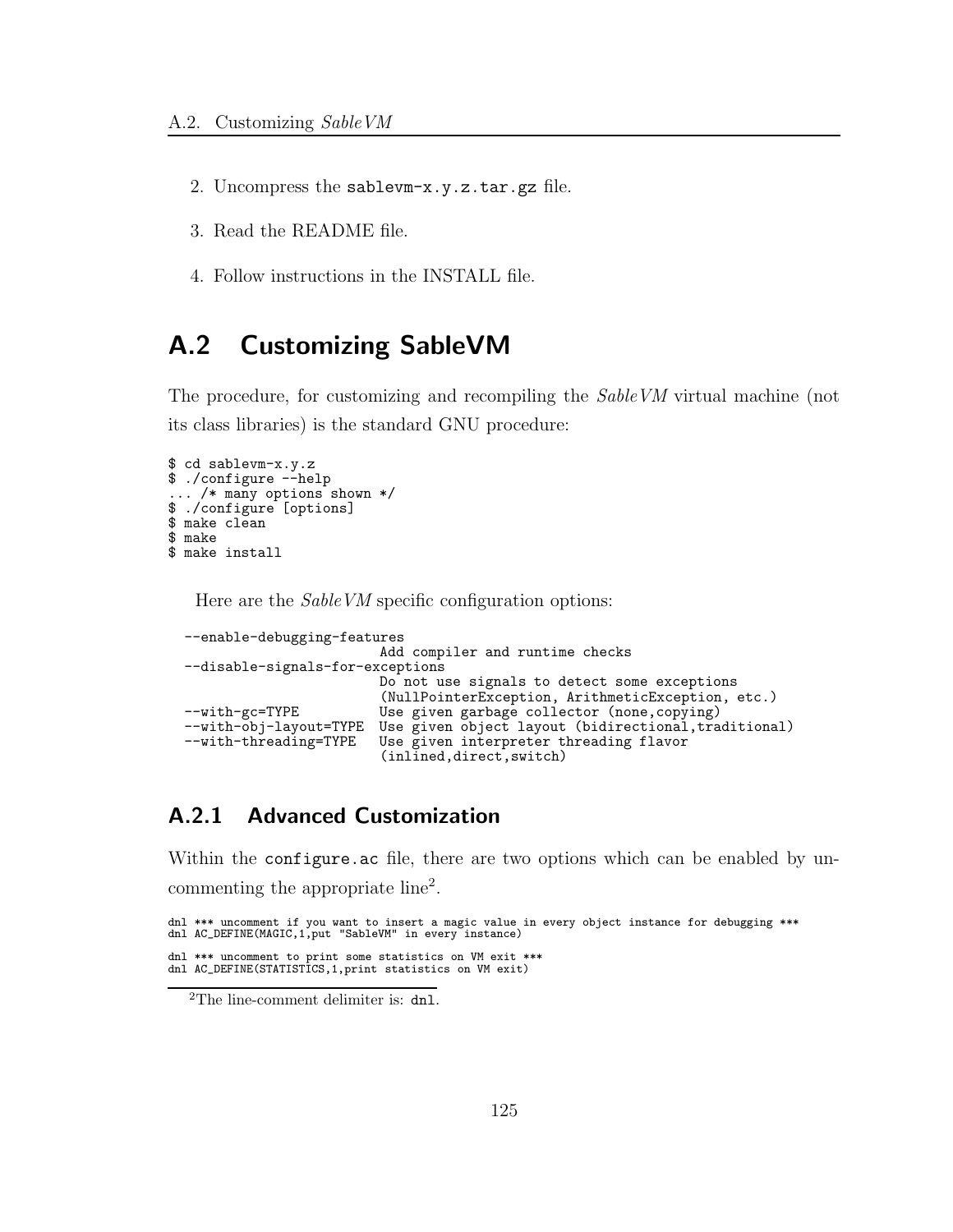The first option is very helpful for debugging garbage collectors, as it causes SableVM to insert a magic value in every object instance header, and to check that this value is not corrupted at key points, such as when a reference is pushed on the operand stack, or when garbage collection is done.

The second option adds various counters in SableVM and causes it to write a set of statistics to the standard output at the end of its execution.

# A.3 Running SableVM

As long as the SableVM executable is located in one of the directories on the PATH, it can be started by simply typing:

```
$ sablevm --help
Usage: sablevm [OPTION]... CLASSNAME [ARGUMENT]...<br>-c, --classpath="PATH" set class path
   -c, --classpath="PATH"
  -p, --property="NAME=VALUE" set system property<br>-v, --verbose enable all verbose
  -v, --verbose enable all verbose options<br>
-q, --quiet disable all verbose option<br>
-s, --verbose-class enable verbose class loadi
                                             disable all verbose options
  -s, --verbose-class enable verbose class loading<br>-S, --no-verbose-class disable verbose class loadin
  -S, --no-verbose-class disable verbose class loading<br>-g, --verbose-gc enable verbose garbage collec
  -g, --verbose-gc enable verbose garbage collection
                                             disable verbose garbage collection<br>enable verbose JNI
   -j, --verbose-jni i enable verbose JNI
   -J, --no-verbose-jni disable verbose JNI
  -y, --copyright display copyright<br>-Y, --no-copyright do not display copyright
  -Y, --no-copyright do not display copyright<br>-L, --license display license informat<br>-V, --version display version informat
                                              display license information and exit
                                             display version information and exit
Help options:<br>-?, -\text{help}Show this help message
  --usage Display brief usage message
$ sablevm HelloWorld
Hello world!
$ sablevm --classpath=hello2.jar HelloWorld2
Hello again, world!
$
```
By default, SableVM searches for application classes in the package directory tree rooted at the current user directory. The  $--$ classpath option can be used to explicitly specify a set of directories and  $\ast$ , jar archives to be searched. This parameter *does* not affect the search and loading of *bootstrap classes*.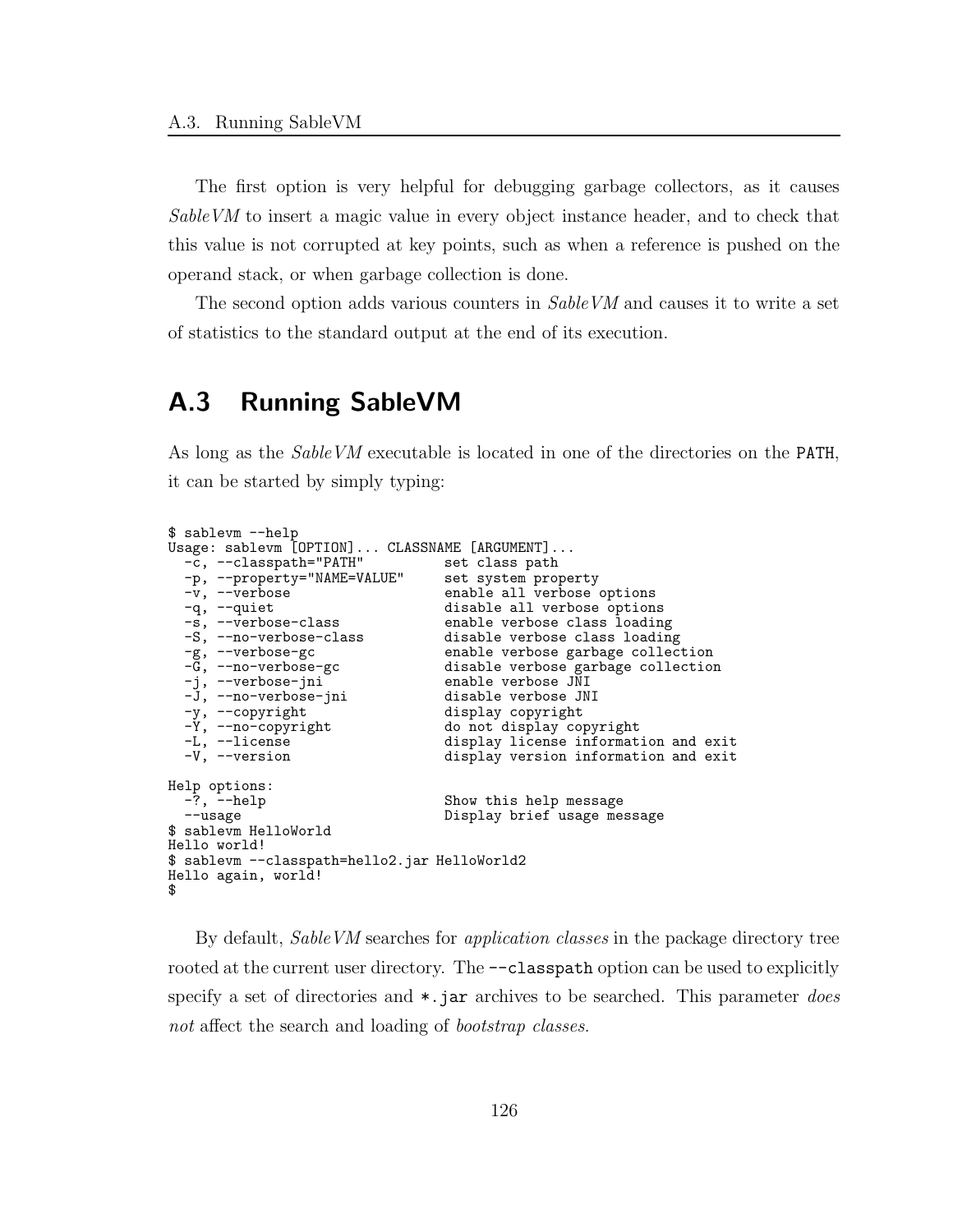## A.3.1 Advanced Command-Line Options

Advanced command-line options can be specified through the --property option. System properties are used to specify the various parameters of internal SableVM modules, such as the garbage collector. The list of recognized system properties vary depending on the features compiled into SableVM.

The current list of supported system properties is:

```
sablevm.boot.class.path:
  bootstrap class lookup directory
sablevm.boot.library.path:
  bootstrap native library lookup directory
sablevm.stack.size.min
sablevm.stack.size.max
sablevm.stack.size.increment:
  stack parameters
sablevm.classloader.heap.size.min
sablevm.classloader.heap.size.max
sablevm.classloader.heap.size.increment:
  class loader memory parameters
#if defined (_SABLEVM_NO_GC)
  sablevm.heap.size:
   maximum heap size
#elif defined (_SABLEVM_COPY_GC)
  sablevm.heap.size.min
  sablevm.heap.size.max
  sablevm.heap.size.increment:
    heap parameters
#endif /* defined (_SABLEVM_NO_GC) */
#if !defined(NDEBUG)
  sablevm.verbose.methods
  sablevm.verbose.instructions:
    verbose execution trace
#endif
Example:
  sablevm --property="sablevm.verbose.methods=true" HelloWorld
```
Additional system properties can be easily created using  $m<sub>4</sub>$  macros in the file src/libsablevm/vm args.m4.c.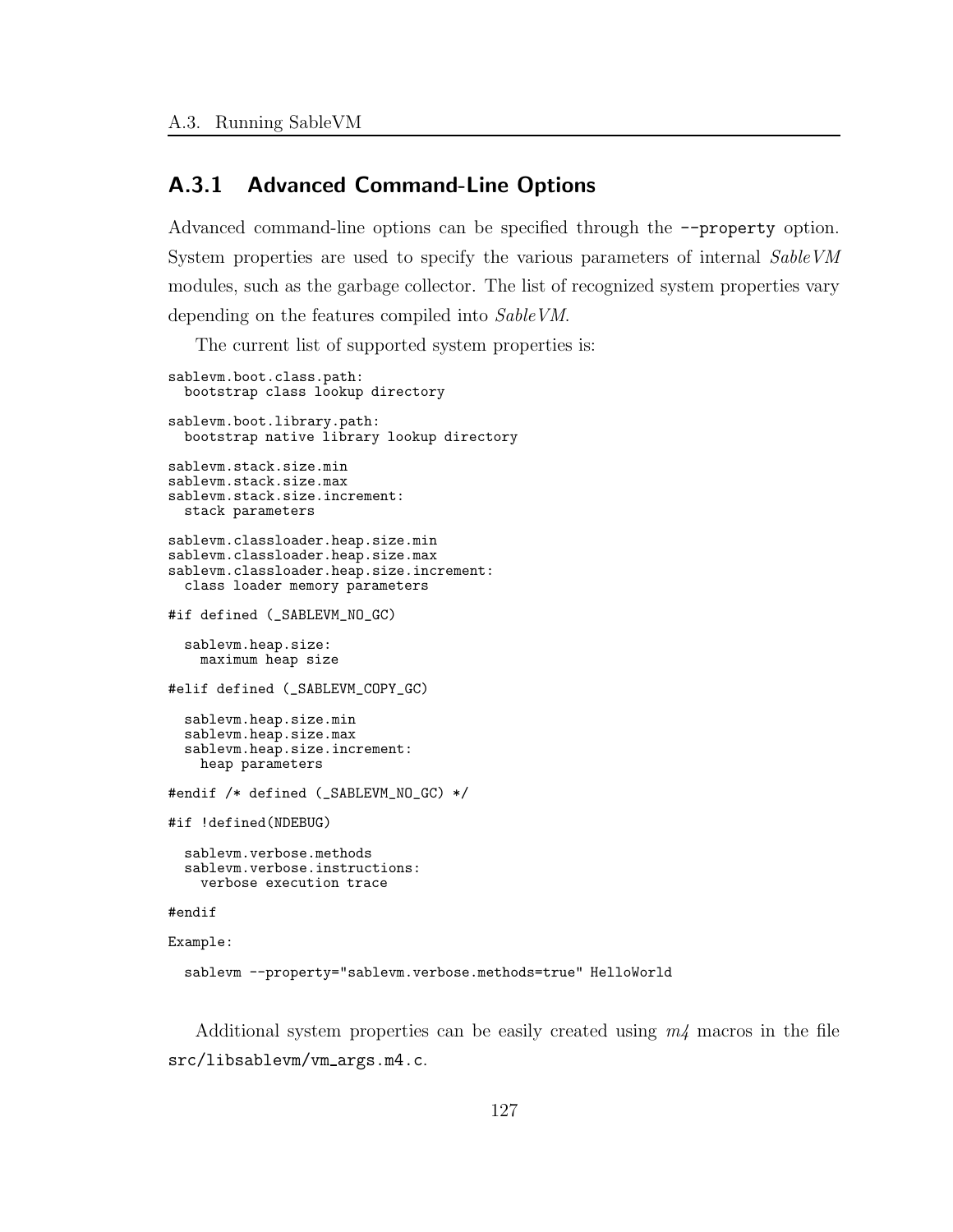# Appendix B Alpha Port Diffs

This appendix lists the unified diffs diff  $-u$  of the SableVM port to the Debian GNU/Linux operating system on the Alpha processor.

## B.1 jni\_system\_specific.h

```
--- src/libsablevm/include/jni_system_specific.h 6 Aug 2002 10:27:22 -0000 1.3
+++ src/libsablevm/include/jni_system_specific.h 15 Aug 2002 04:48:53 -0000 1.4
@@ -8,15 +8,17 @@
       u = unsigned intger, s = signed integer, f = float, d = double
8,16,32,64 = 8 bits, 16 bits, ...
So, "u8" means an 8 bits unsigned integer. */
+
+/* alpha and i386 are identical here */
+
-#if (defined (__i386__) && defined (__GNUC__))
+#if ((defined (__alpha__) || defined (__i386__)) && defined (__GNUC__))
 #define JNICALL
 #define JNIEXPORT
```
# B.2 system.h

```
--- src/libsablevm/system.h 6 Aug 2002 10:27:22 -0000 1.3<br>+-+ src/libsablevm/system.h 15 Aug 2002 04:48:53 -0000 1.4
+++ src/libsablevm/system.h
@@ -48,7 +48,7 @@
 */
-#if (defined (__i386__) && defined (__GNUC__))
+#if ((defined (__alpha__) || defined (__i386__)) && defined (__GNUC__))
 /* "inline" is now an official keyword since the latest C standard (1999).
So, it is a reasonable assumption to expect a target compiler to
@@ -63,19 +63,36 @@
   *
* I guess that on most architectures, an "unsigned int" is a "word".
```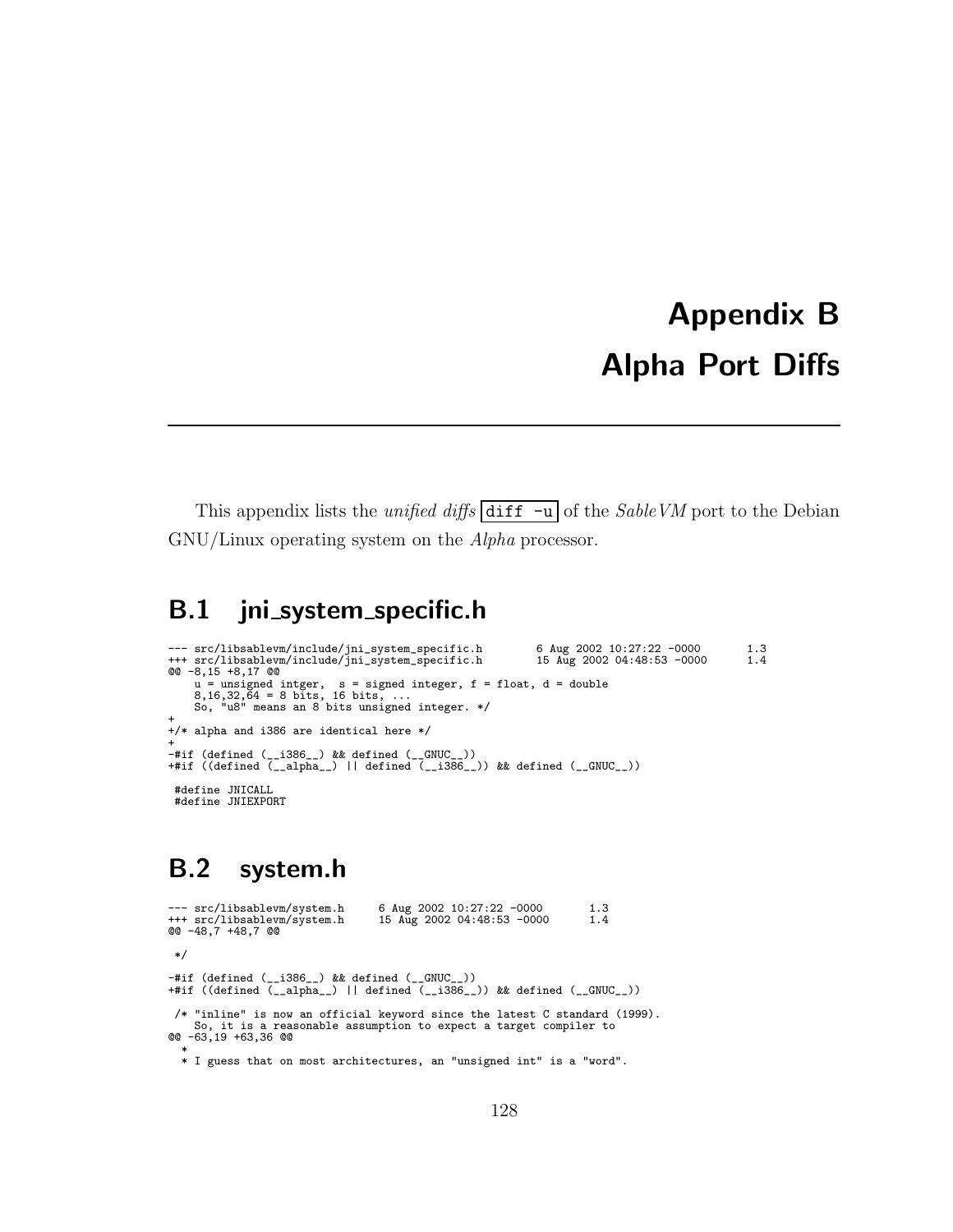```
*/
+
+#if defined (__i386)
+
typedef _svmt_u32 _svmt_word;
#define SVM_WORD_SIZE 4 /* size in bytes */
#define SVM_WORD_BIT_COUNT 32 /* size in bits */
-/* FFI specific types */
-#define ffi_type_float32 ffi_type_float
-#define ffi_type_float64 ffi_type_double
-
 /* see comments at the head of this file */
 #define SVM_ALIGNMENT 4
 #define SVM_ALIGNMENT_POWER 2 /* 2 ^^ SVM_ALIGNMENT_POWER == SVM_ALIGNMENT */
 #define SVM_PAGE_SIZE 4096
+
+#elif defined (__alpha__)
+
+typedef _svmt_u64 _svmt_word;
+
+#define SVM_WORD_SIZE 8 /* size in bytes */
+#define SVM_WORD_BIT_COUNT 64 /* size in bits */
+
+/* see comments at the head of this file */
+#define SVM_ALIGNMENT 8
+#define SVM_ALIGNMENT_POWER 3 /* 2 ^^ SVM_ALIGNMENT_POWER == SVM_ALIGNMENT */
+#define SVM_PAGE_SIZE 8192
+
+#endif
+
+/* FFI specific types */
+#define ffi_type_float32 ffi_type_float
+#define ffi_type_float64 ffi_type_double
 /* Does ">>" behaves as a "signed" or "unsigned" shift when
    applied to a signed argument? I personally think that the C
```
## B.3 system.c

```
--- src/libsablevm/system.c 6 Aug 2002 10:27:22 -0000 1.3
                                          15 Aug 2002 05:17:13 -0000
@@ -5,7 +5,33 @@
  * modification of SableVM. *
  * * * * * * * * * * * * * * * * * * * * * * * * * * * * * * */
-#if (defined (__i386__) && defined (__GNUC__))
+#if ((defined (__alpha__) || defined (__i386__)) && defined (__GNUC__))
 /*
 ----------------------------------------------------------------------
@@ -33,19 +59,45 @@
 _svmh_compare_and_swap (volatile _svmt_word *pword, _svmt_word old_value,
_svmt_word new_value)
 {
+ /* Yes, some inline assembly source code... Unfortunately, this
+ cannot be expressed in C. */
+
+#if defined (__i386__)
    /* On the ia32, cmpxchgl has a side effect. When swapping fails,
the following variable contains the value that is currently in
*pword (presumably different from old_value). */
_svmt_word current_value;
    _svmt_u8 result;
- /* Yes, some inline assembly source code... Unfortunately, this
- cannot be expressed in C. */
+/* *INDENT-OFF* */
    \frac{1}{2}_asm__ __volatile__ ("lock\n\t"
```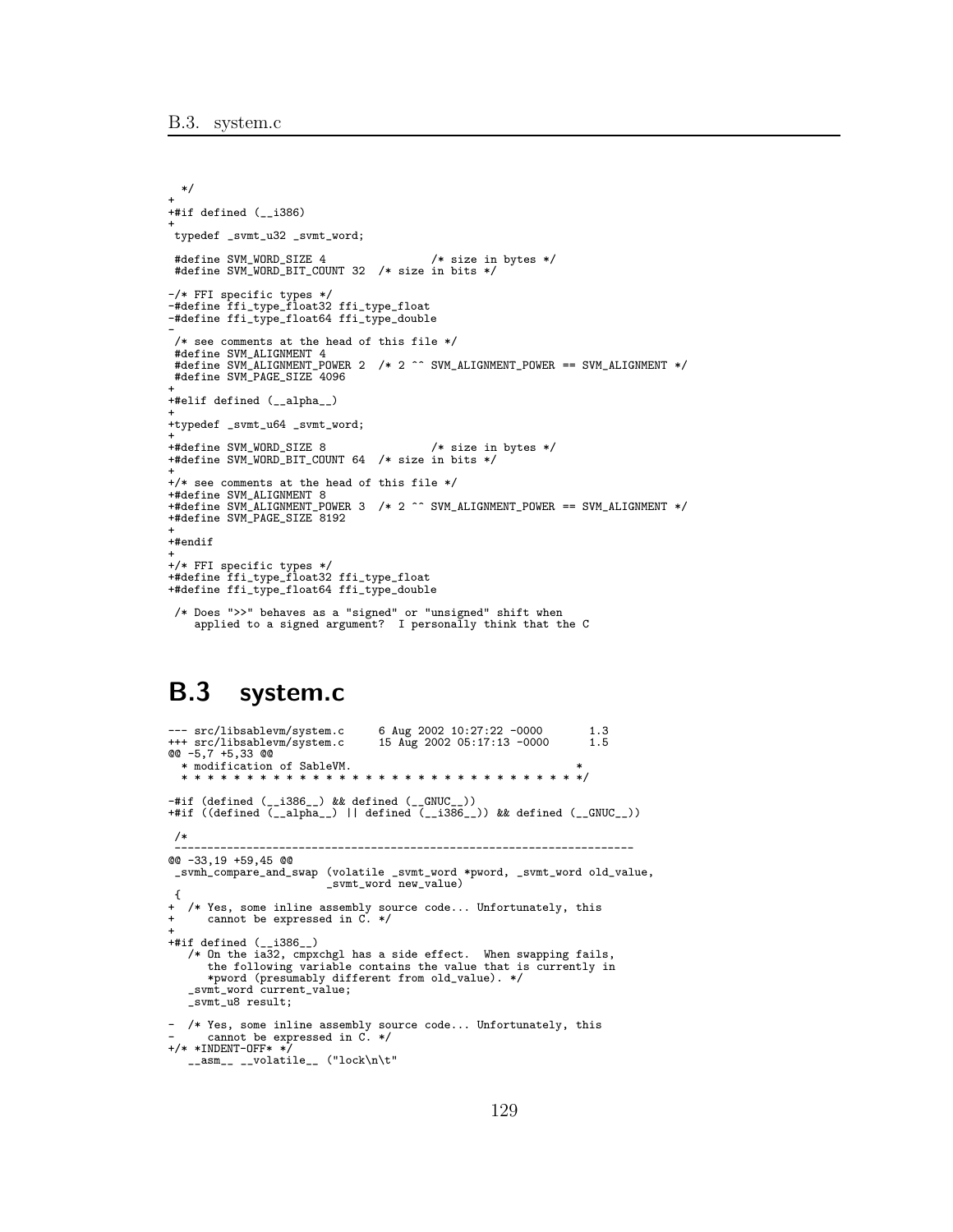```
"cmpxchgl %3, %1\n\t"
"sete %0"
:"=q" (result), "=m" (*pword), "=a" (current_value)
:"r" (new_value), "m" (*pword), "a" (old_value)
:"memory");
+/* *INDENT-ON* */
+#endif
 +
+#if (defined (__alpha__))
+ register _svmt_word result, tmp;
 +
+/* *INDENT-OFF* */
+ \frac{1}{r} \frac{1}{r} \frac{1}{r} \frac{1}{r} \frac{1}{r} \frac{1}{r} \frac{1}{r} \frac{1}{r} \frac{1}{r} \frac{1}{r} \frac{1}{r} \frac{1}{r} \frac{1}{r} \frac{1}{r} \frac{1}{r} \frac{1}{r} \frac{1}{r} \frac{1}{r} \frac{1}{r} \frac{1}{r} \frac{1}{r} \frac{1}{r}* 1dq_1 %1,%4\n\t" /* load *pword into tmp (reg, <= mem) */<br>
* mpeq %1,%5,%0\n\t" /* result = (*pword == tmp) */<br>
* mpeq %0,3f\n\t" /* nothing to do if they differ (0) - jump away */<br>
* mov %3,%1\n\t" /* copy tmps =new so 
+ " beq %0,3f\n\t" /* nothing to do if they differ(0) - jump away */<br>
" mov %3,%1\n\t" /* copy tmps<=new so that we don't lose it */<br>
" stq_c %1,%4\n\t" /* *pword = new_value (reg,=> mem) */<br>
" beq %1,%4\n\t" /* store coul
 +<br>
+ "2: br 1b\n\t" /* were done */<br>
+ "3: nop"<br>
: "=&r" (result), "=&r" (tmp), "=m" (*pword)<br>
+ : "r" (new_value), "m" (*pword), "r" (old_value));
+/* *INDENT-ON* */
+#endif
   return result ? JNI_TRUE : JNI_FALSE;
}
```

```
130
```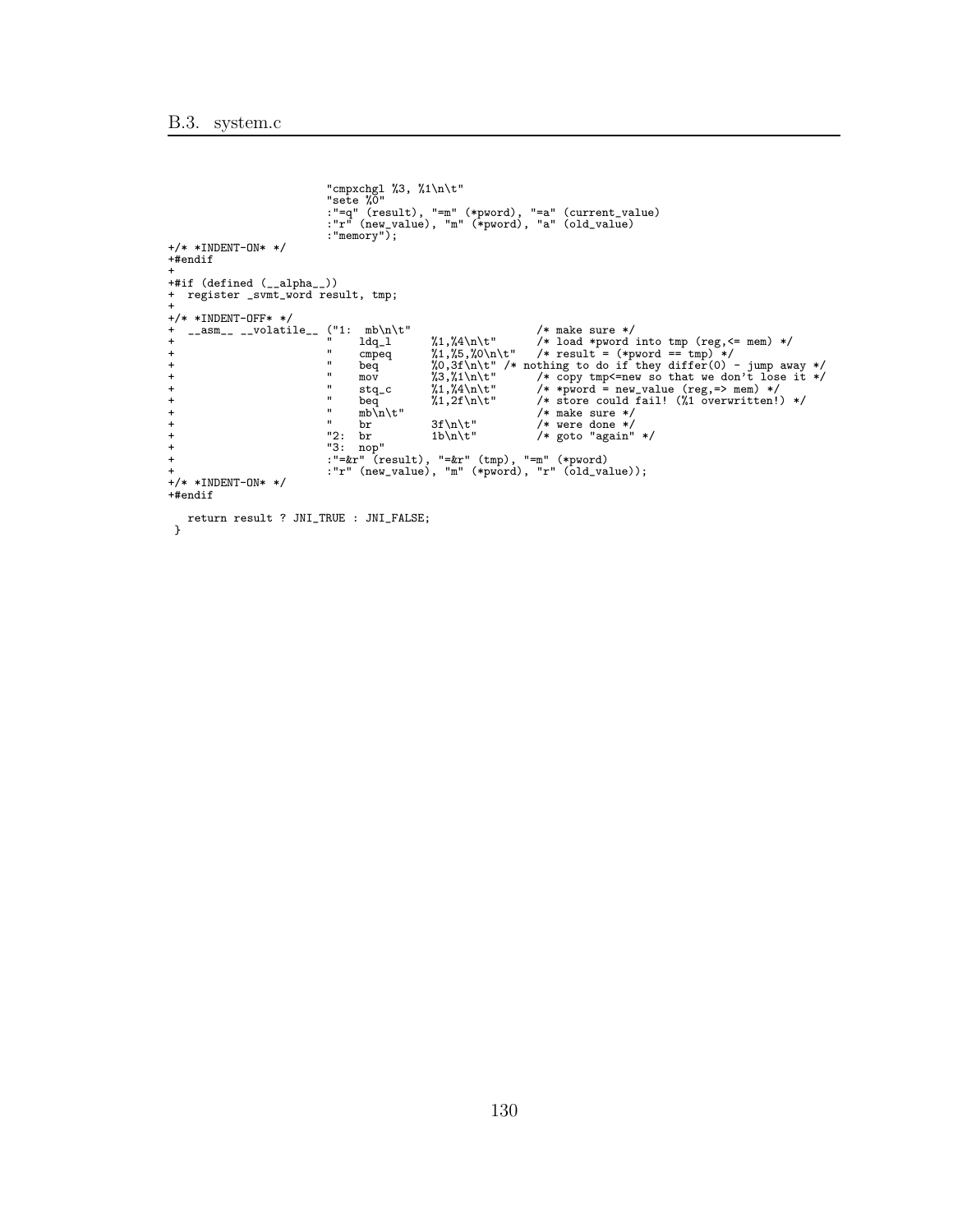## Bibliography

- [AAB<sup>+</sup>00] B. Alpern, C. R. Attanasio, J. J. Barton, M. G. Burke, P. Cheng, J.-D. Choi, A. Cocchi, S. J. Fink, D. Grove, M. Hind, S. F. Hummel, D. Lieber, V. Litvinov, M. F. Mergen, T. Ngo, J. R. Russell, V. Sarkar, M. J. Serrano, J. C. Shepherd, S. E. Smith, V. C. Sreedhar, H. Srinivasan, and J. Whaley. The Jalapeno virtual machine. IBM Systems Journal, 39(1):211–238, October 2000.
- $[AAC+99]$ <sup>+</sup>99] Bowen Alpern, Dick Attanasio, Anthony Cocchi, Derek Lieber, Stephen Smith, Ton Ngo, and John J. Barton. Implementing Jalapeno in Java. In Proceedings of the 1999 ACM SIGPLAN Conference on Object-Oriented Programming, Systems, Languages & Applications (OOPSLA'99), volume 34.10 of *ACM Sigplan Notices*, pages 314–324. ACM Press, November 1999.
- [ACFG01] Bowen Alpern, Anthony Cocchi, Stephen Fink, and David Grove. Efficient implementation of Java interfaces: Invokeinterface considered harmless. In Proceedings of the OOPSLA '01 conference on Object Oriented Programming Systems Languages and Applications, pages 108–124. ACM Press, 2001.
- [ADG<sup>+</sup>99] Ole Agesen, David Detlefs, Alex Garthwaite, Ross Knippel, Y. S. Ramakrishna, and Derek White. An efficient meta-lock for implementing ubiquitous synchronization. In Proceedings of the Conference on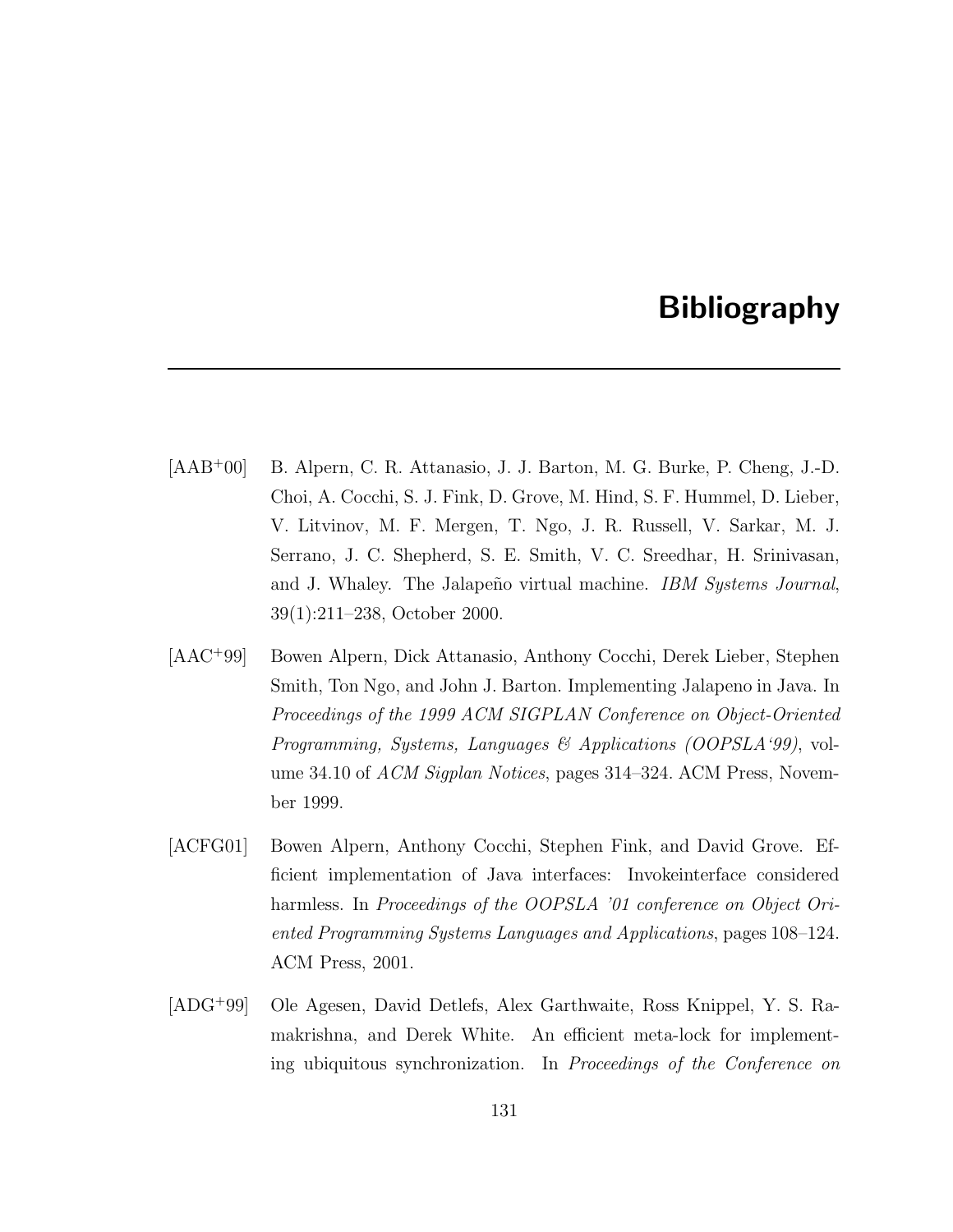Object-Oriented Programming, Systems, Languages, and Applications, pages 207–222. ACM Press, November 1999.

- [ADM98] Ole Agesen, David Detlefs, and J. Eliot Moss. Garbage collection and local variable type-precision and liveness in Java virtual machines. In Proceedings of the ACM SIGPLAN '98 conference on Programming language design and implementation, pages 269–279. ACM Press, 1998.
- [APC<sup>+</sup>96] Joel Auslander, Matthai Philipose, Craig Chambers, Susan J. Eggers, and Brian N. Bershad. Fast, effective dynamic compilation. In Proceedings of the ACM SIGPLAN '96 conference on Programming language design and implementation, pages 149–159. ACM Press, 1996.
- [ASU86] Alfred V. Aho, Ravi Sethi, and Jeffrey D. Ullman. Compilers: principles, techniques, and tools. Addison-Wesley Longman Publishing Co., Inc., 1986.
- [ATCL<sup>+</sup>98] Ali-Reza Adl-Tabatabai, Micha l Cierniak, Guei-Yuan Lueh, Vishesh M. Parikh, and James M. Stichnoth. Fast, effective code generation in a Just-in-Time Java compiler. In Proceedings of the ACM SIG-PLAN '98 Conference on Programming Language Design and Implementation, pages 280–290. ACM Press, 1998.
- [Bar88] Joel F. Bartlett. Compacting garbage collection with ambiguous roots. Technical Report 88.2, Digital – Western Research Laboratory, 1988.
- [BKMS98] David F. Bacon, Ravi Konuru, Chet Murthy, and Mauricio Serrano. Thin locks: Featherweight synchronization for Java. In Proceedings of the ACM SIGPLAN'98 Conference on Programming Language Design and Implementation (PLDI), pages 258–268. ACM Press, June 1998.
- [BW88] Hans-Juergen Boehm and Mark Weiser. Garbage collection in an uncooperative environment. Software Practice and Experience, 18(9):807– 820, 1988.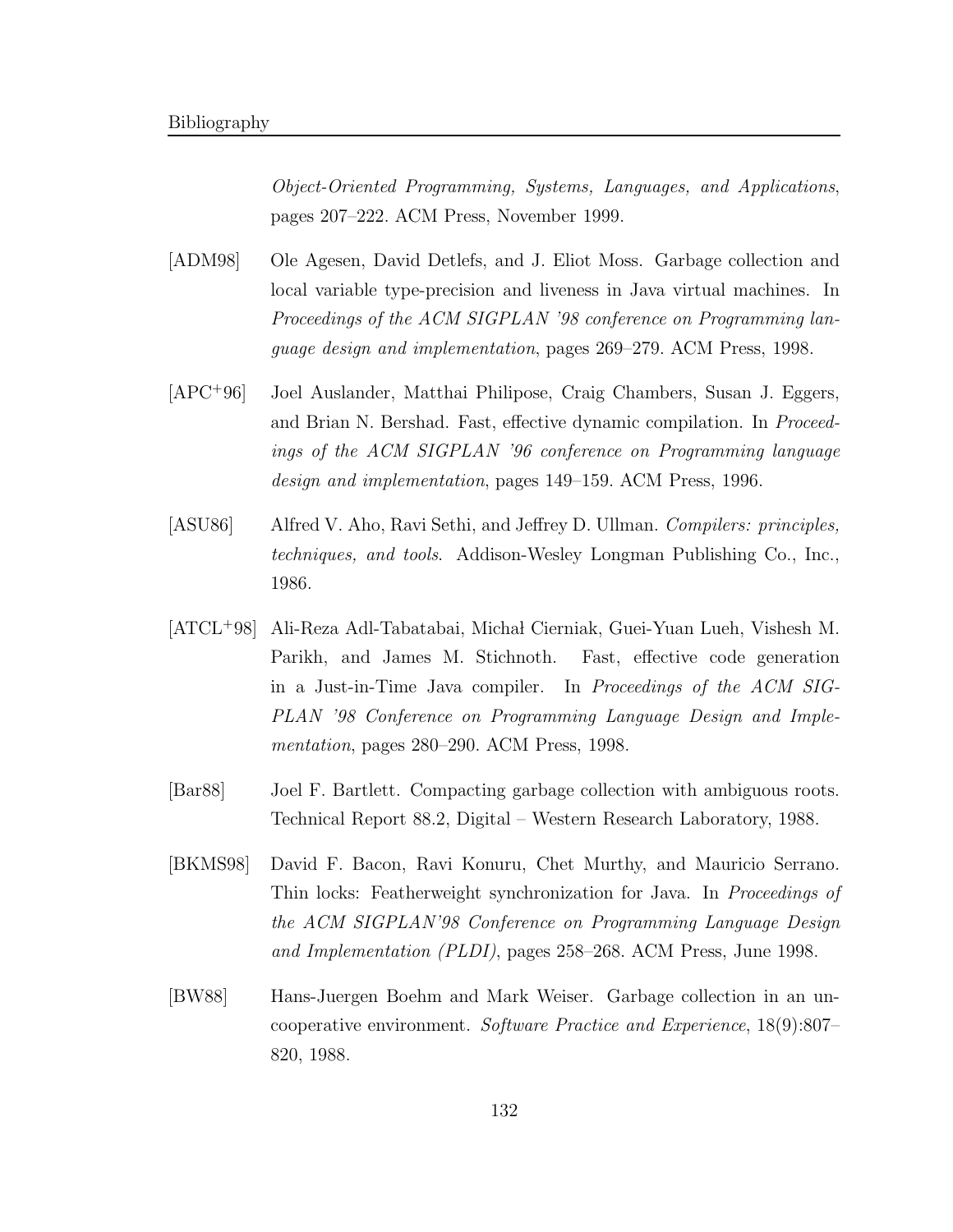| [Cam]                 | The Caml Language.<br>URL: $\langle$ http://caml.inria.fr/>.                                                                                                                                                                                                                                                                    |
|-----------------------|---------------------------------------------------------------------------------------------------------------------------------------------------------------------------------------------------------------------------------------------------------------------------------------------------------------------------------|
| [Cla]                 | Classpath.<br>URL: $\langle$ http://www.classpath.org/ $>$ .                                                                                                                                                                                                                                                                    |
| [CLS00]               | Michał Cierniak, Guei-Yuan Lueh, and James N. Stichnoth. Practicing<br>JUDO: Java under dynamic optimizations. In <i>Proceedings of the ACM</i><br>SIGPLAN '00 Conference on Programming Language Design and Imple-<br>mentation, pages 13–26, Vancouver, British Columbia, June 2000. ACM<br>Press.                            |
| $[Cox87]$             | Object-Oriented Programming: An evolutionary Approach.<br>B. Cox.<br>Addison-Wesley, 1987.                                                                                                                                                                                                                                      |
| [CUL89]               | C. Chambers, D. Ungar, and E. Lee. An efficient implementation of<br>SELF a dynamically-typed object-oriented language based on proto-<br>types. In Proceedings of the Conference on Object-Oriented Programming<br><i>Systems, Languages, and Applications (OOPSLA)</i> , volume 24, pages 49–<br>70. ACM Press, October 1989. |
| [DDD]                 | The Data Display Debugger.<br>URL: <http: ddd="" software="" www.gnu.org=""></http:> .                                                                                                                                                                                                                                          |
| [Deb]                 | Debian-Alpha Mailing-List.<br>URL: <http: debian-alpha="" lists.debian.org=""></http:> .                                                                                                                                                                                                                                        |
| [ $Dri93$ ]           | Selector table indexing $\&$ sparse arrays.<br><b>SIGPLAN</b><br>Karel Driesen.<br>Notices: Proc. 8th Annual Conf. Object-Oriented Programming Sys-<br>tems, Languages, and Applications, OOPSLA, 28(10):259–270, Septem-<br>ber 1993.                                                                                          |
| $\vert$ Dri01 $\vert$ | Karel Driesen. Efficient Polymorphic Calls. Kluwer Academic Publish-                                                                                                                                                                                                                                                            |

ers, 2001.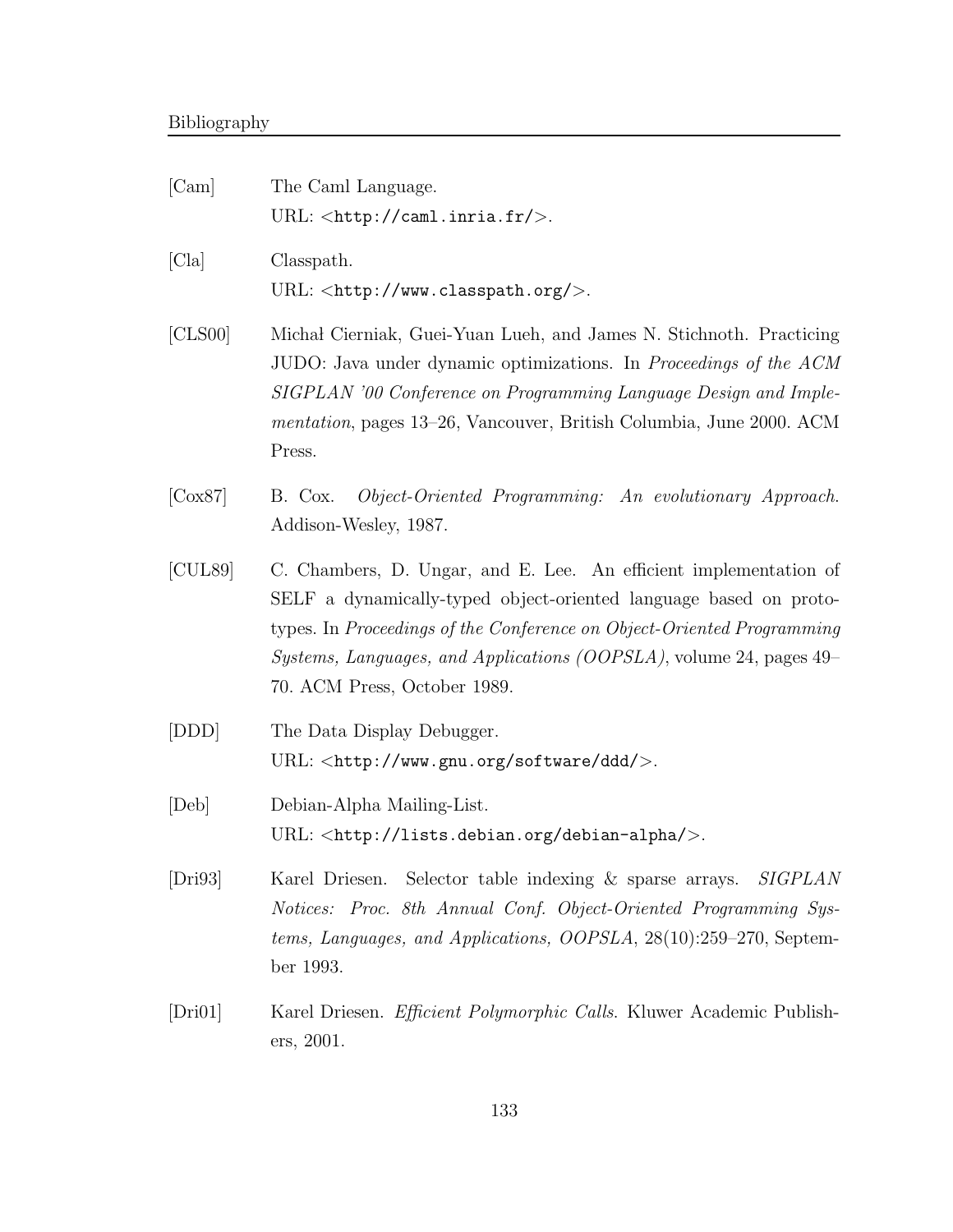| [DS84]   | Peter Deutsch and Alan M. Schiffman. Efficient implementation of the<br>Smalltalk-80 system. In <i>Conference Record of the Eleventh Annual ACM</i><br>Symposium on Principles of Programming Languages, pages 297–302.<br>ACM Press, January 1984.            |
|----------|----------------------------------------------------------------------------------------------------------------------------------------------------------------------------------------------------------------------------------------------------------------|
| [Eng 96] | Dawson R. Engler. Vcode: a retargetable, extensible, very fast dy-<br>namic code generation system. In Proceedings of the ACM SIGPLAN<br>'96 conference on Programming language design and implementation,<br>pages 160–170. ACM Press, 1996.                  |
| [Ert]    | Anton M. Ertl. A portable Forth engine.<br>URL: <http: forth<br="" www.complang.tuwien.ac.at=""><math>\mathsf{/threaded-code.html&gt;}</math>.</http:>                                                                                                         |
| [ES90]   | Margaret A. Ellis and Bjarne Stroustrup. The Annotated $C_{+}+$ Reference<br><i>Manual.</i> Addison-Wesley, December 1990.                                                                                                                                     |
| [FM99]   | Stephen N. Freund and John C. Mitchell. A formal framework for the<br>Java bytecode language and verifier. In <i>Proceedings of the Conference on</i><br>Object-Oriented Programming, Systems, Languages, and Applications,<br>pages 147–166. ACM Press, 1999. |
| [GCC]    | The GNU Compiler Collection (GCC).<br>URL: $\langle$ http://gcc.gnu.org/>.                                                                                                                                                                                     |
| [GCJ]    | The GNU Compiler for Java (GCJ).<br>$URL: .$                                                                                                                                                                                                                   |
| [GJSB00] | James Gosling, Bill Joy, Guy Steele, and Gilad Bracha. The Java Lan-<br>guage Specification Second Edition. Addison-Wesley, 2000.                                                                                                                              |
| [Har]    | Harissa.<br>$URL: $ .                                                                                                                                                                                                                                          |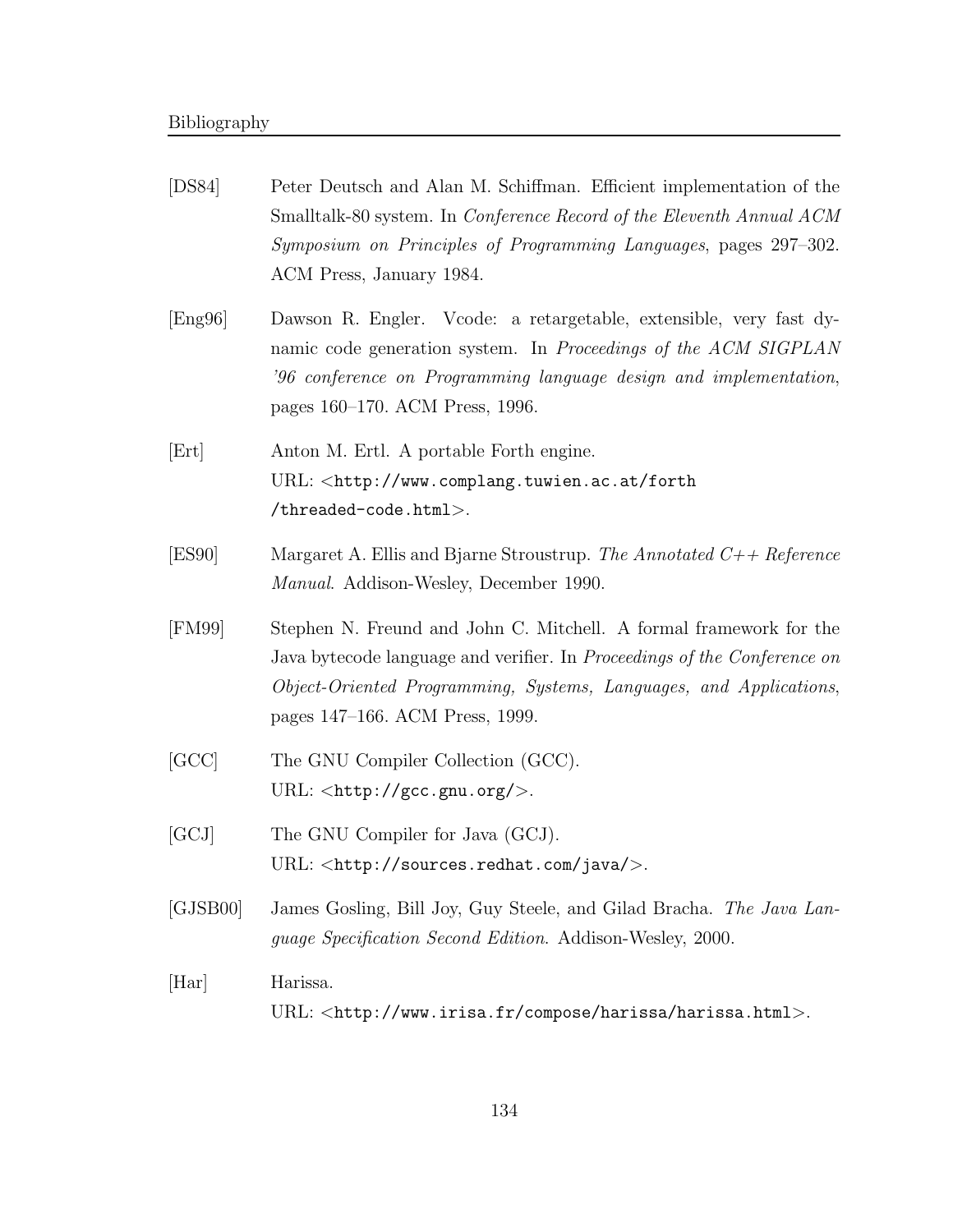| [Hot]          | HotSpot.<br>URL: <http: hotspot<br="" java.sun.com="" products="">/whitepaper.html&gt;.</http:>                                                                                                                                                                                                                                    |
|----------------|------------------------------------------------------------------------------------------------------------------------------------------------------------------------------------------------------------------------------------------------------------------------------------------------------------------------------------|
| [HP96]         | John L. Hennessy and David A. Patterson. Computer architecture (2nd)<br>ed.): a quantitative approach. Morgan Kaufmann Publishers Inc., 1996.                                                                                                                                                                                      |
| $[IKY^+00]$    | Kazuaki Ishizaki, Motohiro Kawahito, Toshiaki Yasue, Hideaki Ko-<br>matsu, and Toshio Nakatani. A study of devirtualization techniques for a<br>Java Just-In-Time compiler. In <i>Proceedings of the conference on Object</i> -<br>oriented programming, systems, languages, and applications, pages 294–<br>310. ACM Press, 2000. |
| $[\text{Jik}]$ | Jikes.<br>URL: <http: developerworks<br="" oss.software.ibm.com="">/opensource/jikes/&gt;.</http:>                                                                                                                                                                                                                                 |
| [JL96]         | Richard Jones and Rafael Lins. <i>Garbage collection: algorithms for au-</i><br><i>tomatic dynamic memory management.</i> Wiley, 1996.                                                                                                                                                                                             |
| [Kaf]          | Kaffe.<br>$URL: <$ http://www.kaffe.org/>.                                                                                                                                                                                                                                                                                         |
| [Kra98]        | Andreas Krall. Efficient JavaVM Just-In-Time compilation. In <i>Proceed</i> -<br>ings of the 1998 International Conference on Parallel Architectures and<br>Compilation Techniques (PACT '98), pages 205-212. IEEE Computer<br>Society Press, October 1998.                                                                        |
| [LY99]         | Tim Lindholm and Frank Yellin. The Java Virtual Machine Specifica-<br><i>tion.</i> Addison-Wesley, second edition, 1999.                                                                                                                                                                                                           |
| [M4]           | The GNU m4 Macro Processor.<br>$\textsc{URL}: \texttt{}.$                                                                                                                                                                                                                                                                          |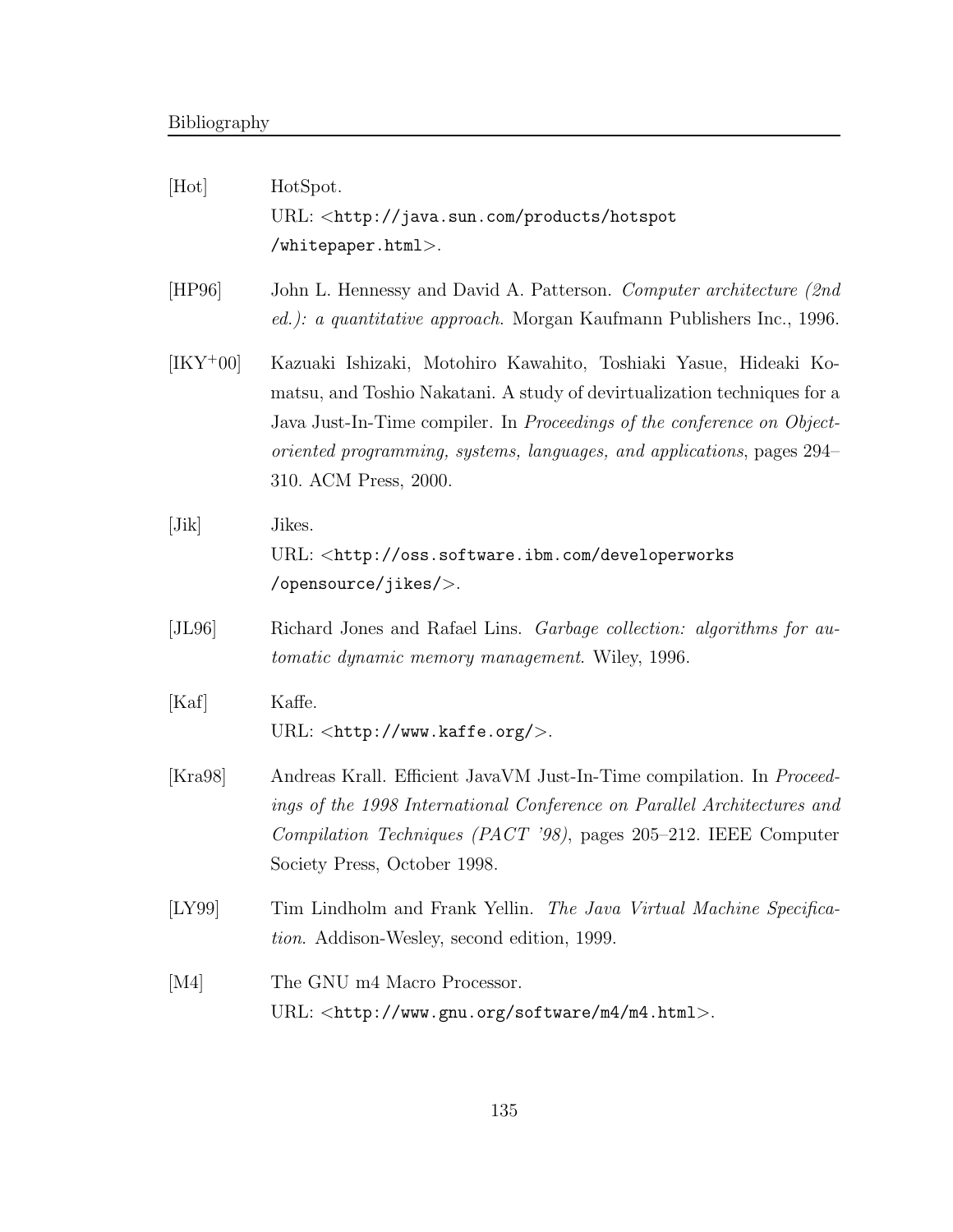- [Mye95] Andrew C. Myers. Bidirectional object layout for separate compilation. In OOPSLA '95 Conference Proceedings: Object-Oriented Programming Systems, Languages, and Applications, pages 124–139. ACM Press, October 1995.
- [NBF96] Bradford Nichols, Dick Buttlar, and Jacqueline Proulx Farrell. Pthreads programming. O'Reilly & Associates, Inc., 1996.
- [NHCL98] Francois Noel, Luke Hornof, Charles Consel, and Julia L. Lawall. Automatic, template-based run-time specialization: Implementation and experimental study. In Proceedings of the IEEE Computer Society International Conference on Computer Languages 1998. IEEE Computer Society Press, April 1998.
- [OK99] Tamiya Onodera and Kiyokuni Kawachiya. A study of locking objects with bimodal fields. In Proceedings of the 1999 ACM SIGPLAN Conference on Object-Oriented Programming, Systems, Languages & Applications (OOPSLA'99), volume 34.10 of ACM Sigplan Notices, pages 223–237. ACM Press, November 1999.
- [PR98] Ian Piumarta and Fabio Riccardi. Optimizing direct threaded code by selective inlining. In SIGPLAN '98 Conference on Programming Language Design and Implementation, pages 291–300. ACM Press, June 1998.
- [PS91] Jens Palsberg and Michael I. Schwartzbach. Object-Oriented Type Inference. In Proceedings of the OOPSLA '91 Conference on Objectoriented Programming Systems, Languages and Applications, pages 146– 161. ACM Press, November 1991.
- [PVC01] Michael Paleczny, Christopher Vick, and Cliff Click. The Java HotSpot server compiler. In Proceedings of the Java Virtual Machine Research and Technology Symposium (JVM-01), pages 1–12, Berkley, USA, April 2001. USENIX Association.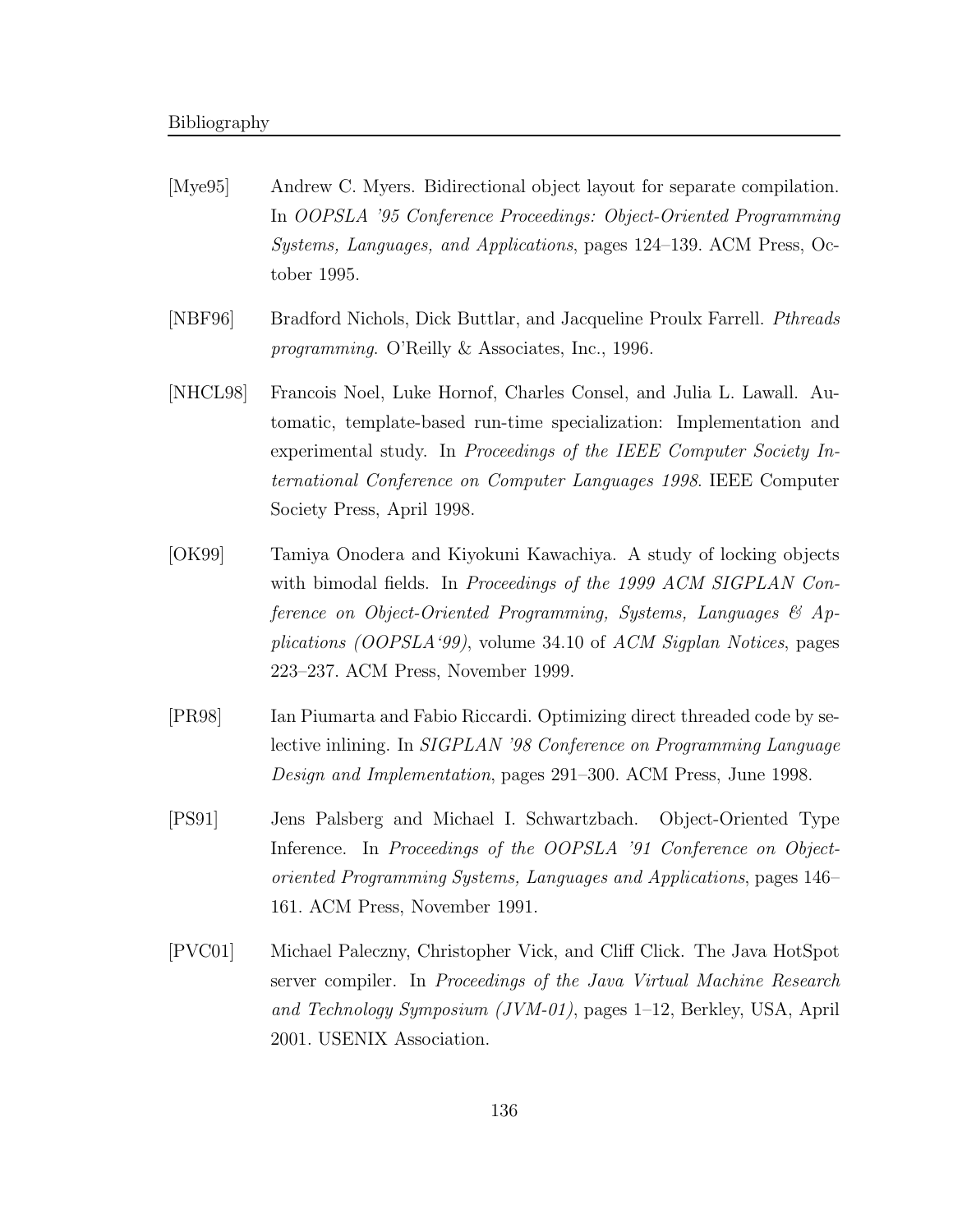| [PW90]        | William Pugh and Grant Weddell. Two-directional record layout for<br>multiple inheritance. ACM SIGPLAN Notices, 25(6):85-91, June 1990.                                                                                                                                                                                                                                           |
|---------------|-----------------------------------------------------------------------------------------------------------------------------------------------------------------------------------------------------------------------------------------------------------------------------------------------------------------------------------------------------------------------------------|
| [Saba]        | SableCC, The Sable Research Group Compiler Generator.<br>URL: <http: www.sablevm.org=""></http:> .                                                                                                                                                                                                                                                                                |
| [Sabb]        | SableVM.<br>URL: <http: www.sablevm.org=""></http:> .                                                                                                                                                                                                                                                                                                                             |
| $[SAI+90]$    | Herbert Schildt, American National Standards Institute, International<br>Organization for Standardization, International Electrotechnical Com-<br>mission, and ISO/IEC JTC 1. The annotated ANSI C standard: Ameri-<br>can National Standard for Programming Languages C: ANSI/ ISO 9899-<br>1990. Osborne/McGraw-Hill, Berkeley, California, USA, 1990. ISBN<br>$0-07-881952-0.$ |
| [SLC99]       | James M. Stichnoth, Guei-Yuan Lueh, and Michal Cierniak. Support for<br>garbage collection at every instruction in a Java compiler. In <i>Proceedings</i><br>of the ACM SIGPLAN '99 conference on Programming language design<br>and implementation, pages 118–127. ACM Press, 1999.                                                                                              |
| [Soo]         | Soot: A Java Optimization Framework.<br>$URL: .$                                                                                                                                                                                                                                                                                                                                  |
| $[SOT+00]$    | T. Suganuma, T. Ogasawara, M. Takeuchi, T. Yasue, M. Kawahito,<br>K. Ishizaki, H. Komatsu, and T. Nakatani. Overview of the IBM Java<br>Just-In-Time Compiler. IBM Systems Journal, 39(1):175–193, 2000.                                                                                                                                                                          |
| $[{\rm SPE}]$ | SPECjvm98 Benchmarks.<br>URL: <http: jvm98="" osg="" www.spec.org="">.</http:>                                                                                                                                                                                                                                                                                                    |
| [Tob]         | Toba.<br>URL: <http: sumatra="" toba="" www.cs.arizona.edu=""></http:> .                                                                                                                                                                                                                                                                                                          |